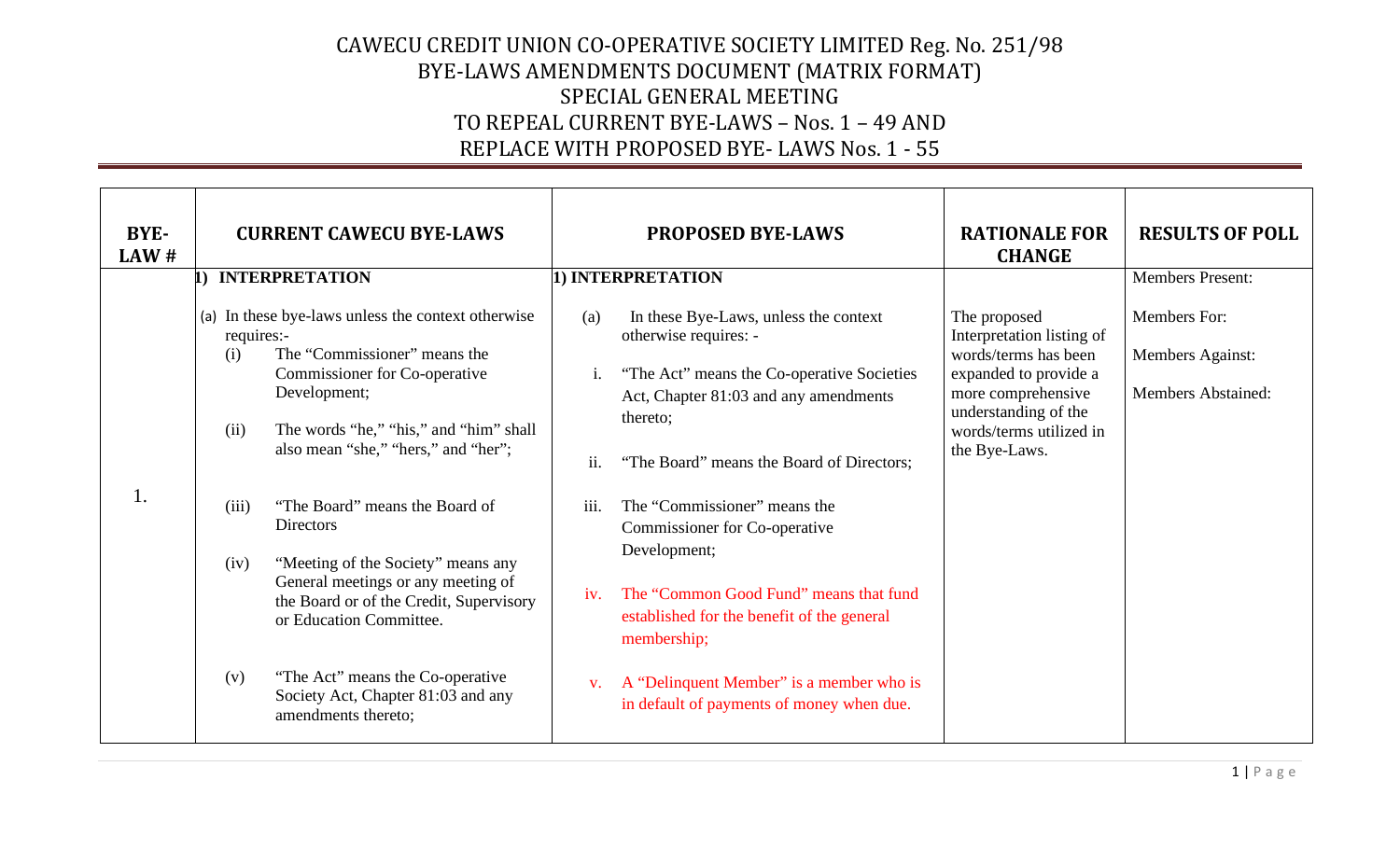| BYE-<br>LAW# |        | <b>CURRENT CAWECU BYE-LAWS</b>                                                                                                                |       | <b>PROPOSED BYE-LAWS</b>                                                                                                                                              | <b>RATIONALE FOR</b><br><b>CHANGE</b> | <b>RESULTS OF POLL</b> |
|--------------|--------|-----------------------------------------------------------------------------------------------------------------------------------------------|-------|-----------------------------------------------------------------------------------------------------------------------------------------------------------------------|---------------------------------------|------------------------|
|              | (vi)   | "The Regulations" mean the Co-<br>operative Societies Regulations 1971<br>and any amendments thereto;                                         | vi.   | The "Dividend Equalisation Fund" means<br>that <b>fund</b> maintained by the society to<br>regulate the <b>dividend</b> declared by the society<br>from year to year; |                                       |                        |
|              | (vii)  | "The Rules" means as provided for in<br>bye-laws No. (32) of these bye-laws;                                                                  | V11.  | The words "he", "his" and "him" shall also<br>mean "she", "hers" and "her";                                                                                           |                                       |                        |
|              | (viii) | "An Officer" means one who is elected<br>to serve on the Board, Credit or<br><b>Supervisory Committee;</b>                                    | viii. | An "Inactive Member" is a member who did<br>not purchase share/s for a period of twelve<br>(12) months; as follows:                                                   |                                       |                        |
|              | (ix)   | "The Society" means the Customs and<br><b>Associated Personnel WASA</b><br>Employees, Credit Union, Co-<br>operative Society Limited (CAWECU) |       | (a) Adult – At least 120 shares<br>(b) Youth $-$ At least 60 shares<br>(c) Child – At least 24 shares                                                                 |                                       |                        |
|              |        |                                                                                                                                               | ix.   | "The Society" means CAWECU Credit<br><b>Union Co-operative Society Limited.</b>                                                                                       |                                       |                        |
|              |        |                                                                                                                                               | X.    | A "hybrid meeting" means a meeting of the<br>society at which there is a combination of<br>both in person and virtual participants.                                   |                                       |                        |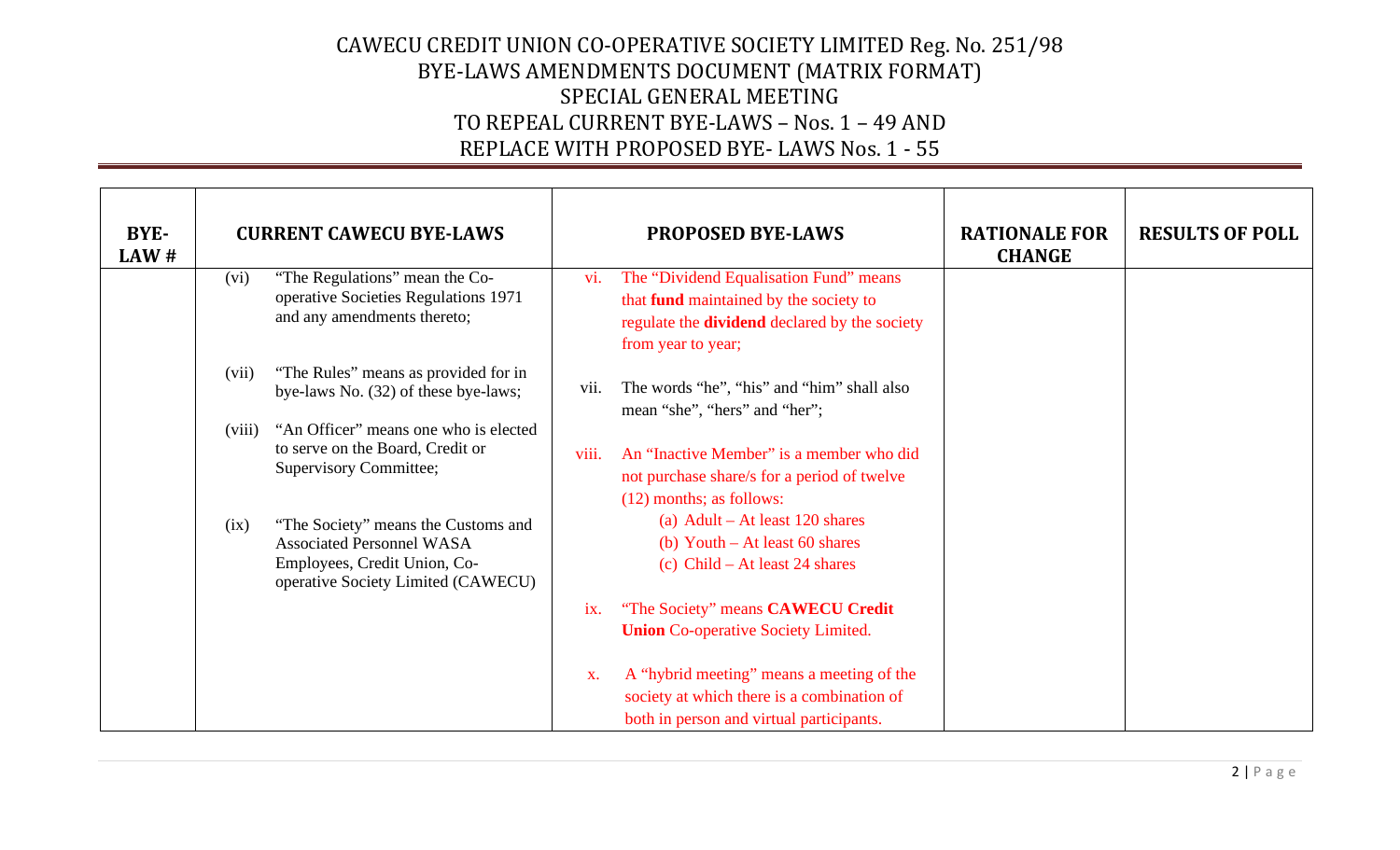| BYE-<br>LAW # | <b>CURRENT CAWECU BYE-LAWS</b> |       | <b>PROPOSED BYE-LAWS</b>                                                                                                                                                                                                                                           | <b>RATIONALE FOR</b><br><b>CHANGE</b> | <b>RESULTS OF POLL</b> |
|---------------|--------------------------------|-------|--------------------------------------------------------------------------------------------------------------------------------------------------------------------------------------------------------------------------------------------------------------------|---------------------------------------|------------------------|
|               |                                | xi.   | "Relative" means a spouse, including a co-<br>habitant as defined in the Laws of Trinidad<br>and Tobago, parent, brother, sister, children,<br>including the children of a co-habitational<br>relationship, adopted children, and step-<br>children of the person. |                                       |                        |
|               |                                | xii.  | "Meeting of the Society" means any<br>General Meeting or any meeting of the<br>Board or of the Credit, Supervisory or any<br>other Committee; whether in person, virtual<br>or hybrid.                                                                             |                                       |                        |
|               |                                | xiii. | "Member" means a person or society<br>joining in the application for registration of<br>a society and a person or society admitted to<br>membership after registration in accordance<br>with the Bye-Laws of the society.                                          |                                       |                        |
|               |                                | xiv.  | "Member in good standing" means a<br>member who has not violated the terms of                                                                                                                                                                                      |                                       |                        |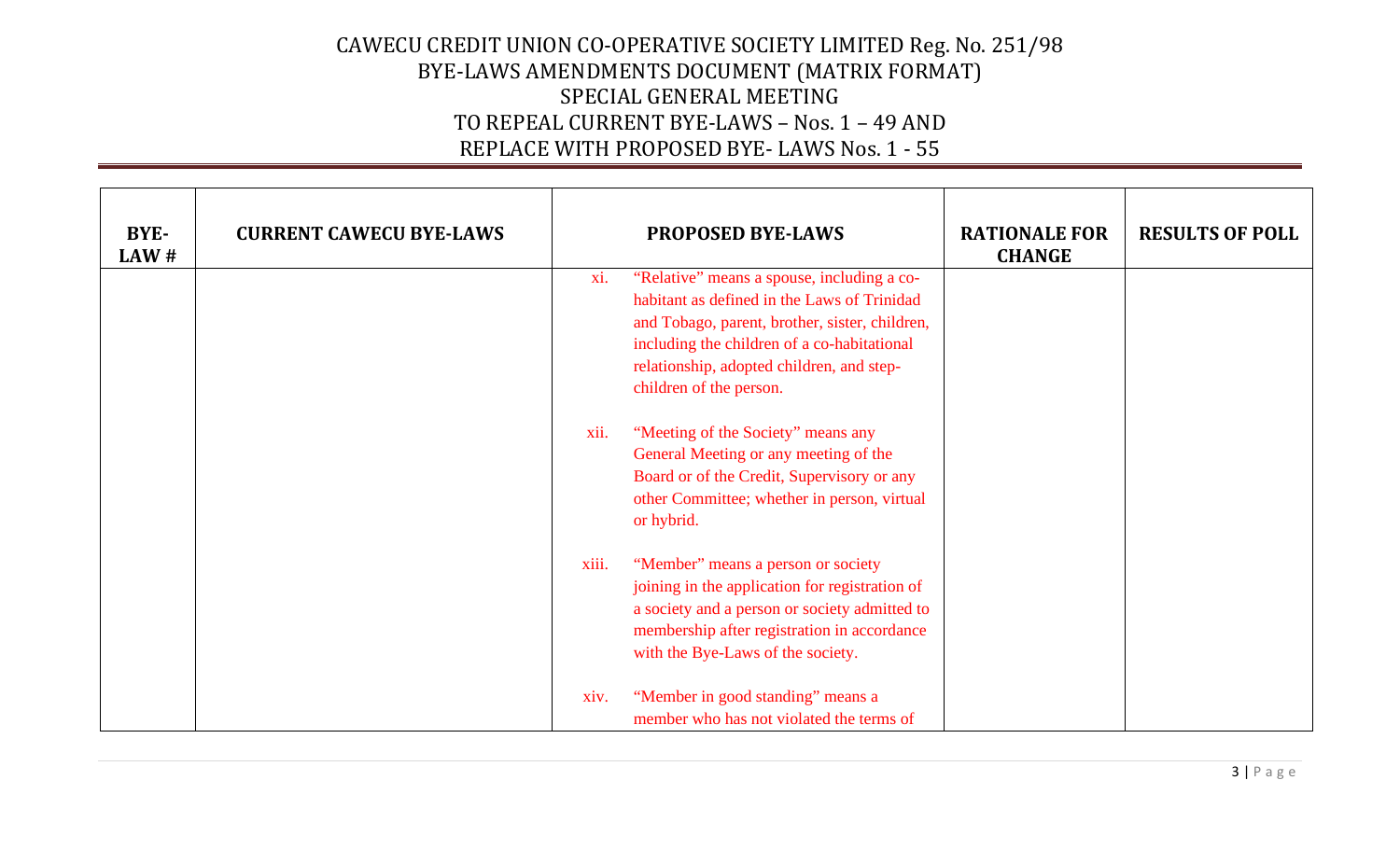| BYE-<br>LAW # | <b>CURRENT CAWECU BYE-LAWS</b> |             | <b>PROPOSED BYE-LAWS</b>                                                                                                                                                                                                                                                                                                                                        | <b>RATIONALE FOR</b><br><b>CHANGE</b> | <b>RESULTS OF POLL</b> |
|---------------|--------------------------------|-------------|-----------------------------------------------------------------------------------------------------------------------------------------------------------------------------------------------------------------------------------------------------------------------------------------------------------------------------------------------------------------|---------------------------------------|------------------------|
|               |                                |             | his Loan Contract neither is he delinquent<br>nor inactive;                                                                                                                                                                                                                                                                                                     |                                       |                        |
|               |                                | XV.<br>xvi. | An "Officer" means the holder of an elected<br>or appointed office on the Board,<br><b>Supervisory Committee, Credit Committee</b><br>or any other person so defined by the Board,<br>including the Manager(s).<br>The "Pension Fund" means that fund from<br>which pensions are paid, accumulated from<br>contributions from employers, employees,<br>or both. |                                       |                        |
|               |                                | xvii.       | "Provident and Productive purposes" means<br>any purpose to cover members' needs and<br>wants, both consumer and producer needs.                                                                                                                                                                                                                                |                                       |                        |
|               |                                | xviii.      | "The Regulations" mean the Co-operative<br>Societies Regulations 1971 and any<br>amendments thereto;                                                                                                                                                                                                                                                            |                                       |                        |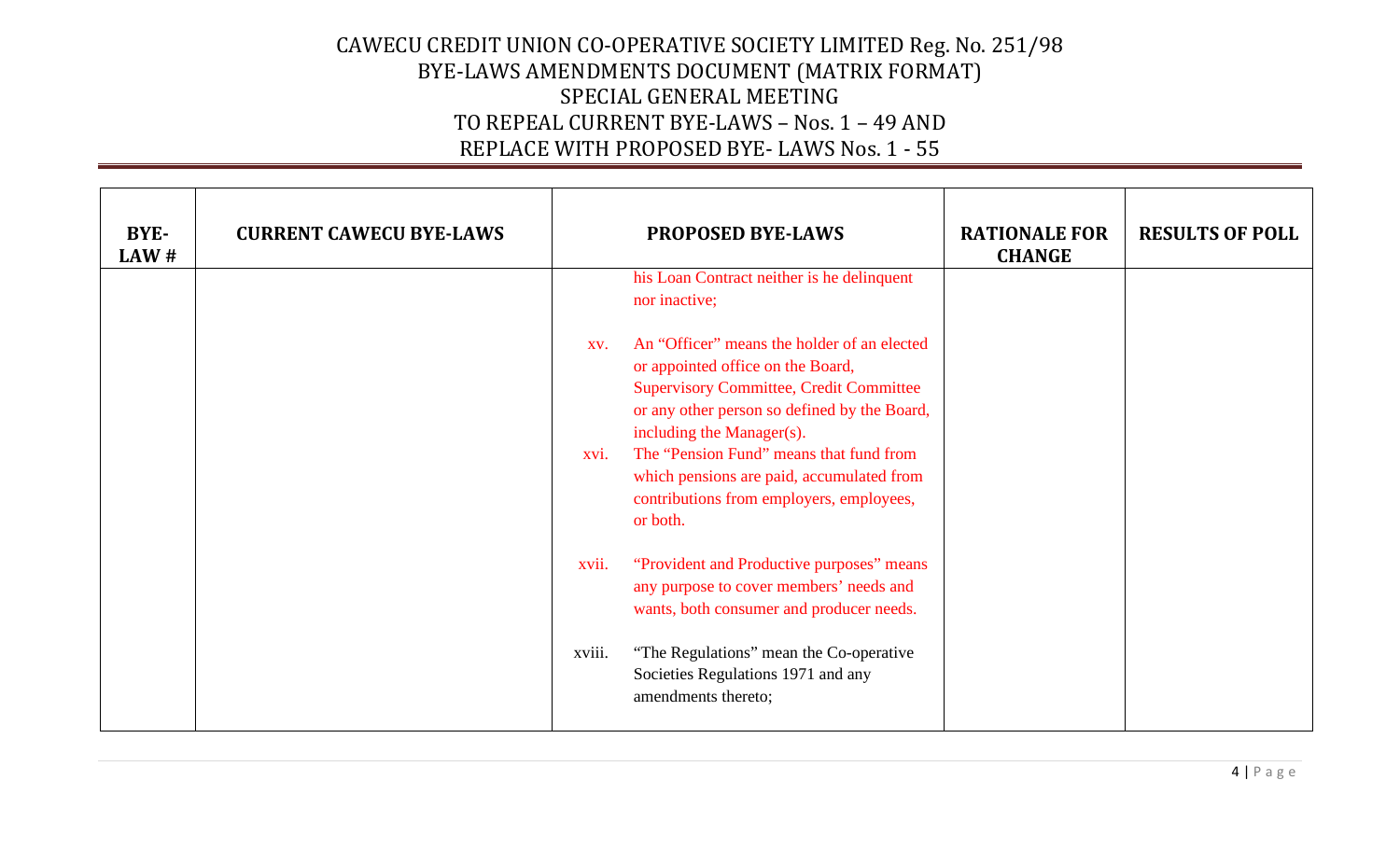| BYE-<br>LAW# | <b>CURRENT CAWECU BYE-LAWS</b> | <b>PROPOSED BYE-LAWS</b>                                                                                                                                                                                                                                                                                                                                                              | <b>RATIONALE FOR</b><br><b>CHANGE</b> | <b>RESULTS OF POLL</b> |
|--------------|--------------------------------|---------------------------------------------------------------------------------------------------------------------------------------------------------------------------------------------------------------------------------------------------------------------------------------------------------------------------------------------------------------------------------------|---------------------------------------|------------------------|
|              |                                | The "Share Transfer Fund" means that fund<br>xix.<br>into which the funds owed to a deceased<br>member is transferred until the claims can<br>be satisfied in accordance with the Act,<br>Regulations and these Bye-laws;                                                                                                                                                             |                                       |                        |
|              |                                | "Statutory Committee" means the Board or<br>XX.<br>any Committee prescribed under the Act,<br>and its Regulations;                                                                                                                                                                                                                                                                    |                                       |                        |
|              |                                | "Term" means<br>xxi.<br>a. For the Supervisory Committee one (1) year,<br>that is from one Annual General Meeting to<br>another.<br>b. For the Credit Committee one (1) year, that is<br>from one Annual General Meeting to another.<br>c. For the Board of Directors, three (3) years.<br>d. For substitutes, one $(1)$ year, that is from one<br>Annual General Meeting to another. |                                       |                        |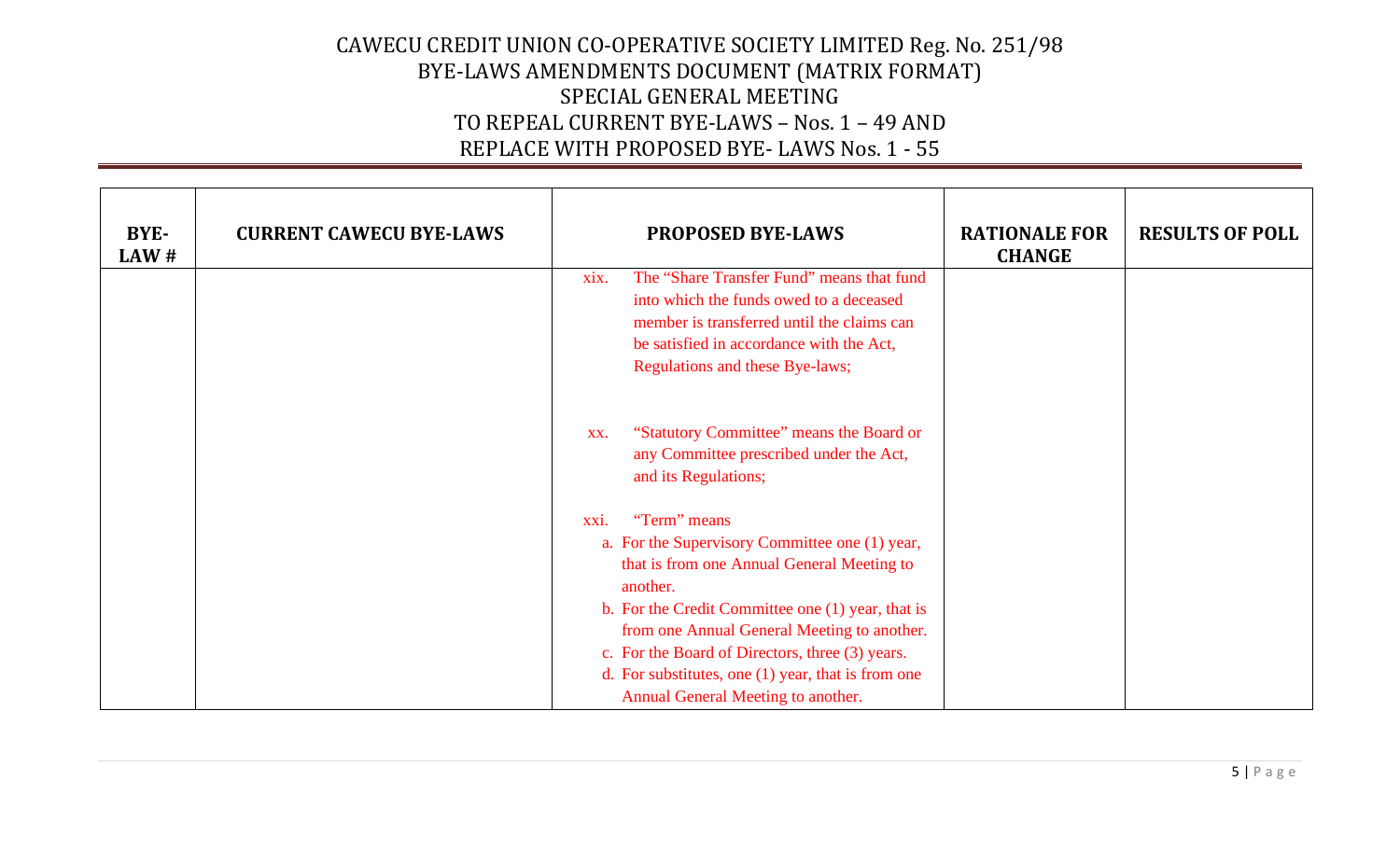| BYE-<br>LAW# | <b>CURRENT CAWECU BYE-LAWS</b> | <b>PROPOSED BYE-LAWS</b>                                                                                                                                                                                                                                                                                                                                                  | <b>RATIONALE FOR</b><br><b>CHANGE</b> | <b>RESULTS OF POLL</b> |
|--------------|--------------------------------|---------------------------------------------------------------------------------------------------------------------------------------------------------------------------------------------------------------------------------------------------------------------------------------------------------------------------------------------------------------------------|---------------------------------------|------------------------|
|              |                                | e. Wherever a member is elected to serve for a<br>portion of a term or unexpired term such<br>portion shall be considered a term.                                                                                                                                                                                                                                         |                                       |                        |
|              |                                | A "Vacancy" occurs when a member of the<br>xxii.<br>Board or Statutory Committee demits office<br>by reason of resignation, expulsion,<br>disqualification, infirmity, or mental illness,<br>death or by declaration of the<br>Board/Committees or General Meeting or<br>by expiration of term or any other means as<br>set out in the Regulations or these Bye-<br>Laws. |                                       |                        |
|              |                                | "Honorarium" means a performance-based<br>xxiii.<br>gratuitous payment as distinguished from<br>hire or compensation for service.                                                                                                                                                                                                                                         |                                       |                        |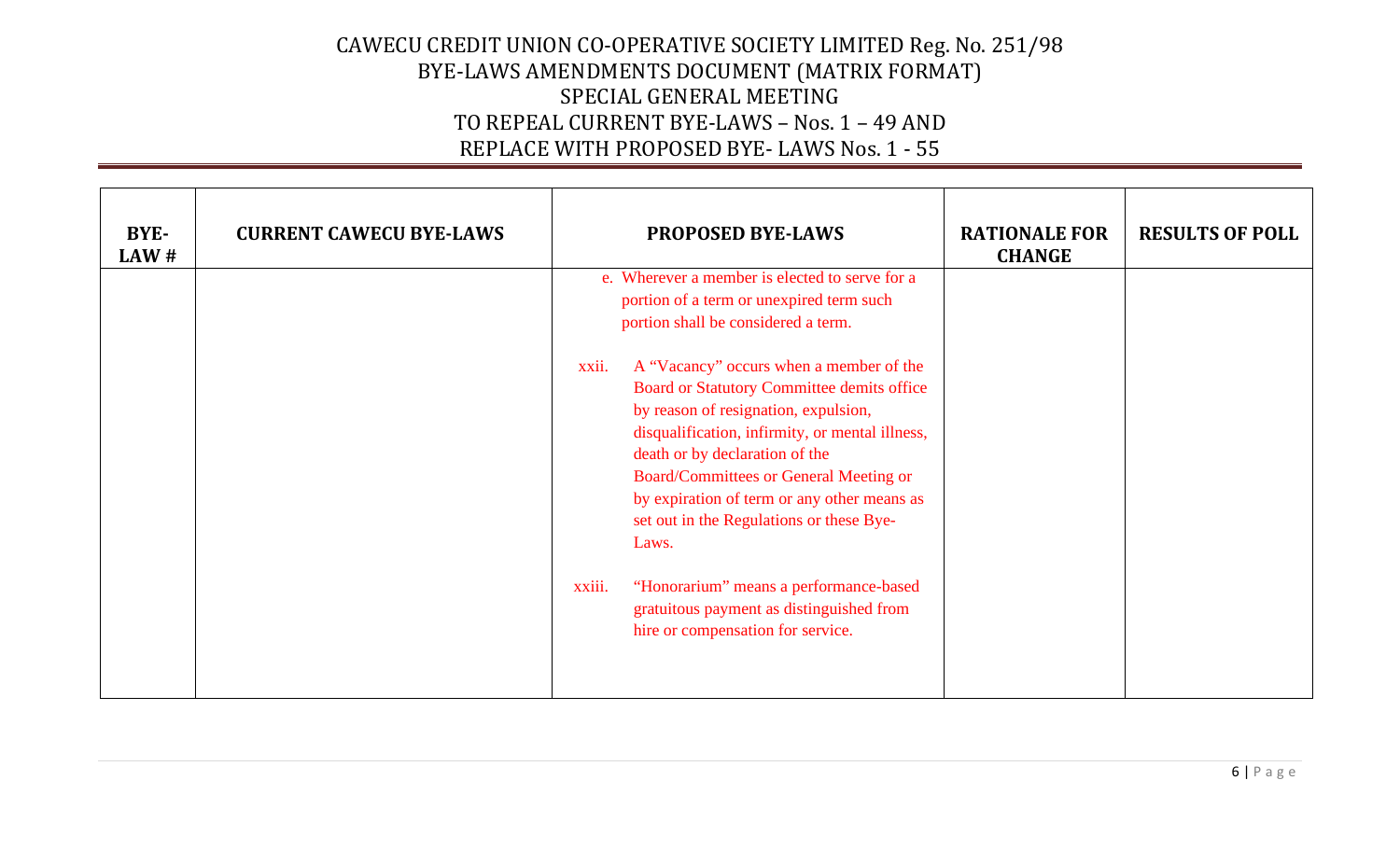| BYE-<br>LAW# | <b>CURRENT CAWECU BYE-LAWS</b> |         | <b>PROPOSED BYE-LAWS</b>                                                                                                                                                               | <b>RATIONALE FOR</b><br><b>CHANGE</b> | <b>RESULTS OF POLL</b> |
|--------------|--------------------------------|---------|----------------------------------------------------------------------------------------------------------------------------------------------------------------------------------------|---------------------------------------|------------------------|
|              |                                | xxiv.   | "Public, co-operative or charitable purpose"<br>means any purpose to satisfy the society's<br>corporate social responsibility.                                                         |                                       |                        |
|              |                                | XXV.    | "Substitute" means a person elected by the<br>general meeting to fill a vacancy should it<br>arise, on the respective statutory committee<br>until the next meeting.                   |                                       |                        |
|              |                                | xxvi.   | "Virtual" means webcasts, teleconferences,<br>video conferences, or similar medium of<br>communication whereby a participant can<br>hear, speak and participate in the<br>proceedings. |                                       |                        |
|              |                                | xxvii.  | "Good character" means you act with<br>honesty, respect, responsibilities, caring and<br>other "good" traits.                                                                          |                                       |                        |
|              |                                | xxviii. | The "Executive Committee" means the<br>President, Vice-President, Treasurer,                                                                                                           |                                       |                        |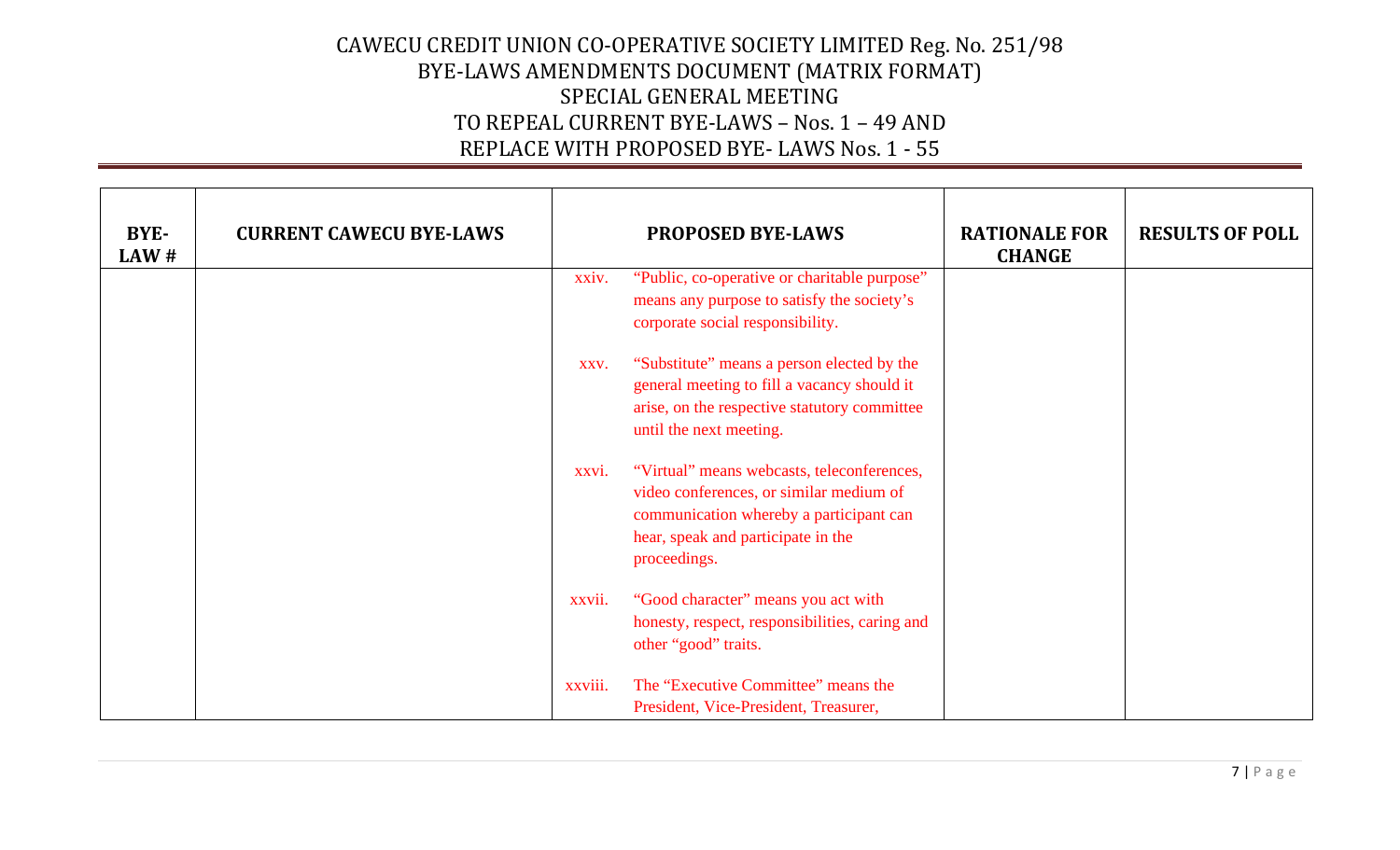| BYE-<br>LAW# | <b>CURRENT CAWECU BYE-LAWS</b> |        | <b>PROPOSED BYE-LAWS</b>                                                                                                                                                                                                                     | <b>RATIONALE FOR</b><br><b>CHANGE</b> | <b>RESULTS OF POLL</b> |
|--------------|--------------------------------|--------|----------------------------------------------------------------------------------------------------------------------------------------------------------------------------------------------------------------------------------------------|---------------------------------------|------------------------|
|              |                                |        | <b>Assistant Treasurer, Secretary and Assistant</b><br>Secretary on the Board.                                                                                                                                                               |                                       |                        |
|              |                                | xxix.  | "Allowance" means a sum of money paid<br>periodically for services rendered or to<br>defray expenses.                                                                                                                                        |                                       |                        |
|              |                                | XXX.   | "Policies" mean the system of written<br>principles to guide decisions made by the<br>Society from time to time in accordance<br>with the Society's Bye-Laws and the Act<br>and which are supported by written<br>guidelines and procedures. |                                       |                        |
|              |                                | xxxi.  | "Security" means the provision of a<br>financial guarantee, surety or bond that an<br>obligation will be fulfilled.                                                                                                                          |                                       |                        |
|              |                                | xxxii. | "Unexpired term" means the period<br>remaining of another member's term caused<br>by a vacancy.                                                                                                                                              |                                       |                        |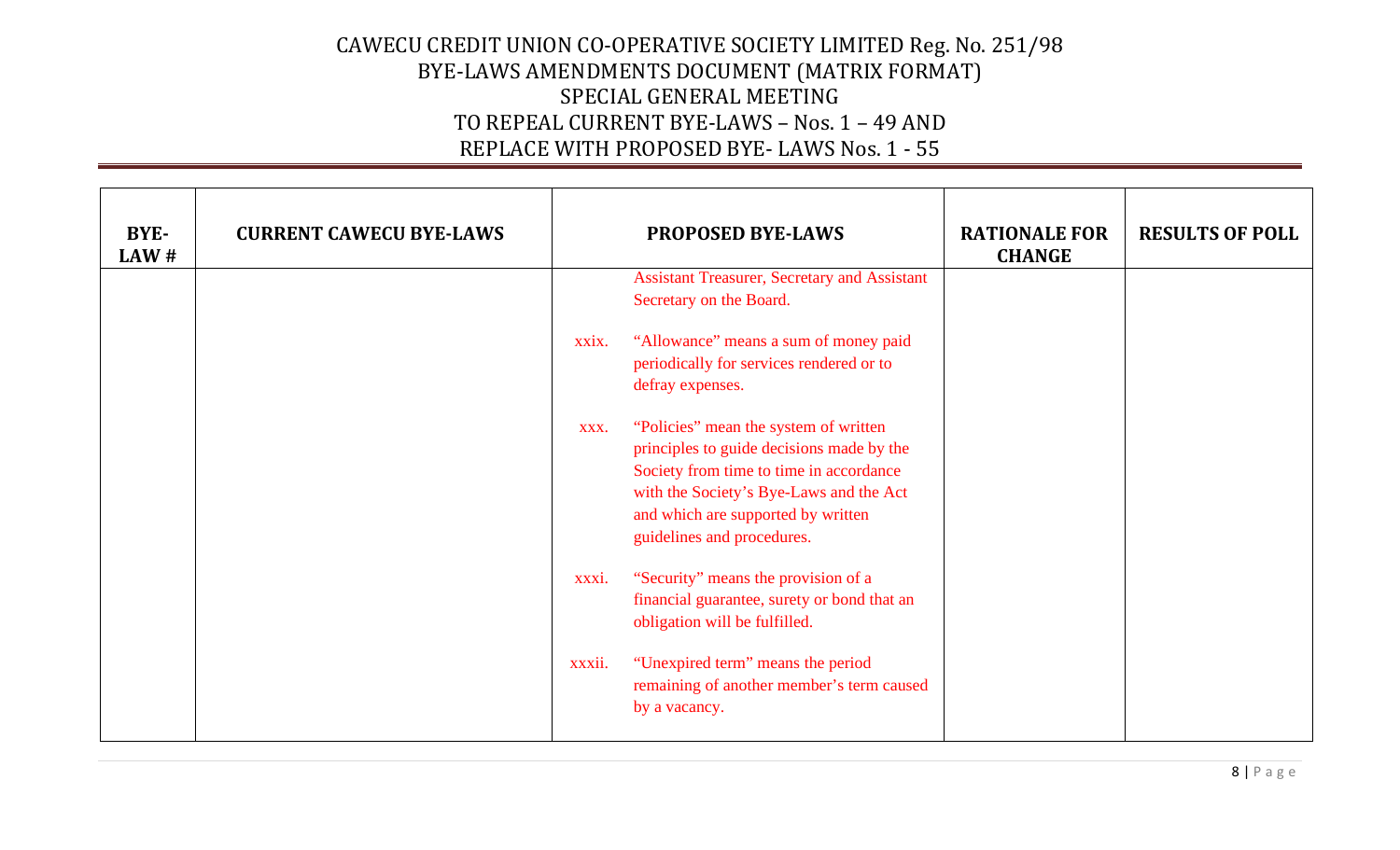| BYE-<br>LAW# | <b>CURRENT CAWECU BYE-LAWS</b>                                                                                                                                                                                                                                                                                                                                                                                                                                                                                                                                                                                                                                                  | <b>PROPOSED BYE-LAWS</b>                                                                                                                                                                                                                                                                                                                                                                                                                                                                                                                                                                                                      | <b>RATIONALE FOR</b><br><b>CHANGE</b>                                                                                                                                                                                                                                              | <b>RESULTS OF POLL</b>                                                                  |
|--------------|---------------------------------------------------------------------------------------------------------------------------------------------------------------------------------------------------------------------------------------------------------------------------------------------------------------------------------------------------------------------------------------------------------------------------------------------------------------------------------------------------------------------------------------------------------------------------------------------------------------------------------------------------------------------------------|-------------------------------------------------------------------------------------------------------------------------------------------------------------------------------------------------------------------------------------------------------------------------------------------------------------------------------------------------------------------------------------------------------------------------------------------------------------------------------------------------------------------------------------------------------------------------------------------------------------------------------|------------------------------------------------------------------------------------------------------------------------------------------------------------------------------------------------------------------------------------------------------------------------------------|-----------------------------------------------------------------------------------------|
|              |                                                                                                                                                                                                                                                                                                                                                                                                                                                                                                                                                                                                                                                                                 | These Bye-Laws are supplementary to the<br>(b)<br>provisions of the Act and the Regulations and<br>the Society shall be guided by the Act,<br>Regulations and the Bye-laws read together.<br>Provisions of the Act and Regulations<br>supersede provisions contained in these Bye-<br>Laws.                                                                                                                                                                                                                                                                                                                                   |                                                                                                                                                                                                                                                                                    |                                                                                         |
| 2.           | 2. NAME, REGISTERED ADDRESS AND<br><b>AREA OF OPERATIONS</b><br>(a) The Society shall be called CAWECU<br>hereinafter referred to as "CAWECU Co-<br>operative Society Limited"<br>The registered address of the Society shall be<br>Eastern Main Road, St Joseph or at such other<br>place as the Board may from time to time<br>decided. In the event of any change of the<br>registered address, notice of such change shall<br>be sent to the Commissioner within thirty (30)<br>days.<br>(b) The area of operation of the Society shall be<br>as follows :- All Offices, Warehouse and<br>Bonded areas of the Water and Sewerage<br>Authority, Customs and Excise Division, | 2. NAME, REGISTERED ADDRESS AND AREA<br>OF OPERATIONS<br>(a) The Society shall be called CAWECU hereinafter<br>referred to as "CAWECU CREDIT UNION CO-<br><b>OPERATIVE SOCIETY LIMITED". The</b><br>registered address of the Society shall be #106<br>Eastern Main Road, St Joseph, Curepe, 310203 or<br>such other place as the Board may from time to<br>time decide. In the event of any change of the<br>registered address, notice of such change shall be<br>sent to the Commissioner within thirty (30) days.<br>(b) The area of operation of the Society shall be<br>throughout the Republic of Trinidad and Tobago. | "CREDIT UNION"<br>was inserted before<br>"Co-operative" at<br>proposed (a) to<br>officially list<br>CAWECU as a credit<br>union. Also, the<br>address was updated.<br>The bond was<br>$\mathcal{D}_{\alpha}$<br>widened at proposed<br>Item (b) to facilitate<br>larger membership | <b>Members Present:</b><br>Members For:<br>Member Against:<br><b>Members Abstained:</b> |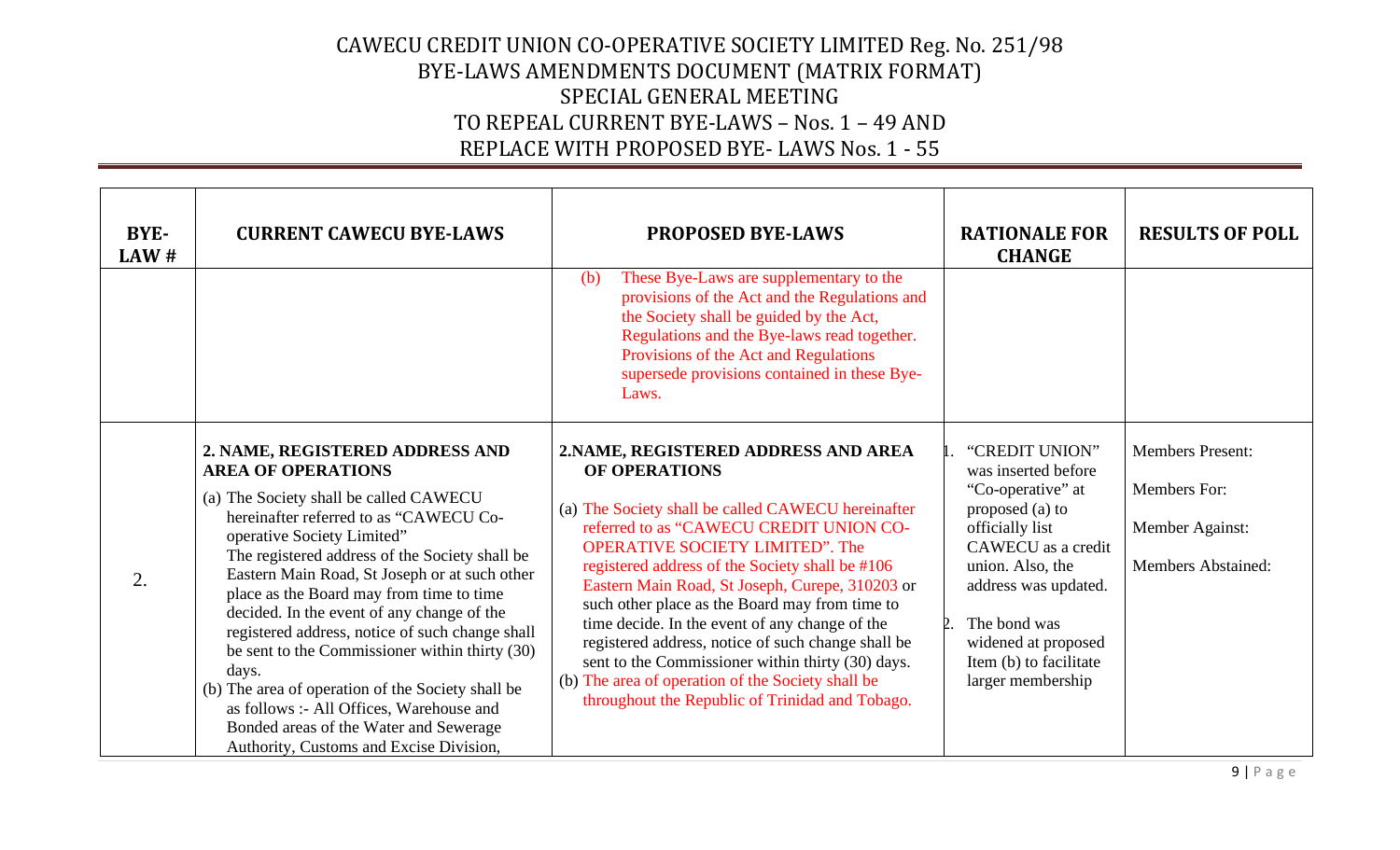| BYE-<br>LAW# | <b>CURRENT CAWECU BYE-LAWS</b><br>Ministry of Finance and the Economy, and<br>offices of Associated Personnel throughout<br>Trinidad and Tobago.                                                                                                                                                                                                                                                                                                                                                                                                                                                                                                                                                                                  | PROPOSED BYE-LAWS                                                                                                                                                                                                                                                                                                                                                                                                                                                                                                                                                                                                                                                                                                                                                                                                                                                             | <b>RATIONALE FOR</b><br><b>CHANGE</b>                                                                                                                                                                                     | <b>RESULTS OF POLL</b>                                                                  |
|--------------|-----------------------------------------------------------------------------------------------------------------------------------------------------------------------------------------------------------------------------------------------------------------------------------------------------------------------------------------------------------------------------------------------------------------------------------------------------------------------------------------------------------------------------------------------------------------------------------------------------------------------------------------------------------------------------------------------------------------------------------|-------------------------------------------------------------------------------------------------------------------------------------------------------------------------------------------------------------------------------------------------------------------------------------------------------------------------------------------------------------------------------------------------------------------------------------------------------------------------------------------------------------------------------------------------------------------------------------------------------------------------------------------------------------------------------------------------------------------------------------------------------------------------------------------------------------------------------------------------------------------------------|---------------------------------------------------------------------------------------------------------------------------------------------------------------------------------------------------------------------------|-----------------------------------------------------------------------------------------|
| 3.           | 3.OBJECTS<br>The objects of the Society shall be:-<br>(a) The promotion of the economy welfare and<br>social conditions of its members by:<br>i. Providing thrift and savings among<br>members.<br>ii. Providing loans to members upon such<br>terms and conditions as agreed by the board<br>for provident and productive purposes<br>including loans on mortgage of freehold or<br>leasehold property at legitimate rates of<br>interest.<br>iii. Providing insurance coverage for shares<br>held and loans outstanding by members;<br>iv. To obtain and supply to its members,<br>consumer articles of good quality, weight<br>and measures;<br>v. To purchase goods, stores and consumable<br>articles of all kinds including | 3. OBJECTIVES<br>The objectives of the Society shall be:-<br>a)To encourage the spirit and practice of thrift, self-<br>help and co-operation among members by:-<br>i. Providing thrift and savings among members.<br>ii. Providing loans to members upon such terms and<br>conditions as agreed by the board for provident and<br>productive purposes including loans on mortgage of<br>freehold or leasehold property at legitimate rates of<br>interest.<br>iii.Providing insurance coverage for shares held and<br>loans outstanding by members.<br>iv. Obtaining and supplying to its members, consumer<br>articles of good quality, weight and measures.<br>v.Purchasing goods, stores and consumable articles of<br>all kinds including pharmaceutical, medical and<br>chemical preparations from wholesale or retail<br>dealers, commissions or other agents, or from | No major changes.<br>The two $(2)$ current<br>items (a) and (b) were<br>broken up into the five<br>$(5)$ proposed items; $(a)$ ,<br>$(b)$ , $(c)$ , $(d)$ and $(e)$ to<br>facilitate easier reading<br>and understanding. | <b>Members Present:</b><br>Members For:<br>Member Against:<br><b>Members Abstained:</b> |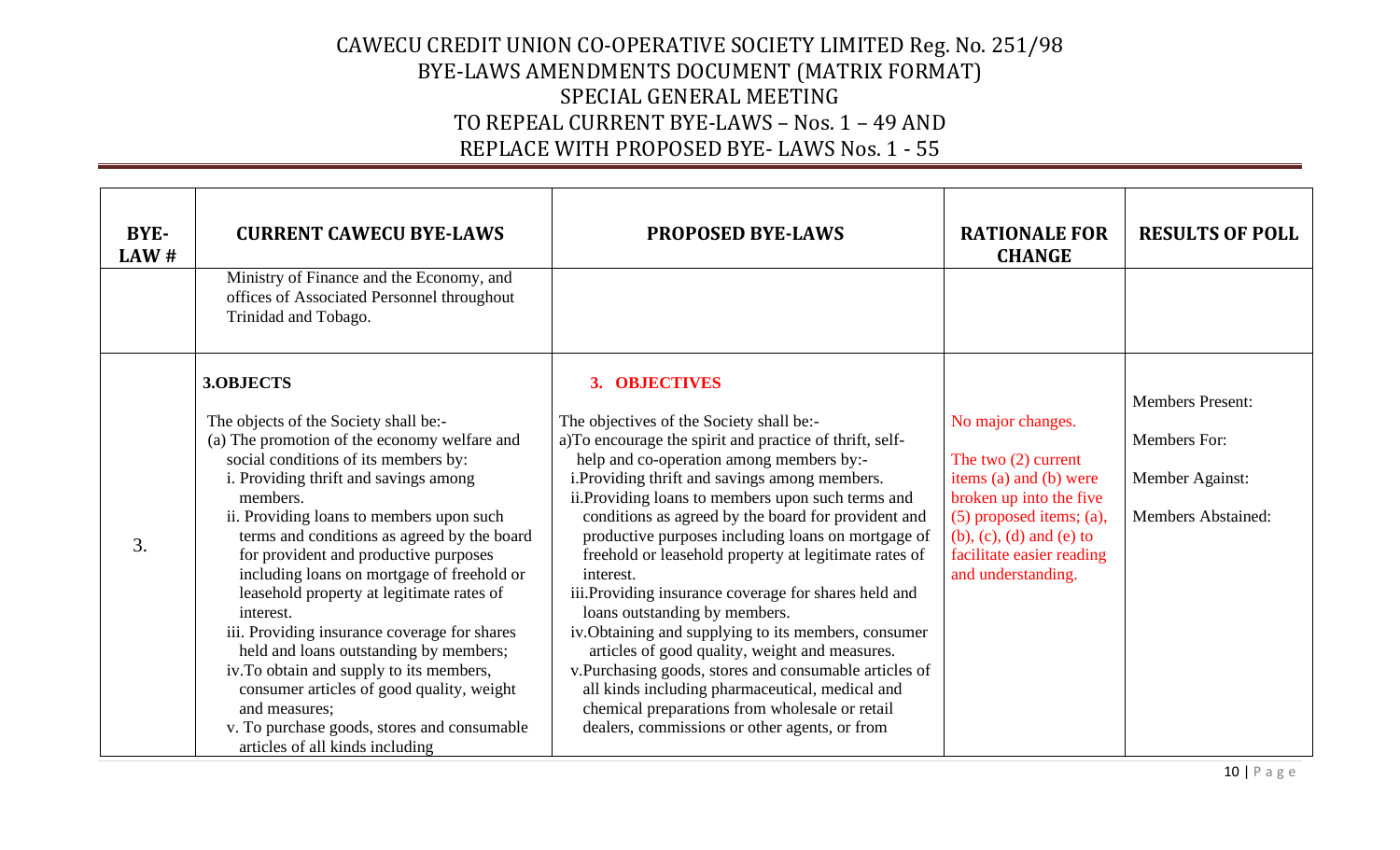| <b>BYE-</b><br>LAW# | <b>CURRENT CAWECU BYE-LAWS</b>                                                                                                                                                                                                                                                                                                                                                                                                                                                                                                                                                                                                                                                                                                                                                                                                                                                                                                                                                                                                                                  | <b>PROPOSED BYE-LAWS</b>                                                                                                                                                                                                                                                                                                                                                                                                                                                                                                                                                                                                                                                                                                                                                                                                                                                                                                                                                                                                                                                                                                                                                   | <b>RATIONALE FOR</b><br><b>CHANGE</b> | <b>RESULTS OF POLL</b> |
|---------------------|-----------------------------------------------------------------------------------------------------------------------------------------------------------------------------------------------------------------------------------------------------------------------------------------------------------------------------------------------------------------------------------------------------------------------------------------------------------------------------------------------------------------------------------------------------------------------------------------------------------------------------------------------------------------------------------------------------------------------------------------------------------------------------------------------------------------------------------------------------------------------------------------------------------------------------------------------------------------------------------------------------------------------------------------------------------------|----------------------------------------------------------------------------------------------------------------------------------------------------------------------------------------------------------------------------------------------------------------------------------------------------------------------------------------------------------------------------------------------------------------------------------------------------------------------------------------------------------------------------------------------------------------------------------------------------------------------------------------------------------------------------------------------------------------------------------------------------------------------------------------------------------------------------------------------------------------------------------------------------------------------------------------------------------------------------------------------------------------------------------------------------------------------------------------------------------------------------------------------------------------------------|---------------------------------------|------------------------|
|                     | pharmaceutical, medical and chemical<br>preparations from wholesale or retail<br>dealers, commissions or other agents, or<br>from Co-operative Societies or other<br>sources for sale, to the benefit of members;<br>vi. To establish, maintain and manage such<br>centers and other consequential facilities as<br>may be required to provide adequate and<br>necessary service to its members;<br>vii Providing other services for the promotion<br>of the economic welfare and social<br>conditions of members as may be approved<br>by the Board as it sees fit from time to time.<br>(b) To encourage the spirit of thrift, self-help and<br>co-operation among members and to promote<br>the development of co-operative idea by:-<br>i. Education of members in Co-operative<br>Principles and Practice and the management<br>of their financial resources;<br>ii. Affiliation to or collaboration with any other<br>Co-operative Society.<br>iii. To promote team sports for the economic,<br>social and cultural benefit of members of the<br>Society. | Members and Co-operative Societies or other<br>sources for sale, to the benefit of members.<br>vi.Establishing, maintaining and managing such<br>facilities as may be required to provide adequate<br>and necessary service to its members.<br>vii. Providing other services for the promotion of the<br>economic welfare and social conditions of<br>members as may be approved by the Board as it<br>sees fit from time to time<br>b)To promote the social, economic, and cultural<br>welfare of its members and the development of the<br>Co-operative idea by:-<br>i. Educating members in Co-operative Principles<br>and Practice;<br>ii. Affiliating or collaborating with any other Co-<br>operative Society or Organization;<br>iii. Promoting team sports for the economic, social<br>and cultural benefit of members of the Society.<br>c) To hold, purchase, acquire any interest in and<br>exercise all privileges of ownership over any<br>freehold or leasehold land as may be necessary or<br>suitable for the conduct and operation of its<br>business or for the carrying out of any of its objects<br>and may, subject to the terms of the conveyance or |                                       |                        |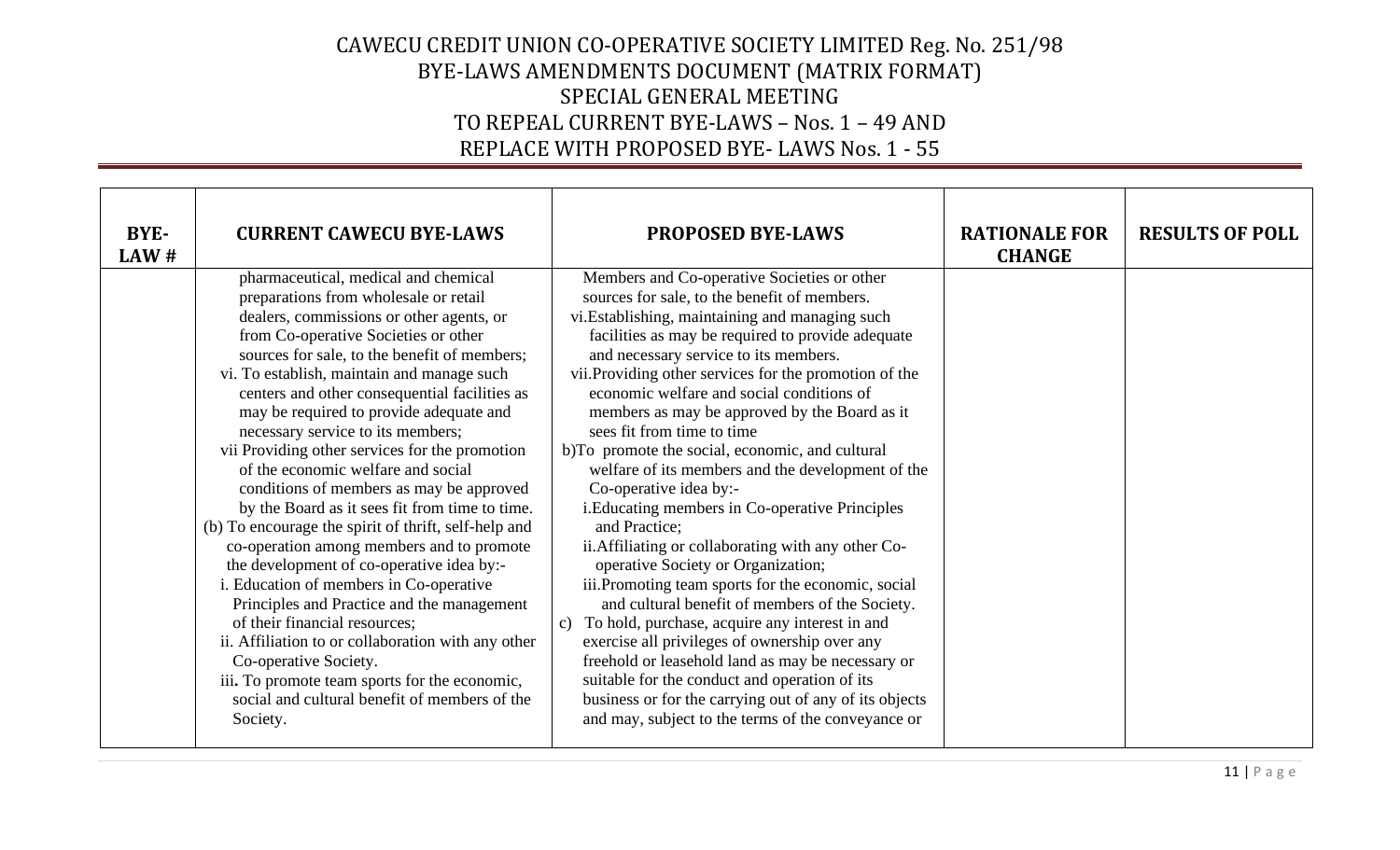| BYE-<br>LAW# | <b>CURRENT CAWECU BYE-LAWS</b><br>iv.To hold, purchase acquire any interest in and<br>exercise all privileges of ownership over any<br>freehold or leasehold land as may be<br>necessary or suitable for the conduct and<br>operation of its objects and may, subject to<br>the terms of the conveyance or lease, build<br>upon or alter, pull down or re-build buildings<br>upon any such freehold or leasehold land;<br>v. To rent land and may, subject to the terms of<br>the tenancy transfer, assign, sublet or build | <b>PROPOSED BYE-LAWS</b><br>lease, alter, pull down or re-build buildings upon<br>any such freehold or leasehold land.<br>d)To rent and may, subject to the terms of the tenancy<br>transfer, assign, sublet or build upon, or alter, pull<br>down or re-build buildings upon any such land.<br>(e)To do all such lawful things incidental or conducive<br>to the attainment of the objects and exercise of the<br>powers of the Society. | <b>RATIONALE FOR</b><br><b>CHANGE</b>                                                                                                                             | <b>RESULTS OF POLL</b>                                                                  |
|--------------|-----------------------------------------------------------------------------------------------------------------------------------------------------------------------------------------------------------------------------------------------------------------------------------------------------------------------------------------------------------------------------------------------------------------------------------------------------------------------------------------------------------------------------|-------------------------------------------------------------------------------------------------------------------------------------------------------------------------------------------------------------------------------------------------------------------------------------------------------------------------------------------------------------------------------------------------------------------------------------------|-------------------------------------------------------------------------------------------------------------------------------------------------------------------|-----------------------------------------------------------------------------------------|
|              | upon, or alter, pull down or re-build buildings<br>upon any such land;<br>vi. To do all such lawful things incidental or<br>conducive to the attainment of the objects and<br>exercise of the powers of the Society.                                                                                                                                                                                                                                                                                                        |                                                                                                                                                                                                                                                                                                                                                                                                                                           |                                                                                                                                                                   |                                                                                         |
| 4.           | <b>QUALIFICATION FOR</b><br><b>MEMBERSHIP</b><br>Membership shall be open to: -<br>All persons of good character who reside or<br>(a)<br>work within the area of operation of the<br>Society; viz:-<br>i. All employees of the Water and Sewerage<br>Authority, Customs and Excise Officers,<br>Guards, Extra Guards, Staff, Typist,                                                                                                                                                                                        | <b>4. MEMBERSHIP</b><br><b>QUALIFICATION</b><br>4.1<br>Membership shall be voluntary and open to: -<br>(a) All persons of good character who are citizens<br>resident in Trinidad and Tobago classified under:<br>i. Adult membership: - person who have attained<br>the age of eighteen (18) years and over;                                                                                                                             | 1. The proposal at Item<br>4.1 (a), (i), (ii), (iii)<br>replaced the 'current"<br>(a), (i), (ii), (iii), (iv),<br>$(v)$ & (b). This reflects<br>the change of the | <b>Members Present:</b><br>Members For:<br>Member Against:<br><b>Members Abstained:</b> |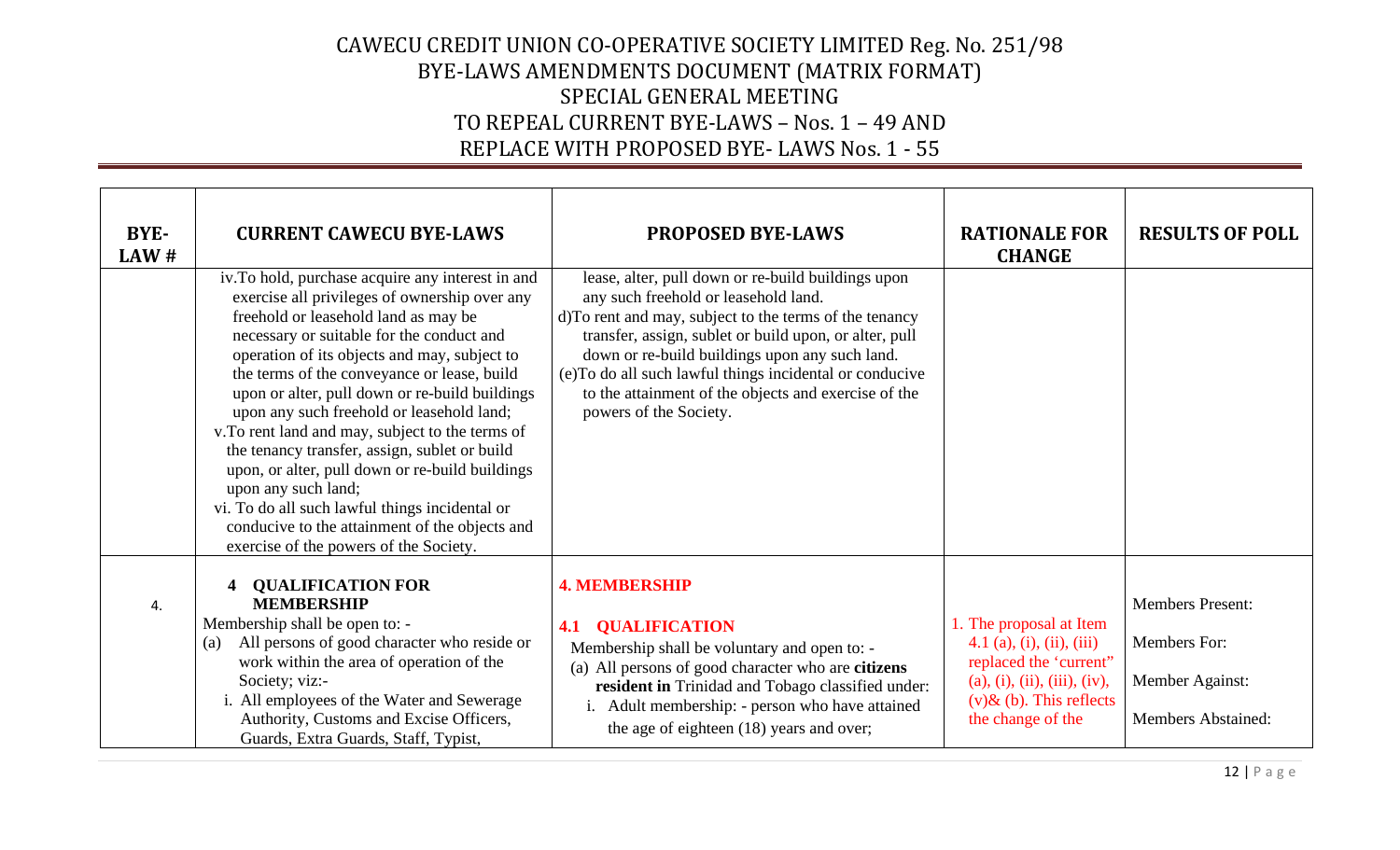| <b>BYE-</b><br>LAW# | <b>CURRENT CAWECU BYE-LAWS</b>                                                                                                                                                                                                                                                                                                                                                                                                                                                                                                                                                                                                                                                                                                                                                                                                                                                                                                  | <b>PROPOSED BYE-LAWS</b>                                                                                                                                                                                                                                                                                                                                                                                                                                                                                                                                                                                             | <b>RATIONALE FOR</b><br><b>CHANGE</b>                                                                                                                                                                                                                                                                                                                                     | <b>RESULTS OF POLL</b> |
|---------------------|---------------------------------------------------------------------------------------------------------------------------------------------------------------------------------------------------------------------------------------------------------------------------------------------------------------------------------------------------------------------------------------------------------------------------------------------------------------------------------------------------------------------------------------------------------------------------------------------------------------------------------------------------------------------------------------------------------------------------------------------------------------------------------------------------------------------------------------------------------------------------------------------------------------------------------|----------------------------------------------------------------------------------------------------------------------------------------------------------------------------------------------------------------------------------------------------------------------------------------------------------------------------------------------------------------------------------------------------------------------------------------------------------------------------------------------------------------------------------------------------------------------------------------------------------------------|---------------------------------------------------------------------------------------------------------------------------------------------------------------------------------------------------------------------------------------------------------------------------------------------------------------------------------------------------------------------------|------------------------|
|                     | Manipulative Employees, and Clerks and<br>Brokers;<br>ii. Members of staff of other Government<br>Departments/Agencies/Statutory<br>Boards/Business Firms, and Companies<br>which are allied or associated with the<br>working operations in the Customs and<br>excise areas and Water and Sewerage<br>Authority areas;<br>iii. Members of the families of the<br>aforementioned upon recommendation by<br>family members;<br>iv. Persons who play sports with members of<br>the Customs and Excise Department and the<br>Water and Sewerage Authority;<br>v. Any other persons or Co-operative Society<br>which the Board of Directors may approve<br>from time to time.<br>(b) Membership in the Society shall be open,<br>without restriction to race, sex, religion, or<br>other affiliation, to Directors, employees, and<br>pensioners of the Society and its subsidiaries<br>who are resident in the islands of Trinidad | ii. Youth membership: - persons who are between<br>the age of twelve years $(12)$ and seventeen $(17)$<br>years.<br>iii. Children membership: - persons who are under<br>the age of twelve (12) years.<br>All employees of the Society who are eighteen<br>(b)<br>(18) years and over.<br>Other registered Co-operative Societies in<br>(c)<br>Trinidad and Tobago.<br>Notwithstanding Bye-Law 4.4, persons who<br>(d)<br>were granted membership in the Society and no<br>longer qualify for membership in accordance in<br>(a) and (b) and (c) above may continue to be<br>members at the discretion of the Board. | wider bond at Bye-<br>Law $#2(b)$ .<br>2. Proposals $(a)(i)$ , $(ii)$ ,<br>$&$ (iii), also made to<br>reflect the eligible age<br>groups<br>3. Proposed item (b)<br>replaced current item<br>(c). "Permanent"<br>changed to "All<br>employees". Also<br>sixteen $(16)$ years<br>changed to "eighteen"<br>$(18)$ years". This is in<br>keeping with<br>membership extended |                        |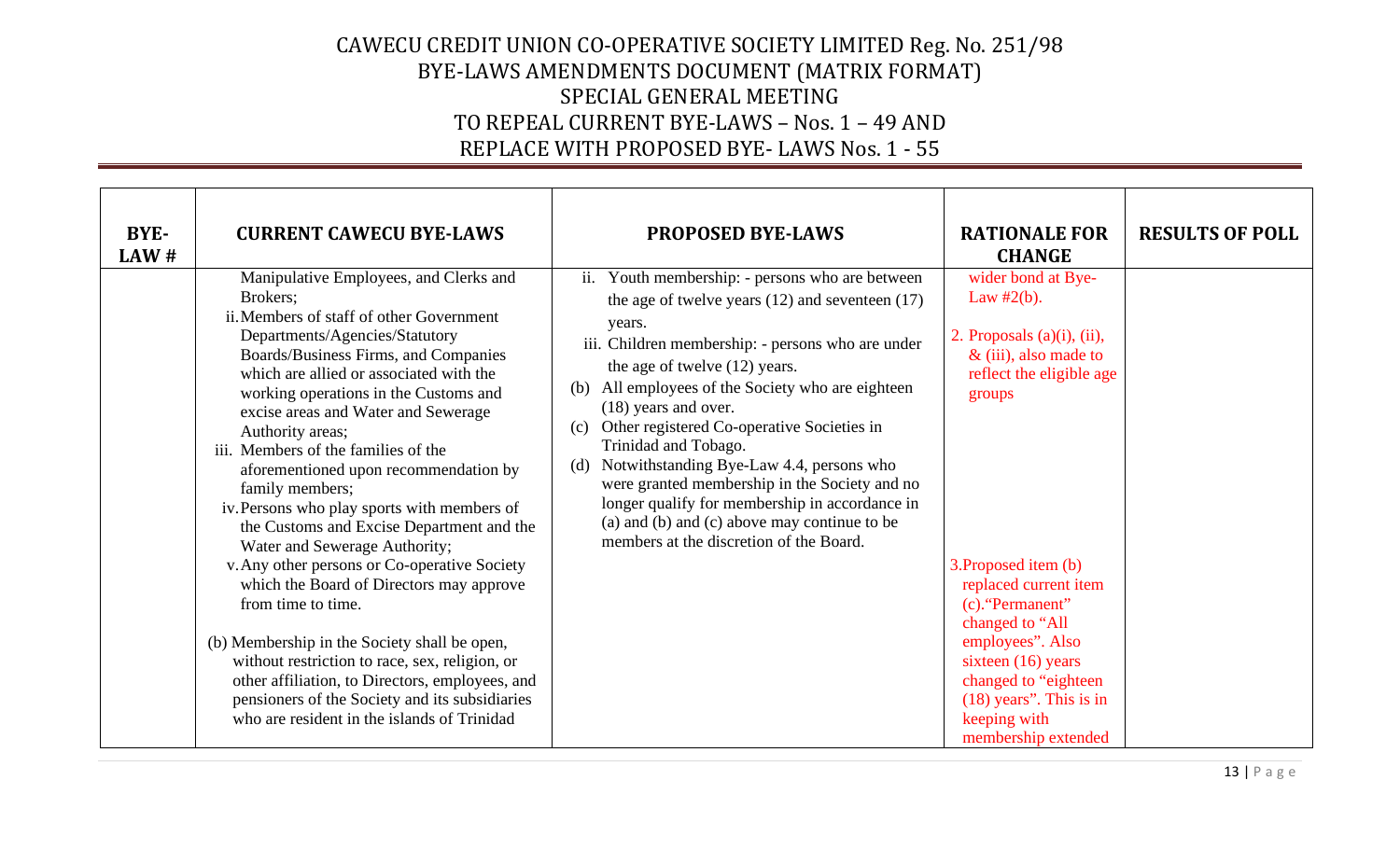| BYE-<br>LAW# | <b>CURRENT CAWECU BYE-LAWS</b>                                                                                                                                                                                                                                                                                                                                                                                                                                                                                                                                                                   | <b>PROPOSED BYE-LAWS</b>                                                                                                                                                                                                                                                                                                                                                                                                                                                                                                                                                                                     | <b>RATIONALE FOR</b><br><b>CHANGE</b>                                                                                                                                                                                                                                                                              | <b>RESULTS OF POLL</b>                                                                  |
|--------------|--------------------------------------------------------------------------------------------------------------------------------------------------------------------------------------------------------------------------------------------------------------------------------------------------------------------------------------------------------------------------------------------------------------------------------------------------------------------------------------------------------------------------------------------------------------------------------------------------|--------------------------------------------------------------------------------------------------------------------------------------------------------------------------------------------------------------------------------------------------------------------------------------------------------------------------------------------------------------------------------------------------------------------------------------------------------------------------------------------------------------------------------------------------------------------------------------------------------------|--------------------------------------------------------------------------------------------------------------------------------------------------------------------------------------------------------------------------------------------------------------------------------------------------------------------|-----------------------------------------------------------------------------------------|
|              | and Tobago. Co-operative Societies in<br>Trinidad and Tobago.<br>(c) Permanent employees of the Society who are<br>aged 16 years and over; and<br>(d) Other registered Co-operative Societies in<br>Trinidad and Tobago.                                                                                                                                                                                                                                                                                                                                                                         |                                                                                                                                                                                                                                                                                                                                                                                                                                                                                                                                                                                                              | to all employees in<br>other organization and<br>adult age membership<br>at proposed $4.1$ (a) (i)<br>above.                                                                                                                                                                                                       |                                                                                         |
| 5.           | <b>5 APPLICATION FOR MEMBERSHIP</b><br>(a) Application for membership shall be made<br>to the Secretary on the prescribed form and<br>shall be dealt with by the Board of Directors<br>and no approval shall be given unless the<br>applicant has been recommended by a<br>member. The negative votes of three $(3)$<br>members of the Board shall disqualify any<br>applicant from membership.<br>(b) Membership shall commence from the date<br>of approval by the Board, payment of a non-<br>refundable entrance fee of ten dollars (\$10),<br>together with an operational fee to cover the | <b>4.2 ADMISSION</b><br>Application for membership shall be made to the<br>(a)<br>Secretary on the prescribed form.<br>No application shall be entertained except the<br>(b)<br>applicant is recommended by an adult member in<br>good standing by affixing his signature to the<br>application form in the space provided.<br>All applications shall be decided by the Board.<br>(c)<br>The negative votes of four $(4)$ members of the<br>Board shall disqualify any applicant from<br>membership.<br>Membership shall commence from the date of<br>(d)<br>approval by the Board subject to the payment of | <b>1.</b> The current (a)<br>divided into (a) and (b)<br>under proposed 4.2 to<br>facilitate easier<br>reading and<br>understanding. Also<br>inserted at proposed<br>(b) "adult member in<br>good standing" to<br>specify eligible<br>members.<br>2. Proposed item<br>(d).Changed current<br>entrance fee from ten | <b>Members Present:</b><br>Members For:<br>Member Against:<br><b>Members Abstained:</b> |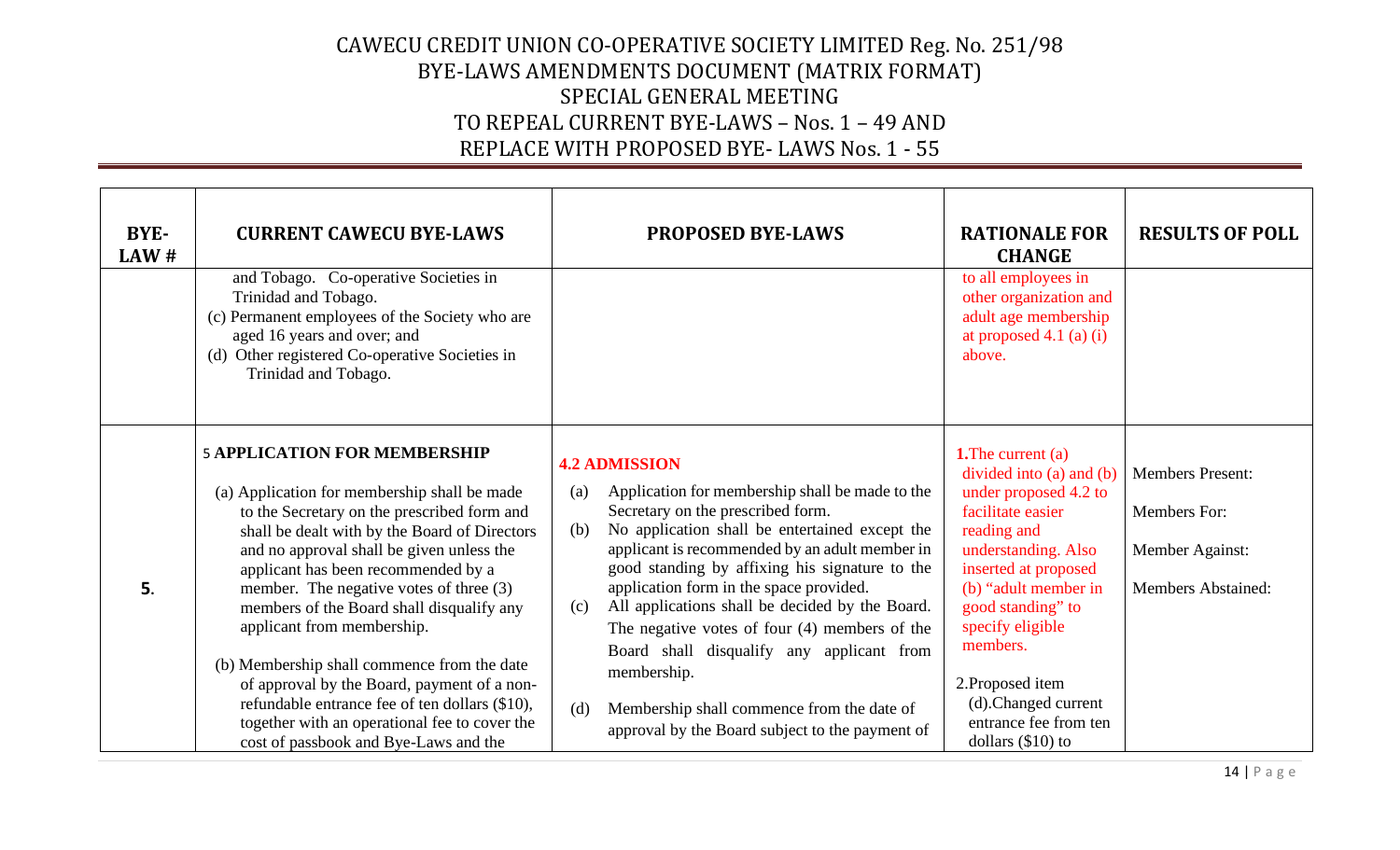| BYE-<br>LAW# | <b>CURRENT CAWECU BYE-LAWS</b>                                                                                                                                                                                                                                                                                                                                                                                                                       | <b>PROPOSED BYE-LAWS</b>                                                                                                                                                                                                                                                                                                                                                                                              | <b>RATIONALE FOR</b><br><b>CHANGE</b>                                                              | <b>RESULTS OF POLL</b>                                                                  |
|--------------|------------------------------------------------------------------------------------------------------------------------------------------------------------------------------------------------------------------------------------------------------------------------------------------------------------------------------------------------------------------------------------------------------------------------------------------------------|-----------------------------------------------------------------------------------------------------------------------------------------------------------------------------------------------------------------------------------------------------------------------------------------------------------------------------------------------------------------------------------------------------------------------|----------------------------------------------------------------------------------------------------|-----------------------------------------------------------------------------------------|
|              | value one full share, (\$5.00 per share). The<br>operational fee shall be determined by the<br>Board.                                                                                                                                                                                                                                                                                                                                                | a non-refundable entrance fee of twenty dollars<br>(\$20.00), an Administrative Fee in the sum<br>prescribed by the Board from time to time, and<br>the<br>purchase of one (1) full share (\$5.00 per share).                                                                                                                                                                                                         | twenty dollars<br>$(\$20)$ .to reflect<br>current value after<br>twenty three $(23)$<br>years      |                                                                                         |
| 6.           | <b>6 TERMINATION OF MEMBERSDHIP</b><br>(a) Membership shall be terminated by the death<br>or insanity of a member, by resignation or<br>expulsion in accordance with these Bye Laws<br>or by loss of the qualification required for<br>membership.<br>(b) A member shall have the right to resign from<br>the Society provided that he has been a<br>member for at least one $(1)$ year and is not<br>indebted to the Society directly or indirectly | <b>4.4 TERMINATION</b><br>Membership shall be terminated by the death or<br>mental disorder of a member, by expulsion in<br>accordance with these Bye Laws or by the loss of<br>the qualification required for membership.<br><b>4.3 RESIGNATION</b><br>A member shall have the right to resign from the<br>Society provided that he is not a debtor, an<br>endorser, or guarantor of any loan due to the<br>Society. | At proposal 4.3 one<br>(1) year deleted<br>because no exposure<br>to the Society was<br>identified | <b>Members Present:</b><br>Members For:<br>Member Against:<br><b>Members Abstained:</b> |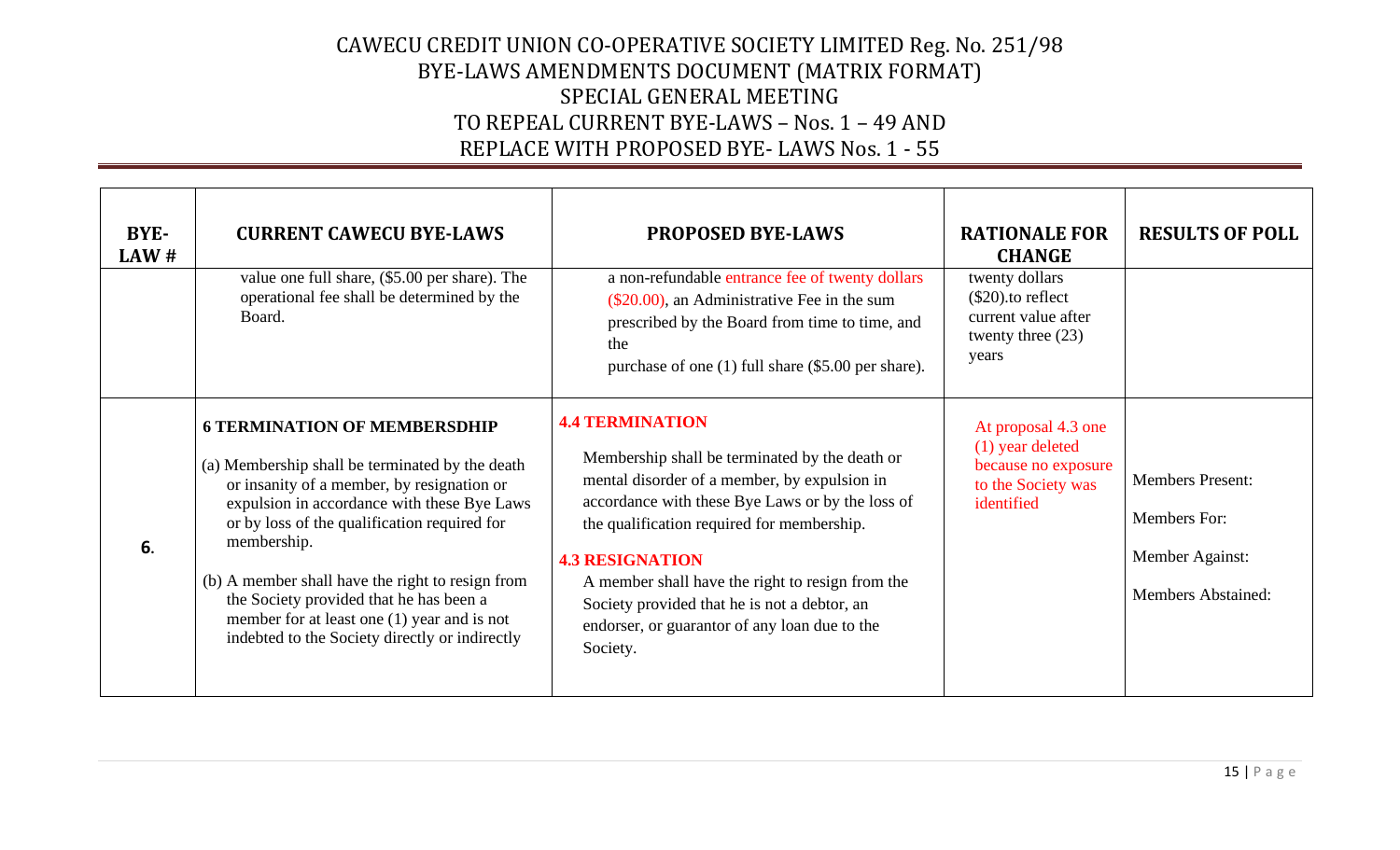| BYE-<br>LAW#   | <b>CURRENT CAWECU BYE-LAWS</b>                                                                                                                                                                                                                                                                                                                                                                                                                                                                                                                                                                                                              | <b>PROPOSED BYE-LAWS</b>                                                                                                                                                                                                                                                                                                                                                                                                                                                                                                                                                                                                                                                                                                                                                                                                                                                                                                            | <b>RATIONALE FOR</b><br><b>CHANGE</b>                                                                                                                                                                                                                                                           | <b>RESULTS OF POLL</b>                                                                  |
|----------------|---------------------------------------------------------------------------------------------------------------------------------------------------------------------------------------------------------------------------------------------------------------------------------------------------------------------------------------------------------------------------------------------------------------------------------------------------------------------------------------------------------------------------------------------------------------------------------------------------------------------------------------------|-------------------------------------------------------------------------------------------------------------------------------------------------------------------------------------------------------------------------------------------------------------------------------------------------------------------------------------------------------------------------------------------------------------------------------------------------------------------------------------------------------------------------------------------------------------------------------------------------------------------------------------------------------------------------------------------------------------------------------------------------------------------------------------------------------------------------------------------------------------------------------------------------------------------------------------|-------------------------------------------------------------------------------------------------------------------------------------------------------------------------------------------------------------------------------------------------------------------------------------------------|-----------------------------------------------------------------------------------------|
| $\overline{7}$ | <b>7EXPULSION OF MEMBERS</b><br>(a) If any member violates these Bye<br>Laws or otherwise acts in a manner<br>prejudicial or inimical to the good<br>repute or interest of the Society, the<br>Board may, by a two-thirds $(2/3)$<br>majority vote of its members present<br>at a meeting convened for the<br>purpose, expel the member from the<br>Society.<br>A concise statement in writing of the<br>grounds alleged for such expulsion<br>must first have been served upon the<br>member and he must also have been<br>given a reasonable opportunity of<br>being heard in his own defense. The<br>member shall also be entitled to be | <b>4.5 SUSPENSION/EXPULSION</b><br>If any member violates these Bye Laws or<br>(a)<br>otherwise acts in a manner prejudicial or inimical<br>to the good repute or interest of the Society, the<br>Board may, by a two-thirds $(^{2}/_{3})$ majority vote of<br>its members present at a meeting convened for<br>the purpose, suspend or expel the member from<br>the Society, subject to the provisions of (b).<br>(b) A concise statement in writing of the grounds<br>alleged for such suspension or expulsion must<br>first have been served upon the member and he<br>must also have been given a reasonable<br>opportunity of being heard in his own defence.<br>The member shall be entitled to be represented at<br>any hearing by a person of his choice. He shall<br>also be entitled to call witnesses on his behalf.<br>(c) An appeal from the findings of the Board may be<br>made by a suspended or expelled member by | 1) Existing item (a) was<br>separated into<br>proposed (a) and (b)<br>to facilitate easier<br>reading and<br>understanding.<br>2) At proposed item (b)<br>inserted "He shall<br>also be entitled to call<br>witnesses on his<br>behalf" in keeping<br>with the principles of<br>natural justice | <b>Members Present:</b><br>Members For:<br>Member Against:<br><b>Members Abstained:</b> |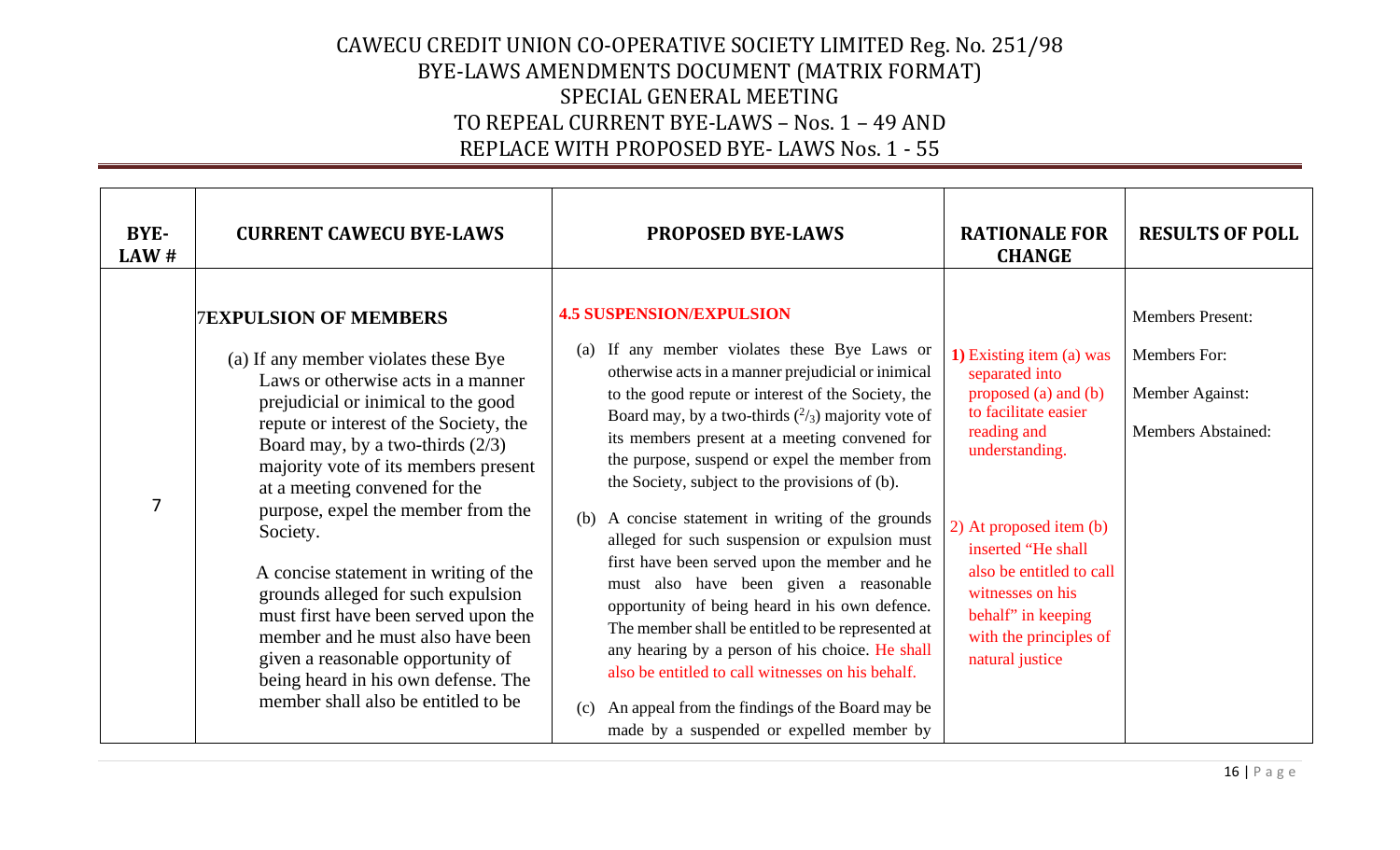| BYE-<br>LAW# | <b>CURRENT CAWECU BYE-LAWS</b>                                                                                                                                                                                                                                                                                                                     | <b>PROPOSED BYE-LAWS</b>                                                                                                                                                                                                                                                                                                                                   | <b>RATIONALE FOR</b><br><b>CHANGE</b> | <b>RESULTS OF POLL</b> |
|--------------|----------------------------------------------------------------------------------------------------------------------------------------------------------------------------------------------------------------------------------------------------------------------------------------------------------------------------------------------------|------------------------------------------------------------------------------------------------------------------------------------------------------------------------------------------------------------------------------------------------------------------------------------------------------------------------------------------------------------|---------------------------------------|------------------------|
|              | represented at any hearing by a<br>person of his choice;                                                                                                                                                                                                                                                                                           | letter in writing addressed to the Secretary to<br>reach him within fifteen (15) days of the date of                                                                                                                                                                                                                                                       |                                       |                        |
|              | (b) The member shall be at liberty to<br>call witnesses in his defense;                                                                                                                                                                                                                                                                            | service of the Order of Suspension / Expulsion<br>upon the suspended or expelled member.<br>Where a suspended / expelled member lodges an<br>(d)                                                                                                                                                                                                           |                                       |                        |
|              | (c) An appeal from the findings of the<br>Board may be made by an expelled<br>member by letter in writing<br>addressed to the Secretary to reach<br>him within fifteen (15) days of the<br>date of service of the Order of<br>Expulsion upon him;                                                                                                  | appeal against his suspension / expulsion with<br>the Secretary, the Board shall convene a Special<br>General Meeting within thirty (30) days of the<br>receipt of the notice of the appeal. The special<br>general meeting shall review the facts and issues<br>involved and shall have power by a vote of a<br>majority of members present to confirm or |                                       |                        |
|              | (d) Where an expelled member lodges<br>an appeal against his expulsion with<br>the Secretary, the Board shall<br>convene a Special General Meeting<br>within thirty $(30)$ days of the receipt<br>of the notice of the appeal. The<br>special general meeting shall review<br>the facts and issues involved and<br>shall have power by a vote of a | disallow the suspension / expulsion of the<br>appellant.<br>Where the Board fails to hold a Special General<br>(e)<br>Meeting within the thirty (30) days allowed<br>under this Bye Law, the suspension / expulsion<br>of the appellant shall automatically be rescinded.                                                                                  |                                       |                        |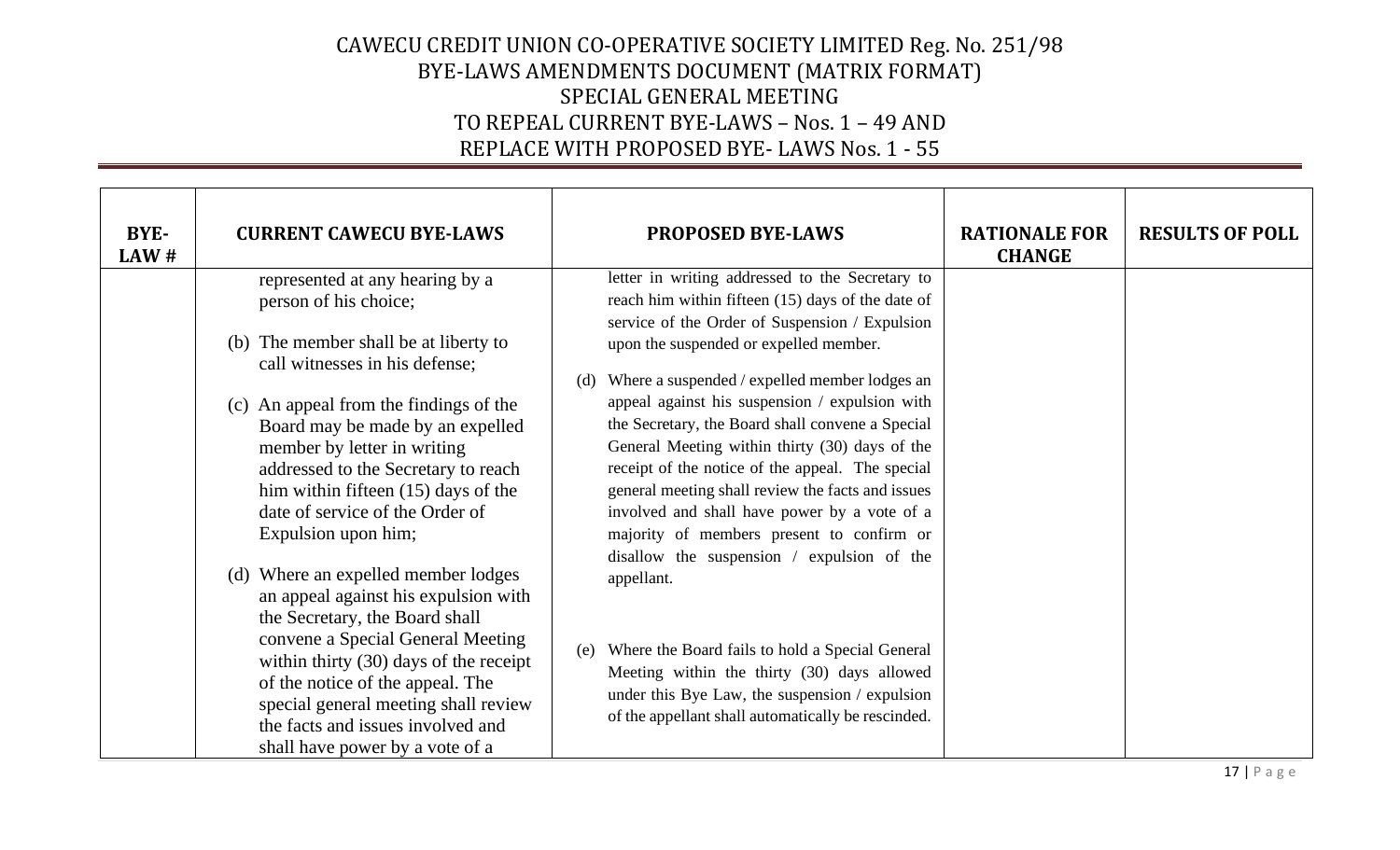| BYE-<br>LAW# | <b>CURRENT CAWECU BYE-LAWS</b>                                                                                                                                                                                                                                                                                                                                                                                                                                                                         | <b>PROPOSED BYE-LAWS</b>                                                                                                                                                                                                                                                                                                                                                                                                                                                                                                                                                                                                                                                                      | <b>RATIONALE FOR</b><br><b>CHANGE</b> | <b>RESULTS OF POLL</b> |
|--------------|--------------------------------------------------------------------------------------------------------------------------------------------------------------------------------------------------------------------------------------------------------------------------------------------------------------------------------------------------------------------------------------------------------------------------------------------------------------------------------------------------------|-----------------------------------------------------------------------------------------------------------------------------------------------------------------------------------------------------------------------------------------------------------------------------------------------------------------------------------------------------------------------------------------------------------------------------------------------------------------------------------------------------------------------------------------------------------------------------------------------------------------------------------------------------------------------------------------------|---------------------------------------|------------------------|
|              | majority of members present to<br>confirm or disallow the expulsion of<br>the appellant;                                                                                                                                                                                                                                                                                                                                                                                                               | Pending the determination of any appeal as<br>(f)<br>aforesaid, a suspended / expelled member shall<br>continue to enjoy all the rights of membership.                                                                                                                                                                                                                                                                                                                                                                                                                                                                                                                                        |                                       |                        |
|              | (e) Where the Board fails to hold a<br>Special General Meeting within the<br>thirty (30) days allowed under this<br>Bye Law, the expulsion of the<br>appellant shall automatically be<br>rescinded;<br>(f) Pending the determination of any<br>appeal as aforesaid, an expelled<br>member shall continue to enjoy all<br>the rights of membership;<br>(g) An expelled member shall be<br>entitled to receive any dividends,<br>patronage refunds or other interest<br>payable to members up to date on | A suspended / expelled member shall be entitled<br>(g)<br>to accrue any dividends, patronage refunds or<br>other interest payable to members up to the date<br>on which he ceased to be a member by virtue of<br>his suspension / expulsion, and may receive these<br>payments any time thereafter.<br>(h) If any person who is a witness in any proceedings<br>under this Bye Law or has any direct or indirect<br>interest therein shall sit in the position of<br>Chairman at any Board or Special General<br>Meeting held under this Bye-Law or be present<br>when any charge or appeal is being determined,<br>the whole of such proceedings shall be null and<br>void and of no effect. |                                       |                        |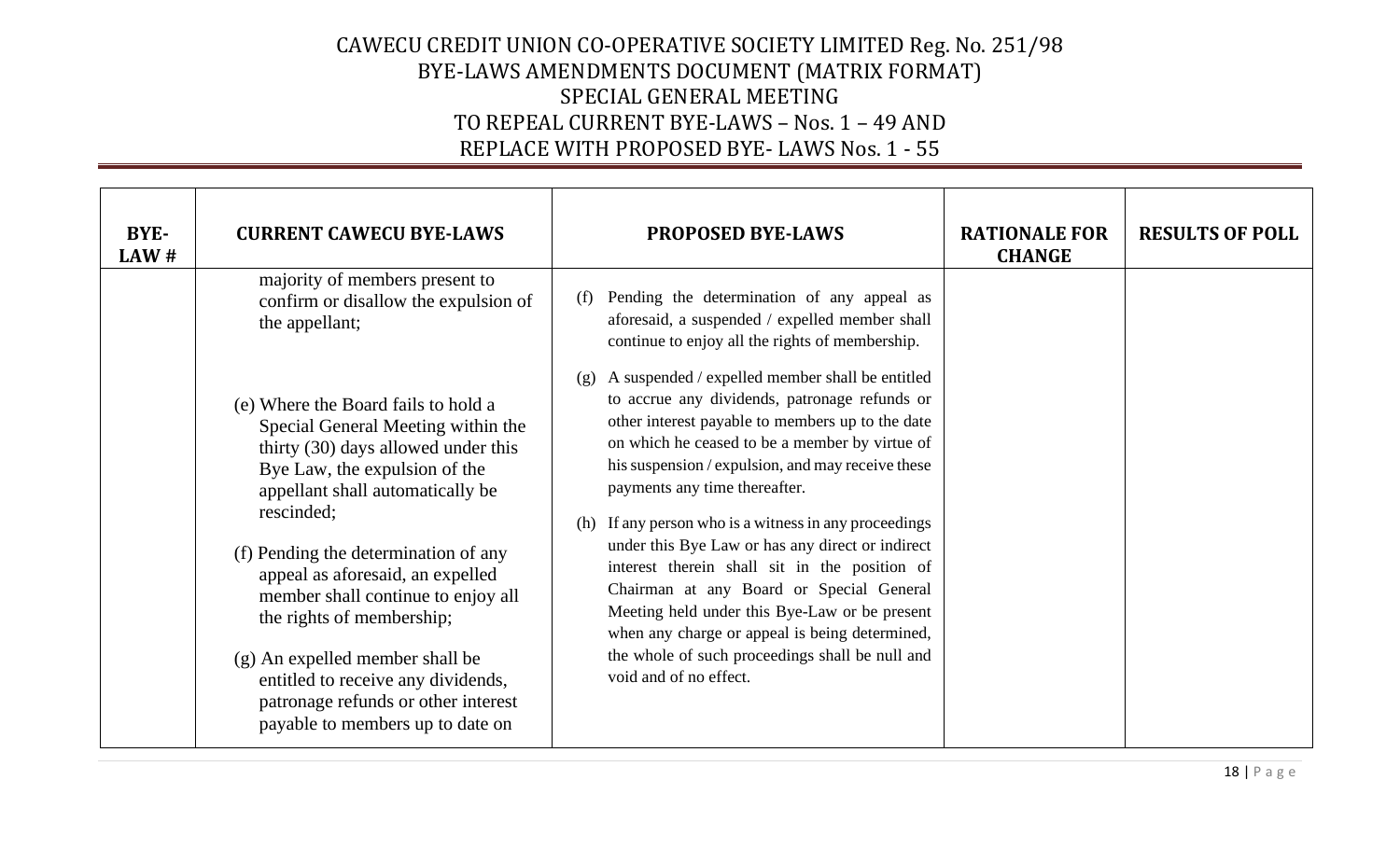| <b>BYE-</b><br>LAW # | <b>CURRENT CAWECU BYE-LAWS</b>                                                                                                                                                                                                                                                                                                                                                                                                                                                                                                                                                                                                                                                                                                         | <b>PROPOSED BYE-LAWS</b>                                                                                                                                                                                                                                                                                                                                                                                                                                                                                                                                                                                                                                                                                                                            | <b>RATIONALE FOR</b><br><b>CHANGE</b>                                                                                                                                                                                                     | <b>RESULTS OF POLL</b> |
|----------------------|----------------------------------------------------------------------------------------------------------------------------------------------------------------------------------------------------------------------------------------------------------------------------------------------------------------------------------------------------------------------------------------------------------------------------------------------------------------------------------------------------------------------------------------------------------------------------------------------------------------------------------------------------------------------------------------------------------------------------------------|-----------------------------------------------------------------------------------------------------------------------------------------------------------------------------------------------------------------------------------------------------------------------------------------------------------------------------------------------------------------------------------------------------------------------------------------------------------------------------------------------------------------------------------------------------------------------------------------------------------------------------------------------------------------------------------------------------------------------------------------------------|-------------------------------------------------------------------------------------------------------------------------------------------------------------------------------------------------------------------------------------------|------------------------|
|                      | which he ceased to be a member by<br>virtue of his expulsion;<br>(h) If any person who is a witness in<br>any proceedings under this Bye Law<br>or has any direct or indirect interest<br>therein shall sit in the position of<br>Chairman at any Board or Special<br>General Meeting held under this<br>Bye-Law or be present when any<br>charge or appeal is being<br>determined, the whole of such<br>proceedings shall be null and void<br>and of no effect;<br>(i) At the hearing of any appeal under<br>this Bye Law, the appellant shall be<br>at liberty to call witnesses in his<br>defense and to be represented by a<br>person of his choice;<br>(j) A member shall have the right to<br>appeal to the Commissioner against | At the hearing of any appeal under this Bye Law,<br>(i)<br>the appellant shall be at liberty to call witnesses<br>in his defence and to be represented by a person<br>of his choice.<br>Any member suspended / expelled in accordance<br>(i)<br>with these Bye Laws shall have the right to file<br>an appeal to the Commissioner within fourteen<br>(14) days against the findings of the Board or the<br>Special General Meeting on the grounds that:<br>he was denied the right to a fair hearing; or<br>a.<br>the procedures for the hearing and<br>b.<br>determination of the charge or appeal were<br>contrary to the laws of natural justice; or<br>the penalty imposed on him was harsh<br>c.<br>and/or oppressive or not warranted at all. | 3) At item (j) fourteen<br>$(14)$ days was<br>inserted as the time<br>frame in which to<br>make an appeal to the<br>Commissioner. This<br>is in keeping with<br>Legal and Industrial<br>Law to set a time<br>frame to lodge an<br>appeal. |                        |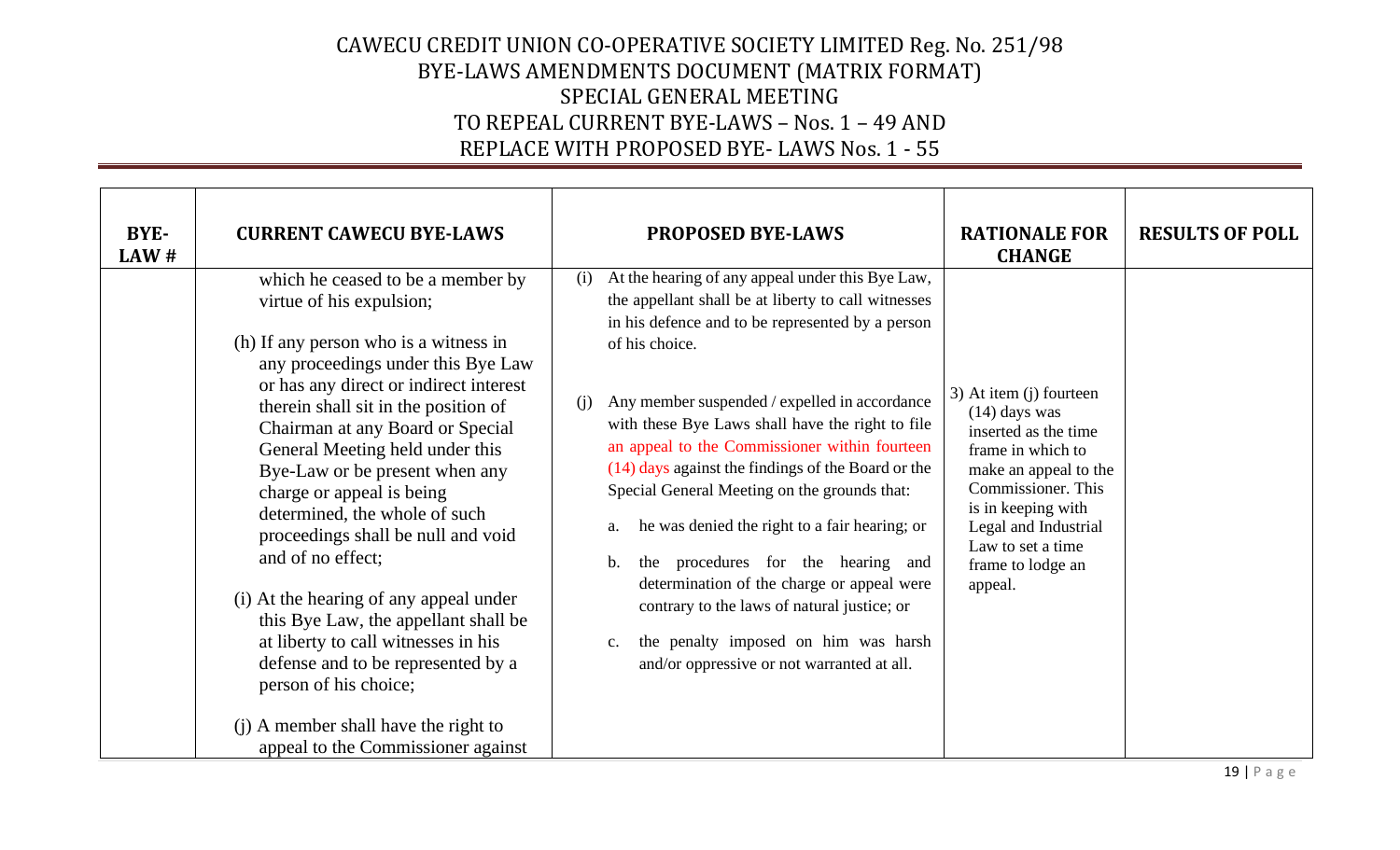| BYE-<br>LAW# | <b>CURRENT CAWECU BYE-LAWS</b>                                                                                                                                                                                                                                                                                                                                                                                                                                                                                                                                                                                                                                                                   | <b>PROPOSED BYE-LAWS</b>                                                                                                                                            | <b>RATIONALE FOR</b><br><b>CHANGE</b>                                                                                                                   | <b>RESULTS OF POLL</b> |
|--------------|--------------------------------------------------------------------------------------------------------------------------------------------------------------------------------------------------------------------------------------------------------------------------------------------------------------------------------------------------------------------------------------------------------------------------------------------------------------------------------------------------------------------------------------------------------------------------------------------------------------------------------------------------------------------------------------------------|---------------------------------------------------------------------------------------------------------------------------------------------------------------------|---------------------------------------------------------------------------------------------------------------------------------------------------------|------------------------|
|              | the findings of the Board or the<br>special general meeting on the<br>grounds that he was denied the right<br>to a fair hearing or that the<br>procedures for the hearing and<br>determination of the charge or<br>appeal were contrary to the laws of<br>natural justice or that the penalty<br>imposed on him was harsh or<br>oppressive or not warranted at all;<br>(k) Upon such an appeal being lodged<br>with the Commissioner within<br>fourteen $(14)$ days of the service of<br>the Order of Expulsion or the<br>findings of the special general<br>meeting upon the member, the<br>Commissioner or a person<br>nominated by him shall hear and<br>determine the appeal. The finding of | (k) Upon such an appeal being lodged with the<br>Commissioner, the Commissioner or a person $ 4\rangle$<br>nominated by him shall hear and determine the<br>appeal. | At item $(k)$ , the<br>fourteen $(14)$ days<br>notice of appeal to<br>the Commissioner<br>was deleted and<br>placed appropriately<br>at item (j) above. |                        |
|              | the Commissioner shall be final and                                                                                                                                                                                                                                                                                                                                                                                                                                                                                                                                                                                                                                                              |                                                                                                                                                                     |                                                                                                                                                         |                        |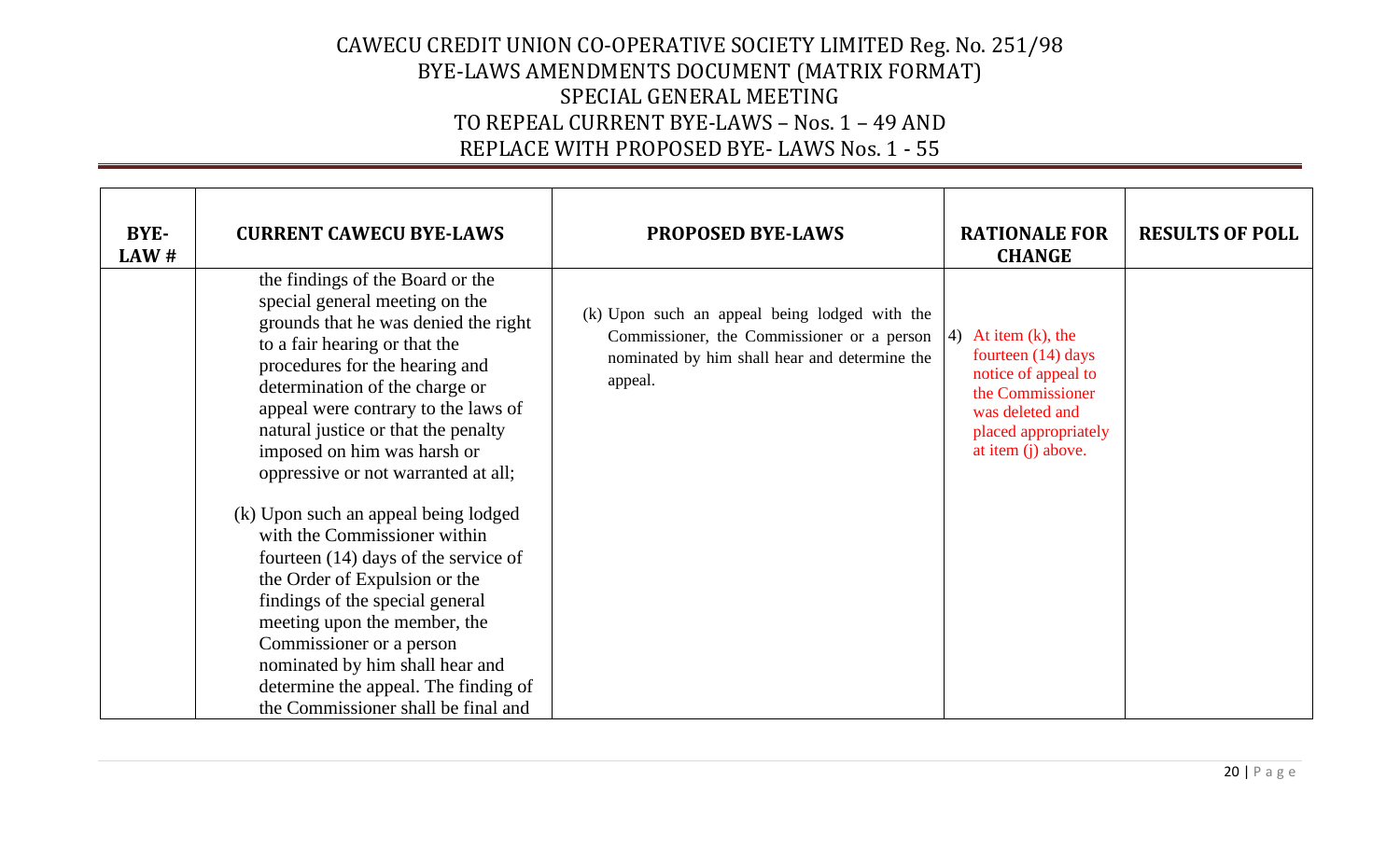| BYE-<br>LAW# | <b>CURRENT CAWECU BYE-LAWS</b>                                                                                                                                                                                                                                                                                                                                                                                                                                    | <b>PROPOSED BYE-LAWS</b>                                                                                                                                                                                                                                                                                                                                                        | <b>RATIONALE FOR</b><br><b>CHANGE</b>                                                                | <b>RESULTS OF POLL</b>                                                                  |
|--------------|-------------------------------------------------------------------------------------------------------------------------------------------------------------------------------------------------------------------------------------------------------------------------------------------------------------------------------------------------------------------------------------------------------------------------------------------------------------------|---------------------------------------------------------------------------------------------------------------------------------------------------------------------------------------------------------------------------------------------------------------------------------------------------------------------------------------------------------------------------------|------------------------------------------------------------------------------------------------------|-----------------------------------------------------------------------------------------|
|              | binding upon the Society and the<br>appellant.                                                                                                                                                                                                                                                                                                                                                                                                                    |                                                                                                                                                                                                                                                                                                                                                                                 |                                                                                                      |                                                                                         |
| 8            | <b>8. LIABILITIES OF MEMBERS</b><br>(a) A member who resigns, withdraws or is<br>expelled shall have no further rights in the<br>Society, but is not by such resignations,<br>withdrawal or expulsion released from any<br>liability of the Society existing at the date of<br>resignation, withdrawal or expulsion.<br>(b) The estate of a deceased member shall be<br>liable for a period of two (2) years from the<br>date of his disease for the debts of the | <b>6. LIABILITY</b><br>(a) The liability of a member for the debts of the<br>Society shall be limited to the value of shares held<br>by him.<br>(b) The liability of a past member for the debts of the<br>Society as they existed at the time when he ceased<br>to be a member shall continue for a period of two<br>(2) years from the date of his ceasing to be a<br>member. | Current item (a) was<br>deleted. The proposed<br>$(a), (b), (c)$ adequately<br>dealt with the matter | <b>Members Present:</b><br>Members For:<br>Member Against:<br><b>Members Abstained:</b> |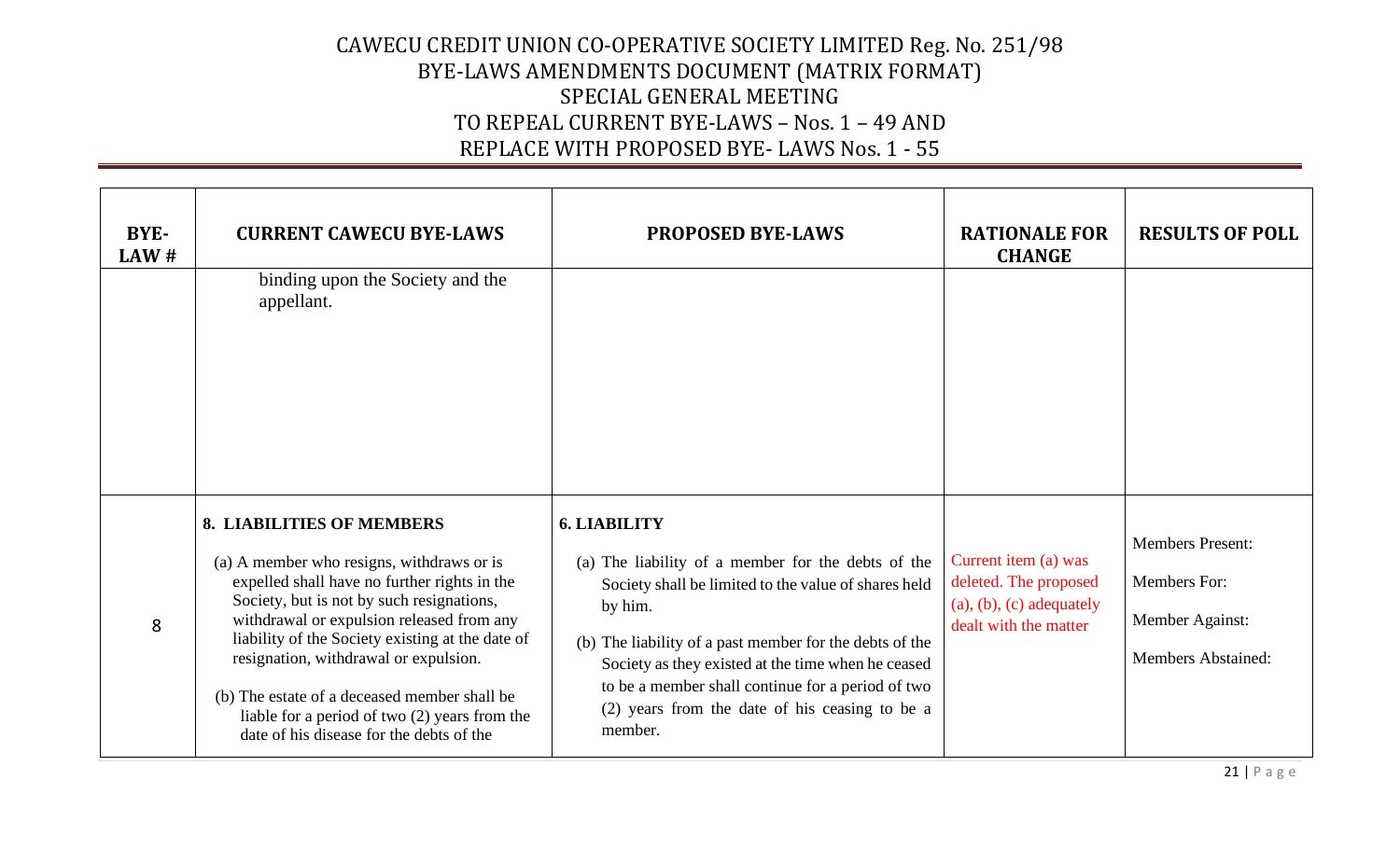| BYE-<br>LAW# | <b>CURRENT CAWECU BYE-LAWS</b>                                                                                                                                                                                                  | <b>PROPOSED BYE-LAWS</b>                                                                                                                                                                         | <b>RATIONALE FOR</b><br><b>CHANGE</b> | <b>RESULTS OF POLL</b> |
|--------------|---------------------------------------------------------------------------------------------------------------------------------------------------------------------------------------------------------------------------------|--------------------------------------------------------------------------------------------------------------------------------------------------------------------------------------------------|---------------------------------------|------------------------|
|              | Society as they existed at the time of his<br>death.<br>(c) The liability of a member for the debts of the<br>Society shall be limited to the value of shares<br>held by him.                                                   | (c) The estate of a deceased member shall be liable<br>for a period of two $(2)$ years from the date of his<br>decease for the debts of the Society as they existed<br>at the time of his death. |                                       |                        |
|              | (d) The liability of a past member for the debts of<br>the Society as they existed at the time when<br>he ceased to be a member shall continue for a<br>period of two (2) years from the date of his<br>ceasing to be a member. |                                                                                                                                                                                                  |                                       |                        |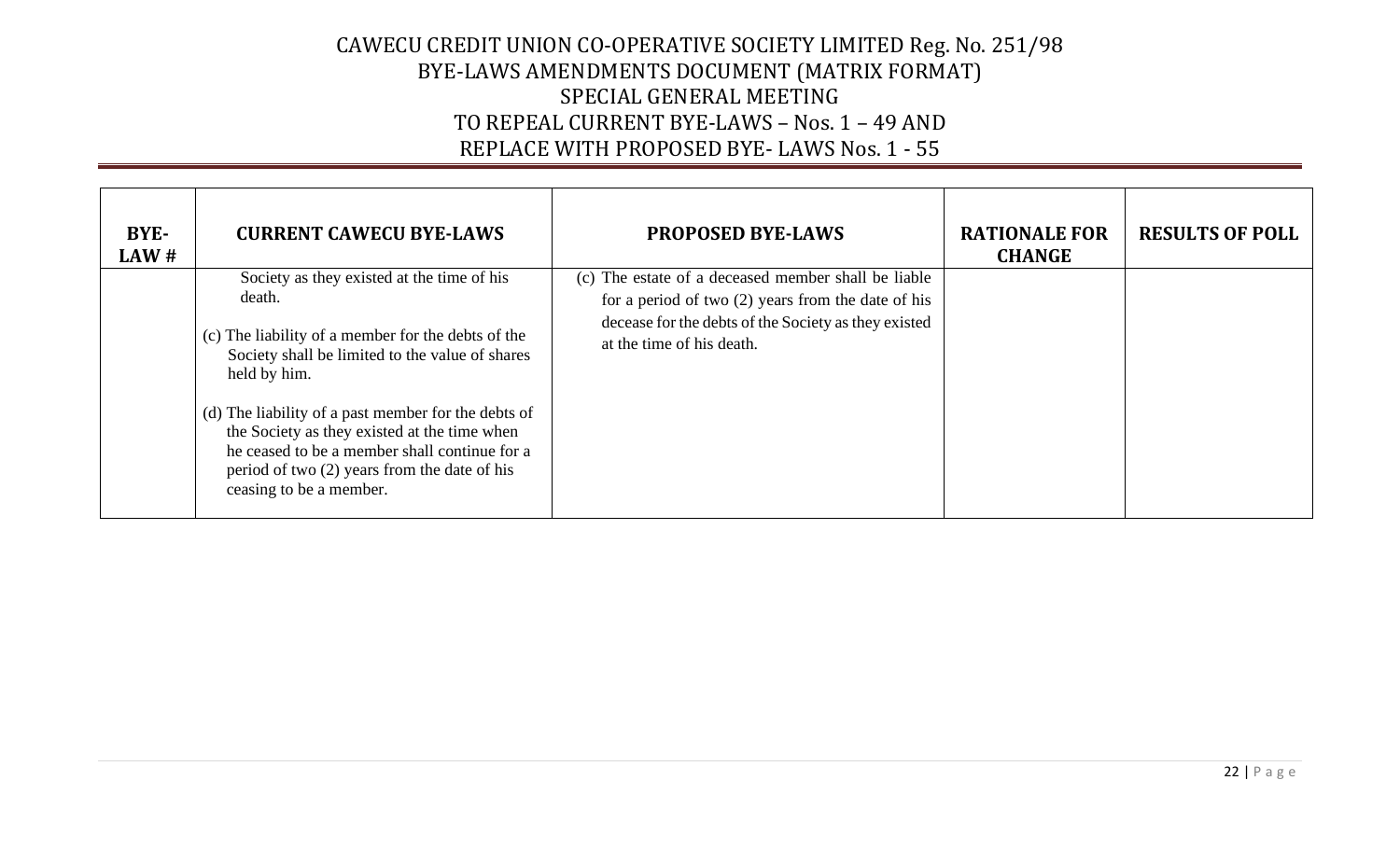| 9  | <b>9 UNCLAIMED SHARES</b><br>(a) If the whereabouts of any member are not<br>known to the Society and no claim is made<br>within two $(2)$ years from the date of his last<br>transaction with the Society, the Board may<br>transfer his shares and or interest, after<br>deducting any sum due to the Society, to an<br>unclaimed shares account. Any shares<br>remaining unclaimed in this account for two<br>(2) year/s may be transferred to the Reserve<br>Fund.<br>(b) The Board may entertain claims made in<br>respect of any sums transferred to the<br><b>Unclaimed Shares Account or Reserve Fund</b><br>upon the production of such proof, as it may<br>deem satisfactory. | <b>9.4 UNCLAIMED SHARES</b><br>(a) If the whereabouts of any member are not<br>known to the Society and no claim is made<br>within two $(2)$ years from the date of his last<br>transaction with the Society, the Board may<br>transfer his shares, after deducting any sum due<br>to the Society, to an unclaimed shares account.<br>(b) Any sums remaining unclaimed in this account<br>for two (2) years may be transferred to the<br><b>Reserve Fund</b><br>(c) The Board may entertain claims made in<br>respect of any sums transferred to the<br>Unclaimed Shares Account or Reserve Fund<br>upon the production of such proof, as it may<br>deem satisfactory. | Current item $(a)$ and $(b)$<br>re-arranged to proposed<br>Bye-Law $9$ (a), (b) and<br>(c) for greater clarity |                         |
|----|-----------------------------------------------------------------------------------------------------------------------------------------------------------------------------------------------------------------------------------------------------------------------------------------------------------------------------------------------------------------------------------------------------------------------------------------------------------------------------------------------------------------------------------------------------------------------------------------------------------------------------------------------------------------------------------------|------------------------------------------------------------------------------------------------------------------------------------------------------------------------------------------------------------------------------------------------------------------------------------------------------------------------------------------------------------------------------------------------------------------------------------------------------------------------------------------------------------------------------------------------------------------------------------------------------------------------------------------------------------------------|----------------------------------------------------------------------------------------------------------------|-------------------------|
| 10 | <b>10 CAPITAL</b>                                                                                                                                                                                                                                                                                                                                                                                                                                                                                                                                                                                                                                                                       | 7. CAPITAL                                                                                                                                                                                                                                                                                                                                                                                                                                                                                                                                                                                                                                                             |                                                                                                                | <b>Members Present:</b> |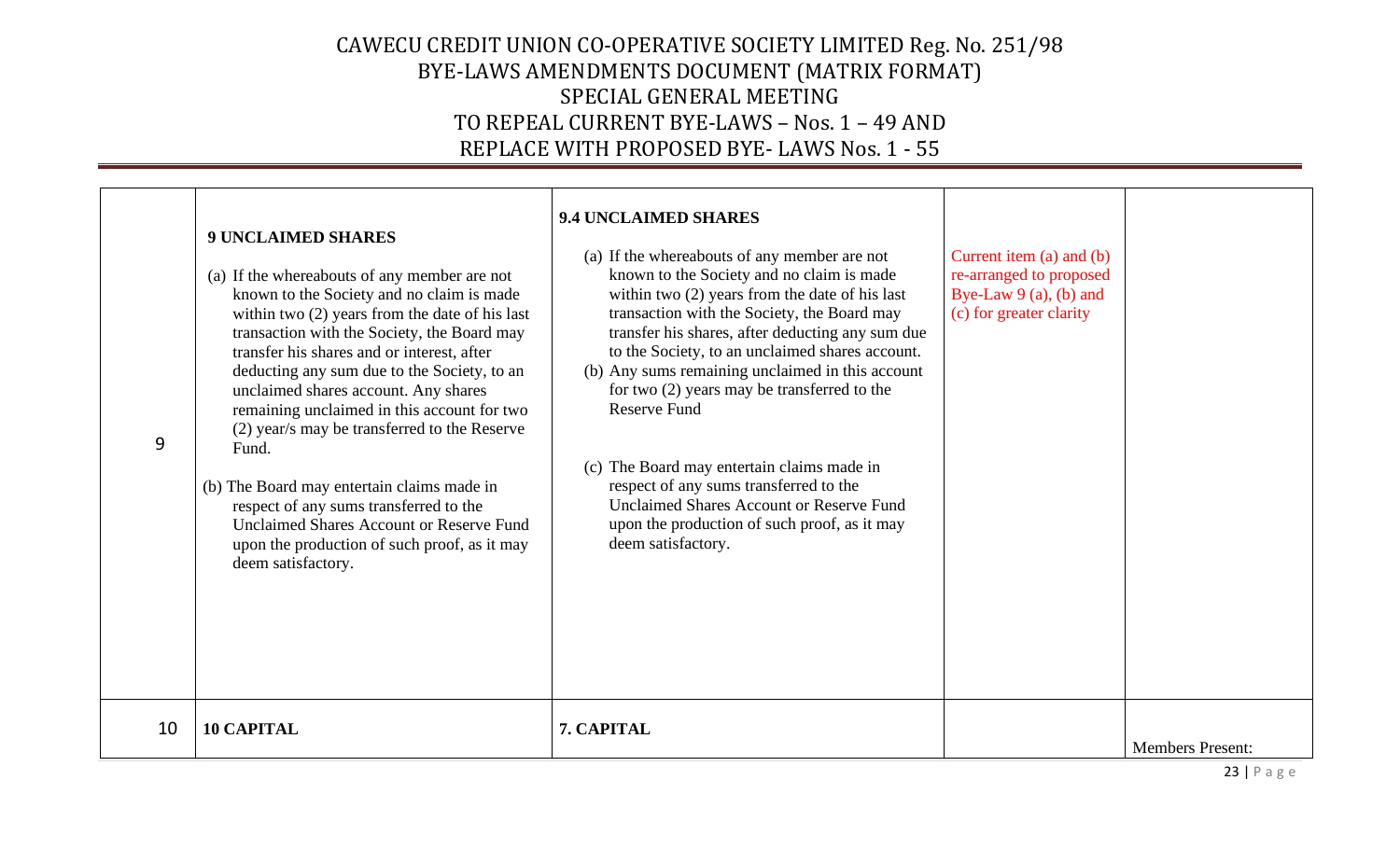| BYE-<br>LAW# | <b>CURRENT CAWECU BYE-LAWS</b>                                                                                                                                                                                                                                                                                                                                                                                                                                                                                                                             | <b>PROPOSED BYE-LAWS</b>                                                                                                                                                                                                                                                                                                                                                                                                                                                                                                                                                                                                                                                                                           | <b>RATIONALE FOR</b><br><b>CHANGE</b>                                                                                                                                                                                                                                                                                                                                    | <b>RESULTS OF POLL</b>                                       |
|--------------|------------------------------------------------------------------------------------------------------------------------------------------------------------------------------------------------------------------------------------------------------------------------------------------------------------------------------------------------------------------------------------------------------------------------------------------------------------------------------------------------------------------------------------------------------------|--------------------------------------------------------------------------------------------------------------------------------------------------------------------------------------------------------------------------------------------------------------------------------------------------------------------------------------------------------------------------------------------------------------------------------------------------------------------------------------------------------------------------------------------------------------------------------------------------------------------------------------------------------------------------------------------------------------------|--------------------------------------------------------------------------------------------------------------------------------------------------------------------------------------------------------------------------------------------------------------------------------------------------------------------------------------------------------------------------|--------------------------------------------------------------|
|              | The capital of the Society shall include the<br>following:<br>(a) Shares (an undetermined number of shares of<br>the value of \$5.00 each);<br>(b) Deposits from members only;<br>(c) Any sums capitalized from the annual surplus<br>of the Society with the authority of the general<br>meeting;<br>(d) Entrance fee;<br>$(e)$ Fines;<br>(f) Loans from both members and non-members;<br>(g) Activities sponsored by the Society;<br>(h) Fixed Deposit;<br>(i) Such other sources as may be determined by<br>the Board and approved by the Commissioner. | The capital of the Society shall include the following:<br>(a) Shares subscribed by members.<br>(b) Deposits from members only.<br>(c) Loans from both members and non-members.<br>(d) Any sums capitalised from the annual <b>net</b> surplus<br>of the Society with the authority of the<br>Annual/Special General Meeting.<br>(e) Fees payable by members.<br>(f) Grants and Donations from Government, National<br>and International Agencies as well as other Co-<br>operative Societies<br>(g) Funds – Mobilised through special projects.<br>(h)Activities sponsored by the Society;<br>(i) Fixed Deposit;<br>(j) Such other sources as may be determined by the<br>Board and approved by the Commissioner. | 1. Items (d) and (f) of<br>the proposals<br>included as<br>additional sources of<br>Capital.<br>2. Fines were deleted<br>from the current (e)<br>as this is not<br>practiced at Cawecu.<br>3. Entrance fees at<br>current $(d)$ was<br>amended to include<br>all fees at proposed<br>$(e)$ .<br>4. All other current<br>items, a, b, g, h, and<br><i>i</i> were retained | Members For:<br>Member Against:<br><b>Members Abstained:</b> |
| 11           | <b>11. NOMINATIONS</b><br>a) Appointment of nominee<br>Every member of the Society shall in writing<br>under his hand and attested by two (2) witnesses<br>and delivered to the office of the Society during                                                                                                                                                                                                                                                                                                                                               | <b>NOMINATIONS</b><br>5<br><b>5.1 APPOINTMENT OF NOMINEE</b><br>Every member of the Society shall in writing under his<br>hand and attested by two (2) witnesses and delivered to<br>the office of the Society during his life time, nominate                                                                                                                                                                                                                                                                                                                                                                                                                                                                      | a) The last sentence of<br>"current" item (a)<br>omitted from<br>proposed bye-law 5.1                                                                                                                                                                                                                                                                                    |                                                              |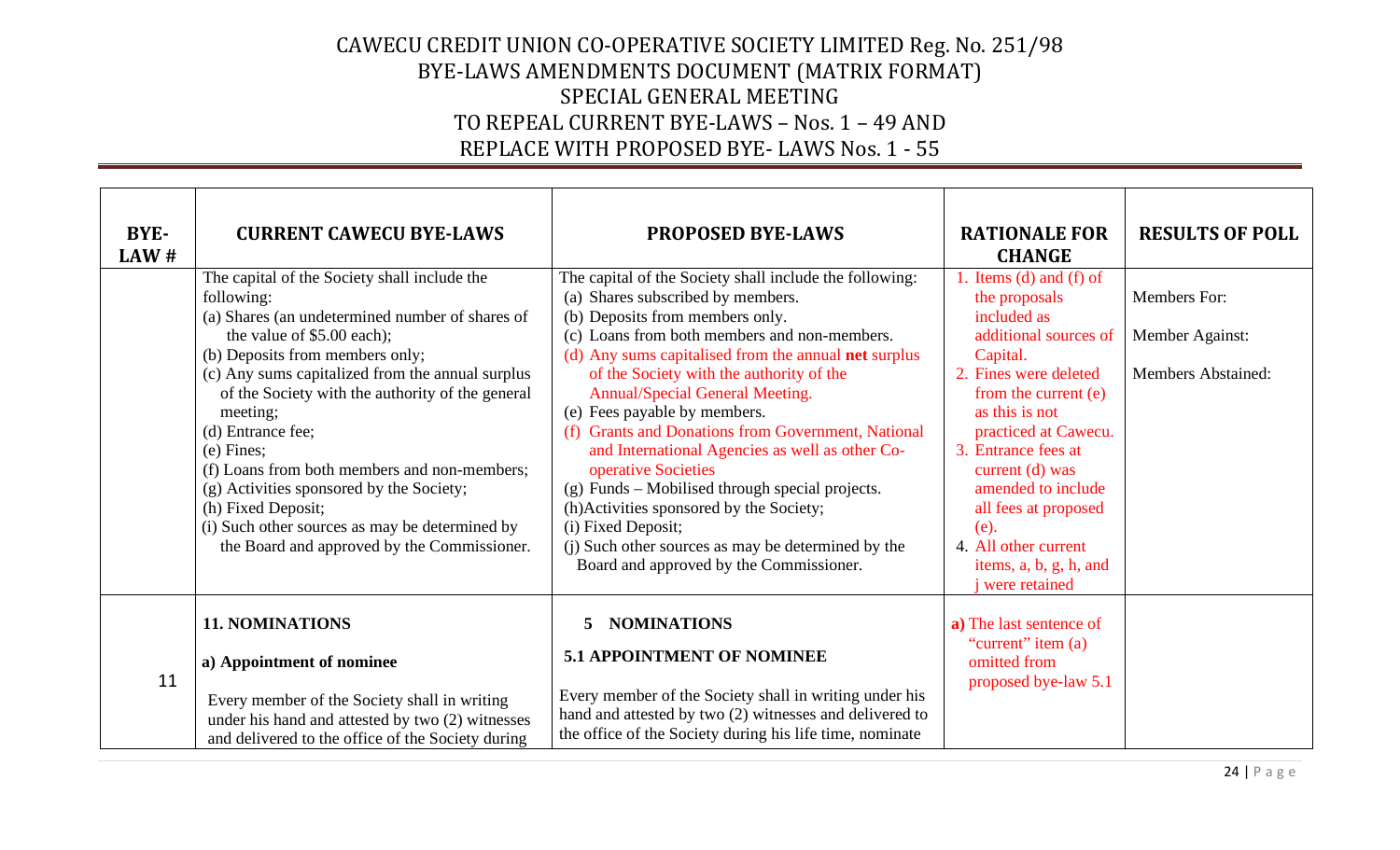| BYE-<br>LAW# | <b>CURRENT CAWECU BYE-LAWS</b>                                                                                                                                                                                                                                                                                    | <b>PROPOSED BYE-LAWS</b>                                                                                                                                                                                                                                                                                                                                                           | <b>RATIONALE FOR</b><br><b>CHANGE</b>                                                                                 | <b>RESULTS OF POLL</b> |
|--------------|-------------------------------------------------------------------------------------------------------------------------------------------------------------------------------------------------------------------------------------------------------------------------------------------------------------------|------------------------------------------------------------------------------------------------------------------------------------------------------------------------------------------------------------------------------------------------------------------------------------------------------------------------------------------------------------------------------------|-----------------------------------------------------------------------------------------------------------------------|------------------------|
|              | his life time, nominate any person or persons to<br>whom or to whose credit the shares or interest or<br>the value of such shares or interest, may in the<br>event of his death be paid or transferred. A<br>member shall not be entitled to appoint more                                                         | any person or persons to whom or to whose credit the<br>shares or interest or the value of such shares or interest<br>held to his account with the Society, may in the event<br>of his death be paid or transferred.                                                                                                                                                               | It appeared to have<br>been an unnecessary<br>inclusion                                                               |                        |
|              | than one (1) nominee in respect of each share he<br>holds.<br>(d) Revocation<br>A member may from time to time revoke or vary<br>such nomination in writing under his hand<br>similarly attested and delivered. All such<br>nominations, revocations or variations shall be<br>recorded in a Register of Members. | 5.2<br><b>CHANGE OF NOMINEE</b><br>A member may from time to time revoke or change<br>such nomination in writing under his hand similarly<br>attested and delivered. All such nominations,<br>revocations or variations shall be recorded in a Register<br>of Members. No revocation or variation of a<br>nomination shall be valid unless done in the manner<br>prescribed above. | <b>b</b> ) The last sentence of<br>5.2 was added to the<br>proposed clause to<br>emphasize the legal<br>requirements. |                        |
|              | (c) Fees<br>No fee shall be payable for the first nomination<br>made by a member. For each subsequent<br>revocation, nomination or variation, the<br>nominator shall pay a fee of five dollars (\$5.00).                                                                                                          | 5.3<br><b>FEES</b><br>No fee shall be payable for the first nomination made<br>by a member. For each subsequent revocation,<br>nomination or variation, the nominator shall pay a fee<br>to be determined by the Board from time to time.                                                                                                                                          |                                                                                                                       |                        |
|              | (d) Payment to nominee                                                                                                                                                                                                                                                                                            | <b>PAYMENT TO NOMINEE</b><br>5.4<br>On receiving satisfactory proof of the death of the<br>nominator, the Board shall pay to the nominee/s, in the<br>manner directed by the nomination, the sum<br>representing the full value of the shares and interest of                                                                                                                      | c) At item $5.5$ "the<br>amount prescribed by<br>the Act" replaced the<br>existing \$5,000.00<br>payment              |                        |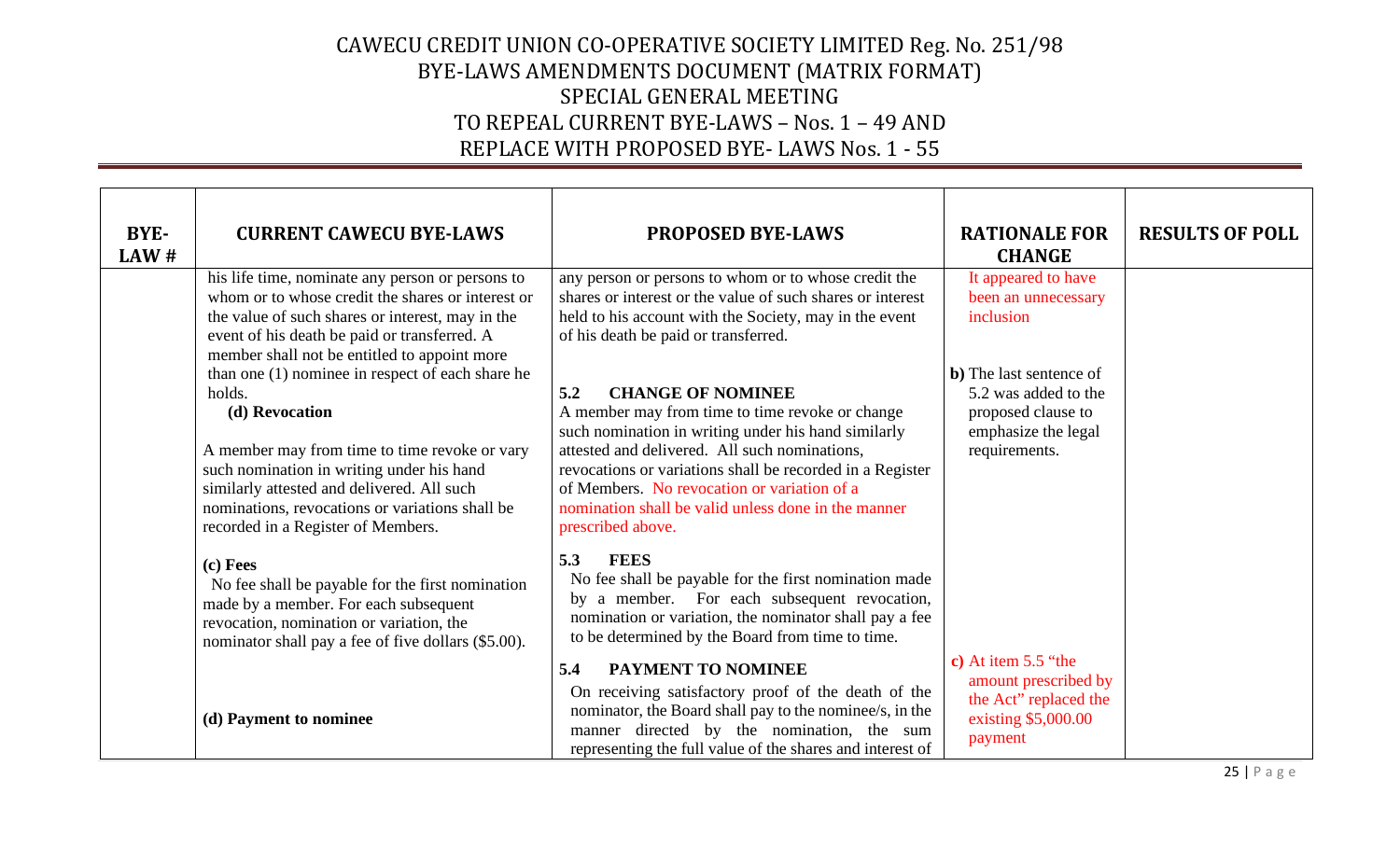| BYE-<br>LAW# | <b>CURRENT CAWECU BYE-LAWS</b>                                                                                                                                                                                                                                                                                                                                                                                                                                                                                                                                                                                                                                                                                    | <b>PROPOSED BYE-LAWS</b>                                                                                                                                                                                                                                                                                                                                                                                                                                                                                                                                                                                                                                                             | <b>RATIONALE FOR</b><br><b>CHANGE</b>                                                                                                | <b>RESULTS OF POLL</b> |
|--------------|-------------------------------------------------------------------------------------------------------------------------------------------------------------------------------------------------------------------------------------------------------------------------------------------------------------------------------------------------------------------------------------------------------------------------------------------------------------------------------------------------------------------------------------------------------------------------------------------------------------------------------------------------------------------------------------------------------------------|--------------------------------------------------------------------------------------------------------------------------------------------------------------------------------------------------------------------------------------------------------------------------------------------------------------------------------------------------------------------------------------------------------------------------------------------------------------------------------------------------------------------------------------------------------------------------------------------------------------------------------------------------------------------------------------|--------------------------------------------------------------------------------------------------------------------------------------|------------------------|
|              | On receiving satisfactory proof of the death of the<br>nominator, the Board shall pay to the nominee, in<br>the manner directed by the nomination, the sum<br>representing the full value of the shares and<br>interest of the deceased member less any sum due<br>to the Society.<br>$(e)$ Limit<br>Provided further, the Society shall, unless<br>prevented by order of a Court of competent<br>jurisdiction, pay to such nominee or nominees or<br>legal personal representative as the case may be a<br>sum not exceeding five thousand dollars<br>$(\$5,000.00)$ due to the deceased member from the<br>Society. All other monies due to the deceased<br>member from the Society shall fall into his estate. | the deceased member less any sum due to the Society,<br>subject to Bye Law 5.5.<br>5.5 LIMIT OF PAYMENT<br>Provided further, the Society shall, unless prevented<br>by order of a Court of competent jurisdiction, pay to<br>such nominee or nominees or legal personal<br>representative as the case may be a sum not exceeding<br>the amount prescribed in the Act due to the deceased<br>member from the Society. All other monies due to the<br>deceased member from the Society shall fall into his<br>legal estate.<br><b>INTESTACY</b><br>5.6<br>If a member dies intestate, without having made<br>any nomination, the intestate Laws of Trinidad and<br>Tobago shall apply. | $d)$ At item 5.6 the<br>"intestate Laws of<br><b>Trinidad and Tobago</b><br>shall apply" replaced<br>the existing \$5,000<br>payment |                        |
|              | (f) Intestacy<br>If a member dies interstate, without having made<br>any nomination, the board may without a grant of<br>Letters of Administration pay a sum not<br>exceeding five thousand dollars (\$5,000.00) to                                                                                                                                                                                                                                                                                                                                                                                                                                                                                               |                                                                                                                                                                                                                                                                                                                                                                                                                                                                                                                                                                                                                                                                                      |                                                                                                                                      |                        |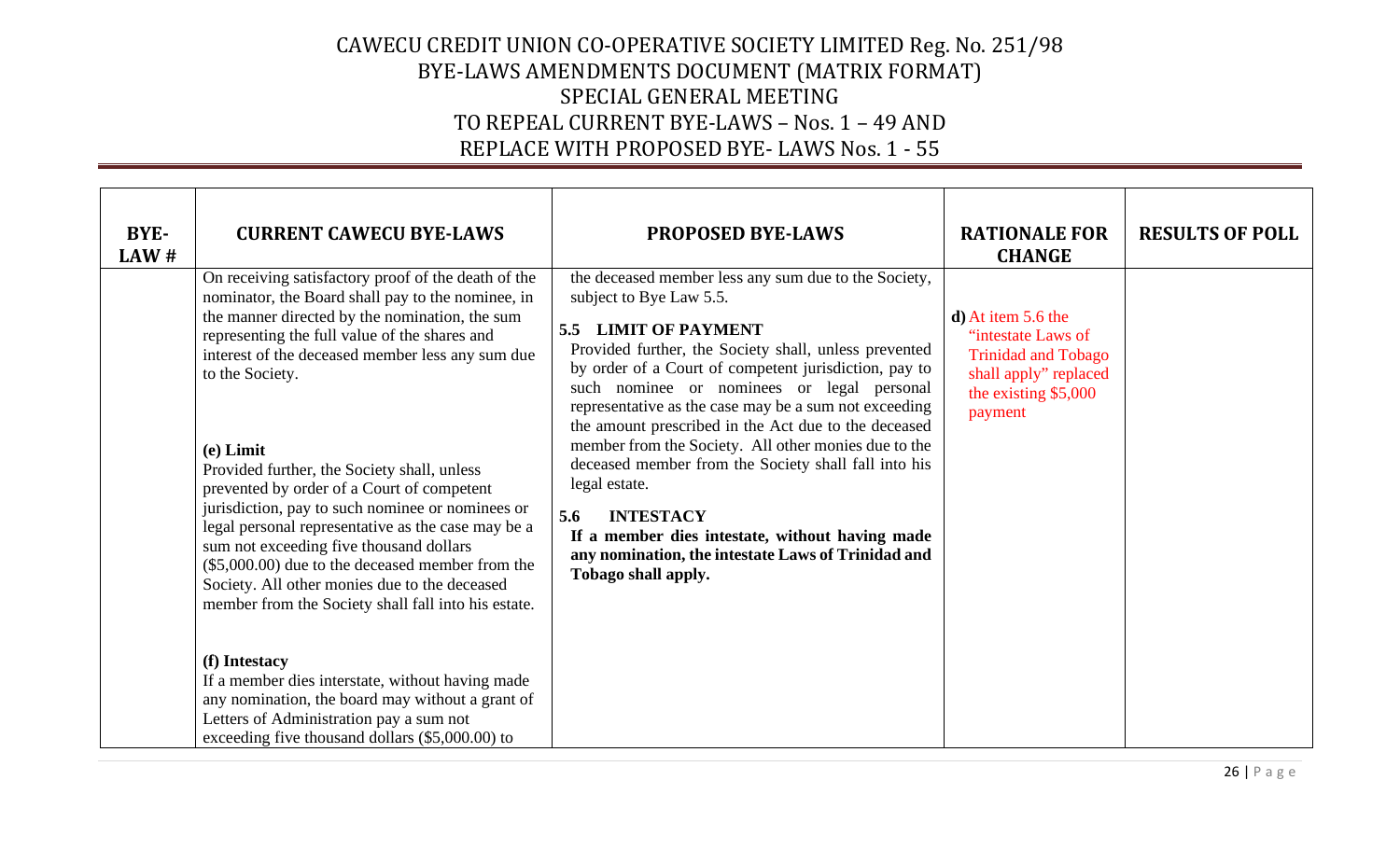| BYE-<br>LAW# | <b>CURRENT CAWECU BYE-LAWS</b><br>such person or persons as may appear to them, on<br>sufficient evidence, to be entitled to receive the<br>same within one (1) year.<br>(g) No revocation or variation of a nominee shall<br>be valid unless done in the manner prescribed<br>under (b) of this bye-law.                                                                                                                                                                                                                                                                    | <b>PROPOSED BYE-LAWS</b>                                                                                                                                                                                                                                                                                                                                                                                                                                                                                                   | <b>RATIONALE FOR</b><br><b>CHANGE</b>                                                                                                 | <b>RESULTS OF POLL</b>                                                                  |
|--------------|------------------------------------------------------------------------------------------------------------------------------------------------------------------------------------------------------------------------------------------------------------------------------------------------------------------------------------------------------------------------------------------------------------------------------------------------------------------------------------------------------------------------------------------------------------------------------|----------------------------------------------------------------------------------------------------------------------------------------------------------------------------------------------------------------------------------------------------------------------------------------------------------------------------------------------------------------------------------------------------------------------------------------------------------------------------------------------------------------------------|---------------------------------------------------------------------------------------------------------------------------------------|-----------------------------------------------------------------------------------------|
| 12           | 12. SHARES<br>(a) Shares shall be valued at five dollars (\$5.00)<br>each and may be purchased outrightor paid for by<br>weekly, fortnightly or monthly installments,<br>respectively;<br>b) No member may hold at any time more than<br>one fifth $(1/5)$ of the total paid-up share capital of<br>the Society;<br>(c) All share transactions shall be at par value;<br>(d) On the death of a member the Board may<br>transfer his shares to the person nominated by<br>him, or to his heir, or legal representative if he<br>is qualified to be a member. A share transfer | 9. SHARES<br>9.1 Value<br>(a) Shares shall be valued at five dollars (\$5.00) each<br>and may only be purchased outright.<br>(b) No member may hold at any time more than one<br>fifth $(^{1}/_{5})$ of the total paid-up share capital of the<br>Society.<br>(c) A member shall be required to purchase per<br>year, no less than the amount as stated in the<br>appropriate category below:-<br>i.Adult – One hundred and twenty (120) shares<br>$ii.Youth - Sixty(60) shares$<br>iii.Children - Twenty-four (24) shares | Item 9.1 (c) provides for<br>the continuous purchase<br>of shares by all<br>members to increase the<br>capital of the Credit<br>Union | <b>Members Present:</b><br>Members For:<br>Member Against:<br><b>Members Abstained:</b> |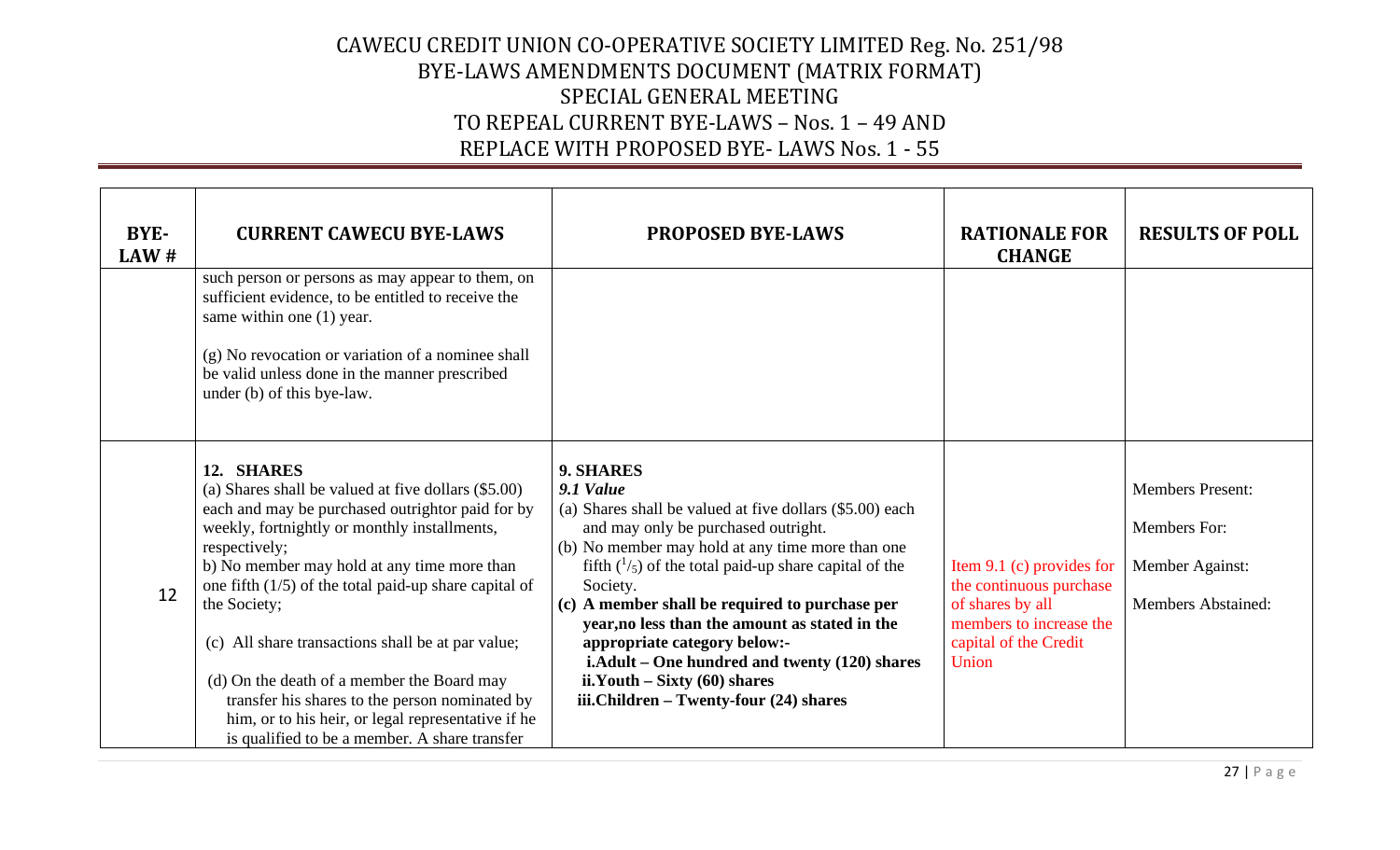| BYE-<br>LAW# | <b>CURRENT CAWECU BYE-LAWS</b>                                                                                                                                                                                                                                                                                                                                                                                                                                                                                                                                                                                                                                                                                                                                                       | <b>PROPOSED BYE-LAWS</b>                                                                                                                                                                                                                                                                                                                                                                                                                                                                                                                                                                                                                                                                                                                                                                                                                                                                                                                                                                                                                                                         | <b>RATIONALE FOR</b><br><b>CHANGE</b>                                                                                                                                                                         | <b>RESULTS OF POLL</b> |
|--------------|--------------------------------------------------------------------------------------------------------------------------------------------------------------------------------------------------------------------------------------------------------------------------------------------------------------------------------------------------------------------------------------------------------------------------------------------------------------------------------------------------------------------------------------------------------------------------------------------------------------------------------------------------------------------------------------------------------------------------------------------------------------------------------------|----------------------------------------------------------------------------------------------------------------------------------------------------------------------------------------------------------------------------------------------------------------------------------------------------------------------------------------------------------------------------------------------------------------------------------------------------------------------------------------------------------------------------------------------------------------------------------------------------------------------------------------------------------------------------------------------------------------------------------------------------------------------------------------------------------------------------------------------------------------------------------------------------------------------------------------------------------------------------------------------------------------------------------------------------------------------------------|---------------------------------------------------------------------------------------------------------------------------------------------------------------------------------------------------------------|------------------------|
|              | fund shall be specifically constituted from<br>annual surplus for the purpose of paying the<br>value of the shares of a deceased member to<br>the person nominated by him, to his heir or<br>legal representative;<br>(e) No transfer of a share shall be valid and<br>effective unless and until such transfer has<br>been registered on the direction of the Board;<br>(f) No member may resign from membership or<br>transfer or withdraw his shares while he is<br>indebted to the Society, while he is an<br>endorser or a guarantor of any loan due to the<br>Society without a special order of the Board;<br>(g) The Society shall have a lien on the shares<br>and deposits a member for any sum due to<br>the Society by such a member or for any loan<br>endorsed by him. | <b>TRANSFER</b><br>9.2<br>(a) Shares may be transferred in writing from one (1)<br>member to another. All transfers shall be in the<br>form prescribed by the Board at a fee to be<br>determined by the Board from time to time.<br>(b) No transfer of a share shall be valid and effective<br>unless and until such transfer has been registered on<br>the direction of the Board, for which purpose a<br>Register of Share Transfers shall be maintained by<br>the Society.<br>(c) No transfer of shares shall be registered if the<br>request is made by a member who is indebted to the<br>Society without special order of the Board.<br>(d) All share transactions shall be at par value.<br>(e) On the death of a member the Board may, subject<br>to Bye Law 5.6 transfer his shares to the person<br>nominated by him if qualified to be a member or to<br>the heir or legal representative if so qualified.<br>11 LIEN ON SHARES, DEPOSITS, DIVIDENDS<br>(a) The Society shall have a lien on the shares, deposits,<br>property, and dividends of a member for any sum | Item $9.2$ (a) to allow the<br>Board the flexibility to<br>modify fees from time<br>to time<br>Item $(g)$ of the current<br>omitted from the new<br>proposal as its dealt with<br>under proposal 11.<br>LIEN. |                        |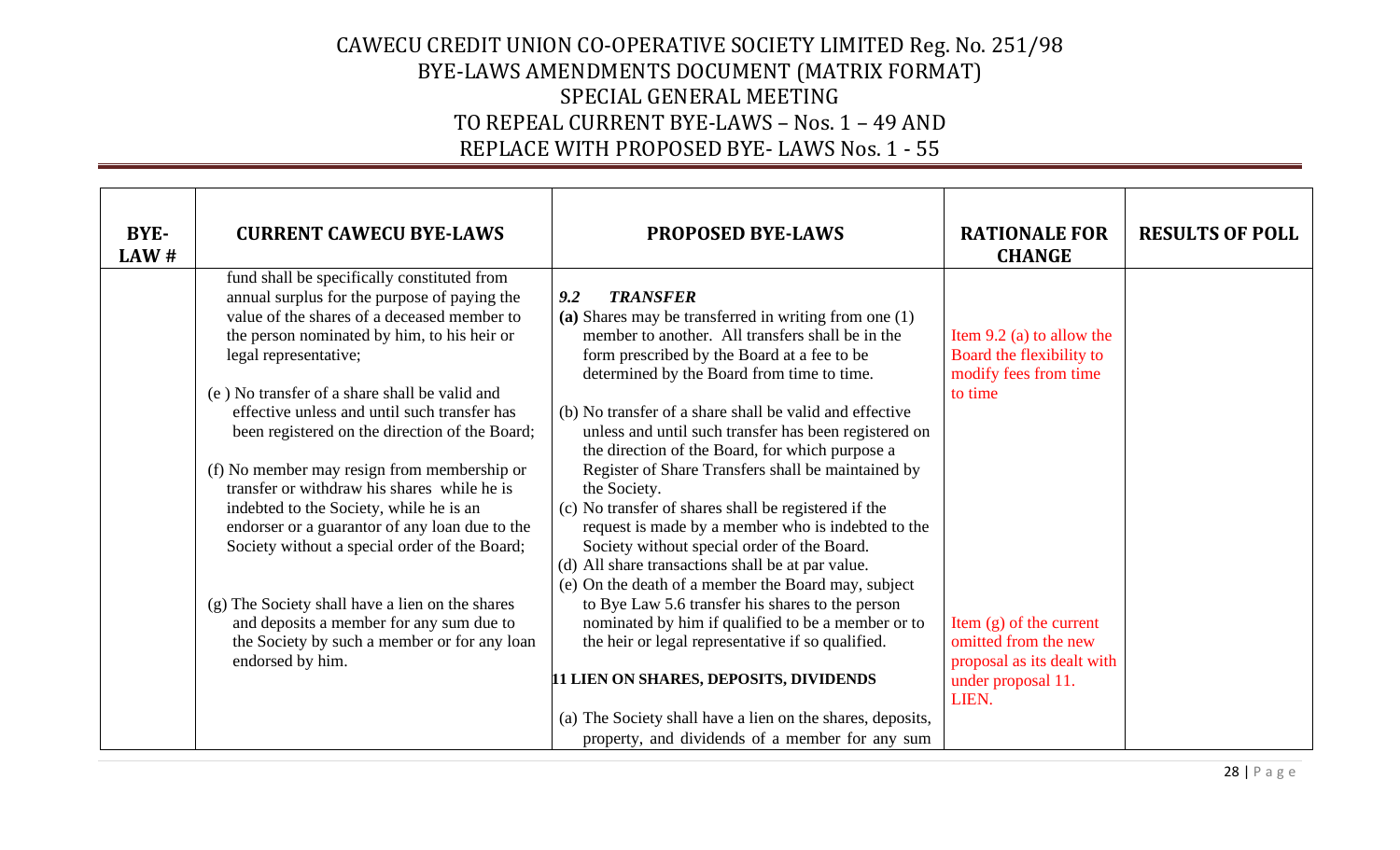| BYE-<br>LAW# | <b>CURRENT CAWECU BYE-LAWS</b>                                                                                                                                       | <b>PROPOSED BYE-LAWS</b><br>due to the Society by such member or for any loan<br>endorsed by him.                                                                                                                                                                                                                                                                                           | <b>RATIONALE FOR</b><br><b>CHANGE</b>                                                                                                                   | <b>RESULTS OF POLL</b>                                                           |
|--------------|----------------------------------------------------------------------------------------------------------------------------------------------------------------------|---------------------------------------------------------------------------------------------------------------------------------------------------------------------------------------------------------------------------------------------------------------------------------------------------------------------------------------------------------------------------------------------|---------------------------------------------------------------------------------------------------------------------------------------------------------|----------------------------------------------------------------------------------|
| 13           | <b>13. WITHDRAWAL OF SHARES</b><br>The Board may require a member wanting to<br>(a)<br>make a withdrawal to give a written notice not<br>exceeding thirty (30) days. | <b>WITHDRAWAL OF SHARES</b><br>9.3<br>A member may withdraw all or any of his<br>(a)<br>unencumbered shares from the Society but not so<br>as to reduce the total of his shareholding below<br>his total debts to the Society<br>The Board may require a member to give notice<br>(b)<br>not less than sixty (60) days of his intention to<br>withdraw the whole or any part of his shares. | Notice of withdrawal<br>increased from 30 days<br>to sixty (60) days based<br>on bench marking what<br>is currently practiced at<br>other Credit Unions | <b>Members Present:</b><br>Members For:<br>Member Against:<br>Members Abstained: |
| 14           | <b>14 DEPOSITS</b><br>(a) A member may deposit money in sums<br>not less than five dollars (\$5.00) at any<br>one time.                                              | 10. DEPOSITS<br>In order that the share capital of the Society<br>may be relatively permanent and subject to<br>few withdrawals, a member may deposit<br>money into his account in the Society subject                                                                                                                                                                                      | Item (a) replaced. To<br>give the Board the<br>option to set the terms                                                                                  |                                                                                  |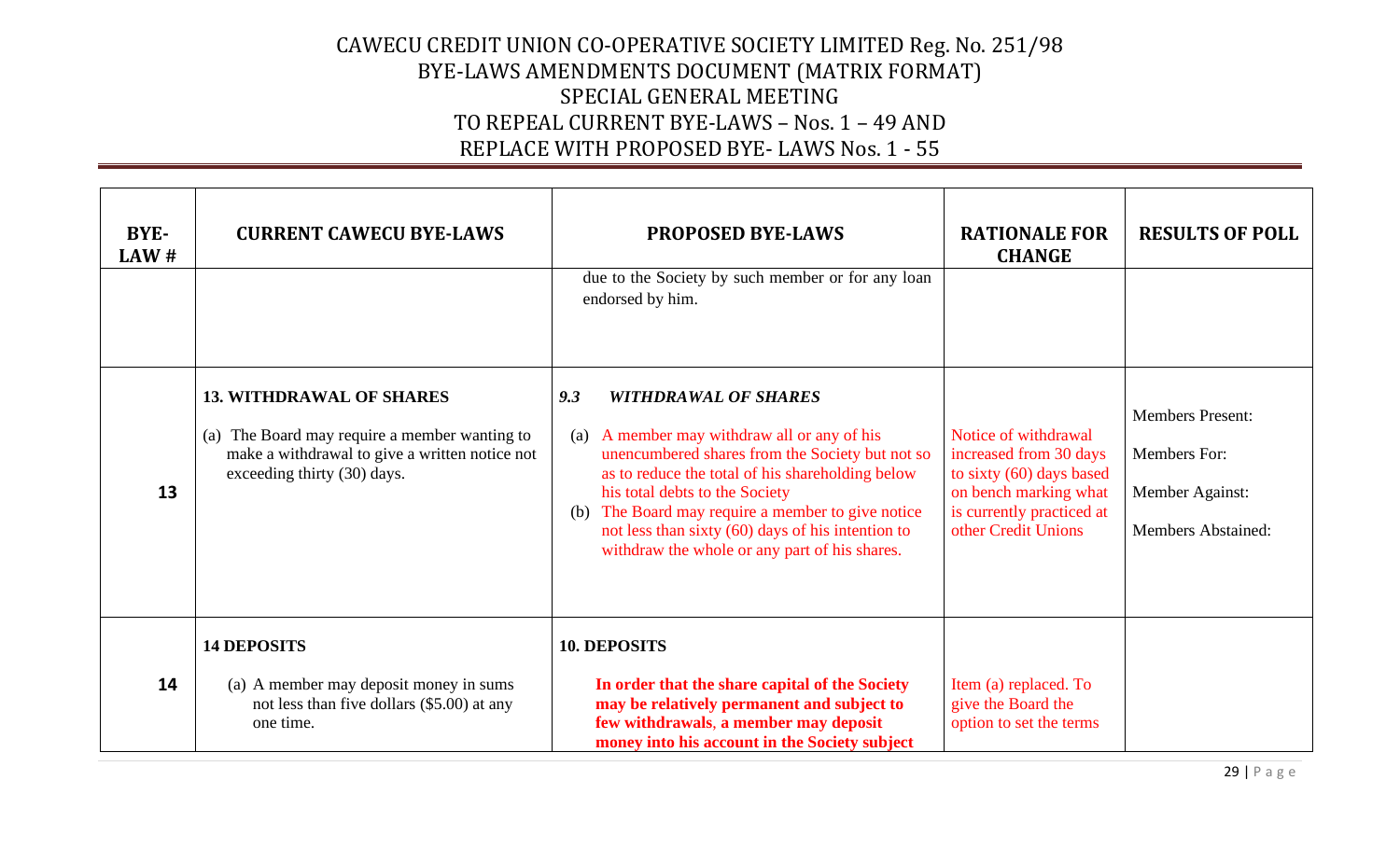| BYE-<br>LAW# | <b>CURRENT CAWECU BYE-LAWS</b>                                                                                                                                                                                                                                                                                                                                                                                                                                                                                                                                                                          | <b>PROPOSED BYE-LAWS</b>                                                                                                                                                                                                                                                                                                                                                                                                                                                                                                                                                   | <b>RATIONALE FOR</b><br><b>CHANGE</b>                                                                                  | <b>RESULTS OF POLL</b>                                                                  |
|--------------|---------------------------------------------------------------------------------------------------------------------------------------------------------------------------------------------------------------------------------------------------------------------------------------------------------------------------------------------------------------------------------------------------------------------------------------------------------------------------------------------------------------------------------------------------------------------------------------------------------|----------------------------------------------------------------------------------------------------------------------------------------------------------------------------------------------------------------------------------------------------------------------------------------------------------------------------------------------------------------------------------------------------------------------------------------------------------------------------------------------------------------------------------------------------------------------------|------------------------------------------------------------------------------------------------------------------------|-----------------------------------------------------------------------------------------|
|              | (b) The board may require a member wanting<br>to make a withdrawal to give a written<br>notice not exceeding thirty (30) days.<br>(c) The Board shall determine the terms and<br>conditions of the deposits made by<br>members of the Society                                                                                                                                                                                                                                                                                                                                                           | to the terms and conditions specified by the<br>Board.                                                                                                                                                                                                                                                                                                                                                                                                                                                                                                                     | and conditions of<br>deposits<br>Deleted current (b) and<br>(c) as it is duplicated<br>with proposed 9.3<br>Withdrawal |                                                                                         |
| 15           | <b>15. LOANS</b><br>(a) The Society shall make loans exclusively to<br>its own members and solely for a provident or<br>productive purpose.<br>(b) An application for a loan shall be made on<br>the prescribed form signed by the member<br>desiring the loan, showing name of applicant,<br>date, amount required, time and method of<br>payment, the purpose for which the loan is<br>required, the security offered (if any), and any<br>other relevant information required by the<br>Credit Committee.<br>(c) No loan shall me made unless approved by a<br>majority of the members of the Credit | <b>14 LOANS TO MEMBERS</b><br>a) The Society shall make loans exclusively to its<br>own members and solely for a provident or<br>productive purpose. Interest on such loans shall be<br>fixed by the Board.<br>b) An application for a loan shall be made on the<br>prescribed form signed by the member desiring the<br>loan, showing name of applicant, date, amount<br>required, time and method of repayment, the<br>purpose for which the loan is required, the security<br>offered (if any), and any other relevant information<br>required by the Credit Committee. | Heading changed for<br>greater clarity<br>No change from (a) to<br>(e).                                                | <b>Members Present:</b><br><b>Members For:</b><br>Member Against:<br>Members Abstained: |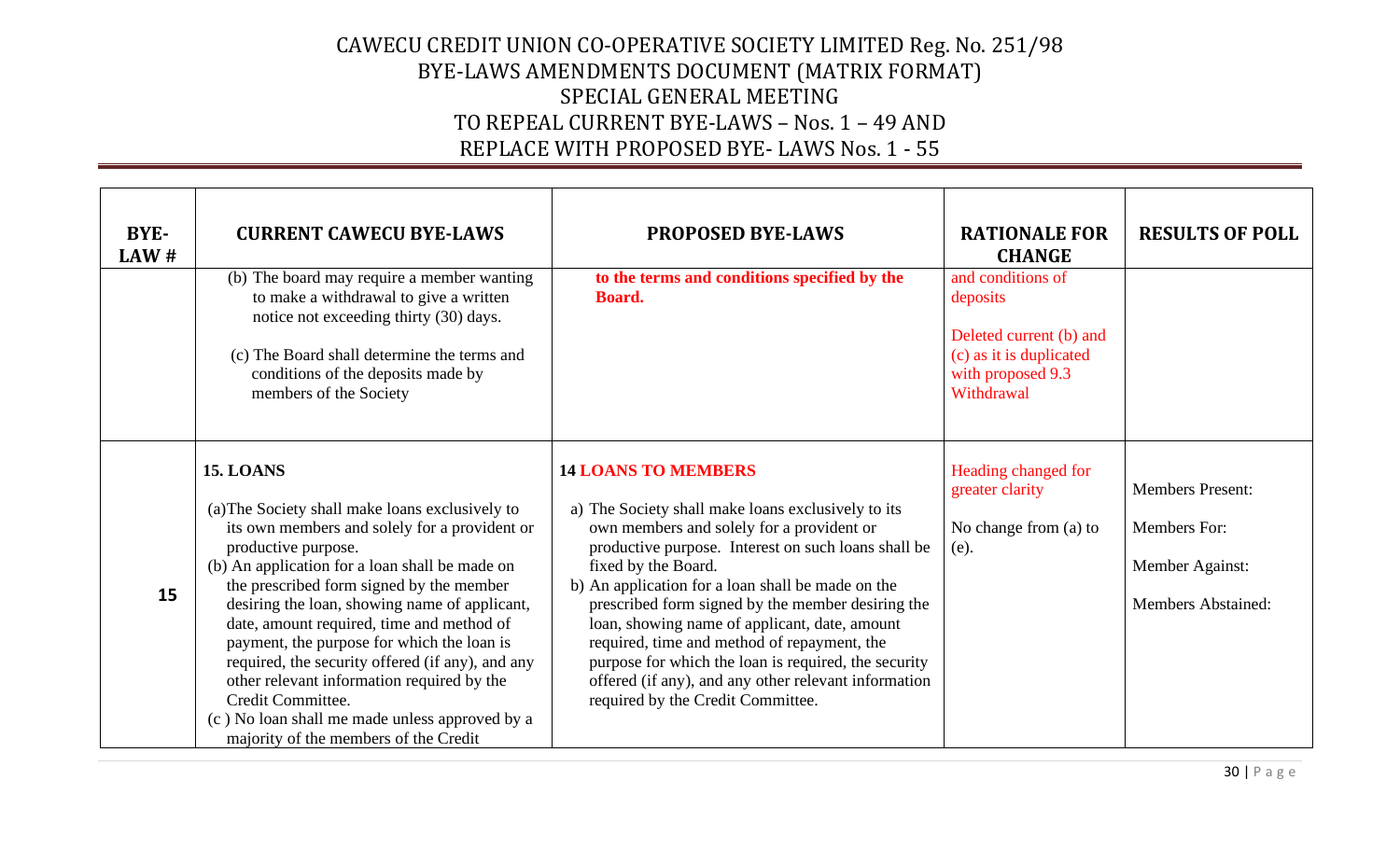| <b>BYE-</b><br>LAW# | <b>CURRENT CAWECU BYE-LAWS</b>                                                                                                                                                                                                                                                                                                                                                                                                                                                                                                                                                                                                                                                                                                                                                                                                                                                                                                                                                                                                                                                                                                                     | <b>PROPOSED BYE-LAWS</b>                                                                                                                                                                                                                                                                                                                                                                                                                                                                                                                                                                                                                                                                                                                                                                                                                                                                                                                                                                                                                                                                                                                                                                                                                           | <b>RATIONALE FOR</b><br><b>CHANGE</b>                                                        | <b>RESULTS OF POLL</b> |
|---------------------|----------------------------------------------------------------------------------------------------------------------------------------------------------------------------------------------------------------------------------------------------------------------------------------------------------------------------------------------------------------------------------------------------------------------------------------------------------------------------------------------------------------------------------------------------------------------------------------------------------------------------------------------------------------------------------------------------------------------------------------------------------------------------------------------------------------------------------------------------------------------------------------------------------------------------------------------------------------------------------------------------------------------------------------------------------------------------------------------------------------------------------------------------|----------------------------------------------------------------------------------------------------------------------------------------------------------------------------------------------------------------------------------------------------------------------------------------------------------------------------------------------------------------------------------------------------------------------------------------------------------------------------------------------------------------------------------------------------------------------------------------------------------------------------------------------------------------------------------------------------------------------------------------------------------------------------------------------------------------------------------------------------------------------------------------------------------------------------------------------------------------------------------------------------------------------------------------------------------------------------------------------------------------------------------------------------------------------------------------------------------------------------------------------------|----------------------------------------------------------------------------------------------|------------------------|
|                     | Committee who are present at the meeting at<br>which the application is considered. If there is<br>a difference of opinion concerning the<br>granting of a loan the decision shall be arrived<br>at by ballot.<br>(d) No loan shall be made to a member who is<br>indebted to the Society which results in the<br>member remaining indebted to the Society on<br>two (2) separate loans, neither of which is<br>secured by a mortgage or charge on property<br>owned by the member.<br>(e) No loan to an officer of this Society shall<br>exceed the amount of his holdings in the<br>Society as represented by shares, deposits<br>and accumulated dividends and interest<br>thereon; nor may any officer endorse for<br>borrowers beyond the amount of his holdings<br>as aforesaid: provided however, that a loan<br>(or endorsement) in excess of such may be<br>made (or accepted) if approved by the vote of<br>a two-thirds $(2/3)$ majority of all the other<br>members of the Board, Credit and<br>Supervisory Committees sitting together or<br>with the consent in writing of all the said<br>members other than the borrowing officer. | c) No loan shall be made unless approved by a<br>majority of the members of the Credit Committee<br>who are present at the meeting at which the<br>application is considered. If there is a difference<br>of opinion concerning the granting of a loan the<br>decision shall be arrived at by ballot.<br>d) The Board may appoint Credit Managers and/or<br>Loan Officers and specify the limits of their<br>authority and that of the General Manager in the<br>granting of loans. Loans in excess of equity to<br>officers of the Society shall be outside of the<br>jurisdiction of such Credit Managers, Loan<br>Officers and the General Manager.<br>e) No loan to an officer of this Society shall exceed<br>the amount of his holdings in the Society as<br>represented by shares, deposits and accumulated<br>dividends and interest thereon; nor may any officer<br>endorse for borrowers beyond the amount of his<br>holdings as aforesaid: provided however, that a<br>loan (or endorsement) in excess of such holdings<br>may be made (or accepted) if approved by the vote<br>of a two-thirds $(2/3)$ majority of all the other<br>members of the Board, Credit and Supervisory<br>Committees sitting together or with the consent in | Current item (f)<br>amended as proposed<br>item (d) to include the<br><b>General Manager</b> |                        |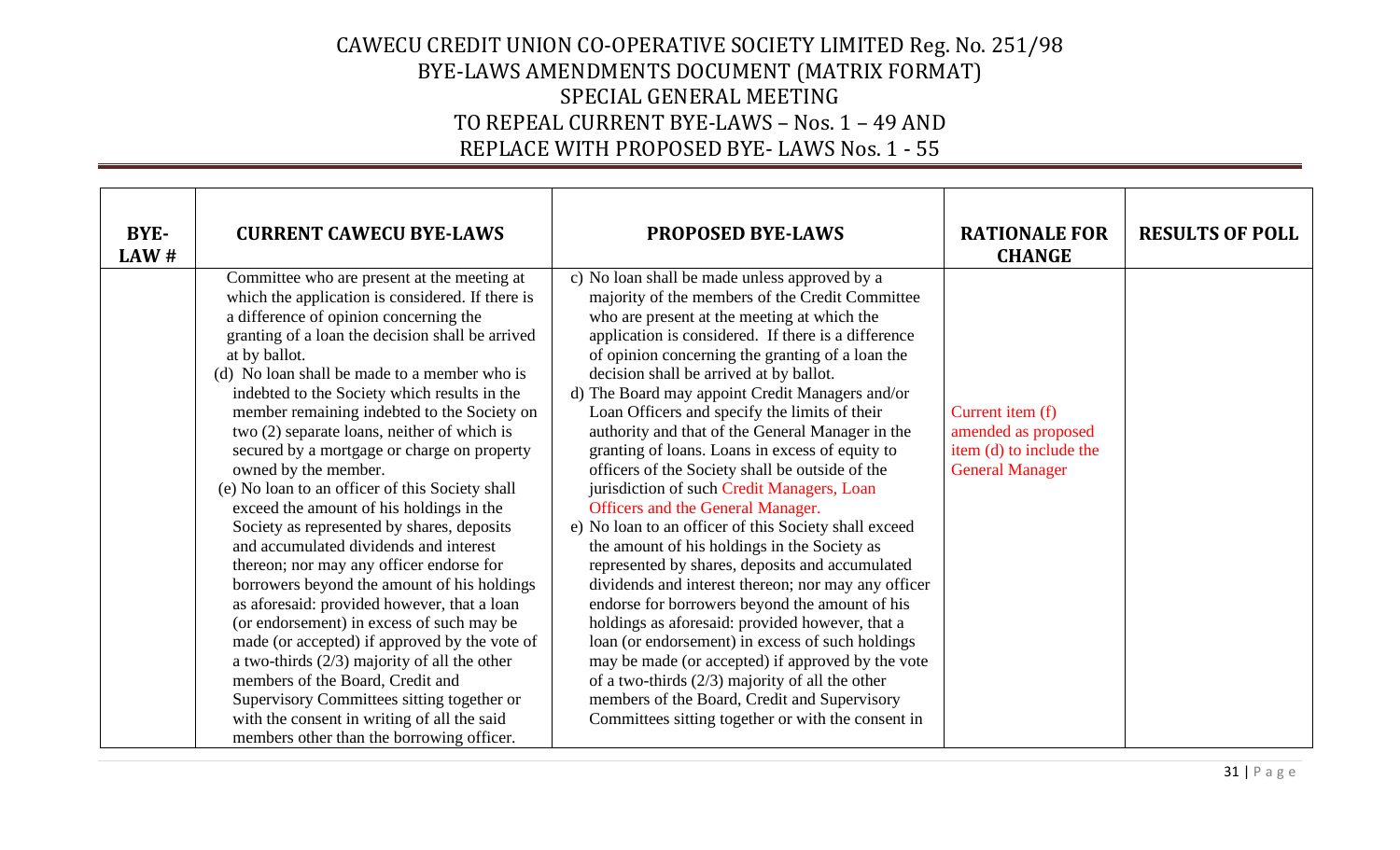| BYE-<br>LAW# | <b>CURRENT CAWECU BYE-LAWS</b>                                                                                                                                                                                                                                                                                                                                                                                                                                                                                            | <b>PROPOSED BYE-LAWS</b>                                                                                                                                                                                                                                                                                                                                                                                                                                                                                                                             | <b>RATIONALE FOR</b><br><b>CHANGE</b>                                                                                                                  | <b>RESULTS OF POLL</b>                                                                  |
|--------------|---------------------------------------------------------------------------------------------------------------------------------------------------------------------------------------------------------------------------------------------------------------------------------------------------------------------------------------------------------------------------------------------------------------------------------------------------------------------------------------------------------------------------|------------------------------------------------------------------------------------------------------------------------------------------------------------------------------------------------------------------------------------------------------------------------------------------------------------------------------------------------------------------------------------------------------------------------------------------------------------------------------------------------------------------------------------------------------|--------------------------------------------------------------------------------------------------------------------------------------------------------|-----------------------------------------------------------------------------------------|
|              | (f) The Board may appoint Credit Managers or<br>Loan Officers and specify the limits of their<br>authority. Loans in excess of equity to<br>officers of the Society shall be outside of the<br>jurisdiction of such Credit Managers or Loan<br>Officers.                                                                                                                                                                                                                                                                  | writing of all the said members other than the<br>borrowing officer.<br>f) The procedure to be followed in the granting of<br>loans will be set out in a Credit / Loan Policy for<br>guidance of members and the Credit Committee.<br>The Board may from time to time revise the Loan<br>Policy.                                                                                                                                                                                                                                                     | New proposed clause (f)<br>to give the Board the<br>flexibility in developing<br>and amending its Loan<br>Policy as required                           |                                                                                         |
| 16           | 16. PASSBOOK<br>(a) Every member or depositor shall be issued<br>with a Pass Book in which shall be recorded<br>all monies paid to the Society towards shares,<br>deposits, repayments of loans, interest and<br>fines in separate columns. Loans paid out and<br>shares or deposits withdrawn shall also be<br>recorded therein. Every entry in the Pass<br>Book shall be initialed by the person<br>receiving, paying or entering the money<br>represented thereby.<br>(b) No money shall be received from or paid to a | <b>12. PASSBOOK /STATEMENT OF ACCOUNTS</b><br>Every member shall be issued with a Pass Book<br>(a)<br>in which shall be recorded all monies paid to the<br>Society towards shares, deposits, repayments of<br>loans, interest and fines in separate columns.<br>Loans paid out and shares or deposits withdrawn<br>(b)<br>shall also be recorded therein. Every entry in the<br>Pass Book shall be initialed by the person<br>receiving, paying or entering the money<br>represented thereby.<br>No money shall be received from or paid to a<br>(c) | Item (a) in the current<br>separated into (a) and<br>(b) in the proposal for<br>easier reading and<br>understanding<br>No change in the other<br>items | <b>Members Present:</b><br>Members For:<br>Member Against:<br><b>Members Abstained:</b> |
|              | member or depositor in respect to these                                                                                                                                                                                                                                                                                                                                                                                                                                                                                   | member or depositor in respect to these accounts                                                                                                                                                                                                                                                                                                                                                                                                                                                                                                     |                                                                                                                                                        |                                                                                         |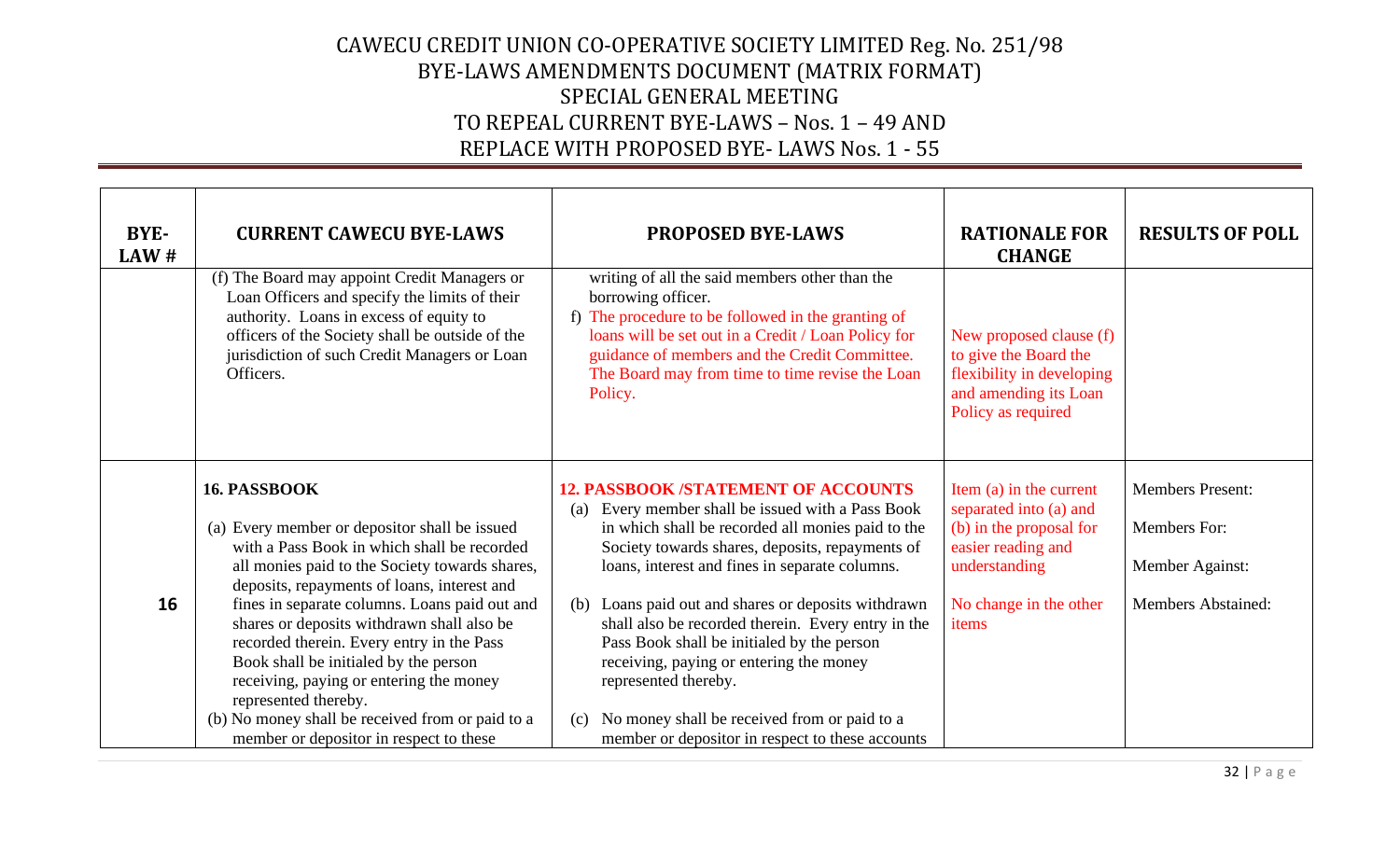| BYE-<br>LAW# | <b>CURRENT CAWECU BYE-LAWS</b>                                                                                                                                                                                                                                                                                                                                                                     | <b>PROPOSED BYE-LAWS</b>                                                                                                                                                                                                                                                                                                                                                  | <b>RATIONALE FOR</b><br><b>CHANGE</b>   | <b>RESULTS OF POLL</b>                                                                         |
|--------------|----------------------------------------------------------------------------------------------------------------------------------------------------------------------------------------------------------------------------------------------------------------------------------------------------------------------------------------------------------------------------------------------------|---------------------------------------------------------------------------------------------------------------------------------------------------------------------------------------------------------------------------------------------------------------------------------------------------------------------------------------------------------------------------|-----------------------------------------|------------------------------------------------------------------------------------------------|
|              | accounts unless his Pass Book is presented<br>for the proper entry to be made therein.<br>(c) In the event of the Society's accounts being<br>computerized and mechanized the Pass Book<br>shall be replaced by the issue to each<br>member of a requested statement containing<br>all his financial transactions with the Society<br>including the balances on each account<br>contained therein. | unless his Pass Book is presented for the proper<br>entry to be made therein.<br>In the event of the Society's accounts being<br>(d)<br>computerized or mechanized each member shall<br>be eligible to be issued with a quarterly<br>statement containing all his financial transactions<br>with the Society including the balances on each<br>account contained therein. |                                         |                                                                                                |
| 17           | <b>17. FINANCIAL YEAR</b><br>The Financial year of the Society shall begin on<br>the first of January of each year and end on the<br>last day of December following.                                                                                                                                                                                                                               | <b>17. FINANCIAL YEAR</b><br>The Financial year of the Society shall begin on the<br>first calendar day of January of each year and end on<br>the last calendar day of December following.                                                                                                                                                                                | Changed phrasing for<br>greater clarity | <b>Members Present:</b><br><b>Members For:</b><br>Member Against:<br><b>Members Abstained:</b> |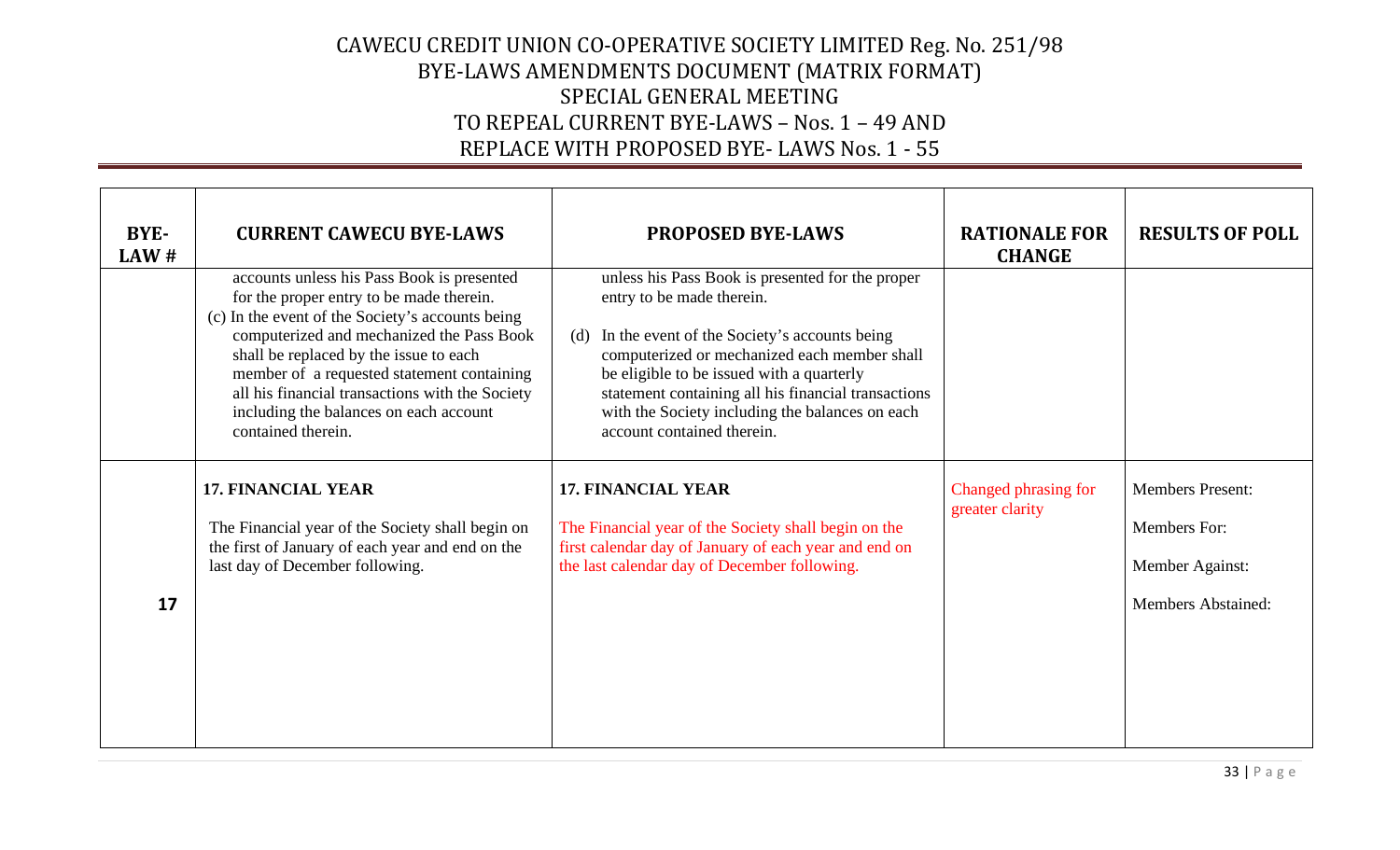| BYE-<br>LAW# | <b>CURRENT CAWECU BYE-LAWS</b>                                                                                                                                                                                                                                                                                                                                                                                                              | <b>PROPOSED BYE-LAWS</b>                                                                                                                                                      | <b>RATIONALE FOR</b><br><b>CHANGE</b>                                                                                                                      | <b>RESULTS OF POLL</b>                                                                  |
|--------------|---------------------------------------------------------------------------------------------------------------------------------------------------------------------------------------------------------------------------------------------------------------------------------------------------------------------------------------------------------------------------------------------------------------------------------------------|-------------------------------------------------------------------------------------------------------------------------------------------------------------------------------|------------------------------------------------------------------------------------------------------------------------------------------------------------|-----------------------------------------------------------------------------------------|
|              | <b>NIL</b>                                                                                                                                                                                                                                                                                                                                                                                                                                  | <b>18. AUDIT OF ACCOUNTS</b><br>The accounts of the Society shall be audited within<br>four (4) months of the end of the financial year.                                      | New Bye-Law $-$<br>A fixed time frame<br>introduced to complete<br>the Audit.                                                                              |                                                                                         |
| 18           | <b>18. APPLICATION OF FUNDS</b><br>(a) The funds of the Society shall be used<br>exclusively for achieving the stated objects of<br>the Society.<br>(b) The Society may also in pursuit of its objects<br>use its funds to hold, purchase, take on its own<br>name any freehold or leasehold lands, and<br>may sell, exchange, mortgage, lease or build<br>upon the same, with power to alter and pull<br>down buildings and again rebuild. | <b>8. APPLICATION OF FUNDS OF THE SOCIETY</b><br>The funds of the Society shall be used exclusively for<br>achieving the objectives of the Society as stated in Bye<br>Law 3. | Item (a), no change.<br>Current item (b) not<br>included in proposal as<br>provision already made<br>at item (c) of proposed<br><b>Bye Law 3Objectives</b> | <b>Members Present:</b><br>Members For:<br>Member Against:<br><b>Members Abstained:</b> |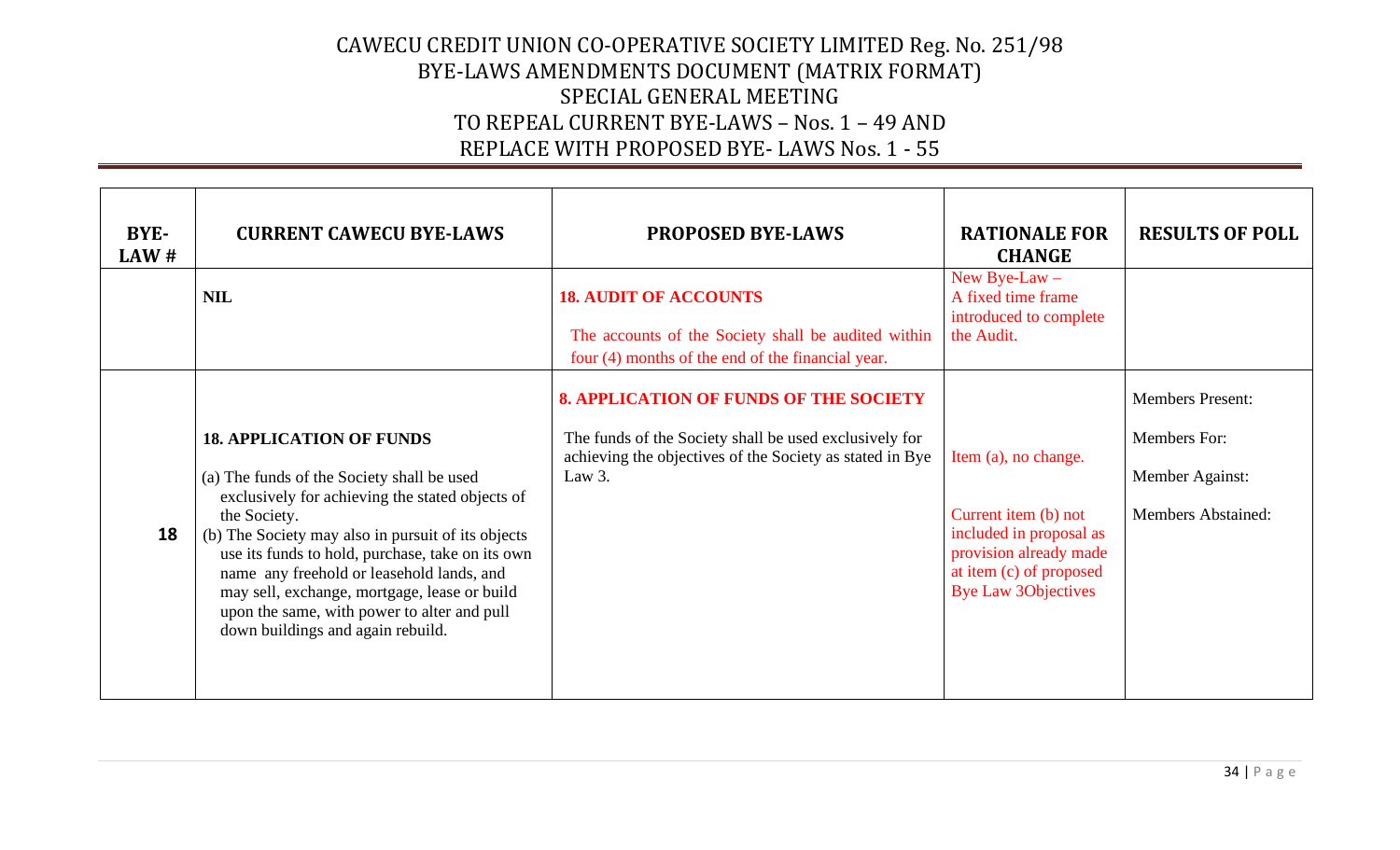| 19 | <b>19. INVESTMENTS</b><br>The Board may subject to the provisions of the<br>Act and regulations invest any portion of the<br>Society's funds not required in the business of the<br>Society as follows:-<br>(a) In any bank approved by the Commissioner;<br>(b) In any securities Boards of Mutual Funds<br>issued or guaranteed by the Government of<br>the Republic of Trinidad and Tobago.<br>c) In the shares or on the security of any other<br>Society, provided that no such investment<br>shall be made in the shares of any other<br>Society other than one with limited liability;<br><b>or</b><br>(d) In any other manner permitted by the<br>Commissioner. | <b>13. INVESTMENTS</b><br>The Society may invest or deposit its funds: -<br>(a) In any bank or financial institution approved by<br>the Commissioner.<br>(b) In any securities issued or guaranteed by the<br>Government of the Republic of Trinidad and<br>Tobago.<br>(c) In the shares or on the security of any other Society,<br>provided that no such investment shall be made in<br>the shares of any other Society other than one with<br>limited liability; or.<br>other<br>manner permitted<br>(d) In any<br>by<br>the<br>Commissioner. | Change of phrasing for<br>greater clarity. | <b>Members Present:</b><br>Members For:<br>Member Against:<br><b>Members Abstained:</b> |
|----|-------------------------------------------------------------------------------------------------------------------------------------------------------------------------------------------------------------------------------------------------------------------------------------------------------------------------------------------------------------------------------------------------------------------------------------------------------------------------------------------------------------------------------------------------------------------------------------------------------------------------------------------------------------------------|--------------------------------------------------------------------------------------------------------------------------------------------------------------------------------------------------------------------------------------------------------------------------------------------------------------------------------------------------------------------------------------------------------------------------------------------------------------------------------------------------------------------------------------------------|--------------------------------------------|-----------------------------------------------------------------------------------------|
|    |                                                                                                                                                                                                                                                                                                                                                                                                                                                                                                                                                                                                                                                                         |                                                                                                                                                                                                                                                                                                                                                                                                                                                                                                                                                  |                                            |                                                                                         |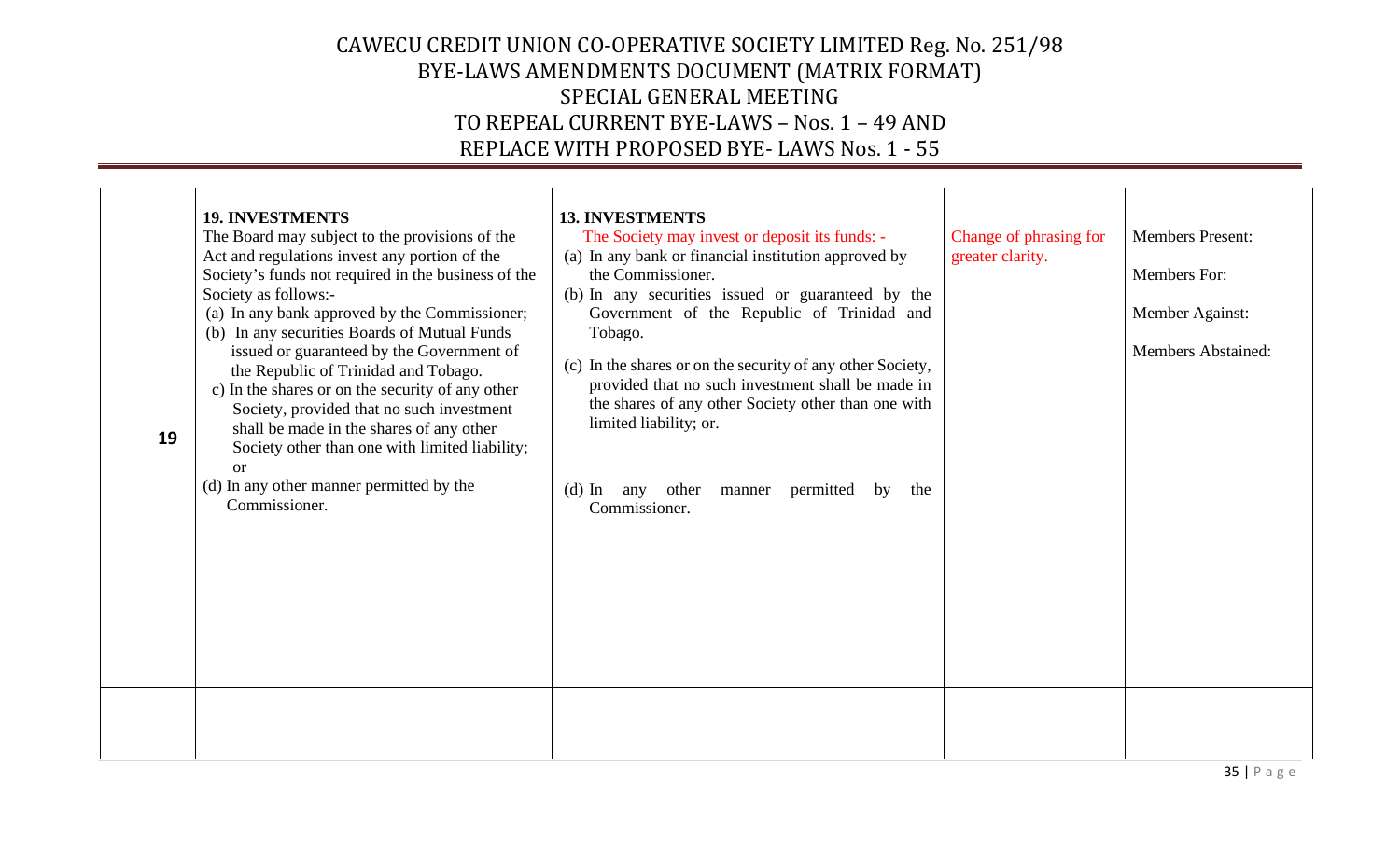| BYE-<br>LAW# | <b>CURRENT CAWECU BYE-LAWS</b>                                                                                                                                                                                                                                                                    | <b>PROPOSED BYE-LAWS</b>                                                                                                                                                                                                                                                                                                                                 | <b>RATIONALE FOR</b><br><b>CHANGE</b>                                                                                                                                                                    | <b>RESULTS OF POLL</b>                                                                  |
|--------------|---------------------------------------------------------------------------------------------------------------------------------------------------------------------------------------------------------------------------------------------------------------------------------------------------|----------------------------------------------------------------------------------------------------------------------------------------------------------------------------------------------------------------------------------------------------------------------------------------------------------------------------------------------------------|----------------------------------------------------------------------------------------------------------------------------------------------------------------------------------------------------------|-----------------------------------------------------------------------------------------|
| 20           | <b>20 LIEN</b><br>The Society shall have lien on the shares, deposits<br>and dividends or bonus of a member for any sum<br>due to the Society by such member or for any<br>loan endorsed by him<br>For the purpose of enforcing the lien, at least<br>twenty one (21) days notice shall be given. | <b>11 LIEN ON SHARES, DEPOSITS, DIVIDENDS</b><br>(a) The Society shall have a lien on the shares, deposits,<br>property, and dividends of a member for any sum due<br>to the Society by such member or for any loan<br>endorsed by him.<br>(b) For the purpose of enforcing the lien, at least twenty-<br>one (21) calendar days' notice shall be given. | 1. The current Bye-Law<br>divided into proposed<br>(a) and (b) for easier<br>reading and<br>understanding.                                                                                               | <b>Members Present:</b><br>Members For:<br>Member Against:<br><b>Members Abstained:</b> |
| 21           | <b>21 DISTRIBUTION OF SURPLUS</b><br>Out of the annual net surplus of the Society, at<br>Least ten percent (10%) shall be credited to the<br>Reserve Fund. From the remaining net surplus the<br>general meeting shall have power to order the<br>following payments/ allocations:-               | <b>15. DISTRUBUTION OF SURPLUS</b><br>Out of the annual net surplus of the Society, at<br>least ten percent (10%) shall be credited to the<br>Reserve Fund. From the remaining net surplus,<br>the general meeting shall have power to order the<br>following payments/ allocations: -                                                                   | 1. Item (c) of the current<br>- Bonus - deleted<br>because it is not part<br>of CAWECU at this<br>time.<br>2. At proposed item (b)<br>"subject to the limit"<br>recommended by the<br>Board" added based | <b>Members Present:</b><br>Members For:<br>Member Against:<br><b>Members Abstained:</b> |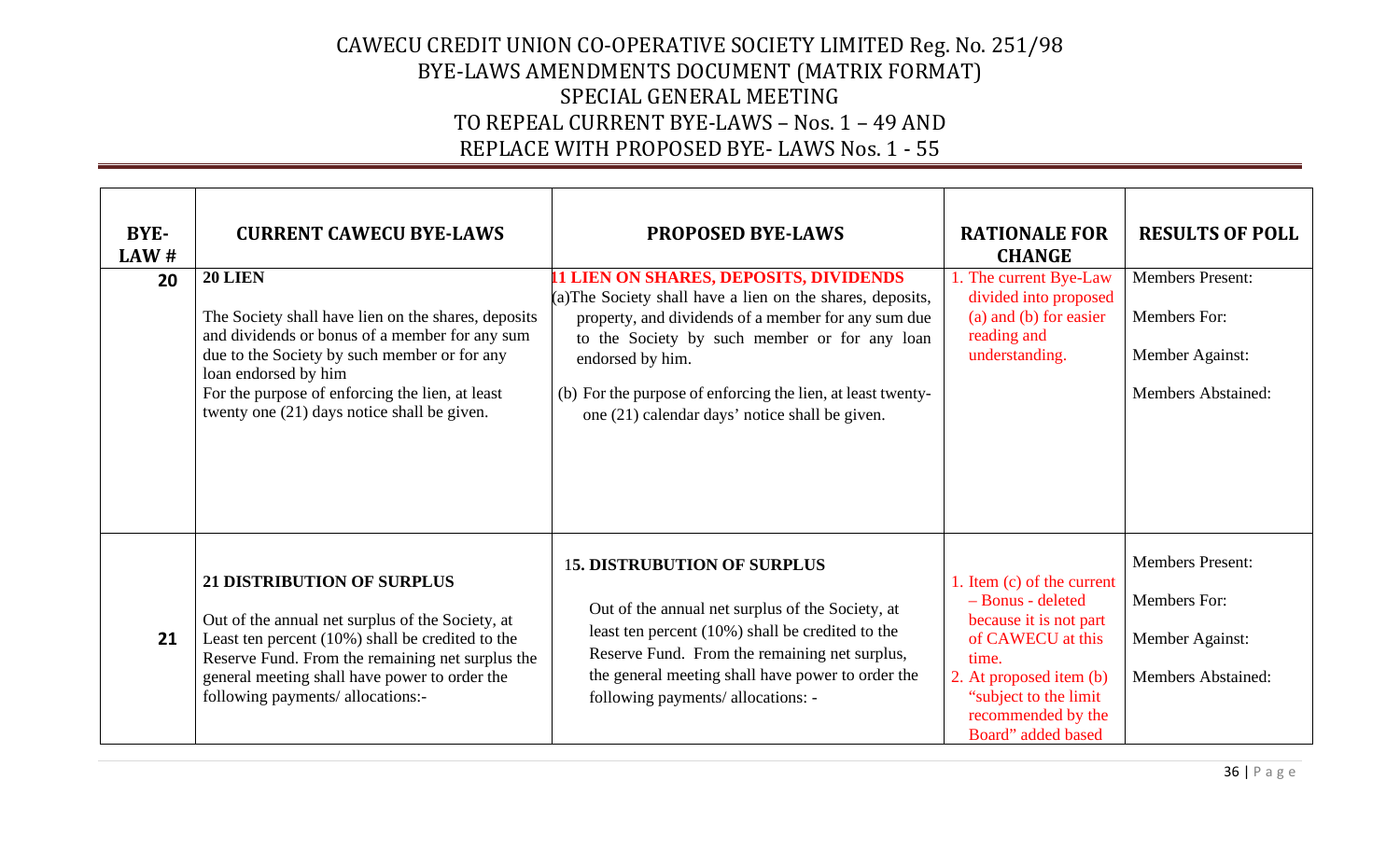| BYE-<br>LAW# | <b>CURRENT CAWECU BYE-LAWS</b>                                                                                                                                                                                                                                                                                                                                                                                                                                                                                                                                                                                                                                                                                                                                                                                                                                                                                                                                                                         | <b>PROPOSED BYE-LAWS</b>                                                                                                                                                                                                                                                                                                                                                                                                                                                                                                                                                                                                                                                                                                                                                                                                                 | <b>RATIONALE FOR</b><br><b>CHANGE</b>                                                                                                                                                                                                                                                                                   | <b>RESULTS OF POLL</b> |
|--------------|--------------------------------------------------------------------------------------------------------------------------------------------------------------------------------------------------------------------------------------------------------------------------------------------------------------------------------------------------------------------------------------------------------------------------------------------------------------------------------------------------------------------------------------------------------------------------------------------------------------------------------------------------------------------------------------------------------------------------------------------------------------------------------------------------------------------------------------------------------------------------------------------------------------------------------------------------------------------------------------------------------|------------------------------------------------------------------------------------------------------------------------------------------------------------------------------------------------------------------------------------------------------------------------------------------------------------------------------------------------------------------------------------------------------------------------------------------------------------------------------------------------------------------------------------------------------------------------------------------------------------------------------------------------------------------------------------------------------------------------------------------------------------------------------------------------------------------------------------------|-------------------------------------------------------------------------------------------------------------------------------------------------------------------------------------------------------------------------------------------------------------------------------------------------------------------------|------------------------|
|              | (a) An amount of not less than ten percent (10)<br>%) may be credited to an Education Fund;<br>(b) Dividend may be paid to members in cash<br>or otherwise as the general meeting may<br>decide.<br>(c) A bonus proportionate to the total amount of<br>business done by each member with the<br>Society during the previous year. The bonus<br>due to members may be paid to them in cash<br>or otherwise as the general meeting may<br>decide. The bonus due to non-members who<br>are not eligible to become or do not wish to<br>become members shall be carried to a<br>Common Good Fund; the bonus due to non-<br>members, eligible in terms of these Bye<br>Laws for member ship may be credited to<br>them as shares within twelve (12) months of<br>the declaration of the said bonus, if such non-<br>members are admitted into the Society,<br>(d) A percentage rebate of interest in proportion<br>to the amount paid by each member;<br>An honorarium to any non-salaried officer;<br>(e) | An amount of not less than ten percent (10%)<br>(a)<br>may be credited to an Education Fund.<br>(b) A dividend on shares. Dividends may be paid<br>to members in cash or otherwise as the general<br>meeting may decide subject to the limit<br>recommended by the Board.<br>If three (3) months after the dividend<br>declaration, it remains unclaimed, unclaimed<br>Dividends shall be transferred to members'<br>share account.<br>A percentage rebate of interest in proportion to<br>(c)<br>the amount paid by each member.<br>(d) An honorarium to any non-salaried officer: The<br>Payment of an honorarium to an officer as<br>approved by the Annual General Meeting or of<br>any allowances for the performance of specific<br>tasks assigned to him by the Board shall not be<br>deemed to be a salary paid to that officer. | on the proposed Bye<br>Law 29.1 $(xvii)$ –<br>Powers and duties of<br>the Board.<br>3. Last part of proposed<br>item (b) added. A fair<br>administrative process<br>to pay dividends.<br>4. At proposed item (d),<br>addition to the current<br>(e) made to clearly<br>differentiate an<br>honorarium from a<br>salary. |                        |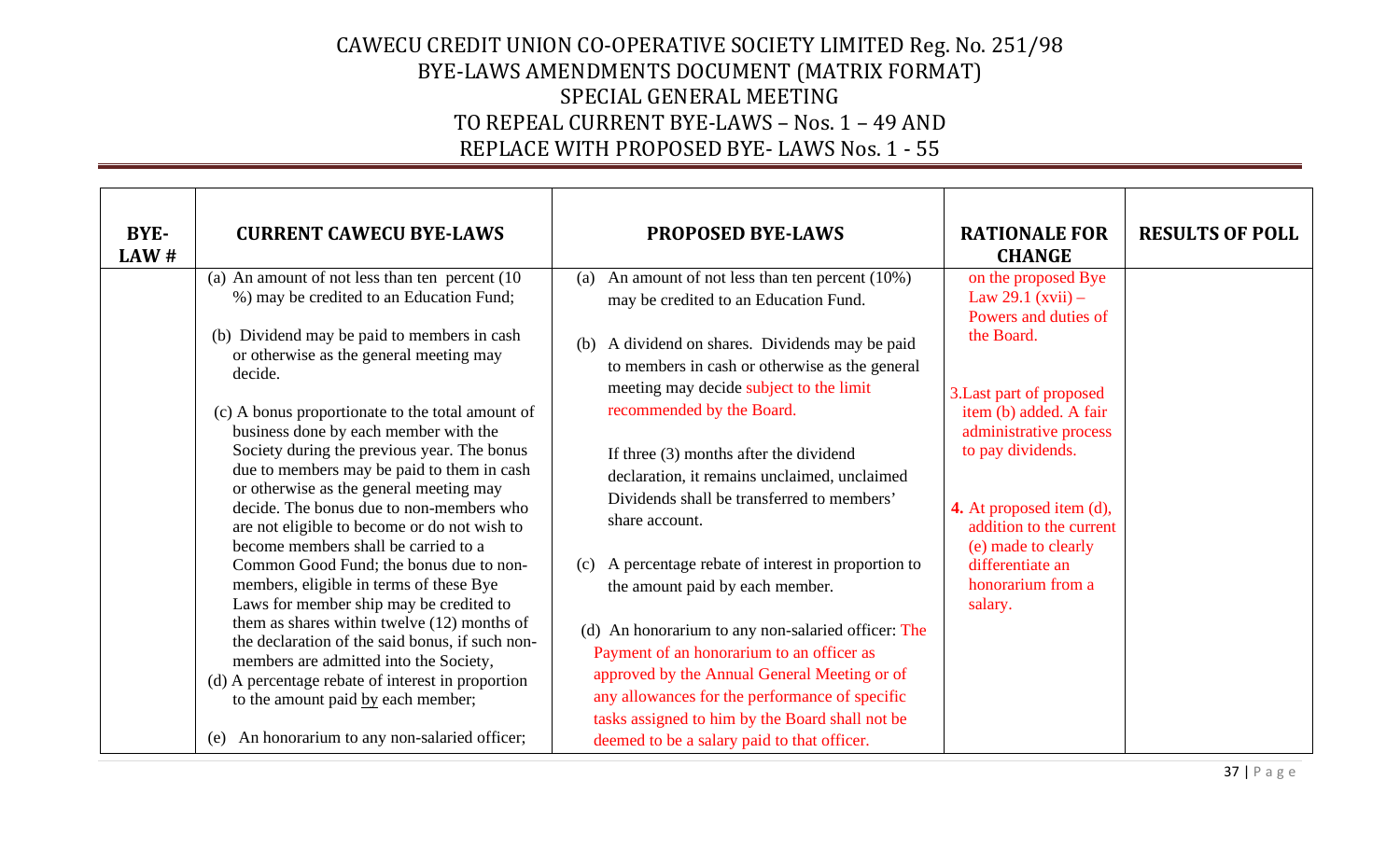| BYE-<br>LAW# | <b>CURRENT CAWECU BYE-LAWS</b>                                                                                                                                                                                                                                                                               | <b>PROPOSED BYE-LAWS</b>                                                                                                                                                                                                                                                                                                                                                                                                                                                                                                                                                                                                                      | <b>RATIONALE FOR</b><br><b>CHANGE</b>                                                                                             | <b>RESULTS OF POLL</b>  |
|--------------|--------------------------------------------------------------------------------------------------------------------------------------------------------------------------------------------------------------------------------------------------------------------------------------------------------------|-----------------------------------------------------------------------------------------------------------------------------------------------------------------------------------------------------------------------------------------------------------------------------------------------------------------------------------------------------------------------------------------------------------------------------------------------------------------------------------------------------------------------------------------------------------------------------------------------------------------------------------------------|-----------------------------------------------------------------------------------------------------------------------------------|-------------------------|
|              | The balance of the net surplus may be used<br>(f)<br>at the discretion of the general meeting for<br>the constitution of a share Transfer Fund,<br>Dividend Equalization Fund, Building Fund,<br>Sports Fund, Common Good Fund Special<br>Reserve Fund, Or may be carried forward to<br>the succeeding year. | (e) A bonus proportionate to the total amount of<br>business done by each member with the Society<br>during the previous year. The bonus due to<br>members may be paid to them in cash or<br>otherwise as the general meeting may decide.<br>The bonus due to non-members who are not<br>eligible to become or do not wish to become<br>members shall be carried to a Common Good<br>Fund; the bonus due to non-members, eligible in<br>terms of these Bye Laws for member ship may<br>be credited to them as shares within twelve (12)<br>months of the declaration of the said bonus, if<br>such non-members are admitted into the Society, |                                                                                                                                   |                         |
|              |                                                                                                                                                                                                                                                                                                              | (f) The balance of the net surplus may be used at<br>the discretion of the general meeting for the<br>constitution of a Share Transfer Fund, Dividend<br>Equalization Fund, Building Fund, Special<br>Reserve Fund, a Common Good Fund, a Pension<br>Fund or part may be carried forward to the<br>succeeding year.                                                                                                                                                                                                                                                                                                                           | At proposed (f), the<br>introduction of a<br>Pension Fund as a<br>contributing Pension<br>Plan for both employer<br>and employees |                         |
| 22           |                                                                                                                                                                                                                                                                                                              |                                                                                                                                                                                                                                                                                                                                                                                                                                                                                                                                                                                                                                               |                                                                                                                                   | <b>Members Present:</b> |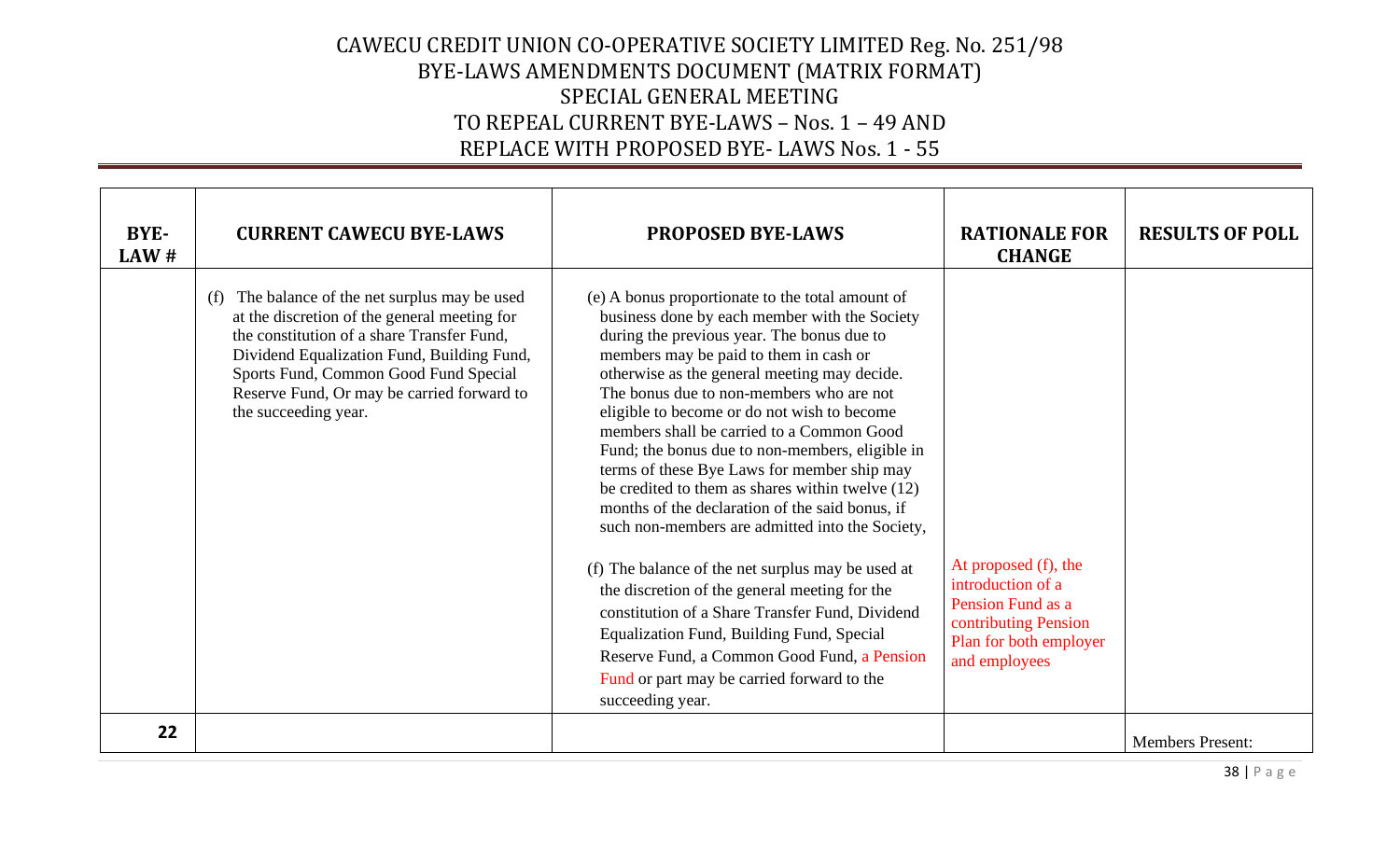| BYE-<br>LAW# | <b>CURRENT CAWECU BYE-LAWS</b>                                                                                                                                                                                                                                                                                                                                                               | <b>PROPOSED BYE-LAWS</b>                                                                                                                                                                                                                                                                                                                                                        | <b>RATIONALE FOR</b><br><b>CHANGE</b> | <b>RESULTS OF POLL</b>                                       |
|--------------|----------------------------------------------------------------------------------------------------------------------------------------------------------------------------------------------------------------------------------------------------------------------------------------------------------------------------------------------------------------------------------------------|---------------------------------------------------------------------------------------------------------------------------------------------------------------------------------------------------------------------------------------------------------------------------------------------------------------------------------------------------------------------------------|---------------------------------------|--------------------------------------------------------------|
|              | 22 PROVISION FOR PUBLIC, CO-<br><b>OPERATIVE OR CHARITABLE</b><br><b>PURPOSE</b><br>The general meeting shall have power after<br>making the prescribed payment to the Reserve<br>Fund to:-<br>(a) Set aside a sum not exceeding ten percent (10)<br>%) of its net surplus; and<br>(b) At any time utilize that sum in contributing to<br>any public, co-operative or<br>charitable purpose. | 16 PROVISION FOR PUBLIC, CO-<br><b>OPERATIVE OR CHARITABLE PURPOSE</b><br>The general meeting shall have power after making the<br>prescribed payment to the Reserve Fund to: -<br>(a) Set aside a sum not exceeding ten percent $(10\%)$<br>of its net surplus; and<br>(b) At any time utilize that sum in contributing to any<br>public, co-operative, or charitable purpose. | No change                             | Members For:<br>Member Against:<br><b>Members Abstained:</b> |
| 23           | <b>23 GENERAL MEETINGS</b><br>(a) The supreme authority of the Society shall<br>be vested in properly constituted General<br>Meetings of members at which every<br>member has the right to attend and vote<br>on all questions.                                                                                                                                                              | <b>19 GENERAL MEETINGS</b><br>The supreme authority of the Society shall be<br>(a)<br>vested in properly constituted General Meetings<br>of members at which every member has the<br>right to attend and vote on all questions.                                                                                                                                                 |                                       | <b>Members Present:</b><br>Members For:<br>Member Against:   |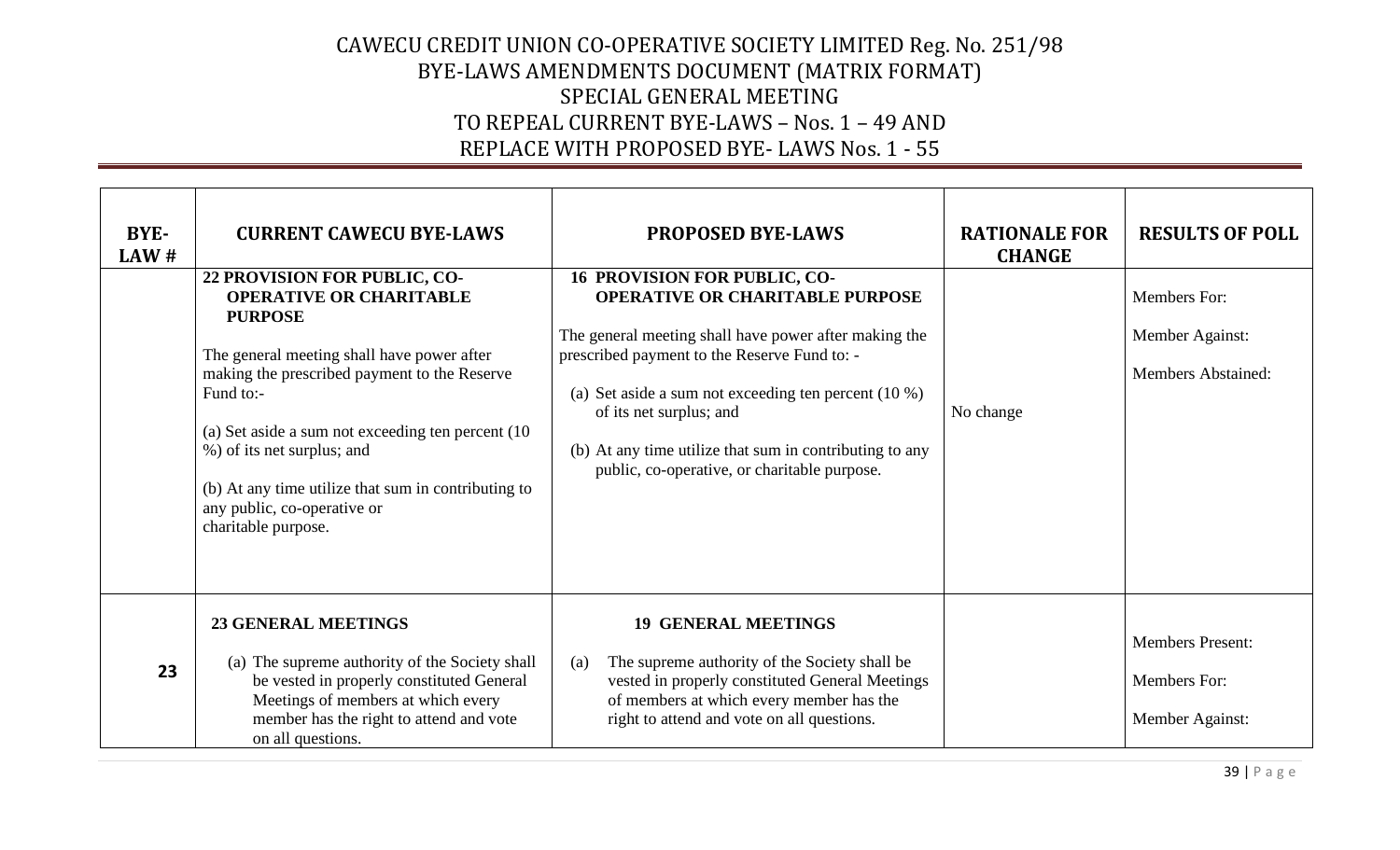| BYE-<br>LAW# | <b>CURRENT CAWECU BYE-LAWS</b>                                                                                                                                                                                                                                                                                                                                        | <b>PROPOSED BYE-LAWS</b>                                                                                                                                                                                                                                                                                                                                                               | <b>RATIONALE FOR</b><br><b>CHANGE</b>                                                                                       | <b>RESULTS OF POLL</b>    |
|--------------|-----------------------------------------------------------------------------------------------------------------------------------------------------------------------------------------------------------------------------------------------------------------------------------------------------------------------------------------------------------------------|----------------------------------------------------------------------------------------------------------------------------------------------------------------------------------------------------------------------------------------------------------------------------------------------------------------------------------------------------------------------------------------|-----------------------------------------------------------------------------------------------------------------------------|---------------------------|
|              | (b) The Annual General Meeting shall be<br>convened by the Board not later than one<br>(1) month after the report on the audit of<br>the accounts of the Society is received by<br>the Board. At least seven (7) days notice<br>shall be given to all members. The notice<br>shall state the date, time and venue of the<br>meeting and the business to be transacted | The Annual General Meeting shall be convened<br>(b)<br>by the Board not later than three (3) months<br>after the report on the audit of the accounts of<br>the Society is received by the Board. At least<br>seven (7) days notice shall be given to all<br>members. The notice shall state the date, time<br>and venue of the meeting and the business to be<br>transacted thereat.   | 1. At item (b) proposal<br>increased time to 3<br>months to facilitate a<br>more realistic time<br>frame to hold an<br>AGM. | <b>Members Abstained:</b> |
|              | thereat.<br>(c) A Special General Meeting shall be<br>convened by the Secretary on the request<br>of the President, the Board, the<br>Supervisory Committee, the<br>Commissioner or his representative or on<br>receipt by the Secretary of a written<br>demand signed by not less than ten<br>percent $(10\%)$ of the members, or fifty                              | A Special General Meeting shall be convened by<br>(c)<br>the Secretary on the request of the Board, the<br>Supervisory Committee, the Commissioner or<br>his representative or on receipt by the Secretary<br>of a written demand signed by not less than ten<br>percent $(10\%)$ of the members or fifty $(50)$<br>members, whichever is less, stating the purpose<br>of the meeting. | Item (c) remains the<br>same                                                                                                |                           |
|              | (50) members, whichever is less, stating<br>the purpose of the meeting.<br>(d) A Special General Meeting shall be held<br>within thirty (30) days of the receipt of the<br>request or demand.<br>(e) The quorum for any general meeting or<br>special general meeting shall be forty (40                                                                              | (d) A Special General Meeting shall be held within<br>thirty (30) days of the receipt of the request or<br>demand.<br>No matters other than those stated on the agenda<br>(e)<br>shall be discussed at any Special General                                                                                                                                                             | Current item (e) placed<br>under proposed Bye-<br>Law 21 Quorum for<br><b>General Meeting</b>                               |                           |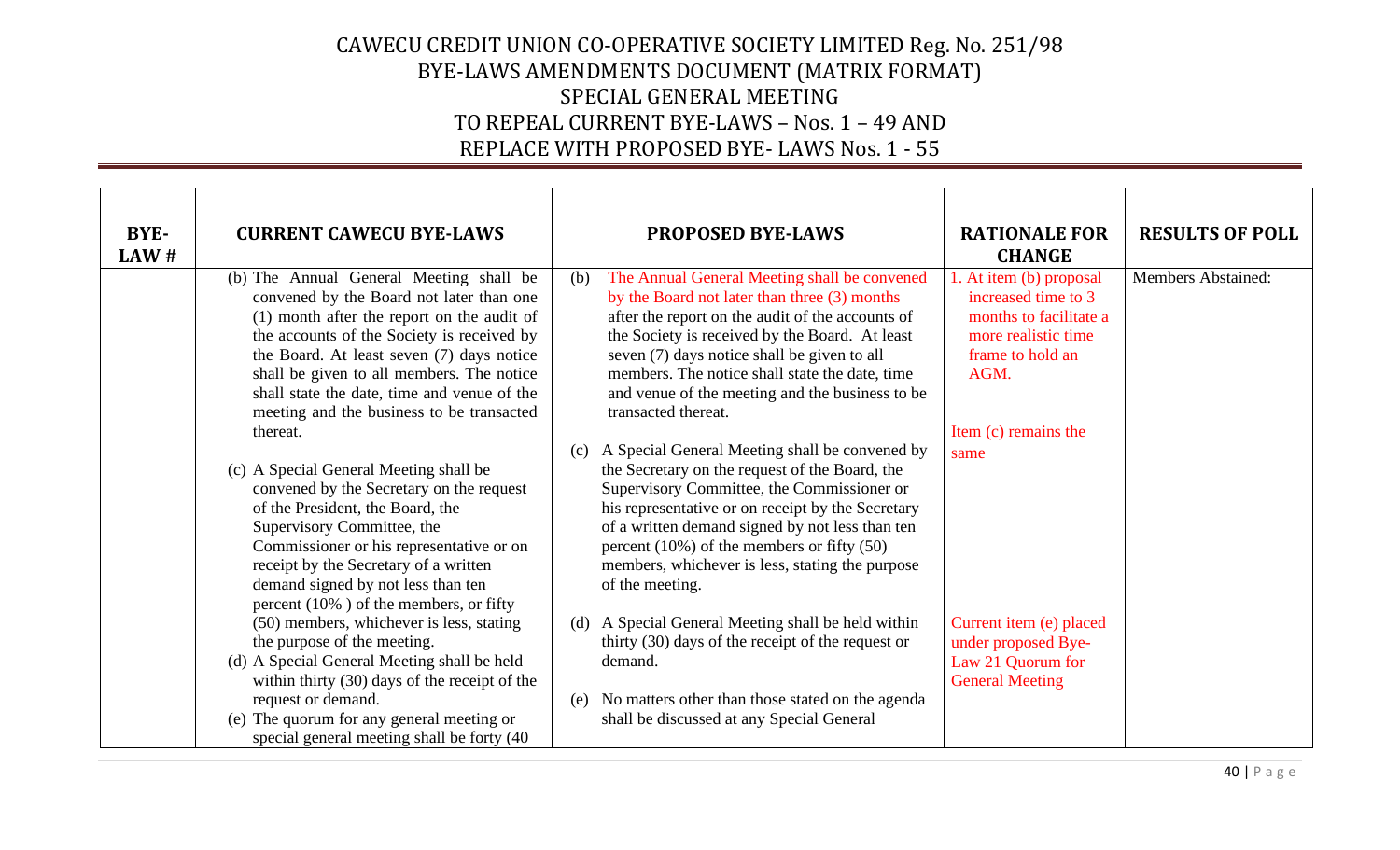| BYE-<br>LAW # | <b>CURRENT CAWECU BYE-LAWS</b>                                                                                                                                                                                                                                                                                                                                                                                                                                                                                                                                                               | <b>PROPOSED BYE-LAWS</b>                                                                                                                                                                                                                                                                                                                                                                                                                                                                                                                                                                       | <b>RATIONALE FOR</b><br><b>CHANGE</b>                                                                                                                                                               | <b>RESULTS OF POLL</b>                                                                  |
|---------------|----------------------------------------------------------------------------------------------------------------------------------------------------------------------------------------------------------------------------------------------------------------------------------------------------------------------------------------------------------------------------------------------------------------------------------------------------------------------------------------------------------------------------------------------------------------------------------------------|------------------------------------------------------------------------------------------------------------------------------------------------------------------------------------------------------------------------------------------------------------------------------------------------------------------------------------------------------------------------------------------------------------------------------------------------------------------------------------------------------------------------------------------------------------------------------------------------|-----------------------------------------------------------------------------------------------------------------------------------------------------------------------------------------------------|-----------------------------------------------------------------------------------------|
|               | members, or ten percent (10%) of the<br>total membership, whichever is the lesser.<br>(f) No matters other than those stated on the<br>Agenda shall be discussed at any Special<br>General Meeting even though a majority<br>of the members present vote otherwise.                                                                                                                                                                                                                                                                                                                          | Meeting even though a majority of the members<br>present vote otherwise.<br>The request for a Special General Meeting<br>(f)<br>referred to in Bye-Law 19(c) shall contain, the<br>members' names, signatures, and a form of<br>national identification number.                                                                                                                                                                                                                                                                                                                                | 2. Item (f) proposed as<br>new item to provide<br>transparency                                                                                                                                      |                                                                                         |
| 24            | 24. NOTICE OF MEETINGS<br>(a) All members shall be given at least seven<br>(7) days notice of any General or Special<br>General Meeting.<br>(b) Notices of all General Meetings may be<br>given or served to the addresses of members<br>as recorded in the books of the Society.<br>Members who fail to supply their addresses<br>or any change therein or who are out of the<br>country shall not be entitled to receive<br>notices of any meeting.<br>Notwithstanding anything herein contained<br>(c)<br>to the contrary, notice of the Annual<br>General Meeting or any Special General | <b>20. NOTICE OF MEETINGS</b><br>(a) All members shall be given at least seven (7)<br>days' notice of any Annual General or Special<br>General Meeting.<br>(b) The notice shall state the date, time, venue and<br>mode of the meeting and the business to be<br>transacted thereat.<br>(c) Notices of all General Meetings may be given<br>or served to the addresses of members as<br>recorded in the books of the Society. Members<br>who fail to supply their addresses or any change<br>therein or who are out of the country shall not<br>be entitled to receive notices of any meeting. | 1. At the proposed item<br>(a) remains as is, no<br>change.<br>2. Proposed item (b) is<br>a new clause to<br>facilitate the different<br>modes of meetings in<br>the new and future<br>environment. | <b>Members Present:</b><br>Members For:<br>Member Against:<br><b>Members Abstained:</b> |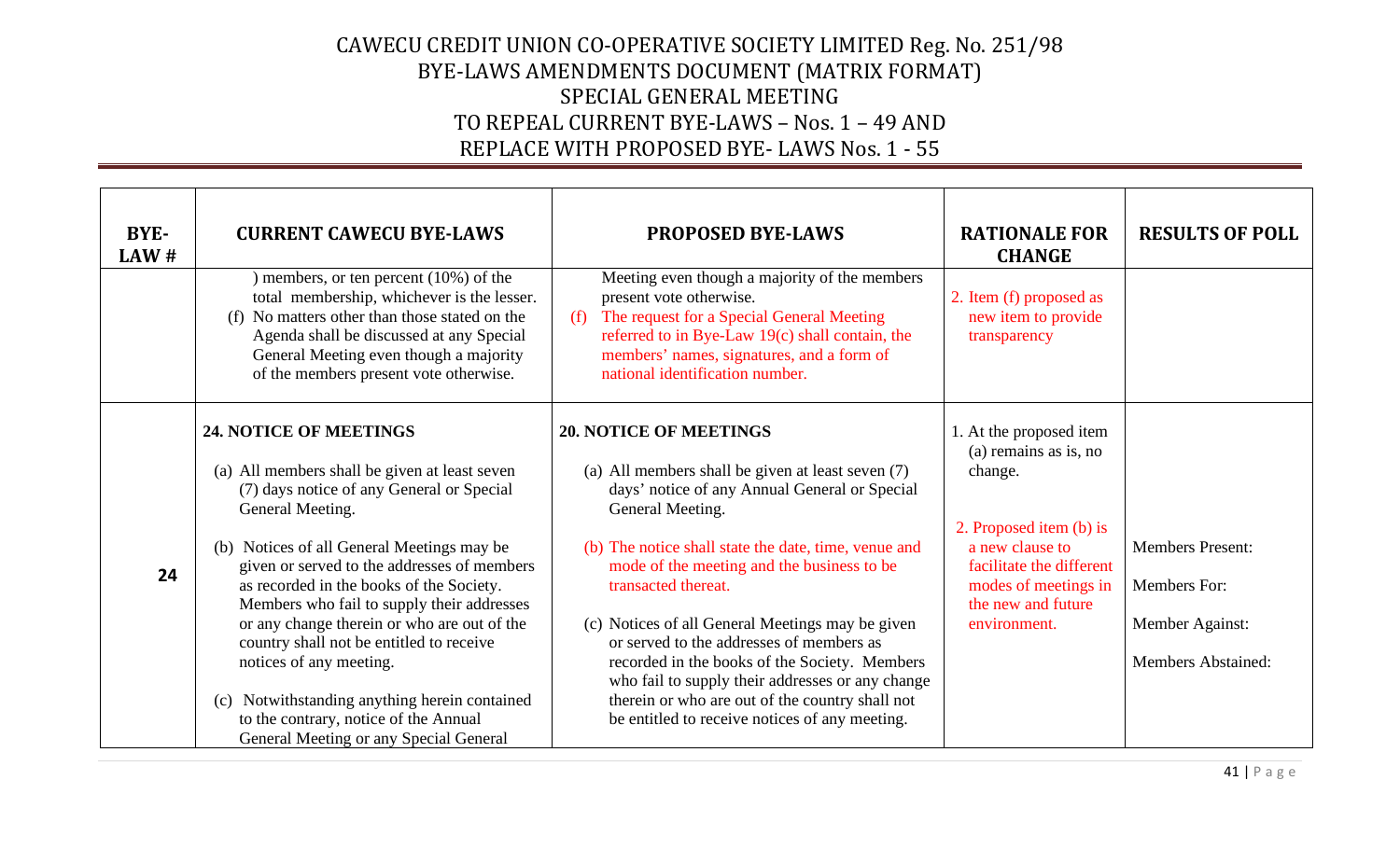| BYE-<br>LAW# | <b>CURRENT CAWECU BYE-LAWS</b>                                                                                                                                                                                                                                                                                                                                                                                                                                                                                    | <b>PROPOSED BYE-LAWS</b>                                                                                                                                                                                                                                                                                                                                                                                                                                                                                                                                                                                                                                                                                                                                                                                                                   | <b>RATIONALE FOR</b><br><b>CHANGE</b>                                                                                              | <b>RESULTS OF POLL</b> |
|--------------|-------------------------------------------------------------------------------------------------------------------------------------------------------------------------------------------------------------------------------------------------------------------------------------------------------------------------------------------------------------------------------------------------------------------------------------------------------------------------------------------------------------------|--------------------------------------------------------------------------------------------------------------------------------------------------------------------------------------------------------------------------------------------------------------------------------------------------------------------------------------------------------------------------------------------------------------------------------------------------------------------------------------------------------------------------------------------------------------------------------------------------------------------------------------------------------------------------------------------------------------------------------------------------------------------------------------------------------------------------------------------|------------------------------------------------------------------------------------------------------------------------------------|------------------------|
|              | Meeting shall be deemed to have been given<br>or served upon every member of the Society<br>if a notification thereof be struck up in a<br>conspicuous place at the registered office or<br>place of business of the Society for at least<br>fourteen (14) days previous to such meeting<br>and in addition, if notice thereof be<br>published once a week in a daily newspaper<br>circulating in the territory during at least<br>fourteen (14) days prior to such Annual<br>General or Special General Meeting. | (d) Notice of all General Meetings shall be deemed<br>to have been given or served upon every<br>member of the Society if:<br>i. A notification thereof be displayed in a<br>conspicuous place at the registered office or<br>place of business of the Society for at least<br>fourteen (14) days previous to such meeting;<br>and<br>ii. In addition, notice thereof be published once a<br>week in one (1) daily newspapers circulating<br>in the territory during at least fourteen (14)<br>days prior to such General Meeting.<br>iii. Notice should be published via social media<br>and official CAWECU web site.<br>21. QUORUM FOR GENERAL MEETINGS<br>The quorum for any General Meeting or any<br>Special General Meeting Shall be forty (40)<br>members or ten percent $(10\%)$ of the total<br>membership, whichever is lesser. | Proposed item 20(d) iii<br>to facilitate new modes<br>of communication<br>Distinct and separate<br>heading for greater<br>clarity. |                        |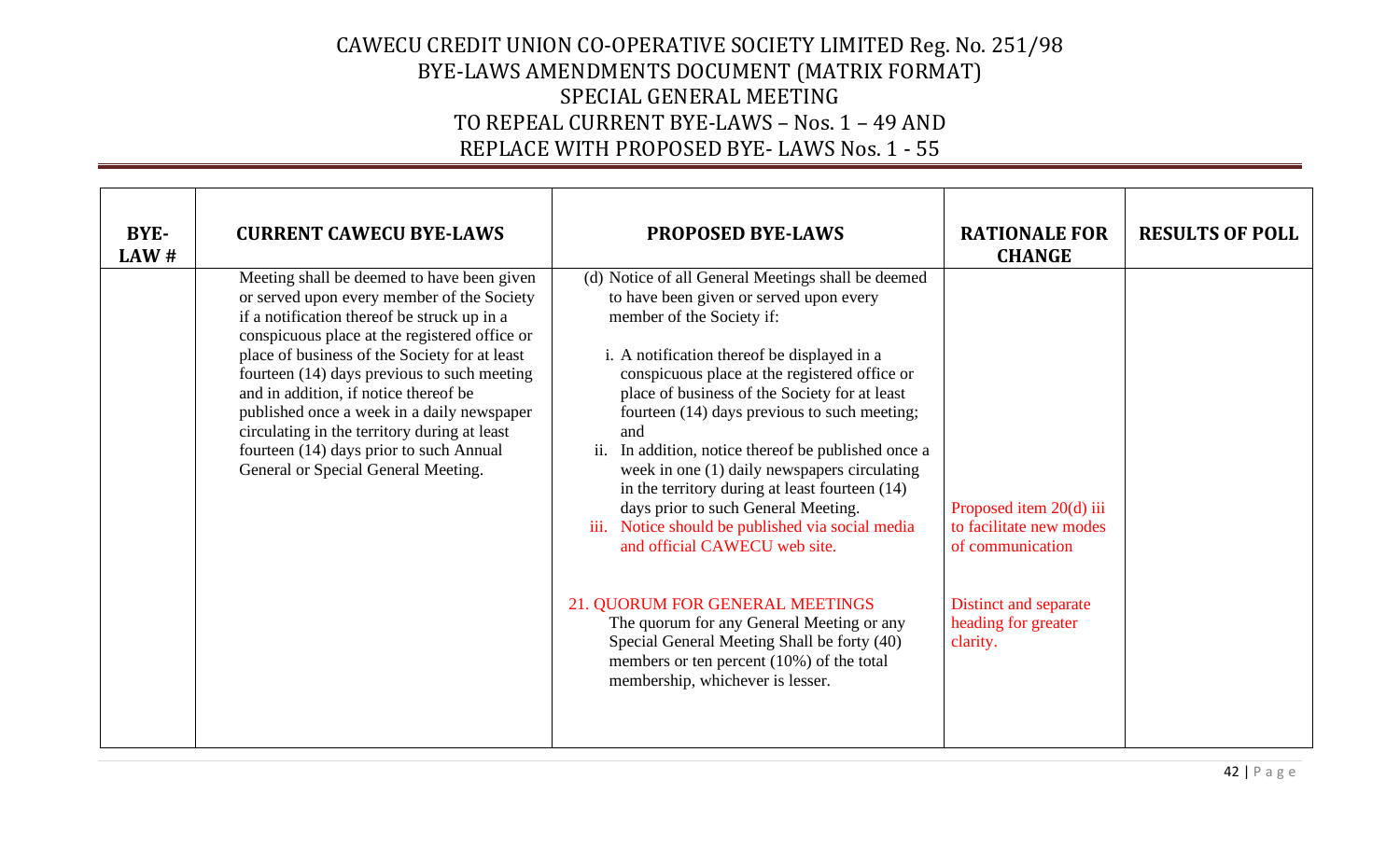| BYE-<br>LAW# | <b>CURRENT CAWECU BYE-LAWS</b>                                                                                                                                                                                                                                                                                                                                                                                                                                                                                                                                                                                                                                                                                                                                                                                                                                                                                                                                                        | <b>PROPOSED BYE-LAWS</b>                                                                                                                                                                                                                                                                                                                                                                                                                                                                                                                                                                                                                                                                                                                                                                                                                                                                                                                                                                                                          | <b>RATIONALE FOR</b><br><b>CHANGE</b> | <b>RESULTS OF POLL</b>                                                                  |
|--------------|---------------------------------------------------------------------------------------------------------------------------------------------------------------------------------------------------------------------------------------------------------------------------------------------------------------------------------------------------------------------------------------------------------------------------------------------------------------------------------------------------------------------------------------------------------------------------------------------------------------------------------------------------------------------------------------------------------------------------------------------------------------------------------------------------------------------------------------------------------------------------------------------------------------------------------------------------------------------------------------|-----------------------------------------------------------------------------------------------------------------------------------------------------------------------------------------------------------------------------------------------------------------------------------------------------------------------------------------------------------------------------------------------------------------------------------------------------------------------------------------------------------------------------------------------------------------------------------------------------------------------------------------------------------------------------------------------------------------------------------------------------------------------------------------------------------------------------------------------------------------------------------------------------------------------------------------------------------------------------------------------------------------------------------|---------------------------------------|-----------------------------------------------------------------------------------------|
| 25           | 25. ADJOURNMENT/DISSOLUTION OF<br><b>GENERAL MEETINGS</b><br>(a) If after thirty 30 minutes of the time fixed<br>for any General Meeting or special general<br>meeting other than a Special General<br>Meeting convened at the request of the<br>Commissioner, the members present are not<br>sufficient to form a quorum, such meeting<br>shall stand adjourned to a date not less than<br>fourteen (21) days thereafter and members<br>shall be notified accordingly at least seven<br>(7) days before the date thereof, such<br>notification to be made in the same manner<br>as for a General Meeting.<br>The decisions of the adjourned meeting shall be<br>final, conclusive and binding on all<br>members irrespective of the number of<br>members present not constituting a quorum.<br>(b) In the case of a meeting called on the<br>demand of the required number of members.<br>Such meeting shall be dissolved if after<br>sixty $(60)$ minutes of the time fixed for the | 22. ADJOURNMENT / DISSOLUTION OF<br><b>GENERAL MEETINGS</b><br>(a) If after thirty (30) minutes of the time fixed for any<br>General Meeting other than a Special General<br>Meeting convened at the request of the<br>Commissioner, the members present are not<br>sufficient to form a quorum, such meeting shall<br>stand adjourned to a date not less than twenty-one<br>(21) days thereafter and members shall be notified<br>accordingly at least seven (7) days before the date<br>thereof, such notification to be made in the same<br>manner as for a General Meeting.<br>The decisions of the adjourned meeting shall be<br>final, conclusive and binding on all members<br>irrespective of the number of members present not<br>constituting a quorum.<br>(b) In the case of a meeting called on the demand of<br>the required number of members, such meeting<br>shall be dissolved if after sixty (60) minutes of the<br>time fixed for the said meeting the members<br>present are not sufficient to form a quorum. | No change                             | <b>Members Present:</b><br>Members For:<br>Member Against:<br><b>Members Abstained:</b> |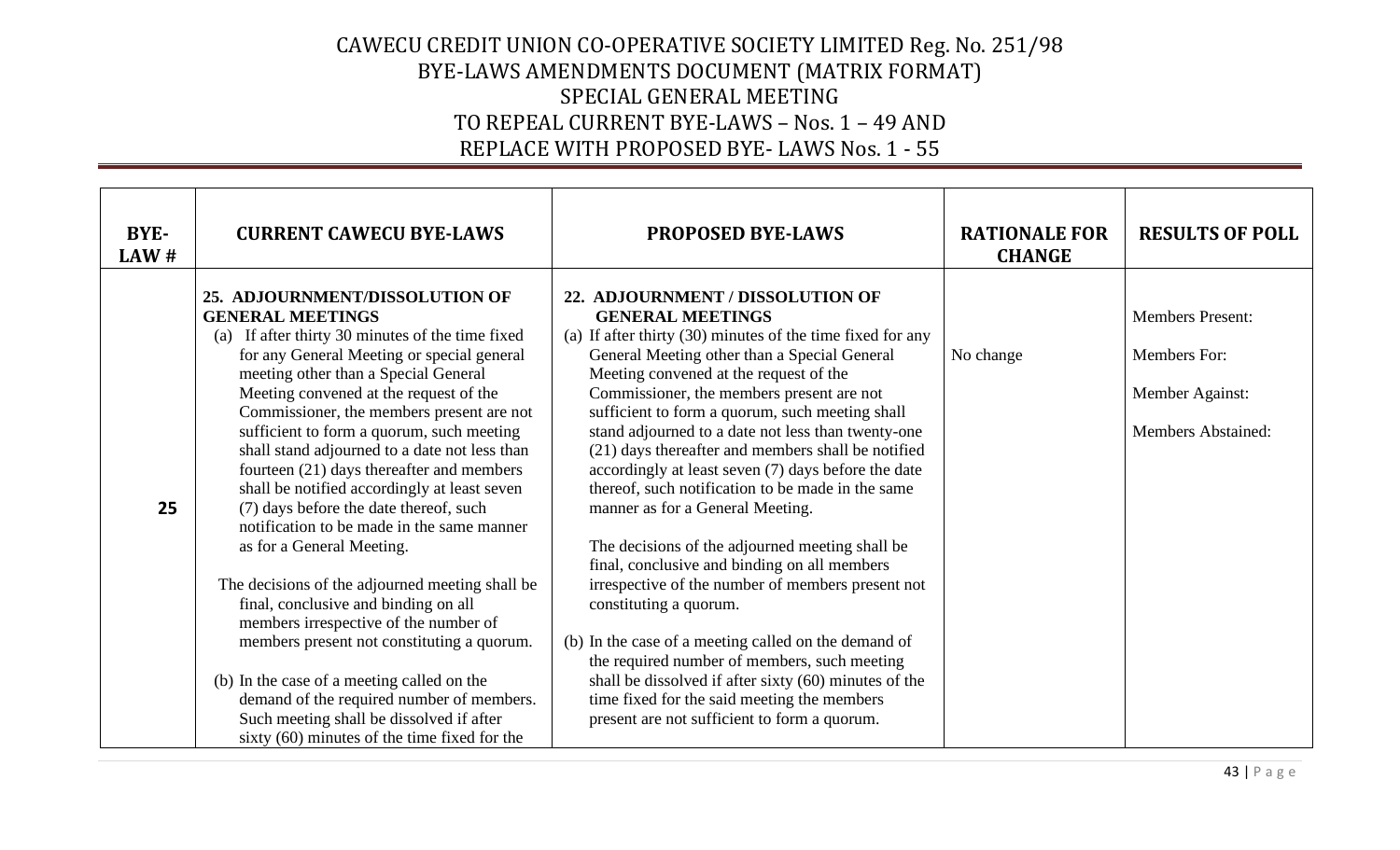| BYE-<br>LAW# | <b>CURRENT CAWECU BYE-LAWS</b>                                                                                                                                                                                                                                                                                                                                                                                                                                                                                                                                                                                                                                        | <b>PROPOSED BYE-LAWS</b>                                                                                                                                                                                                                                                                                                                                                                                                                                                                                                                                                                                                                                                                          | <b>RATIONALE FOR</b><br><b>CHANGE</b> | <b>RESULTS OF POLL</b> |
|--------------|-----------------------------------------------------------------------------------------------------------------------------------------------------------------------------------------------------------------------------------------------------------------------------------------------------------------------------------------------------------------------------------------------------------------------------------------------------------------------------------------------------------------------------------------------------------------------------------------------------------------------------------------------------------------------|---------------------------------------------------------------------------------------------------------------------------------------------------------------------------------------------------------------------------------------------------------------------------------------------------------------------------------------------------------------------------------------------------------------------------------------------------------------------------------------------------------------------------------------------------------------------------------------------------------------------------------------------------------------------------------------------------|---------------------------------------|------------------------|
|              | said meeting the members present are not<br>sufficient to form a quorum.<br>(c) If the Secretary fails to call a Special<br>General Meeting within thirty (30) days<br>from the receipt of a demand by the required<br>number of members, the members applying<br>for such a meeting shall have the power to<br>convene and hold the meeting by notice<br>which must contain the objects of the<br>proposed meeting and a statement to the<br>effect that the meeting has been convened<br>on the failure of the Secretary to convene<br>the meeting demanded. Executive members<br>present at such a convened meeting must be<br>recognized to chair such a meeting. | (c) If the Secretary fails to call a Special General<br>Meeting within thirty (30) days from the receipt of<br>a demand by the required number of members, the<br>members applying for such a meeting shall have<br>the right to convene and hold the meeting by<br>notice which must contain the objectives of the<br>proposed meeting and a statement to the effect that<br>the meeting has been convened on the failure of<br>the Secretary to call the meeting demanded.<br>1Executive members present at such a convened<br>meeting must be recognized to chair such a<br>meeting.<br>(d) Notwithstanding anything to the contrary in these<br>Bye Laws, any number of members present at an |                                       |                        |
|              | (d) Notwithstanding anything to the contrary in<br>these Bye Laws, any number of members<br>present at an Annual General or Special<br>General Meeting called by or on the demand<br>of the Commissioner shall be deemed to<br>constitute a quorum and all decisions at any<br>such meeting shall be final, conclusive and<br>binding on all members of the Society                                                                                                                                                                                                                                                                                                   | Annual General or Special General Meeting called<br>by or on the demand of the Commissioner shall be<br>deemed to constitute a quorum and all decisions at<br>any such meeting shall be final, conclusive and<br>binding on all members of the Society.                                                                                                                                                                                                                                                                                                                                                                                                                                           |                                       |                        |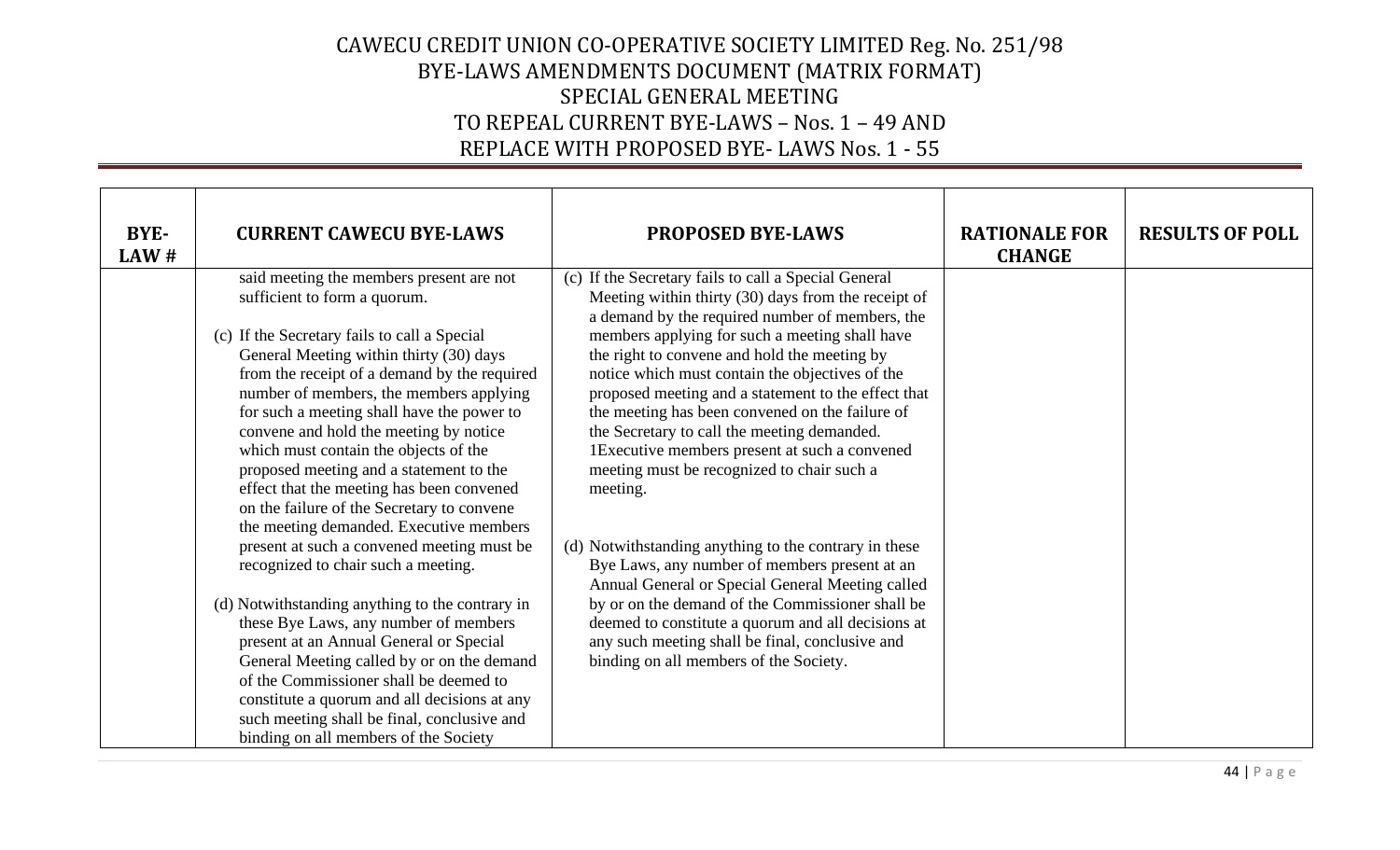| BYE-<br>LAW# | <b>CURRENT CAWECU BYE-LAWS</b>                                                                                                                                                                                                                                                                                                                                                                                                                                                                                                                                          | <b>PROPOSED BYE-LAWS</b>                                                                                                                                                                                                                                                                                                                                                                                                                                                                                                                                                                                                                                        | <b>RATIONALE FOR</b><br><b>CHANGE</b>                                                                                                     | <b>RESULTS OF POLL</b>                                                                  |
|--------------|-------------------------------------------------------------------------------------------------------------------------------------------------------------------------------------------------------------------------------------------------------------------------------------------------------------------------------------------------------------------------------------------------------------------------------------------------------------------------------------------------------------------------------------------------------------------------|-----------------------------------------------------------------------------------------------------------------------------------------------------------------------------------------------------------------------------------------------------------------------------------------------------------------------------------------------------------------------------------------------------------------------------------------------------------------------------------------------------------------------------------------------------------------------------------------------------------------------------------------------------------------|-------------------------------------------------------------------------------------------------------------------------------------------|-----------------------------------------------------------------------------------------|
|              |                                                                                                                                                                                                                                                                                                                                                                                                                                                                                                                                                                         |                                                                                                                                                                                                                                                                                                                                                                                                                                                                                                                                                                                                                                                                 |                                                                                                                                           |                                                                                         |
| 26           | 26 VOTING<br>(a) Save as is otherwise provided in these bye<br>laws or as is requested by members,<br>decisions at any meeting of the Society shall<br>be made by a majority of the votes recorded<br>by members present on show of hands;<br>Each member shall have a single vote<br>(b)<br>irrespective of his share holdings and there<br>shall be no voting by proxy;<br>(c) A member being a Society shall cast a single<br>vote through a duly delegated Agent;<br>(d) The Chairman of any meeting of the Society<br>shall, in the event of an equality of votes, | 23 VOTING<br>Save as is otherwise provided in these Bye Laws<br>(a)<br>or as is requested by members, decisions at any<br>meeting of the Society shall be made by a<br>majority of the votes cast by members present.<br>(b) Each member who has attained the age of fourteen<br>(14) years shall have but a single vote irrespective<br>of his share holdings and there shall be no voting<br>by proxy.<br>(c) A member being a Society shall cast a single vote<br>through a duly delegated agent.<br>(d) The Chairman of any meeting of the Society shall,<br>in the event of an equality of votes, have a casting<br>vote in addition to his original vote. | 1. At item (b) proposed<br>14 years was inserted<br>based upon Section<br>10.2 of the $Co-$<br>operative Societies<br>Act, Chapter 81:03. | <b>Members Present:</b><br>Members For:<br>Member Against:<br><b>Members Abstained:</b> |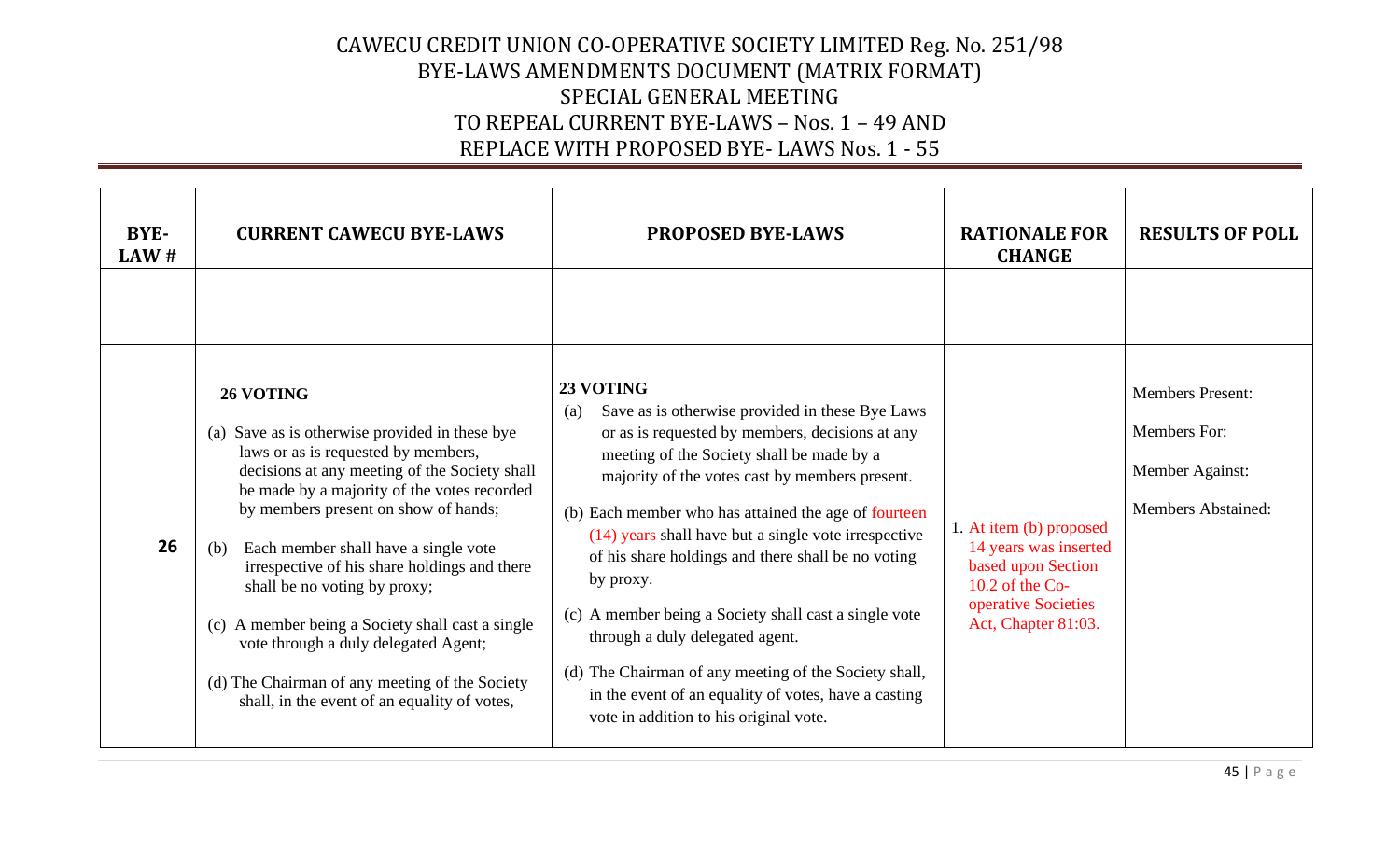| <b>BYE-</b><br>LAW# | <b>CURRENT CAWECU BYE-LAWS</b>                                                                                                                                                                                                                                | <b>PROPOSED BYE-LAWS</b>                                                                                                                                                                                                                                                               | <b>RATIONALE FOR</b><br><b>CHANGE</b>                                                                       | <b>RESULTS OF POLL</b> |
|---------------------|---------------------------------------------------------------------------------------------------------------------------------------------------------------------------------------------------------------------------------------------------------------|----------------------------------------------------------------------------------------------------------------------------------------------------------------------------------------------------------------------------------------------------------------------------------------|-------------------------------------------------------------------------------------------------------------|------------------------|
|                     | have a casting vote in addition to his<br>original vote;<br>(e) No person may by present or vote at any<br>meeting of the Society when any matter is<br>being decided in which he has a direct or<br>indirect interest;                                       | (e) No person may be present or vote at any meeting<br>of the Society when any matter is being decided in<br>which he has a direct or indirect interest.<br>(f) In respect of every resolution put to the vote the<br>Chairman shall declare:-<br>Whether it has been carried or lost: |                                                                                                             |                        |
|                     | (f) At any general meeting on a motion put to<br>the vote, a poll may be demanded before or<br>on the results by the Chairman or at least<br>three (3) members present;<br>(g) In respect of every resolution put to the vote<br>the Chairman shall declare:- | Whether the voting was by show of hands or by<br>ballot; and<br>iii. Whether the decision was unanimous or by a<br>particular majority.<br>And in respect of all such declarations the minutes<br>shall be conclusive evidence thereof.                                                | 2. Item (f) of the current<br>deleted because it<br>does not add any<br>clarity to the<br>proposed item (f) |                        |
|                     | i. Whether it has been carried or lost;<br>ii. Whether the voting was by show of hand;<br>iii. Whether the decision was unanimous or by a<br>particular majority, and in respect of all                                                                       |                                                                                                                                                                                                                                                                                        |                                                                                                             |                        |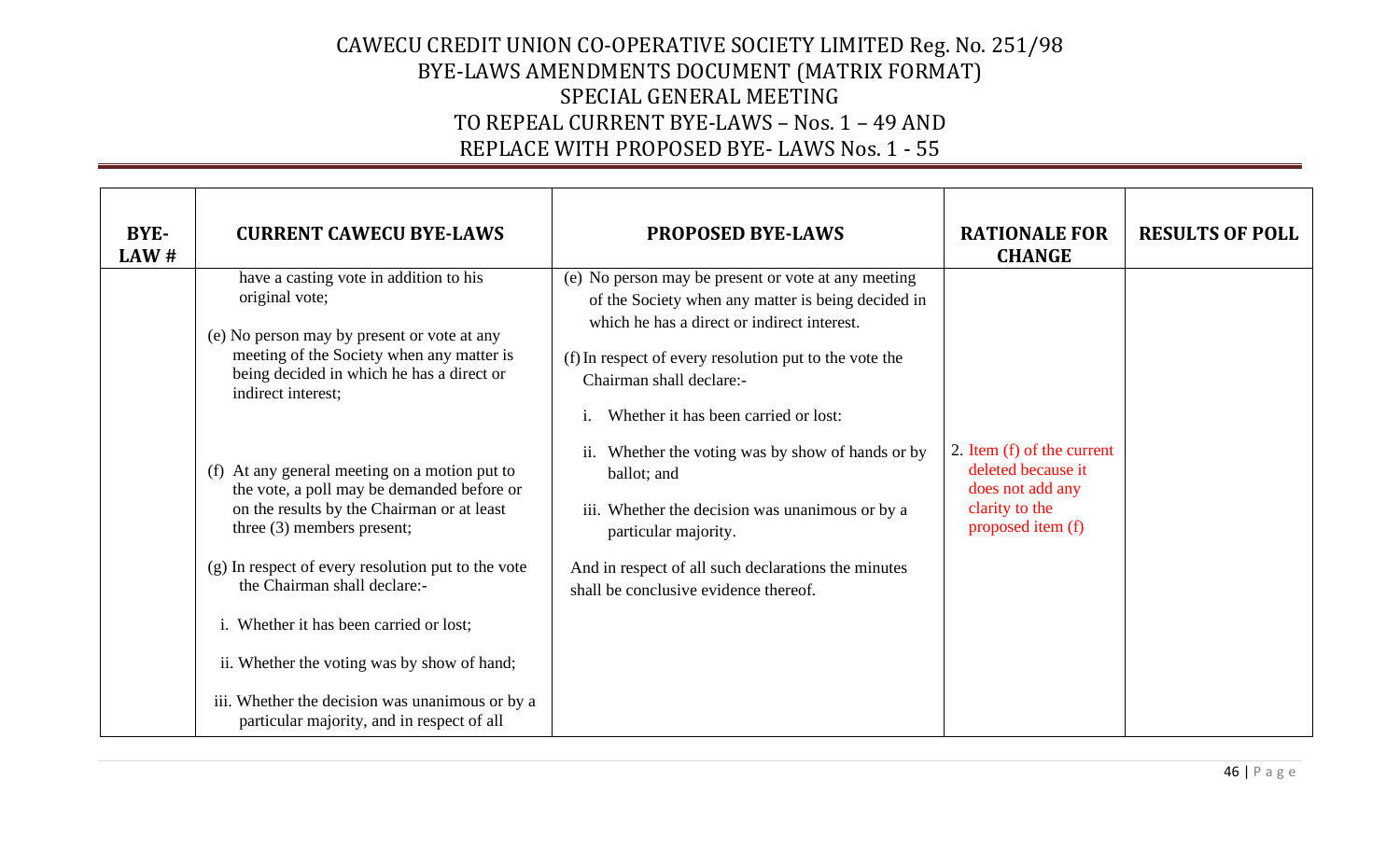| BYE-<br>LAW# | <b>CURRENT CAWECU BYE-LAWS</b><br>such declarations the minutes shall be                                                                                                                                                                                                                                          | <b>PROPOSED BYE-LAWS</b>                                                                                                                                                                                                                                                                                                                                                                                                                                                                                            | <b>RATIONALE FOR</b><br><b>CHANGE</b>                                                                                        | <b>RESULTS OF POLL</b>                                            |
|--------------|-------------------------------------------------------------------------------------------------------------------------------------------------------------------------------------------------------------------------------------------------------------------------------------------------------------------|---------------------------------------------------------------------------------------------------------------------------------------------------------------------------------------------------------------------------------------------------------------------------------------------------------------------------------------------------------------------------------------------------------------------------------------------------------------------------------------------------------------------|------------------------------------------------------------------------------------------------------------------------------|-------------------------------------------------------------------|
|              | conclusive evidence thereof.<br>27. POWERS AND DUTIES OF ANNUAL<br><b>GENERAL MEETING</b><br>The powers and duties of the Annual General<br>Meeting shall be:-                                                                                                                                                    | 24 POWERS AND DUTIES OF THE ANNUAL<br><b>GENERAL MEETING</b><br>The powers and duties of the Annual General Meeting<br>shall be:                                                                                                                                                                                                                                                                                                                                                                                    |                                                                                                                              | <b>Members Present:</b><br><b>Members For:</b><br>Member Against: |
| 27           | (a) To consider the accounts and reports<br>presented by the Board and Committees for<br>the preceding year together with any<br>comments thereon made by the Auditor<br>and/or the Commissioner;<br>To discuss and recommend changes in the<br>(b)<br>budget for the current financial year and<br>approve same; | To consider the accounts and reports presented by<br>a)<br>the Board and other Statutory Committees for the<br>preceding year together with any comments<br>thereon made by the Auditor and/or the<br>Commissioner;<br>To discuss, recommend changes and approve the<br>b)<br>budget for the current financial year; Where a<br>Special General Meeting is called for the purpose<br>of approving the budget for the upcoming<br>financial year, it shall be held prior to the start of<br>the next financial year. | 1. At proposed item (b)<br>the last sentence was<br>added for the<br>approval of the<br>budget before the<br>financial year. | <b>Members Abstained:</b>                                         |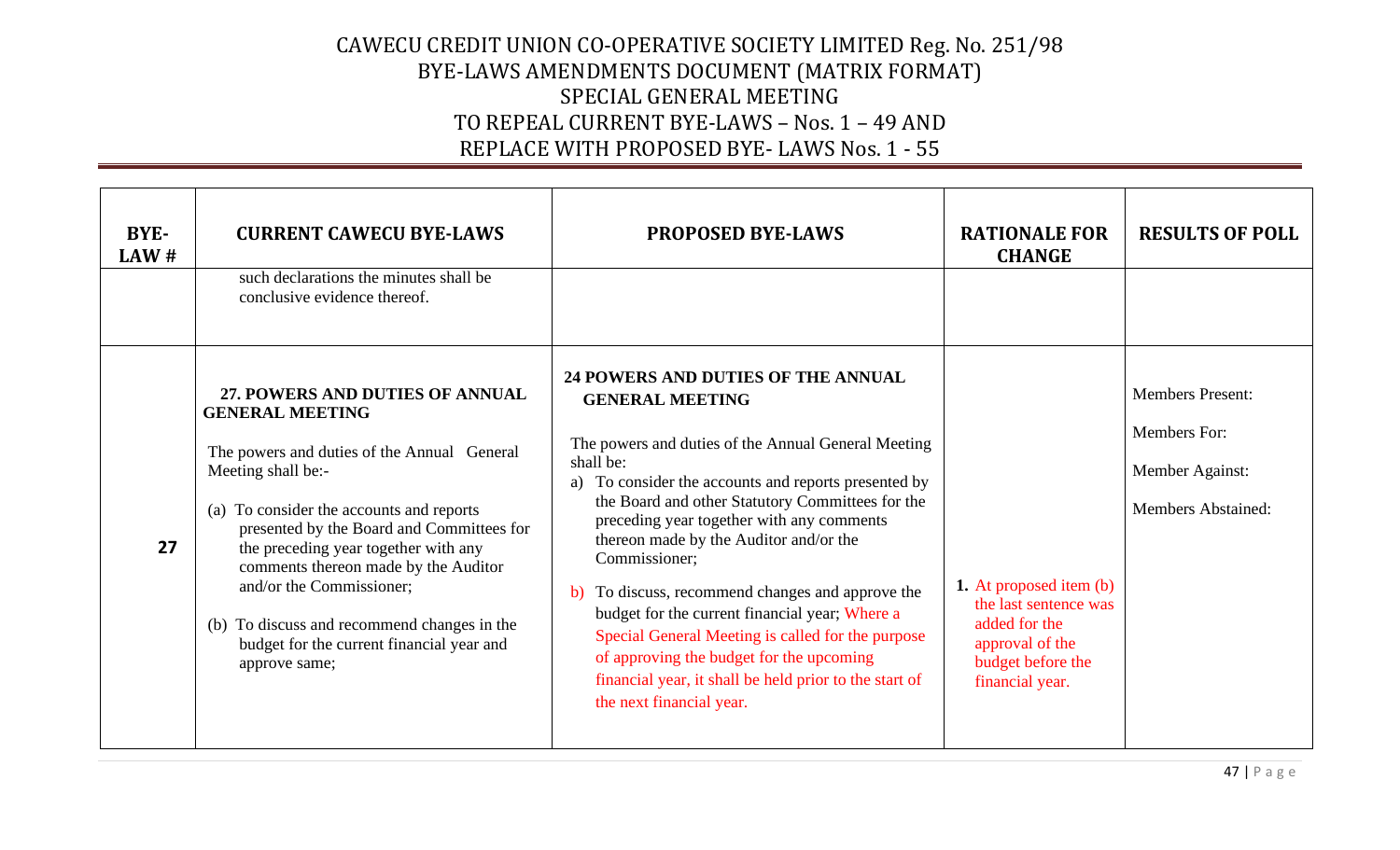| BYE-<br>LAW# | <b>CURRENT CAWECU BYE-LAWS</b>                                                                                                                                                                                                                                                                        | <b>PROPOSED BYE-LAWS</b>                                                                                                                                                                                                                                          | <b>RATIONALE FOR</b><br><b>CHANGE</b> | <b>RESULTS OF POLL</b> |
|--------------|-------------------------------------------------------------------------------------------------------------------------------------------------------------------------------------------------------------------------------------------------------------------------------------------------------|-------------------------------------------------------------------------------------------------------------------------------------------------------------------------------------------------------------------------------------------------------------------|---------------------------------------|------------------------|
|              | (c) To allocate surplus from the previous year<br>subject to the Act, Regulations made<br>thereunder and Bye Laws;                                                                                                                                                                                    | To allocate surplus from the previous year subject<br>$\mathcal{C}$ )<br>to the Act, Regulations made thereunder and<br>these Bye Laws;                                                                                                                           |                                       |                        |
|              | (d) To approve and/or amend any rules made by<br>the Board under Bye-Laws No.32;                                                                                                                                                                                                                      | To approve payment of a dividend subject to the<br>d)<br>maximum recommended by the Board.                                                                                                                                                                        |                                       |                        |
|              | (e) To elect a Board of Directors, a Credit<br>Committee and a Supervisory Committee.<br>Such elections shall be by secret ballot;                                                                                                                                                                    | To consider and decide upon proposals for<br>e)<br>amendments to these Bye-Laws in accordance<br>with Bye Law 35.                                                                                                                                                 |                                       |                        |
|              | (f) To elect two $(2)$ substitutes each for the<br>Board and the Credit and Supervisory<br>Committees for a term of one (1) year. The<br>substitutes shall take office on the Board or<br>any Committee in respect of vacancies<br>arising during the year;<br>(g) Where necessary to amend Bye-Laws; | To elect the Board of Directors, Credit<br>f<br>Committee and Supervisory Committee.<br>i. To elect two $(2)$ substitutes each for the<br>Board and the Credit and Supervisory<br>Committees. The substitutes shall take<br>office on the Board or the respective |                                       |                        |
|              | (h) To approve the maximum liability that may<br>be incurred in loans or deposits by the<br>Society;                                                                                                                                                                                                  | Committee in respect of vacancies which<br>may arise during the year.<br>ii. All elections shall be by secret ballot only.                                                                                                                                        |                                       |                        |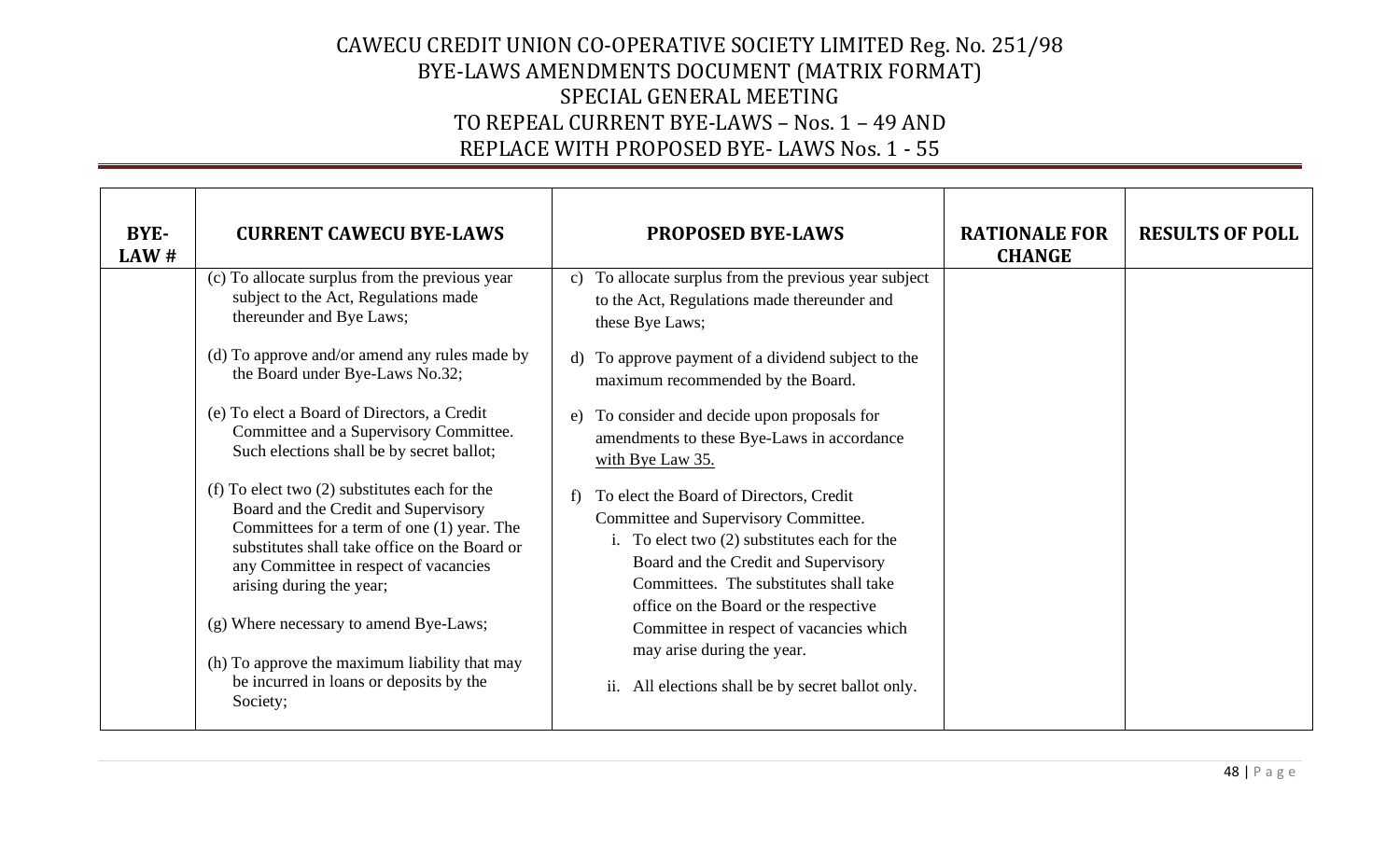| <b>BYE-</b><br>LAW# | <b>CURRENT CAWECU BYE-LAWS</b>                                                                                                                                                                                                                                                              | <b>PROPOSED BYE-LAWS</b>                                                                                                                                                                                                                                                                                                                                                                                                                                                                                   | <b>RATIONALE FOR</b><br><b>CHANGE</b>                                                                                                                  | <b>RESULTS OF POLL</b> |
|---------------------|---------------------------------------------------------------------------------------------------------------------------------------------------------------------------------------------------------------------------------------------------------------------------------------------|------------------------------------------------------------------------------------------------------------------------------------------------------------------------------------------------------------------------------------------------------------------------------------------------------------------------------------------------------------------------------------------------------------------------------------------------------------------------------------------------------------|--------------------------------------------------------------------------------------------------------------------------------------------------------|------------------------|
|                     | (i) To approve or vary the quantum of<br>honorarium recommended by the Board for<br>any unsalaried officer.<br>(j) To appoint an Auditor for the current term<br>from the list of Auditors approved by the<br>Commissioner.<br>(k) To deal with any other business duly brought<br>forward. | iii. Only members who are active and in good<br>standing are eligible for nomination to the<br>board and statutory committees<br>To approve the maximum liability of the Society.<br>g)<br>To approve or vary the quantum of honorarium<br>h)<br>recommended by the Board for any unsalaried<br>officer.<br>To appoint an Auditor for the ensuing financial<br>$\mathbf{i}$<br>year from the list of Auditors approved by the<br>Commissioner.<br>To deal with any other business duly brought<br>forward. | 2. Proposed item $(f)$ (iii)<br>added as a new clause<br>to exclude delinquent<br>and inactive members<br>from being elected to<br>executive positions |                        |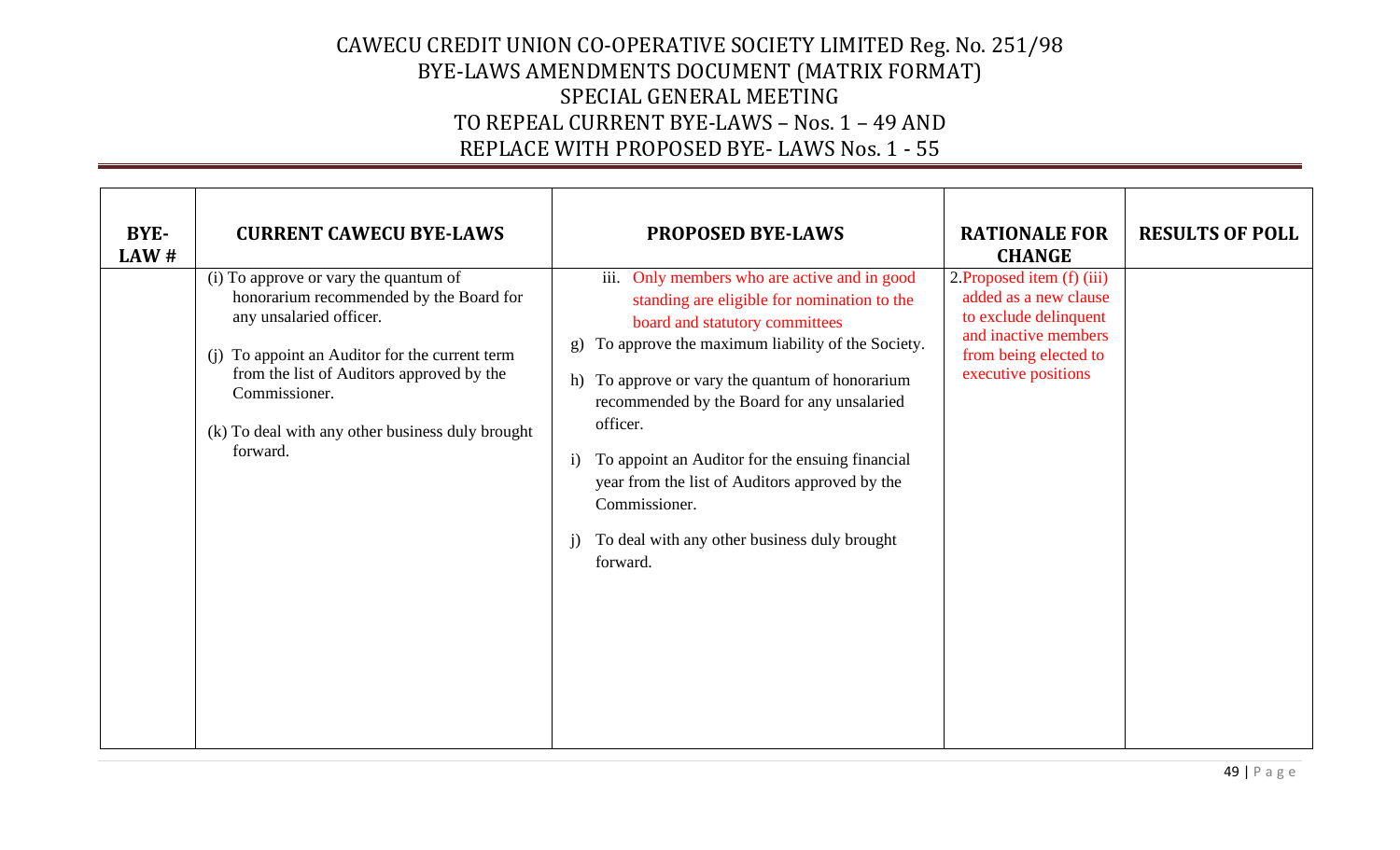| BYE-<br>LAW# | <b>CURRENT CAWECU BYE-LAWS</b>                                                                                                                                                                                                                                                                                                                                                                                                                                                                                                                                                                                                                                                                                                                                                                                                                                                                                    | <b>PROPOSED BYE-LAWS</b>                                                                                                                                                                                                                                                                                                                                                                                                                                                                                                                                                                                                                                                                        | <b>RATIONALE FOR</b><br><b>CHANGE</b>                                                                                                                                                                                                                                   | <b>RESULTS OF POLL</b>                                                                  |
|--------------|-------------------------------------------------------------------------------------------------------------------------------------------------------------------------------------------------------------------------------------------------------------------------------------------------------------------------------------------------------------------------------------------------------------------------------------------------------------------------------------------------------------------------------------------------------------------------------------------------------------------------------------------------------------------------------------------------------------------------------------------------------------------------------------------------------------------------------------------------------------------------------------------------------------------|-------------------------------------------------------------------------------------------------------------------------------------------------------------------------------------------------------------------------------------------------------------------------------------------------------------------------------------------------------------------------------------------------------------------------------------------------------------------------------------------------------------------------------------------------------------------------------------------------------------------------------------------------------------------------------------------------|-------------------------------------------------------------------------------------------------------------------------------------------------------------------------------------------------------------------------------------------------------------------------|-----------------------------------------------------------------------------------------|
| 28           | <b>28 BOARD OF DIRECTORS</b><br>The general management of the affairs of<br>(a)<br>the Society shall be entrusted to the Board<br>of Directors who shall exercise all the<br>powers of the Society except those<br>reserved to the General Meeting of<br>members, or other committee by the Act,<br>Regulations or these bye-laws. The Board<br>of Directors shall consist of twelve (12)<br>members to serve for a term of three (3)<br>years and to be elected at an Annual<br>General Meeting. One third $(1/3)$ of the<br>members shall go out of office each year.<br>(b) Provided that at the first general meeting to<br>be held within one (1) month after approval<br>of these Bye Laws one third $(1/3)$ of the<br>members of the Board shall be elected to<br>serve one (1) year; one third $(1/3)$ of the<br>members to serve for two (2) years; and<br>one third $(1/3)$ of the members to serve for | <b>25 BOARD OF DIRECTORS</b><br>25.1. DEFINITION<br>There shall be a Board of Directors, which shall be<br>entrusted with the general management / governance<br>of the affairs of the Society.<br><b>COMPOSITION</b><br>25.2<br>(i) The Board shall consist of twelve (12)<br>members, each of whom shall be elected at<br>an Annual General Meeting for a term of<br>three $(3)$ years.<br>(ii) One third $(1/3)$ of the Board shall be so<br>elected each year.<br>(iii)A member elected to fill the remaining<br>period of another member's term caused by<br>a vacancy shall be deemed to have served a<br>term and is not required to face election<br>until the expiration of that term. | <b>1.</b> The current (a) $\&$ (b)<br>were divided into the<br>proposed 25.1;<br>$25.2$ , (i), (ii) & (iii)<br>where all the<br>provisions are<br>adequately addressed<br>2. Proposed change<br>facilitates how to<br>treat with vacancies<br>on established<br>Society | <b>Members Present:</b><br>Members For:<br>Member Against:<br><b>Members Abstained:</b> |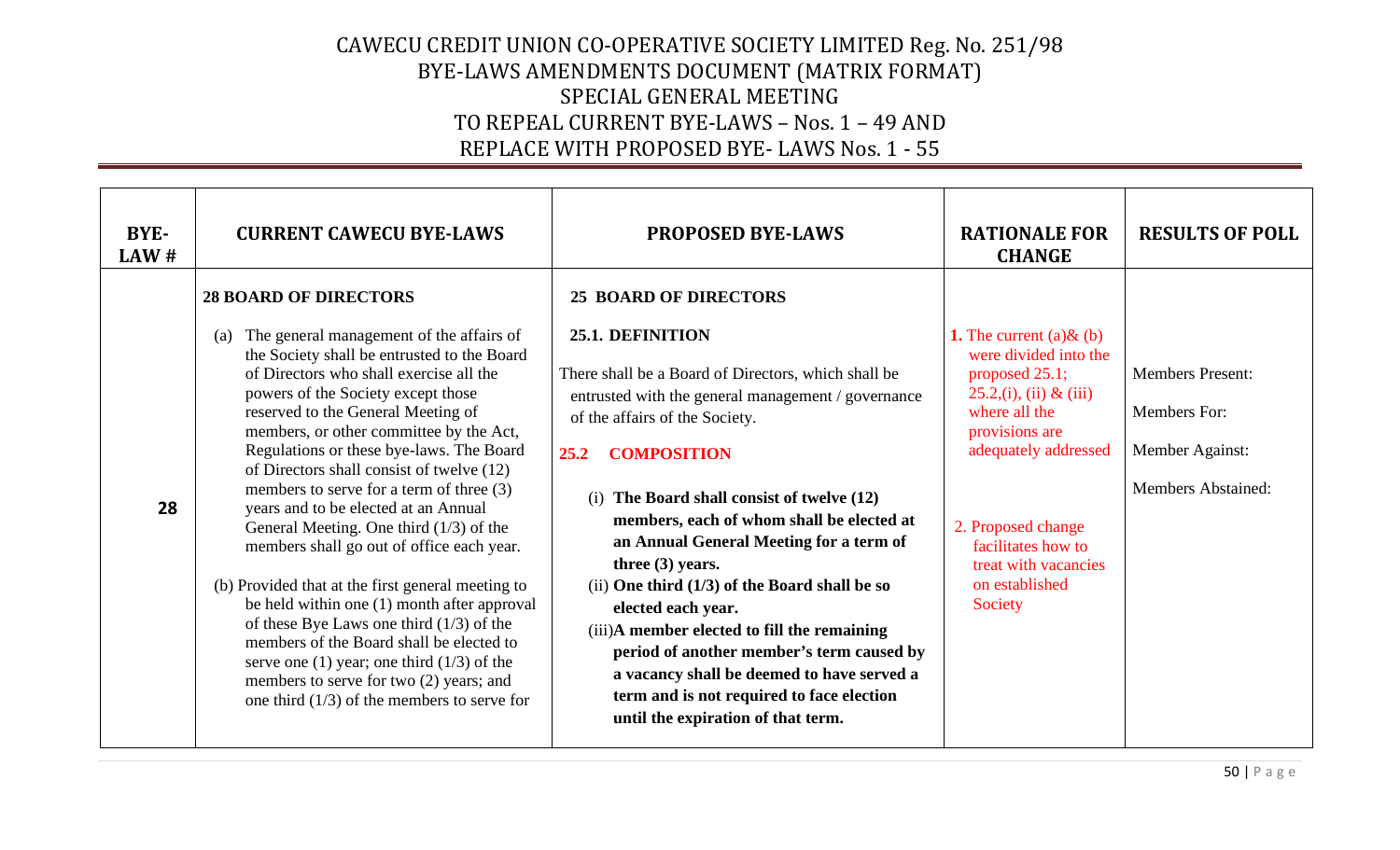| BYE-<br>LAW# | <b>CURRENT CAWECU BYE-LAWS</b>                                             | <b>PROPOSED BYE-LAWS</b>                                                                                                                                                                                                                                                                                                                                                                                                                                                                                                                                                                                                                                                                                                                                                                                                                              | <b>RATIONALE FOR</b><br><b>CHANGE</b> | <b>RESULTS OF POLL</b> |
|--------------|----------------------------------------------------------------------------|-------------------------------------------------------------------------------------------------------------------------------------------------------------------------------------------------------------------------------------------------------------------------------------------------------------------------------------------------------------------------------------------------------------------------------------------------------------------------------------------------------------------------------------------------------------------------------------------------------------------------------------------------------------------------------------------------------------------------------------------------------------------------------------------------------------------------------------------------------|---------------------------------------|------------------------|
|              | three (3) years. Thereafter all elections<br>shall be for three (3) years. | (iv) Any vacancy occurring in the Board<br>between Annual General Meetings shall be<br>filled by the Board from substitutes elected<br>at the previous Annual General Meeting.<br>(v) Each year members shall be elected to fill<br>vacancies on the Board by secret ballot.<br>(vi)Provided that there are sufficient candidates to<br>accommodate substitutes, the candidates with<br>the next highest votes shall be declared<br>substitutes.<br>(vii) The Board shall at its first meeting to be held<br>within fourteen (14) days after the date of each<br>Annual General Meeting elect from its own<br>members a President, and a Vice President. The<br>Board may also appoint a Secretary, Assistant<br>Secretary, Treasurer and such other officers as<br>may be determined, any or all of whom may or<br>may not be a member of the Board. |                                       |                        |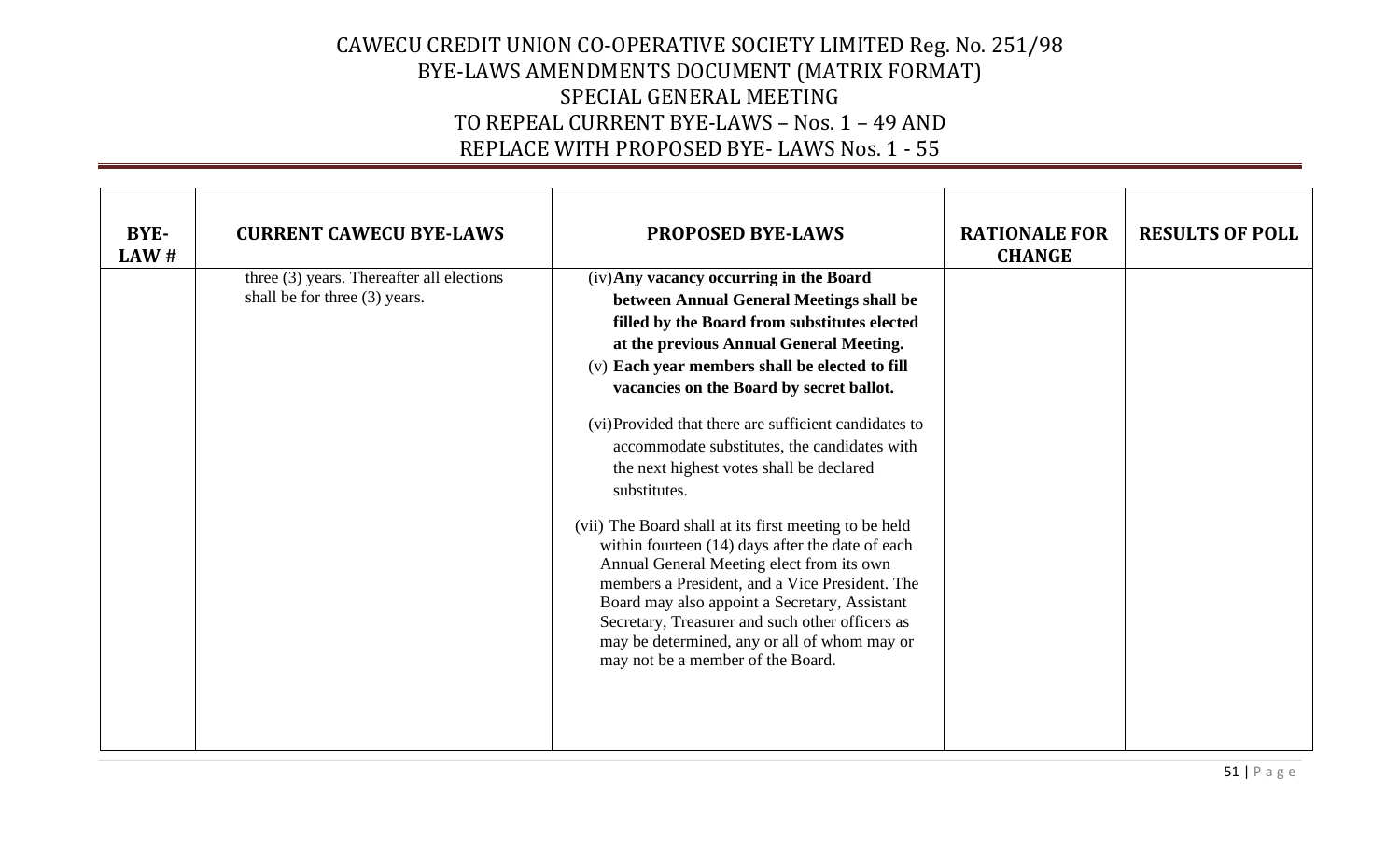| BYE-<br>LAW# | <b>CURRENT CAWECU BYE-LAWS</b>                                                                                                                                                                                                                                                                                                                                                                                                                                                                                                                                                                                                                            | <b>PROPOSED BYE-LAWS</b>                                                                                                                                                                                                                                                                                                                                                                                                                                                                                                                                                                                                                                                                                                                                                                                                                                                            | <b>RATIONALE FOR</b><br><b>CHANGE</b>                                                                                                                                                                    | <b>RESULTS OF POLL</b> |
|--------------|-----------------------------------------------------------------------------------------------------------------------------------------------------------------------------------------------------------------------------------------------------------------------------------------------------------------------------------------------------------------------------------------------------------------------------------------------------------------------------------------------------------------------------------------------------------------------------------------------------------------------------------------------------------|-------------------------------------------------------------------------------------------------------------------------------------------------------------------------------------------------------------------------------------------------------------------------------------------------------------------------------------------------------------------------------------------------------------------------------------------------------------------------------------------------------------------------------------------------------------------------------------------------------------------------------------------------------------------------------------------------------------------------------------------------------------------------------------------------------------------------------------------------------------------------------------|----------------------------------------------------------------------------------------------------------------------------------------------------------------------------------------------------------|------------------------|
|              | (c) The Board shall at its first meeting to be<br>held within fourteen (14) days after the date<br>of each Annual General Meeting elect from<br>its own members a President and a Vice<br>President. The Board may also appoint a<br>Secretary, Assistant Secretary, Treasurer<br>and such other officers as may be<br>determined, any or all of whom may or may<br>not be a member of the Board.<br>(d) No person may be a member of the Board<br>and a salaried employee of the Society at the<br>same time. A member of the Board who<br>takes up paid employment with the Society<br>shall automatically be disqualified from a<br>seat on the Board. | <b>25.3 LIMITATIONS</b><br>(i) No person may be a member of the Board and<br>salaried employee of the Society at the same time. A<br>member of the Board who takes up paid employment<br>with the Society shall automatically relinquish his<br>seat on the Board.<br>(ii) Any person who is in the paid employment of the<br>Society shall not be eligible for election to the Board<br>and Statutory Committees.<br>(iii) Any member who is in the paid employment of the<br>Society may be nominated for election to the Board<br>and, if contesting, that member shall resign his post<br>officially before the vote is taken.<br>(iv) Any member seeking election to the Board, Credit,<br>Supervisory and any other Committee who is not in<br>good standing for a period of three (3) months<br>preceding the Annual General Meeting, shall not be<br>eligible for election. | 3. Current item (f) was<br>deleted because it is<br>already dealt with at<br>proposal $15.(d)$ –<br>Distribution of<br><b>Surplus</b><br>4. New proposed item<br>25.3 (iii) consistent<br>with $25.3(1)$ |                        |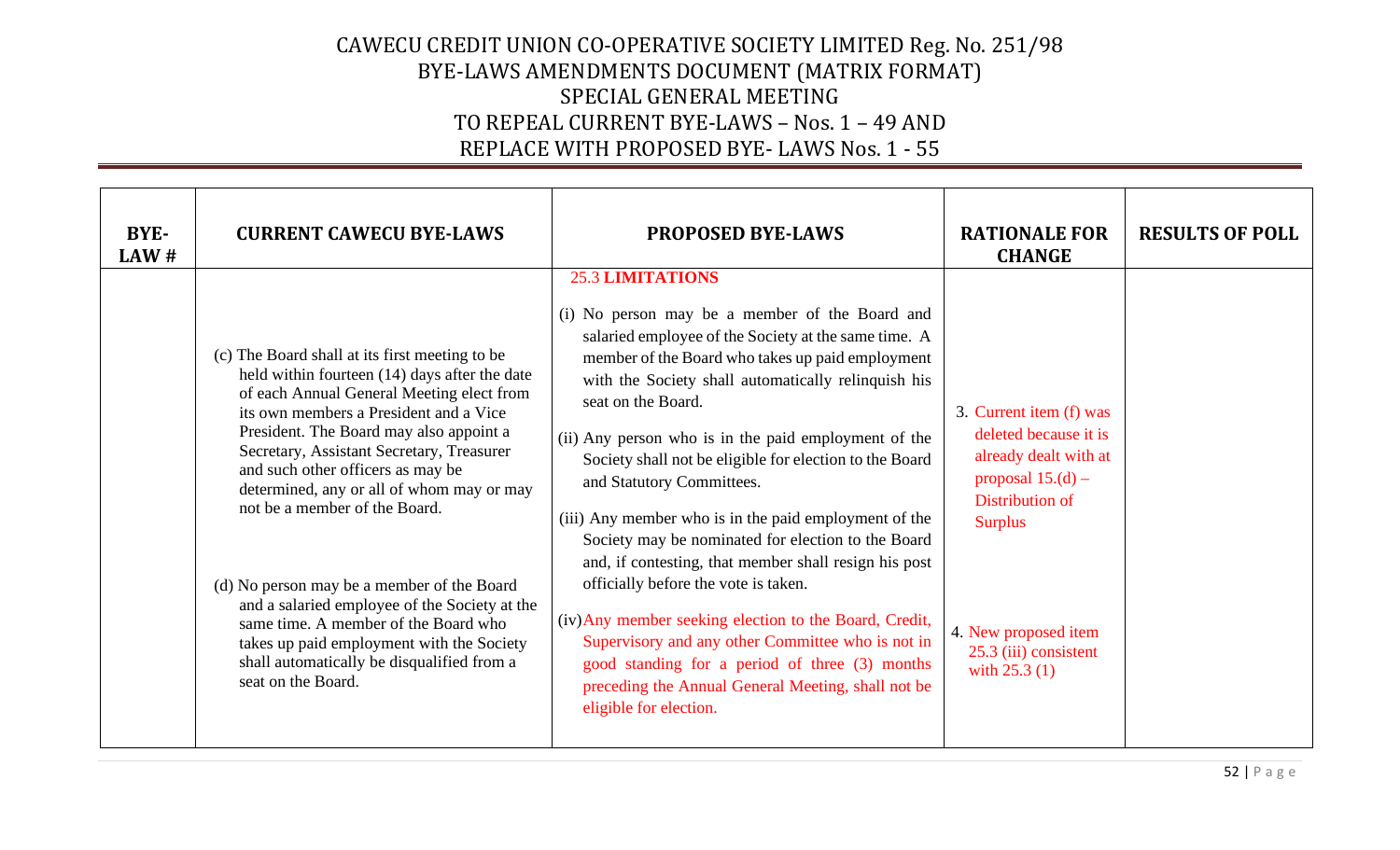| BYE-<br>LAW# | <b>CURRENT CAWECU BYE-LAWS</b>                                                                                                                                                                                                                             | <b>PROPOSED BYE-LAWS</b>                                                                                                                                                                                                                                                | <b>RATIONALE FOR</b><br><b>CHANGE</b>                                                                                                | <b>RESULTS OF POLL</b> |
|--------------|------------------------------------------------------------------------------------------------------------------------------------------------------------------------------------------------------------------------------------------------------------|-------------------------------------------------------------------------------------------------------------------------------------------------------------------------------------------------------------------------------------------------------------------------|--------------------------------------------------------------------------------------------------------------------------------------|------------------------|
|              | (e) Any person who is in the paid employment<br>of the Society shall automatically be<br>disqualified from a seat on the Board.<br>(f) The Payment of an honorarium to an officer<br>as approved by the Annual General Meeting                             | (v) A member who is a member of the Board, Credit or<br>Supervisory Committee, or who is the General<br>Manager or Internal Auditor of another Credit Union<br>shall not be eligible for nomination or election to the<br>Board, Credit or Supervisory Committee of the | 5. New proposed item<br>25.3 (iv) replaces<br>current (h)to ensure<br>that only members in<br>good standing are<br>elected to office |                        |
|              | or of any allowances for the performance of<br>specific tasks assigned to him by the Board<br>shall not be deemed to be a salary paid to an<br>officer.<br>(h) Save at the first Annual General Meeting, no<br>member shall be elected or appointed to the | Society.<br>(vi) No member shall serve as Chairman or Secretary<br>of the Board or other Statutory Committee of the<br>Society or hold the same position on the<br>Executive Committee for any single period of                                                         | 6. New proposal at item<br>(v) to provide against<br>positions that<br>engender conflict of<br>interest                              |                        |
|              | office unless he holds twenty (20) fully paid<br>shares in the Society.                                                                                                                                                                                    | more than five (5) consecutive years.<br>(vii) No relatives shall be signatories to the society's<br>accounts at one and the same time<br><b>25.4 EXECUTIVE COMMITTEE</b><br>25.4.1 Definition                                                                          | 7. New proposal at item<br>(vi) to guard against<br>monopolization of                                                                |                        |
|              |                                                                                                                                                                                                                                                            | The Executive Committee of the Board shall be the<br>President, Vice-President, Secretary, Assistant<br>Secretary, Treasurer and Assistant Treasurer                                                                                                                    | functions<br>8. New proposal at item<br>(vii) to provide                                                                             |                        |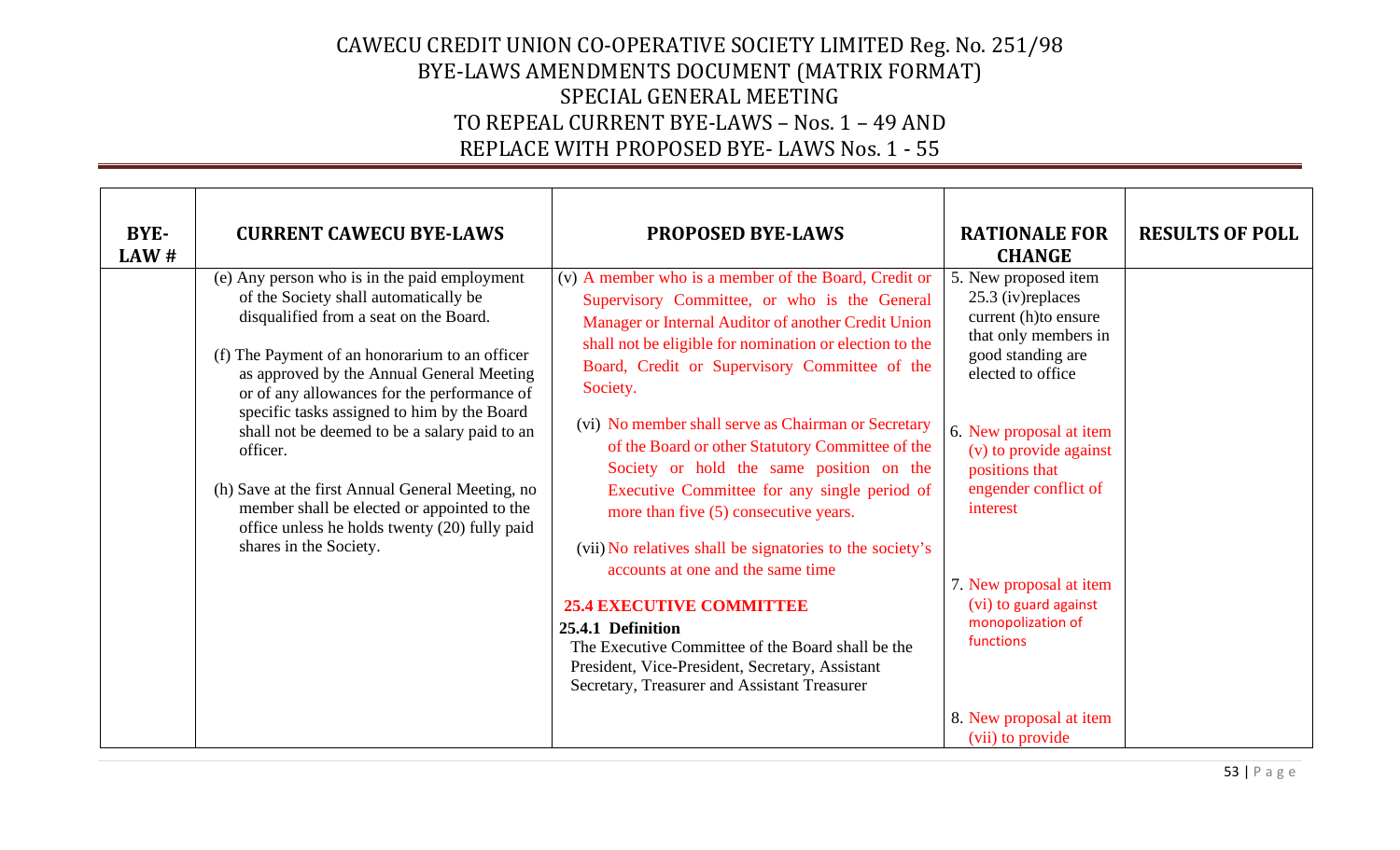| BYE-<br>LAW# | <b>CURRENT CAWECU BYE-LAWS</b>                                                                                                                          | <b>PROPOSED BYE-LAWS</b>                                                                                                                                                                                                                                                                                                                                                                                                                                                                                                                                                                                                                                           | <b>RATIONALE FOR</b><br><b>CHANGE</b>                                                                                                                                                                   | <b>RESULTS OF POLL</b> |
|--------------|---------------------------------------------------------------------------------------------------------------------------------------------------------|--------------------------------------------------------------------------------------------------------------------------------------------------------------------------------------------------------------------------------------------------------------------------------------------------------------------------------------------------------------------------------------------------------------------------------------------------------------------------------------------------------------------------------------------------------------------------------------------------------------------------------------------------------------------|---------------------------------------------------------------------------------------------------------------------------------------------------------------------------------------------------------|------------------------|
|              | (g) The Executive Officers of the Board shall<br>be a President, a Vice President, a<br>Treasurer, a Secretary and an<br>Assistant/Treasurer/Secretary. | <b>25.4.2 Duties</b><br>The Executive Committee shall:-<br>Meet at least once before the fixed date for the<br>a)<br>monthly board meeting to ensure that decisions<br>taken at the previous Board meetings have been<br>actioned and to examine and discuss<br>correspondence and affairs to facilitate the<br>prompt and efficient conduct of the society's<br>business.<br>Deal with urgent matters in between statutory<br>b)<br>meetings of the Board, as expressly authorized<br>by the Board.<br>Prepare a report for submission to the next<br>$\mathbf{c})$<br>Board meeting of any decision taken between<br>Board meetings, for the Board ratification. | against conflict of<br>interest<br>9. New proposal of<br>duties of Executive<br>Committee $25.4.2$ (a)<br>to (c), added to<br>clearly define the<br>Executive<br>Committee's areas of<br>responsibility |                        |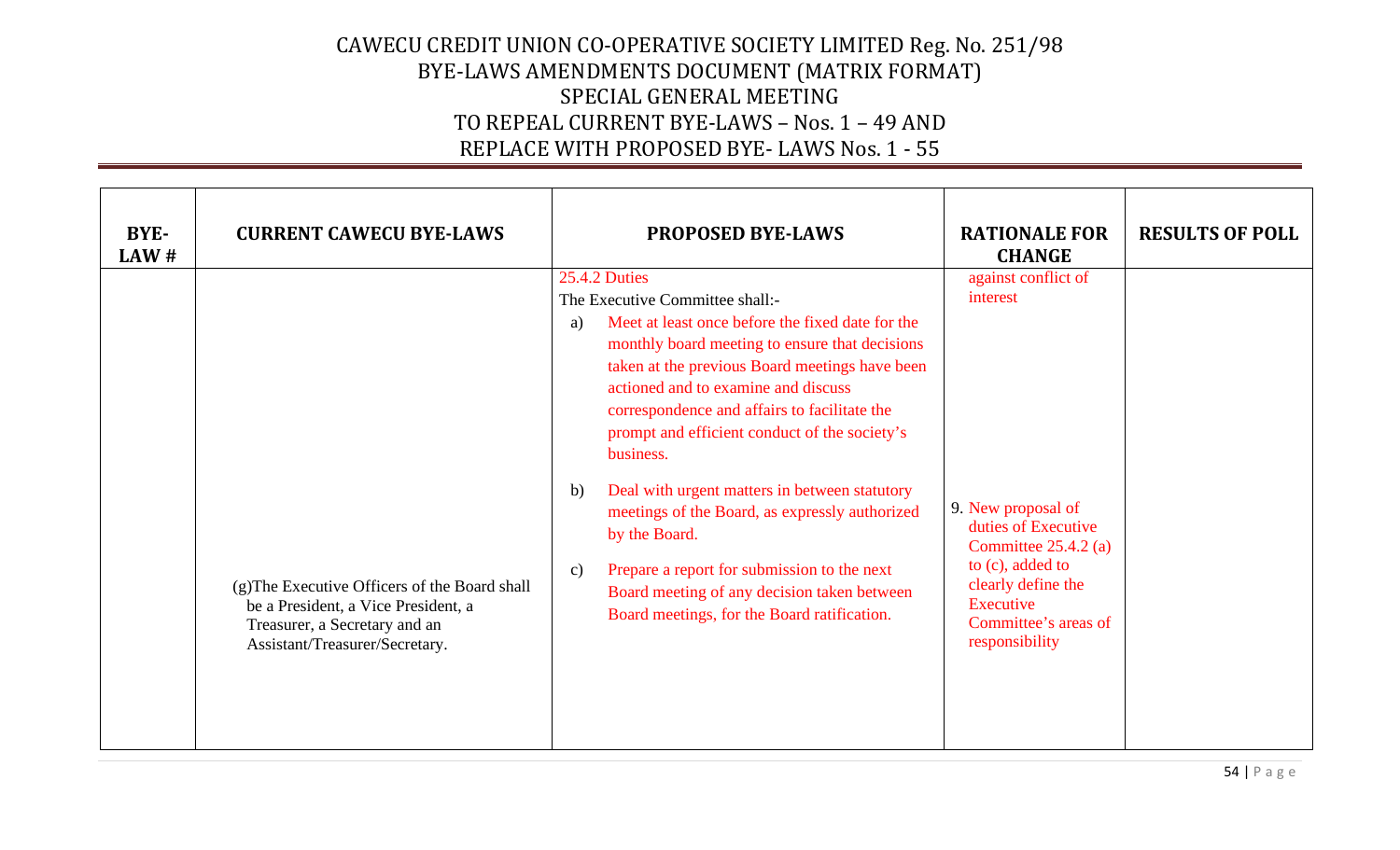| BYE-<br>LAW# | <b>CURRENT CAWECU BYE-LAWS</b>                                                                                                                                                                                                                                                                                                                                                                     | <b>PROPOSED BYE-LAWS</b>                                                                                                                                                | <b>RATIONALE FOR</b><br><b>CHANGE</b>                                                                                   | <b>RESULTS OF POLL</b> |
|--------------|----------------------------------------------------------------------------------------------------------------------------------------------------------------------------------------------------------------------------------------------------------------------------------------------------------------------------------------------------------------------------------------------------|-------------------------------------------------------------------------------------------------------------------------------------------------------------------------|-------------------------------------------------------------------------------------------------------------------------|------------------------|
|              | (i) Every member of the Board shall, before<br>taking part in any business of the Board be<br>required to disclose any personal interest<br>arising out of that business and after<br>considering such disclosure, it shall be for<br>the Board to decide whether such member<br>shall take part in the discussion and vote<br>upon the item of business in which he has<br>disclosed an interest. | <b>25.5 CONFLICT OF INTEREST</b><br>No Board or Committee Member shall be present<br>when any matter is being decided in which he has a<br>direct or indirect interest. | 10. The proposed item<br>25.5 to provide for<br>further transparency<br>in these<br>circumstances.<br>Replaces item (i) |                        |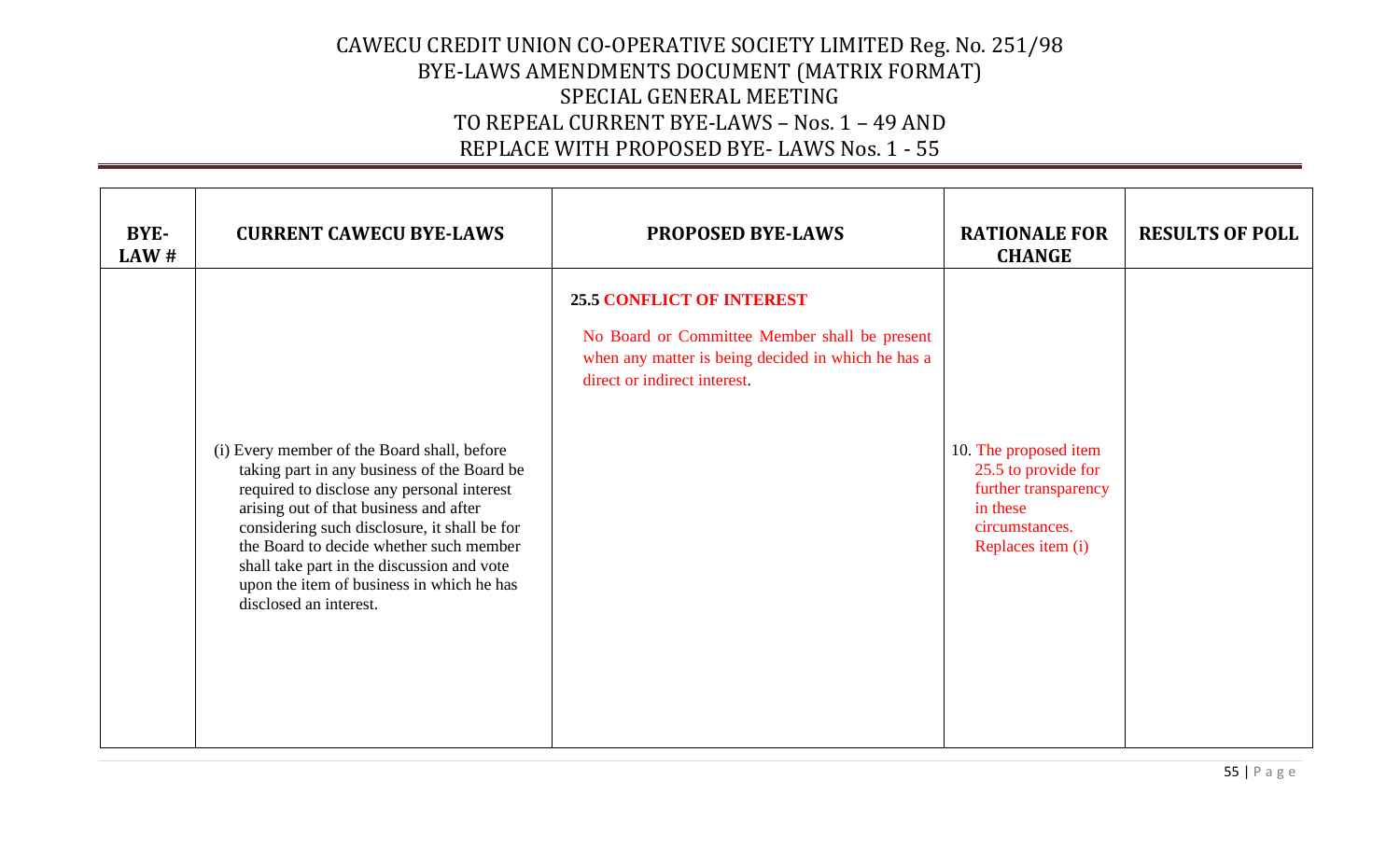| <b>BYE-</b><br>LAW# | <b>CURRENT CAWECU BYE-LAWS</b>                                                                                                                                                                                                                                                                                                                                                                                                                               | <b>PROPOSED BYE-LAWS</b>                                                                                                                                                                                                                                                                                                                                                                                                                                                                                                                          | <b>RATIONALE FOR</b><br><b>CHANGE</b>                                                                                                                                                                           | <b>RESULTS OF POLL</b>                                       |
|---------------------|--------------------------------------------------------------------------------------------------------------------------------------------------------------------------------------------------------------------------------------------------------------------------------------------------------------------------------------------------------------------------------------------------------------------------------------------------------------|---------------------------------------------------------------------------------------------------------------------------------------------------------------------------------------------------------------------------------------------------------------------------------------------------------------------------------------------------------------------------------------------------------------------------------------------------------------------------------------------------------------------------------------------------|-----------------------------------------------------------------------------------------------------------------------------------------------------------------------------------------------------------------|--------------------------------------------------------------|
| 29                  | <b>29 DISQUALIFICATION OF A BOARD OR</b><br><b>COMMITTEE MEMBER</b>                                                                                                                                                                                                                                                                                                                                                                                          | 27. DISQUALIFICATION<br>27.1. Offences                                                                                                                                                                                                                                                                                                                                                                                                                                                                                                            |                                                                                                                                                                                                                 | <b>Members Present:</b>                                      |
|                     | A Board or Committee member shall cease to<br>hold office if:<br>(a) Ceases to be a member of the Society<br>(b) Applies for bankruptcy or is declared a<br>bankrupt;<br>(c) Becomes of unsound mind;<br>(d) Is convicted of any offence involving<br>dishonesty;<br>(e) Fails to attend three (3) consecutive meetings<br>without tendering a valid and proper excuse<br>thereof;<br>(f) Is employed by the Board and is in receipt of a<br>salary or wage; | A Board or Committee member shall cease to hold<br>office if he:-<br>Ceases to be a member of the Society<br>(i)<br>Applies for bankruptcy or is declared a<br>(ii)<br>bankrupt;<br>Is diagnosed with a mental disorder;<br>(iii)<br>Is employed by the Board and is in receipt of<br>(iv)<br>a salary or wage;<br>Fails to attend three (3) consecutive meetings<br>(v)<br>without the approval of the Board;<br>Is convicted of any offence involving<br>(vi)<br>dishonesty or criminal offense;<br>(vii) Contravenes Bye Law 40 - Eligibility; | 1. New proposed items<br>at (vii), (viii) $\&$ (ix)<br>in keeping with bye<br>laws $24(f)$ (iii) and<br>25.3(y)<br>2. Proposed item (viii)<br>replaced current item<br>(g) to widen the scope<br>of delinquency | Members For:<br>Member Against:<br><b>Members Abstained:</b> |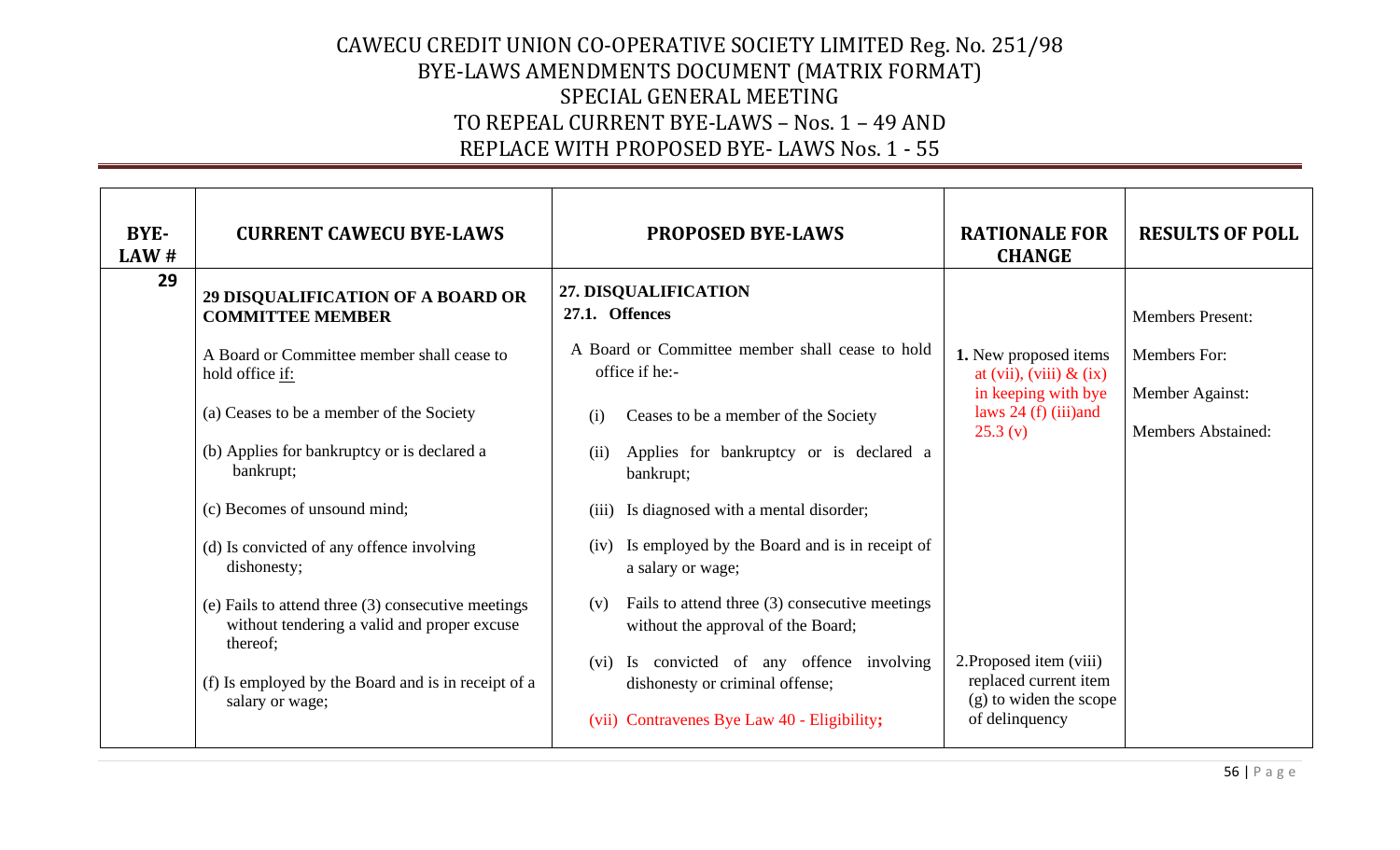| BYE-<br>LAW# | <b>CURRENT CAWECU BYE-LAWS</b>                                                                                                                                                                                                  | <b>PROPOSED BYE-LAWS</b>                                                                                                                                                                                                                                                                                                                                                                                              | <b>RATIONALE FOR</b><br><b>CHANGE</b>                             | <b>RESULTS OF POLL</b>                                                           |
|--------------|---------------------------------------------------------------------------------------------------------------------------------------------------------------------------------------------------------------------------------|-----------------------------------------------------------------------------------------------------------------------------------------------------------------------------------------------------------------------------------------------------------------------------------------------------------------------------------------------------------------------------------------------------------------------|-------------------------------------------------------------------|----------------------------------------------------------------------------------|
|              | (g) Becomes delinquent in loan repayment for<br>three $(3)$ consecutive months.                                                                                                                                                 | (viii) Is not in good standing for a period of three<br>$(3)$ months.<br>(ix) Becomes the General Manager or Internal<br>Auditor of another financial co-operative.<br>27.2.<br><b>Penalty</b><br>Disqualification occurs on the receipt and<br>acceptance by the Board of evidence satisfactory<br>of any occurrences of (i) to (ix) above, following<br>which, the Board shall declare the member's seat<br>vacant. | 3. New item 27.2 to<br>specify the<br>disqualification<br>process |                                                                                  |
| 30           | <b>30 BOARD MEETINGS</b><br>(a) The Board shall meet as often as the<br>business of the Society may require but not<br>less than once each month.<br>At all meetings of the Board seven<br>(7members shall constitute a quorum; | <b>28. BOARD MEETINGS</b><br>The Board shall meet as often as the business of<br>( <i>i</i> )<br>the Society may require but not less than once<br>each month. At all meetings of the Board seven<br>(7) members shall constitute a quorum.<br>A meeting of the Board shall be convened by<br>(ii)<br>the Secretary on the direction of the President or                                                              | No changes except at<br>proposed item #vi                         | <b>Members Present:</b><br>Members For:<br>Member Against:<br>Members Abstained: |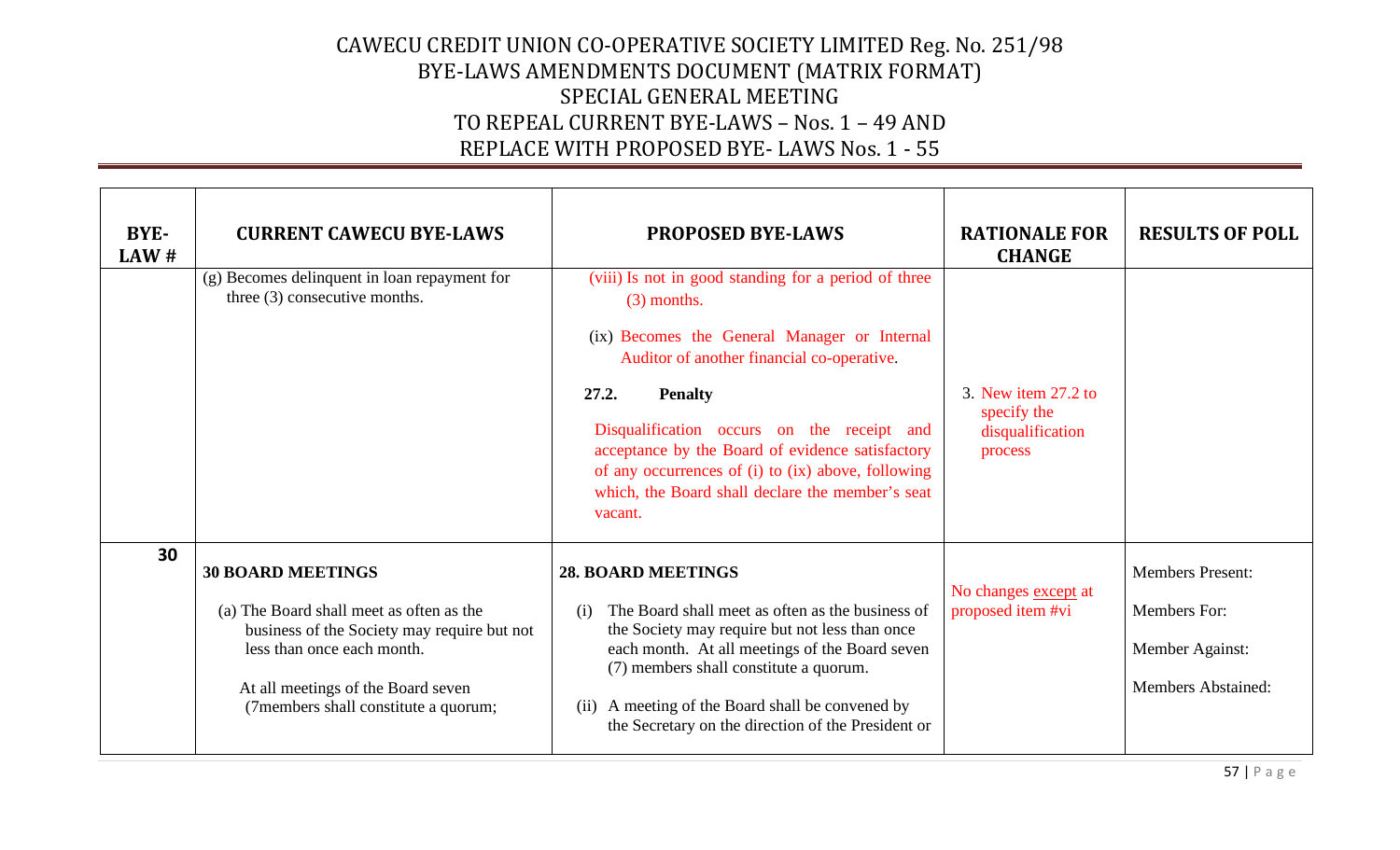| <b>BYE-</b><br>LAW# | <b>CURRENT CAWECU BYE-LAWS</b>                                                                                                                                                                                                                                                                                                                                                                                                                                                                                                                                                                                                                                                                                                                                                                                                                                          | <b>PROPOSED BYE-LAWS</b>                                                                                                                                                                                                                                                                                                                                                                                                                                                                                                                                                                                                                                                                                                                                                                                                                                                                                                                                                                                              | <b>RATIONALE FOR</b><br><b>CHANGE</b>                                        | <b>RESULTS OF POLL</b> |
|---------------------|-------------------------------------------------------------------------------------------------------------------------------------------------------------------------------------------------------------------------------------------------------------------------------------------------------------------------------------------------------------------------------------------------------------------------------------------------------------------------------------------------------------------------------------------------------------------------------------------------------------------------------------------------------------------------------------------------------------------------------------------------------------------------------------------------------------------------------------------------------------------------|-----------------------------------------------------------------------------------------------------------------------------------------------------------------------------------------------------------------------------------------------------------------------------------------------------------------------------------------------------------------------------------------------------------------------------------------------------------------------------------------------------------------------------------------------------------------------------------------------------------------------------------------------------------------------------------------------------------------------------------------------------------------------------------------------------------------------------------------------------------------------------------------------------------------------------------------------------------------------------------------------------------------------|------------------------------------------------------------------------------|------------------------|
|                     | (b) Any member of the Supervisory Committee<br>is at all times entitled to a seat at meetings<br>of the Board but not to vote.<br>(c) A meeting of the Board shall be convened<br>by the Secretary on the<br>direction of the<br>President or at the request of a majority of<br>the Boardmembers.<br>(d) The Secretary of the Society shall on the<br>request in writing of the Commissioner or<br>his representative summon a Special<br>meeting of the Board at which the<br>Commissioner or his representative shall be<br>at liberty to attend and discuss any matter<br>touching the affairs of the Society. Any<br>number of members present at a meeting of<br>the Board convened on the request of the<br>Commissioner shall be deemed to constitute<br>a quorum.<br>(e) The Commissioner or his representative<br>shall at all times be entitled to a seat at | at the request of a majority of the Board<br>members.<br>(iii) The Secretary of the Society shall on the request<br>in writing of the Commissioner or his<br>representative, summon a Special meeting of<br>the Board at which the Commissioner or his<br>representative shall be at liberty to attend and<br>discuss any matter touching the affairs of the<br>Society. Any number of members present at a<br>meeting of the Board convened on the request<br>of the Commissioner shall be deemed to<br>constitute a quorum.<br>(iv) The Commissioner or his representative shall at<br>all times be entitled to a seat at meetings of the<br>Society and to take part in the deliberations<br>thereof but shall not vote.<br>(v) Any member of the Supervisory Committee is<br>at all times entitled to a seat at meetings of the<br>Board but not to vote.<br>(vi) At least five (5) days' notice shall be given to<br>members of any Board Meeting. Together with<br>the notice, a copy of the Agenda and various | At proposed item (vi)<br>the five (5) days notice,<br>is more practical than |                        |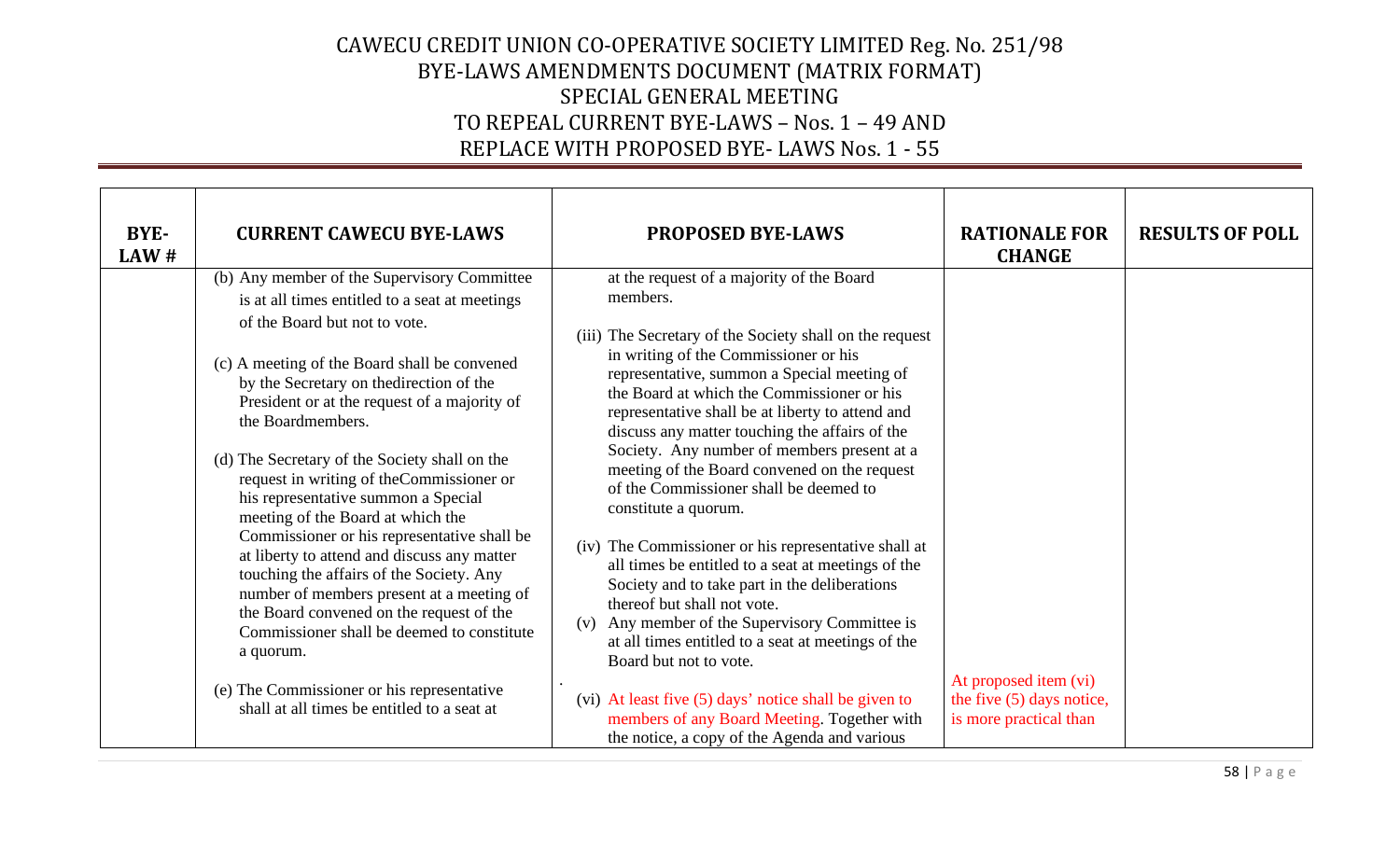| BYE-<br>LAW # | <b>CURRENT CAWECU BYE-LAWS</b>                                                                                                                                                                                                                                                                                                                                                                                                                                                                                                                                                                  | <b>PROPOSED BYE-LAWS</b>                                                                                                                                                                                                                                                                                                                                                   | <b>RATIONALE FOR</b><br><b>CHANGE</b> | <b>RESULTS OF POLL</b> |
|---------------|-------------------------------------------------------------------------------------------------------------------------------------------------------------------------------------------------------------------------------------------------------------------------------------------------------------------------------------------------------------------------------------------------------------------------------------------------------------------------------------------------------------------------------------------------------------------------------------------------|----------------------------------------------------------------------------------------------------------------------------------------------------------------------------------------------------------------------------------------------------------------------------------------------------------------------------------------------------------------------------|---------------------------------------|------------------------|
|               | meetings of the Board and to take part in the<br>deliberations thereof but shall not vote.                                                                                                                                                                                                                                                                                                                                                                                                                                                                                                      | documents necessary shall be sent to Board<br>members prior to the meeting.                                                                                                                                                                                                                                                                                                | the current three $(3)$<br>days.      |                        |
|               | (f) At least three $(3)$ days' notice shall be given<br>to members of any Board Meeting.<br>Together with the notice, a copy of the<br>Agenda and any necessary documentation<br>shall be sent to Board members.<br>(g) If after half an hour of the time fixed for any<br>meeting of the Board, a quorum is not<br>present, the meeting shall be adjourned to<br>the same day in the following week and<br>members shall be notified accordingly at<br>least four (4) days in advance. The number<br>of members present at the adjourned<br>meeting shall be deemed to constitute a<br>quorum. | (vii) If after half an hour of the time fixed for any<br>meeting of the Board, a quorum is not present,<br>the meeting shall be adjourned to the same day<br>in the following week and members shall be<br>notified accordingly at least four (4) days in<br>advance. The number of members present at<br>the adjourned meeting shall be deemed to<br>constitute a quorum. |                                       |                        |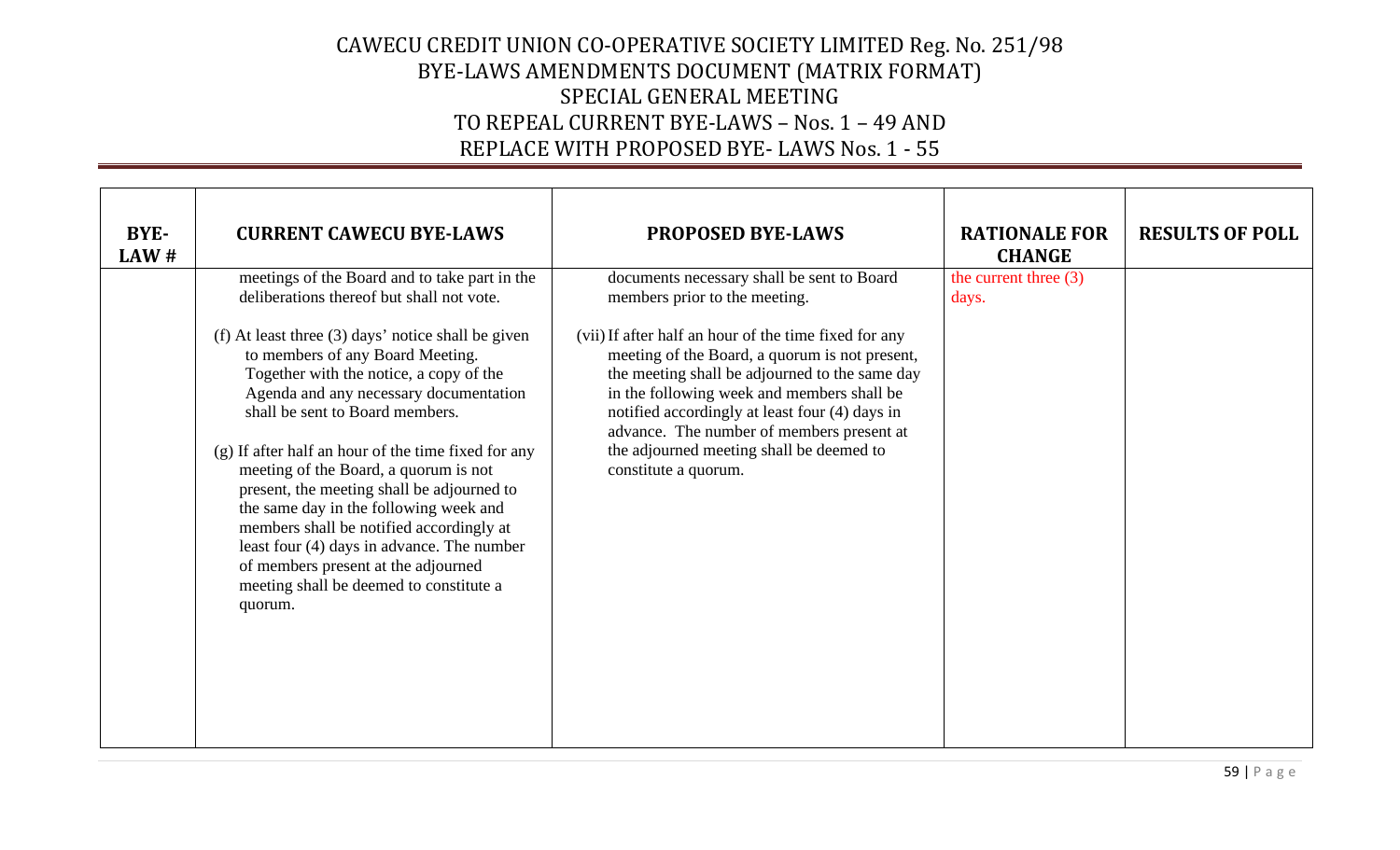| <b>BYE-</b><br>LAW# | <b>CURRENT CAWECU BYE-LAWS</b>                                                                                                                                                                                                                                                                                                                                                                                                                                                                                                                                                                                                                                                                                                                                                                                                                                                                                                   | <b>PROPOSED BYE-LAWS</b>                                                                                                                                                                                                                                                                                                                                                                                                                                                                                                                                                                                                                                                                                                                                                                                                                                                      | <b>RATIONALE FOR</b><br><b>CHANGE</b>                                                                                                                                                                                                                                                                                                                                                                                                                                    | <b>RESULTS OF POLL</b>                                                                  |
|---------------------|----------------------------------------------------------------------------------------------------------------------------------------------------------------------------------------------------------------------------------------------------------------------------------------------------------------------------------------------------------------------------------------------------------------------------------------------------------------------------------------------------------------------------------------------------------------------------------------------------------------------------------------------------------------------------------------------------------------------------------------------------------------------------------------------------------------------------------------------------------------------------------------------------------------------------------|-------------------------------------------------------------------------------------------------------------------------------------------------------------------------------------------------------------------------------------------------------------------------------------------------------------------------------------------------------------------------------------------------------------------------------------------------------------------------------------------------------------------------------------------------------------------------------------------------------------------------------------------------------------------------------------------------------------------------------------------------------------------------------------------------------------------------------------------------------------------------------|--------------------------------------------------------------------------------------------------------------------------------------------------------------------------------------------------------------------------------------------------------------------------------------------------------------------------------------------------------------------------------------------------------------------------------------------------------------------------|-----------------------------------------------------------------------------------------|
| 31                  | <b>31 POWERS AND DUTIES OF THE</b><br><b>BOARD</b><br>To appoint, suspend or dismiss Managers of<br>(a)<br>the Society, to determine his duties and<br>powers and terms and conditions of his<br>employment and to fix salaries and<br>emoluments of all paid staff.<br>(b) To determine the terms and conditions of<br>employment of staff the Board may<br>delegate this power to the General Manager<br>subject to such conditions as it may<br>impose.<br>(c) To make decisions on applications for<br>membership.<br>(d) To contract loans and incur expenditure<br>subject to any cause to be prepared not<br>later than three (3) months after the close<br>of the financial year, statements of<br>accounts and a balance sheet and submit<br>these to audit.<br>To see that the accounts are accurately kept,<br>(e)<br>to prepare or cause to be prepared, not later<br>than three $(3)$ months after the close of the | <b>29. RESPONSIBILITY OF THE BOARD</b><br>The Board shall be responsible for leading the strategic<br>planning, policy formulation and direction setting of<br>the Society.<br><b>POWERS AND DUTIES OF THE BOARD</b><br>29.1<br>The Board shall exercise all the powers of the Society<br>except those reserved to the General Meeting of the<br>members and in particular shall have the following<br>powers and duties :-<br>To elect an Executive Committee.<br>(i)<br>(ii) To decide on a plan of operation together with a<br>budget before the end of each financial year; and<br>to ensure at each Board meeting that the plans and<br>budget are followed or revised according to actual<br>operation.<br>(iii) To appoint Board members to represent the<br>Society before all competent authorities and in all<br>dealings and transactions with third persons; and | 1) The provisions in the<br>current items (a) to<br>(w) were incorporated<br>in the proposals (i) to<br>(xxiv) with few<br>changes.<br>2) Proposed items 29<br>and 29.1 were<br>introduced as overall<br>responsibility and<br>power of the Board<br>3) The 3 months' time<br>frame at the current<br>item (e) was<br>increased to 4 months<br>in the proposed item<br>(ix) to provide<br><b>Statement of</b><br>Accounts to be<br>Audited in a<br>reasonable time frame | <b>Members Present:</b><br>Members For:<br>Member Against:<br><b>Members Abstained:</b> |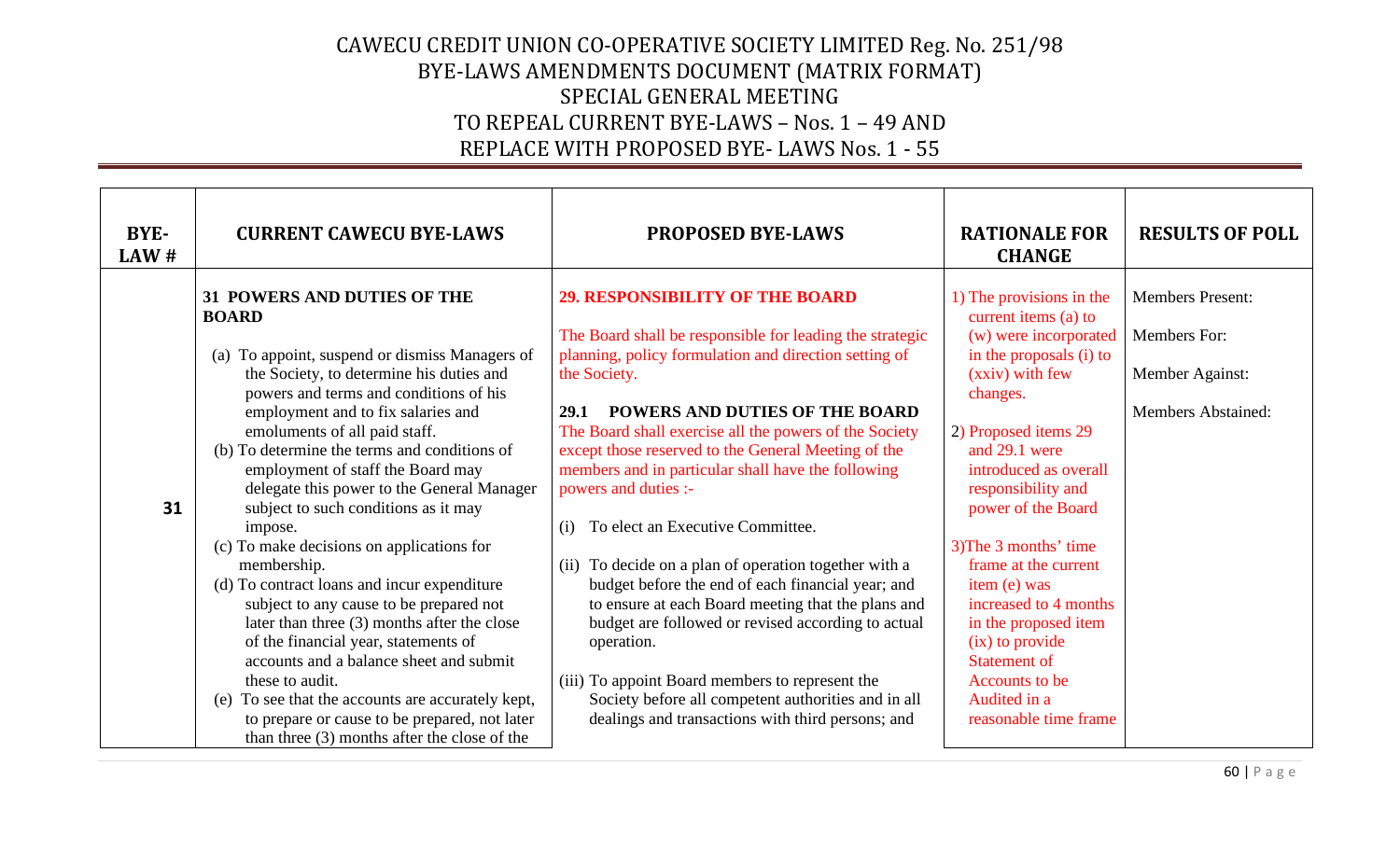| BYE-<br>LAW# | <b>CURRENT CAWECU BYE-LAWS</b>                                                                                                                                                                                                                                                                                                                                                                                                                                                                                                                                                                                                                                                                                                                                                                                                                                                                                                                                                                    | <b>PROPOSED BYE-LAWS</b>                                                                                                                                                                                                                                                                                                                                                                                                                                                                                                                                                                                                                                                                                                                                                                                                                                                                                              | <b>RATIONALE FOR</b><br><b>CHANGE</b>                                                                                                                                                                                                                                                                                                                                      | <b>RESULTS OF POLL</b> |
|--------------|---------------------------------------------------------------------------------------------------------------------------------------------------------------------------------------------------------------------------------------------------------------------------------------------------------------------------------------------------------------------------------------------------------------------------------------------------------------------------------------------------------------------------------------------------------------------------------------------------------------------------------------------------------------------------------------------------------------------------------------------------------------------------------------------------------------------------------------------------------------------------------------------------------------------------------------------------------------------------------------------------|-----------------------------------------------------------------------------------------------------------------------------------------------------------------------------------------------------------------------------------------------------------------------------------------------------------------------------------------------------------------------------------------------------------------------------------------------------------------------------------------------------------------------------------------------------------------------------------------------------------------------------------------------------------------------------------------------------------------------------------------------------------------------------------------------------------------------------------------------------------------------------------------------------------------------|----------------------------------------------------------------------------------------------------------------------------------------------------------------------------------------------------------------------------------------------------------------------------------------------------------------------------------------------------------------------------|------------------------|
|              | financial year, statements of accounts and a<br>balance sheet and submit these to audit.<br>To decide on a plan of operation together<br>(f)<br>with a budget before the end of each<br>financial year; to present same at the<br>general meeting for approval, to ensure at<br>each Board meeting that the plans and<br>budget are followed or revised according to<br>actual operation.<br>(g) To deal with complaints.<br>(h) To appoint Board members to represent the<br>Society and vote on its behalf at any<br>meeting of any other Society of which it is<br>a member.<br>(i) To expel members in accordance with these<br>Bye Laws.<br>(j) To review annually the Bye Laws and if<br>necessary, propose amendments to the<br>Annual General Meeting.<br>(k) To enter into contracts on behalf of the<br>Society through the signatures of the<br>President and the Secretary.<br>(1) To determine the rate of interest and terms<br>and conditions of savings and deposits<br>accounts. | vote on its behalf at any meeting of any other<br>Society of which it is<br>(iv)To contract loans and authorize expenditure; and to<br>appoint agents to act for and on behalf of the<br>society.<br>To appoint, suspend or dismiss the General<br>(v)<br>Manager of the Society; to determine his duties<br>and powers and to fix his salary and emoluments.<br>(vi) To fix salaries, appoint, suspend or dismiss other<br>paid employees of the Society. The Board may<br>delegate this power to the General Manager<br>subject to such conditions as it may impose.<br>(vii) To make decisions on applications for<br>membership.<br>(viii) To see that the accounts are accurately kept.<br>To prepare or cause to be prepared, not later than<br>(ix)<br>four (4) months after the close of the financial<br>year, statements of accounts in accordance with<br>the Co-operative Societies Act and International | 4) A proposed new<br>item (x) to provide<br>statistical<br>information was<br>added to provide<br>needed information<br>to the<br>Commissioner's<br>office.<br>5) Current item (k) was<br>amended and<br>proposed at item<br>$\left( xy\right)$ .<br>6) Current item $(x)$<br>removed from this<br>Bye-Law and placed<br>under proposed Bye-<br>Law 44.2<br><b>CONDUCT</b> |                        |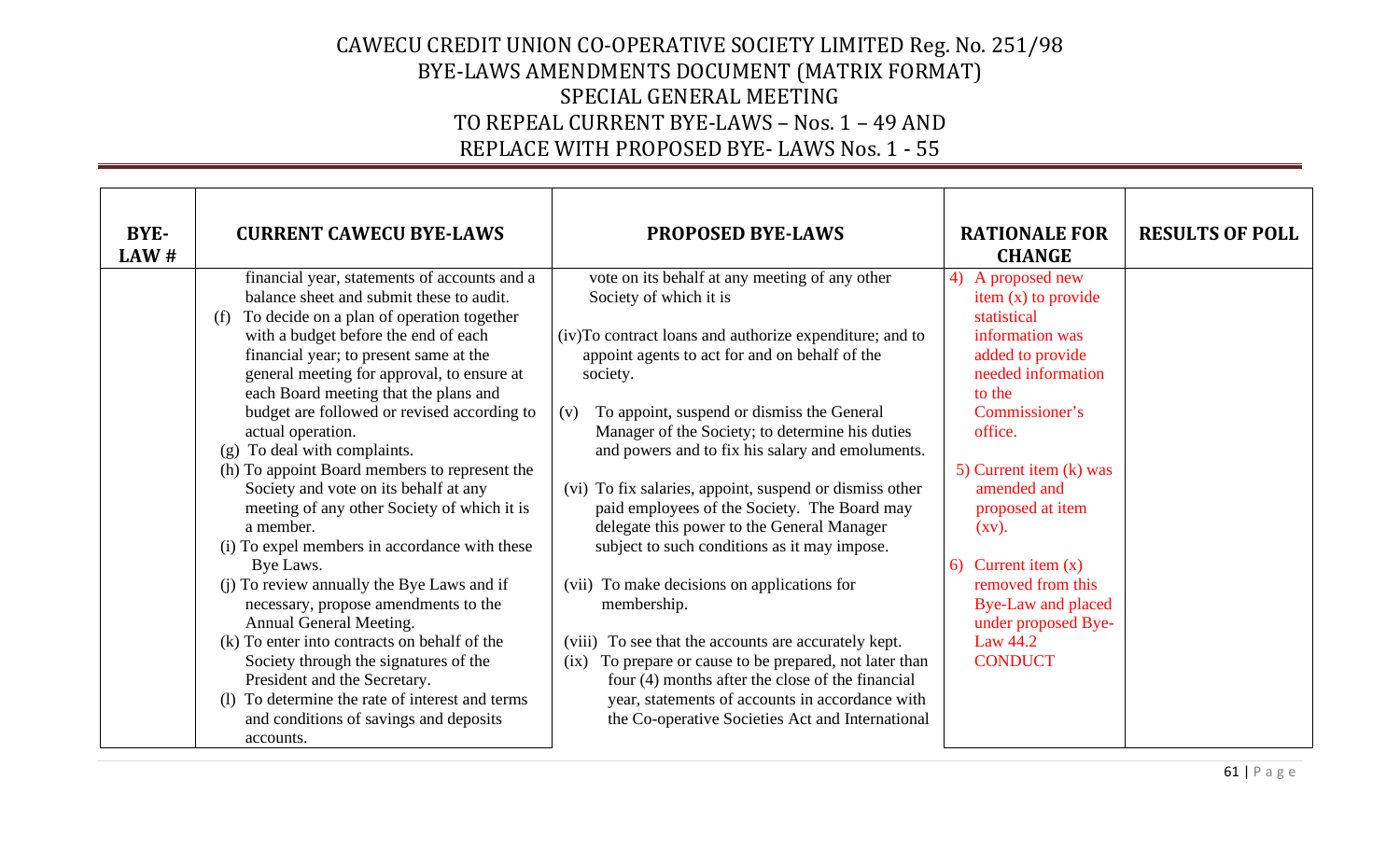| <b>BYE-</b><br>LAW# | <b>CURRENT CAWECU BYE-LAWS</b>                                                                                          |                    | <b>PROPOSED BYE-LAWS</b>                                                                                                                           | <b>RATIONALE FOR</b><br><b>CHANGE</b> | <b>RESULTS OF POLL</b> |
|---------------------|-------------------------------------------------------------------------------------------------------------------------|--------------------|----------------------------------------------------------------------------------------------------------------------------------------------------|---------------------------------------|------------------------|
|                     | (m) To determine the rate of interest on loans to<br>members.                                                           |                    | Financial Reporting Standards; and submit<br>these to be audited.                                                                                  |                                       |                        |
|                     | (n) To recommend the rate of dividends,<br>bonuses, patronage or rebate of interest to<br>be paid to members.           | (x)                | To prepare and submit statistical information to<br>the Commissioner as he may direct from time to<br>time                                         |                                       |                        |
|                     | (o) To formulate rules or policies for the<br>Society.<br>(p) To have charge of investments other than                  | $(x_i)$            | To review annually the Bye Laws and if<br>necessary, propose amendments to the Annual<br>General Meeting.                                          |                                       |                        |
|                     | loans to members.                                                                                                       | (xii)              | To address complaints that would come before                                                                                                       |                                       |                        |
|                     | (q) To have charge of all property of the<br>Society and insure against loss.<br>(r) To appoint an Education committee. |                    | the Board from time to time.<br>(xiii) To expel members in accordance with these<br>Bye Laws.                                                      |                                       |                        |
|                     | (s) To authorize the initiation, compromise or<br>abandonment of legal or arbitration<br>proceedings.                   |                    | (xiv) To prescribe the security to be given by any<br>employee or officer of the Society.                                                          |                                       |                        |
|                     | (t) To designate the bank or banks in which<br>funds of the Society shall be deposited.                                 | $\left( xy\right)$ | To enter into contracts on behalf of the Society.<br>Such contracts shall bear on behalf of the                                                    |                                       |                        |
|                     | (u) To appoint such sub committees as may be<br>necessary and to determine their terms of<br>reference.                 |                    | Society the signatures of the President and the<br>Secretary or any officer duly assigned by the<br>Board. Any contracts so signed and/or executed |                                       |                        |
|                     | (v) To delegate such authority as may from<br>time to time be found necessary for the                                   |                    | shall, notwithstanding that it be afterwards<br>discovered that there was some defect in the                                                       |                                       |                        |
|                     | efficient operation of the Society.<br>(w) To take all such practical and expedient                                     |                    | appointment of any such officers or that they or<br>any of them were disqualified, be as valid and                                                 |                                       |                        |
|                     | measures for the good management,                                                                                       |                    | binding on the society and the members thereof                                                                                                     |                                       |                        |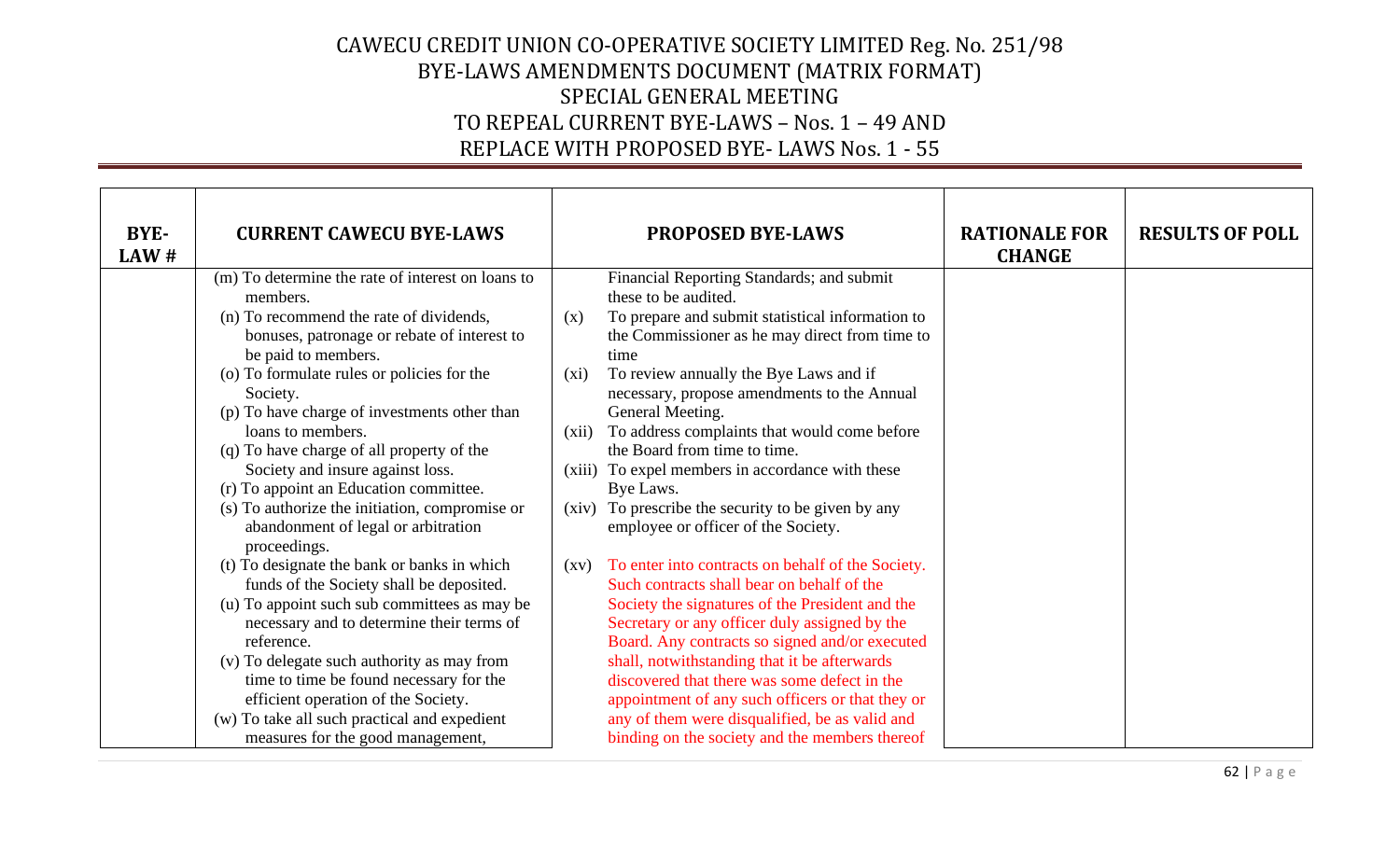| <b>BYE-</b><br>LAW# | <b>CURRENT CAWECU BYE-LAWS</b>                                                                                                                                                                                                                                                                                                                                                                                                                                                                                                                                                                                                                                                                                                                                                                                                                                                                                                                                                                                                                 | <b>PROPOSED BYE-LAWS</b>                                                                                                                                                                                                                                                                                                                                                                                                                                                                                                                                                                                                                                                                                                                                                                                                                                                                                                                                                                                                                                           | <b>RATIONALE FOR</b><br><b>CHANGE</b>                                                                                                                                                                                                                 | <b>RESULTS OF POLL</b> |
|---------------------|------------------------------------------------------------------------------------------------------------------------------------------------------------------------------------------------------------------------------------------------------------------------------------------------------------------------------------------------------------------------------------------------------------------------------------------------------------------------------------------------------------------------------------------------------------------------------------------------------------------------------------------------------------------------------------------------------------------------------------------------------------------------------------------------------------------------------------------------------------------------------------------------------------------------------------------------------------------------------------------------------------------------------------------------|--------------------------------------------------------------------------------------------------------------------------------------------------------------------------------------------------------------------------------------------------------------------------------------------------------------------------------------------------------------------------------------------------------------------------------------------------------------------------------------------------------------------------------------------------------------------------------------------------------------------------------------------------------------------------------------------------------------------------------------------------------------------------------------------------------------------------------------------------------------------------------------------------------------------------------------------------------------------------------------------------------------------------------------------------------------------|-------------------------------------------------------------------------------------------------------------------------------------------------------------------------------------------------------------------------------------------------------|------------------------|
|                     | supervision and administration of the<br>affairs of the society for which no<br>provisions have been made in these bye-<br>laws.<br>In their conduct of the affairs of the Society<br>(x)<br>the members of the Board and Committees<br>shall at all times observe the Act, the<br>Regulations and the bye laws and shall<br>exercise the prudence and diligence of<br>ordinary men of business and shall be<br>responsible for any loss sustained through<br>negligence or act contrary to the Act, the<br>Regulations, the Bye Laws or Rules made<br>thereunder. They shall report truthfully and<br>faithfully to the membership.<br>(y) To maintain a true and accurate account of<br>all money received and expended and all<br>produce and stocks bought and/or collected<br>and sold, and to keep a true account of the<br>assets and liabilities of the Society.<br>(z) To ensure the register of members is correct<br>and up to date.<br>(aa) To present to the annual general meeting an<br>audited income and expenditure account, | as if every such person had been duly appointed<br>and was duly qualified.<br>(xvi) To determine the rate of interest on savings and<br>deposits accounts and on loans to members.<br>To recommend the rate of dividends, bonuses,<br>(xvii)<br>patronage or rebate of interest to be paid to<br>members.<br>(xviii) To formulate rules and policies for the Society.<br>To have charge of investments and all property<br>(xix)<br>of the Society.<br>To keep all property of the Society insured<br>$\left( xx\right)$<br>against loss.<br>To appoint an Education, Nominating<br>(xxi)<br>Committee and such other sub committees as<br>may be necessary and determine their Terms of<br>Reference.<br>To authorize the initiation, compromise or<br>(xxii)<br>abandonment of legal or arbitration<br>proceedings.<br>To designate the financial institution in which<br>(xxiii)<br>funds of the Society shall be deposited.<br>(xxiv) To delegate such authority as may from time to<br>time be found necessary for the efficient<br>operation of the Society. | The new proposed<br>appointment of a<br><b>Nominating</b><br>Committee at (xxi)<br>was introduced to<br>provide for a dedicated<br>Committee to identify<br>suitably qualified<br>person to function at<br>the Executive level of<br>the Credit Union |                        |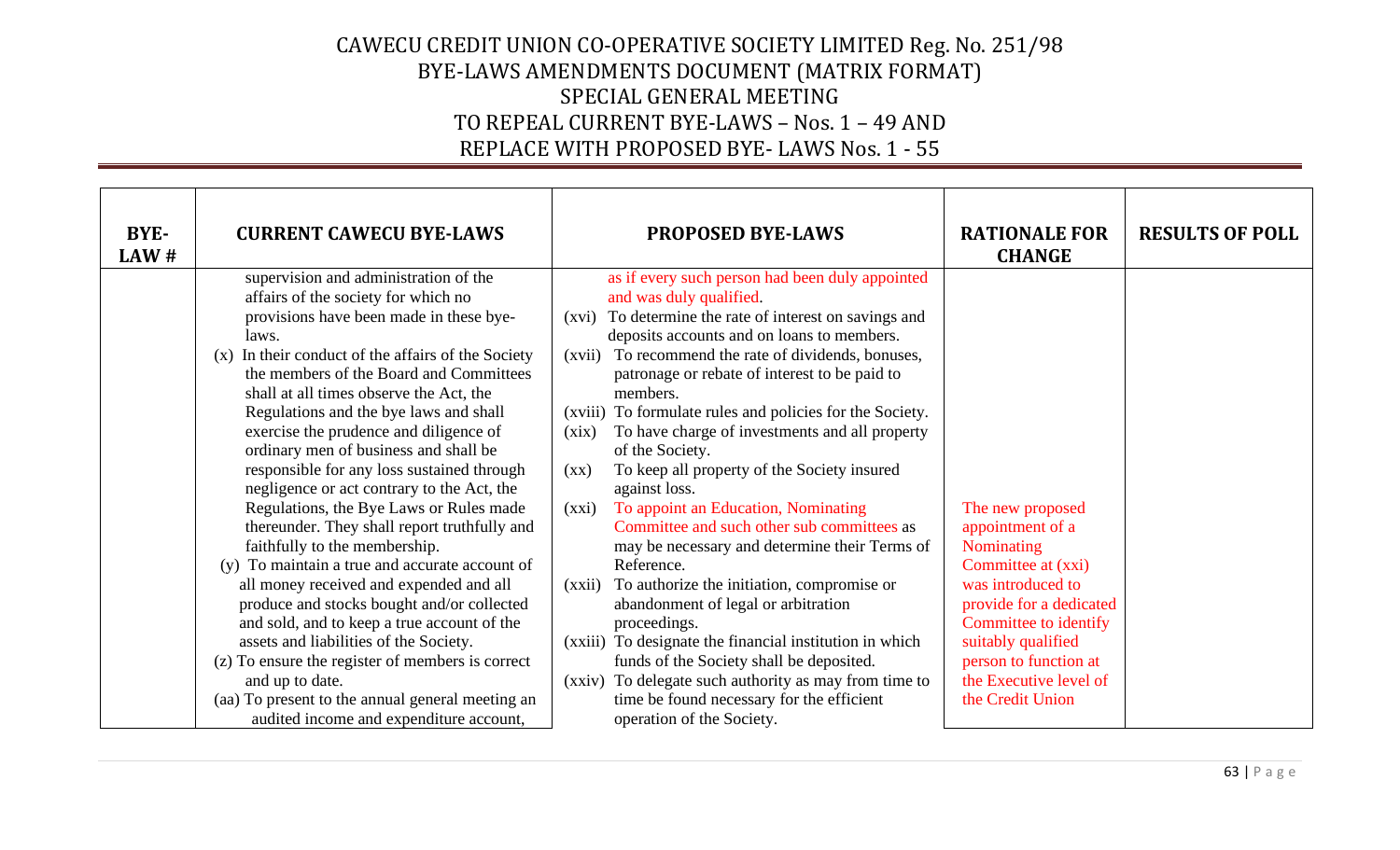| BYE-<br>LAW# | <b>CURRENT CAWECU BYE-LAWS</b>                                                                                                                                                                                                                                                                                                                                                                              | <b>PROPOSED BYE-LAWS</b>                                                                                                                                                                                                                                                                                                                                                                                                                                                   | <b>RATIONALE FOR</b><br><b>CHANGE</b>                                                                             | <b>RESULTS OF POLL</b>                                                                         |
|--------------|-------------------------------------------------------------------------------------------------------------------------------------------------------------------------------------------------------------------------------------------------------------------------------------------------------------------------------------------------------------------------------------------------------------|----------------------------------------------------------------------------------------------------------------------------------------------------------------------------------------------------------------------------------------------------------------------------------------------------------------------------------------------------------------------------------------------------------------------------------------------------------------------------|-------------------------------------------------------------------------------------------------------------------|------------------------------------------------------------------------------------------------|
|              | balance sheet and statement of receipts<br>and payments.<br>(bb) To guard against adulteration of all<br>approved products sold through the<br>Society.<br>(cc) To supervise the taking of inventory at<br>regular intervals but not less than once<br>semi-annually and to assist anyone<br>authorized to inspect the books of the<br>Society.                                                             |                                                                                                                                                                                                                                                                                                                                                                                                                                                                            |                                                                                                                   |                                                                                                |
| 32           | 32 RULES<br>The Board shall have power to make such rules<br>for the conduct of the affairs of the Society as to<br>them from time to time may seem necessary, and<br>as would not be repugnant or contradictory to the<br>bye laws of the Society and cause a book<br>containing all such rules to be kept open at all<br>times for inspection by members or any person<br>authorized by the Commissioner. | <b>POLICIES</b><br>26.<br>(a) The Board shall have power to make such<br>policies for the conduct of the affairs of the<br>Society as to it from time to time may seem<br>necessary, and as would not be repugnant or<br>contradictory to the Bye Laws of the Society, the<br>Act or the Regulations.<br>(b) A book containing all such policies shall be<br>readily available at all times for inspection by<br>members or any persons authorized by the<br>Commissioner. | <b>Current Rule separated</b><br>into proposed (a) and (b)<br>contents for easier<br>reading and<br>understanding | <b>Members Present:</b><br><b>Members For:</b><br>Member Against:<br><b>Members Abstained:</b> |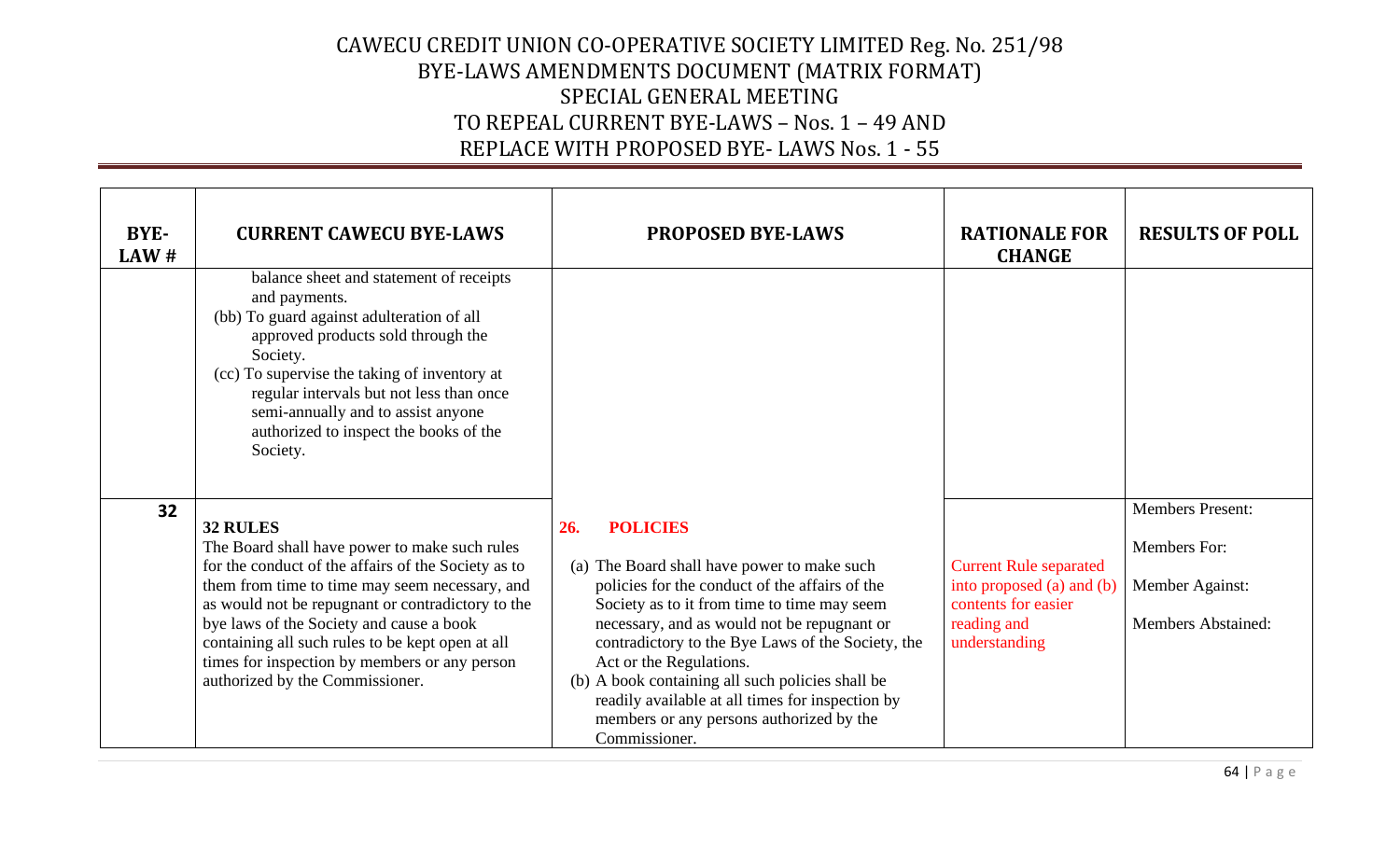| BYE-<br>$\mathbf{L} \mathbf{A} \mathbf{W}$ # | <b>CURRENT CAWECU BYE-LAWS</b>                                                                                                                                                                                                                                                                                                                                                                                                                                                                                                                                                                                                                                                                      | <b>PROPOSED BYE-LAWS</b>                                                                                                                                                                                                                                                                                                                                                                                                                                                                                                                                                                                                                                                                                                                                                                                   | <b>RATIONALE FOR</b><br><b>CHANGE</b> | <b>RESULTS OF POLL</b>                                                                  |
|----------------------------------------------|-----------------------------------------------------------------------------------------------------------------------------------------------------------------------------------------------------------------------------------------------------------------------------------------------------------------------------------------------------------------------------------------------------------------------------------------------------------------------------------------------------------------------------------------------------------------------------------------------------------------------------------------------------------------------------------------------------|------------------------------------------------------------------------------------------------------------------------------------------------------------------------------------------------------------------------------------------------------------------------------------------------------------------------------------------------------------------------------------------------------------------------------------------------------------------------------------------------------------------------------------------------------------------------------------------------------------------------------------------------------------------------------------------------------------------------------------------------------------------------------------------------------------|---------------------------------------|-----------------------------------------------------------------------------------------|
| 33                                           | 33. MINUTES OF MEETING<br>(a) All resolutions passed or decisions made at<br>any meeting of the Society shall be<br>recorded in a Minute Book which shall<br>be signed by the Secretary or other<br>person recording same and<br>countersigned and dated by the<br>Chairman of the meeting at which the<br>minutes were confirmed.<br>(b) The Minute Book shall also contain:-<br>(i) The names of the officers and the<br>number of members present at the<br>meeting.<br>(ii) The time fixed for the meeting and<br>the time the meeting commenced;<br>(iii) The membership of the Society on<br>the date of the meeting; and<br>(iv) The resolutions passed or decisions<br>made at the meeting. | <b>MINUTES OF MEETINGS</b><br>32<br>All resolutions passed or decisions made at any<br>(a)<br>meeting of the Society shall be recorded in the<br>Minutes which shall be signed by the Secretary or<br>other person recording same and countersigned<br>and dated by the Chairman of the meeting at<br>which the minutes were confirmed.<br>(b) The Minutes shall also contain: -<br>i. The names of the officers and the number of<br>members present at the meeting.<br>ii. The time fixed for the meeting and the time the<br>meeting commenced;<br>iii. The time that a member left / was excused from<br>the meeting<br>iv. The membership of the Society on the date of the<br>meeting; and<br>v. The resolutions passed or decisions made at the<br>meeting.<br>vi. Other relevant matters discussed | No change                             | <b>Members Present:</b><br>Members For:<br>Member Against:<br><b>Members Abstained:</b> |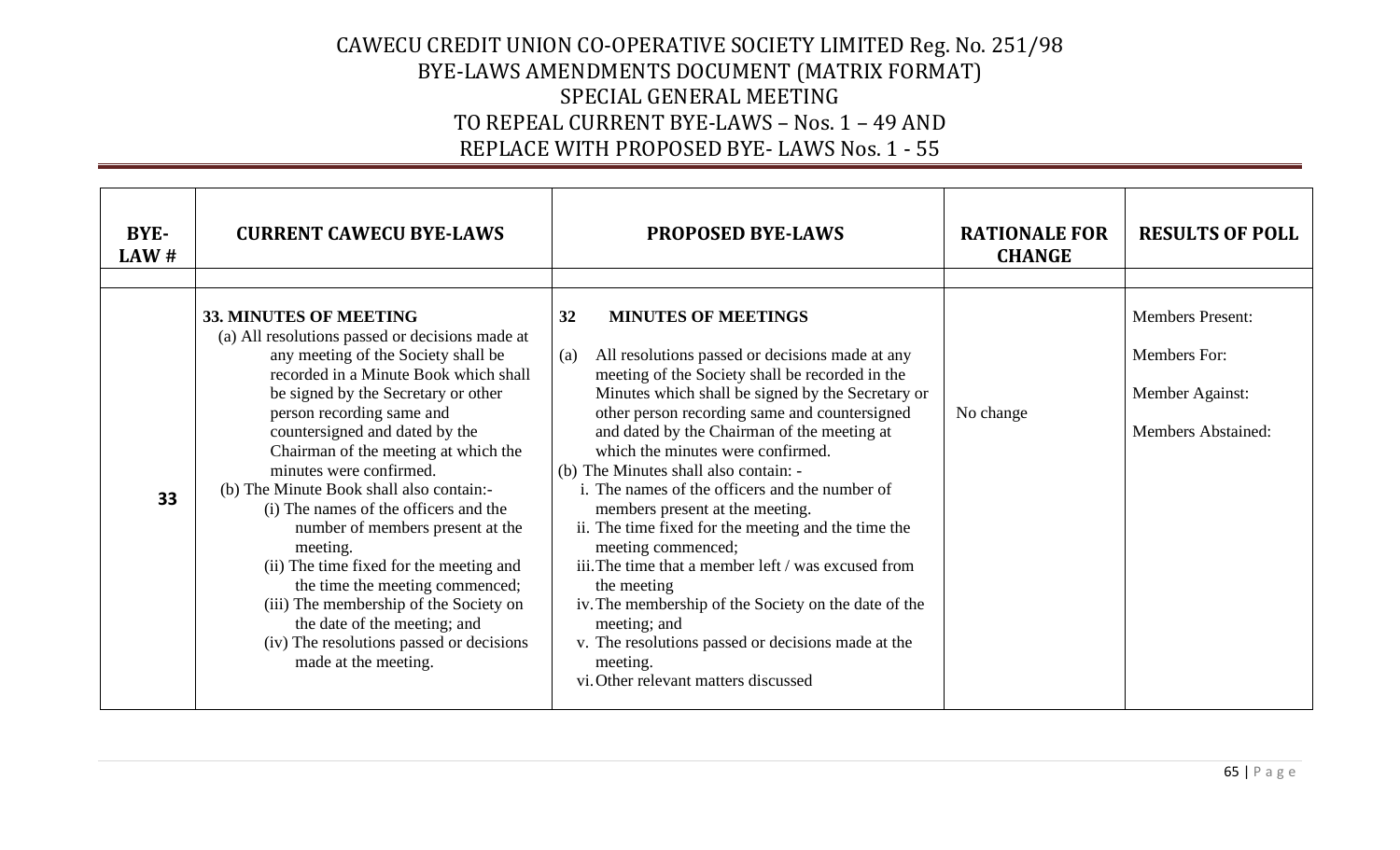| BYE-<br>LAW# | <b>CURRENT CAWECU BYE-LAWS</b>                                                                                                                                                                                                                                                                                                                                                                                                                                                                                                                                                                                                                                                                                                                                                                                      | <b>PROPOSED BYE-LAWS</b>                                                                                                                                                                                                                                                                                                                                                                                                                                                                                                                                                                                                                                                                                                                                                                                                       | <b>RATIONALE FOR</b><br><b>CHANGE</b>                         | <b>RESULTS OF POLL</b>                                                                  |
|--------------|---------------------------------------------------------------------------------------------------------------------------------------------------------------------------------------------------------------------------------------------------------------------------------------------------------------------------------------------------------------------------------------------------------------------------------------------------------------------------------------------------------------------------------------------------------------------------------------------------------------------------------------------------------------------------------------------------------------------------------------------------------------------------------------------------------------------|--------------------------------------------------------------------------------------------------------------------------------------------------------------------------------------------------------------------------------------------------------------------------------------------------------------------------------------------------------------------------------------------------------------------------------------------------------------------------------------------------------------------------------------------------------------------------------------------------------------------------------------------------------------------------------------------------------------------------------------------------------------------------------------------------------------------------------|---------------------------------------------------------------|-----------------------------------------------------------------------------------------|
| 34           | 34. MOTIONS<br>(a) The Chairman of any meeting of the Society<br>may propose any motion without previous<br>notice provided that the majority of the<br>members present agree thereto, and<br>provided further, that he shall propose any<br>motion when requested by the<br>Commissioner.<br>(b) Three (3) clear days notice shall otherwise<br>be given to the Secretary in writing of any<br>matter other than those on the Agenda at<br>any meeting, and no member shall be<br>entitled to ask any question or initiate<br>discussion on any matter of which such<br>notice has not been given except with the<br>consent of the Chairman.<br>(c) Notwithstanding the provisions of (a) and (b)<br>above, an action of 'no confidence' may only<br>be moved at a meeting specially convened<br>for the purpose. | 33 MOTIONS<br>(a) The Chairman of any meeting of the Society<br>may propose any motion without previous<br>notice provided that the majority of the<br>members present agree thereto, and provided<br>further, that he shall propose any motion when<br>requested by the Commissioner.<br>(b) Three (3) clear calendar days' notice shall<br>otherwise be given to the Secretary in writing of<br>any matter other than those on the Agenda for<br>any such meeting, and no member shall be<br>entitled to ask any question or initiate<br>discussion on any matter of which such notice<br>has not been given except with the consent of<br>the Chairman.<br>(c) Notwithstanding the provisions of (a) and (b)<br>above, a motion of 'no confidence' may only be<br>moved at a meeting specially convened for the<br>purpose. | Change proposed at<br>Bye-Law $#33(b)$ for<br>greater clarity | <b>Members Present:</b><br>Members For:<br>Member Against:<br><b>Members Abstained:</b> |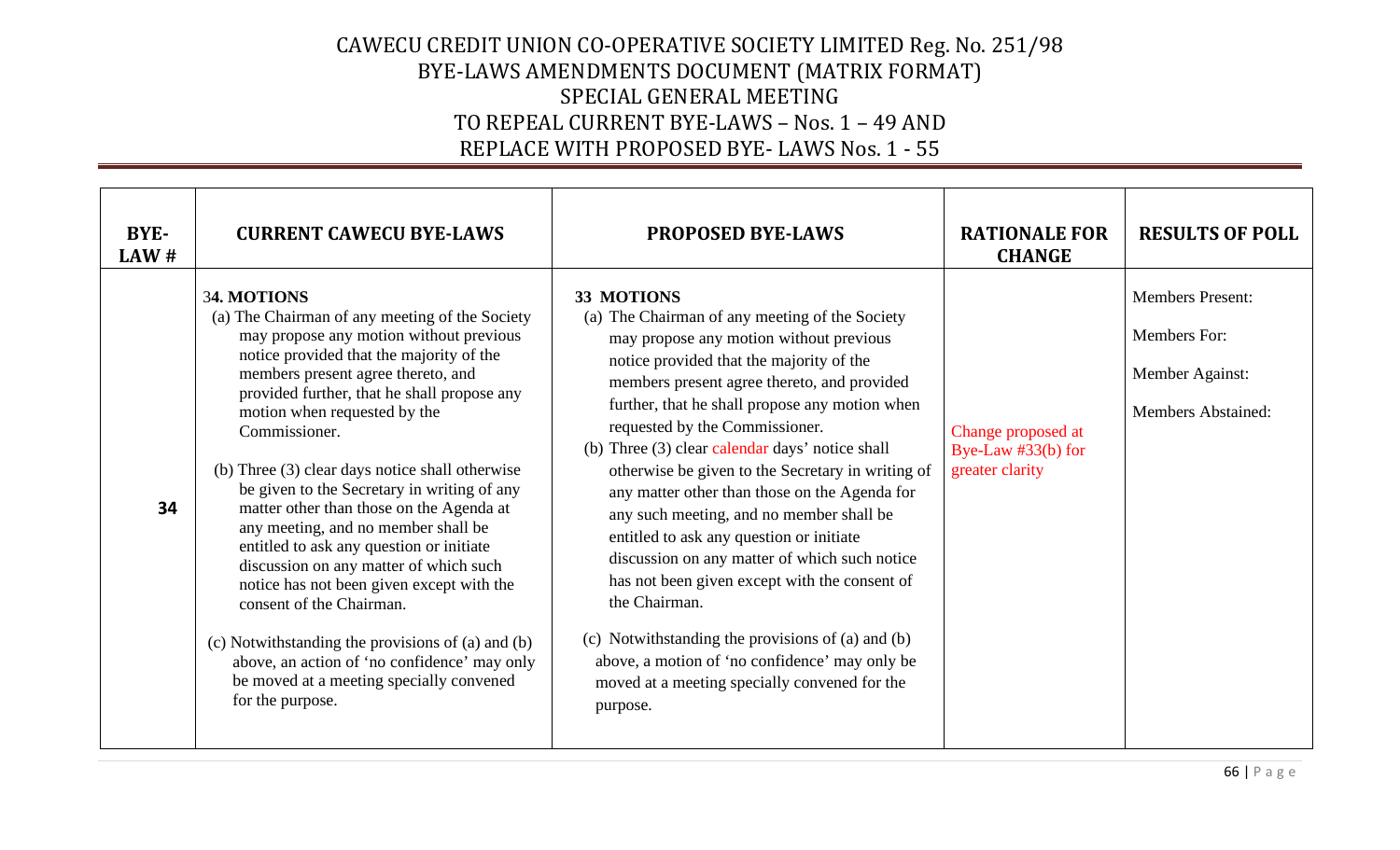| BYE-<br>LAW# | <b>CURRENT CAWECU BYE-LAWS</b>                                                                                                                                                                                                                                                                                                                                                                                                                                                                                                                                                                                                                      | <b>PROPOSED BYE-LAWS</b>                                                                                                                                                                                                                                                                                                                                                                                                                                                                                                                                                                                                                                                                                                                           | <b>RATIONALE FOR</b><br><b>CHANGE</b>                                                                                                                                                       | <b>RESULTS OF POLL</b>                                                                  |
|--------------|-----------------------------------------------------------------------------------------------------------------------------------------------------------------------------------------------------------------------------------------------------------------------------------------------------------------------------------------------------------------------------------------------------------------------------------------------------------------------------------------------------------------------------------------------------------------------------------------------------------------------------------------------------|----------------------------------------------------------------------------------------------------------------------------------------------------------------------------------------------------------------------------------------------------------------------------------------------------------------------------------------------------------------------------------------------------------------------------------------------------------------------------------------------------------------------------------------------------------------------------------------------------------------------------------------------------------------------------------------------------------------------------------------------------|---------------------------------------------------------------------------------------------------------------------------------------------------------------------------------------------|-----------------------------------------------------------------------------------------|
| 35           | <b>35. DUTIES OF OFFICERS</b><br><b>PRESIDENT</b><br>(a) The President shall summon and preside at<br>General and Board meetings of the Society<br>and shall in the case of an equality of votes,<br>have a casting vote.<br>(b) He shall together with other officers<br>specified in these Bye Laws sign all<br>cheques, instruments and other documents<br>on behalf of the Society as agreed by the<br>Board.<br>(c) He/she shall sign the Minute Book and<br>shall perform such other duties as<br>appertains to his office.<br><b>VICE-PRESIDENT</b><br>(a) The Vice President shall perform the<br>duties of the President in the absence or | <b>DUTIES OF THE EXECUTIVE OFFICERS</b><br><b>30.</b><br><b>30.1 PRESIDENT</b><br>The duties of the President shall be as follows: -<br>(a) To summon and preside at General and Board<br>meetings of the Society and in the case of an<br>equality of votes, have a casting vote.<br>(b) Together with other officers specified in these<br>Bye Laws sign all cheques, instruments and other<br>documents on behalf of the Society.<br>(c) To sign the Minute Book and perform such other<br>duties as appertain to his office.<br><b>30.2 VICE-PRESIDENT</b><br>The Vice President shall perform the duties of<br>the President in the absence or disability of that<br>Officer and such other duties as may be<br>assigned to him by the Board. | The word "Executive" is<br>included in the heading<br>at Bye-Law #30 for<br>greater clarity.<br>Additionally, some<br>adjustments were made<br>to the phrasing of the<br>president's duties | <b>Members Present:</b><br>Members For:<br>Member Against:<br><b>Members Abstained:</b> |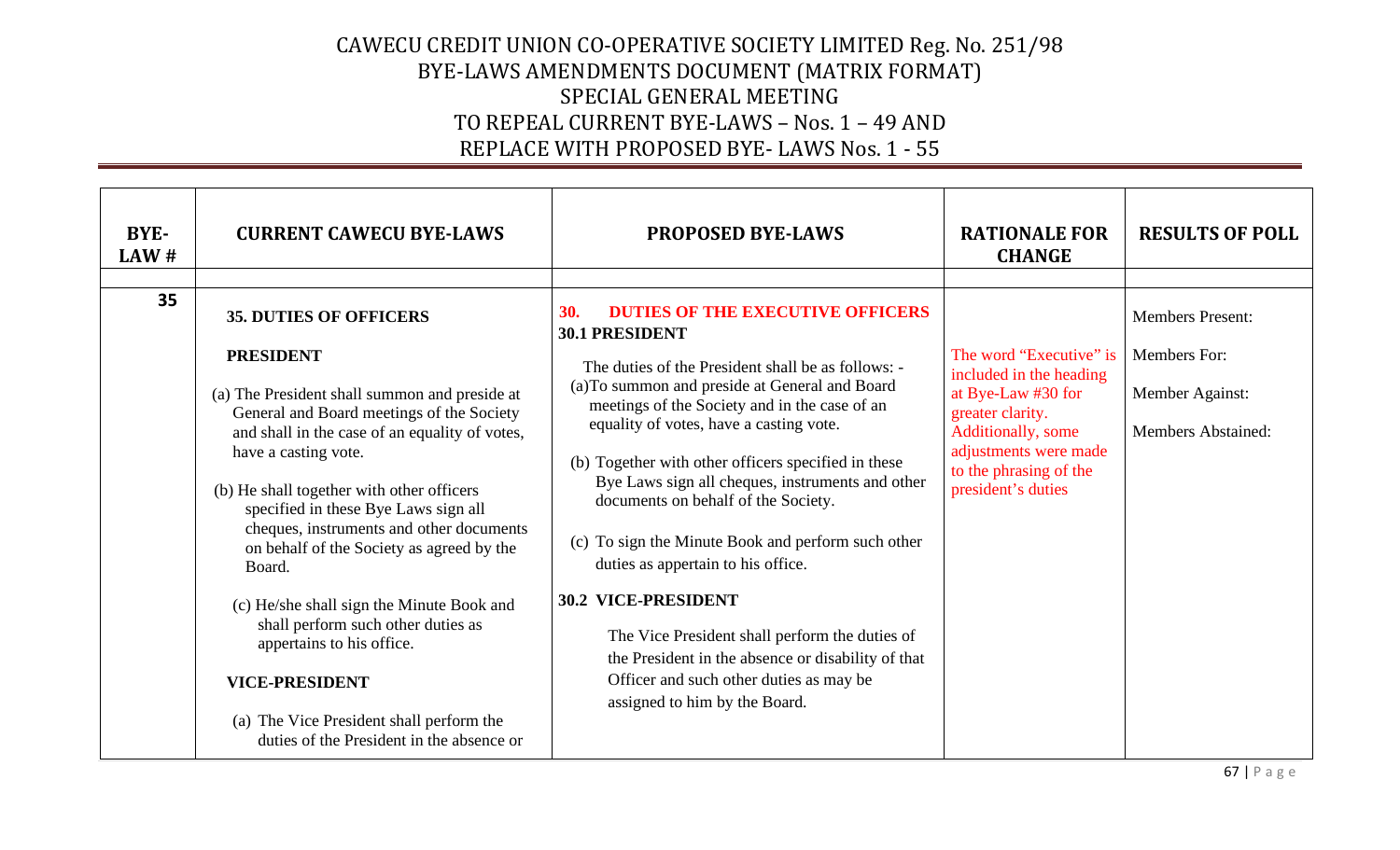| BYE-<br>LAW# | <b>CURRENT CAWECU BYE-LAWS</b>                                                                                                                                                                                                                                                                                                                                                                                                                                                           | <b>PROPOSED BYE-LAWS</b>                                                                                                                                                                                                                                                                                                                                                                                                                                                                                                                                                                                                                                                   | <b>RATIONALE FOR</b><br><b>CHANGE</b>                                                                                                                                             | <b>RESULTS OF POLL</b> |
|--------------|------------------------------------------------------------------------------------------------------------------------------------------------------------------------------------------------------------------------------------------------------------------------------------------------------------------------------------------------------------------------------------------------------------------------------------------------------------------------------------------|----------------------------------------------------------------------------------------------------------------------------------------------------------------------------------------------------------------------------------------------------------------------------------------------------------------------------------------------------------------------------------------------------------------------------------------------------------------------------------------------------------------------------------------------------------------------------------------------------------------------------------------------------------------------------|-----------------------------------------------------------------------------------------------------------------------------------------------------------------------------------|------------------------|
|              | disability of that officer and such other<br>duties as may be assigned to him by the<br>Board.<br><b>SECRETARY</b><br>(a) To summon all Board and general<br>meetings in consultation with the<br>President;<br>(b) To attend all general meetings and to keep<br>correct minutes of same;<br>(c) To conduct the Society's correspondence;<br>(d) To have charge of documents and other<br>papers of the Society;<br>(e) To keep all books or registers to kept<br>under these bye laws. | <b>30.3 SECRETARY</b><br>The duties of the Secretary shall be:-<br>To summon all Board and General meetings in<br>(a)<br>consultation with the President;<br>To attend all General, Executive and Board<br>(b)<br>meetings and to keep correct minutes of same;<br>To conduct the Society's correspondence;<br>(c)<br>To have charge of documents and other papers of<br>(d)<br>the Society;<br>To keep all books or registers to be kept under<br>(e)<br>these Bye Laws and or the Act.<br>To have custody of the Seal of the Society; and<br>(f)<br>To do all other acts and things as may be<br>(g)<br>required of him by these Bye Laws or as the<br>Board may direct. | Only one change to<br><b>Secretary Duties at</b><br>proposed (b).<br>"Executive "meetings"<br>was included to further<br>specify the meetings<br>he/she is required to<br>attend. |                        |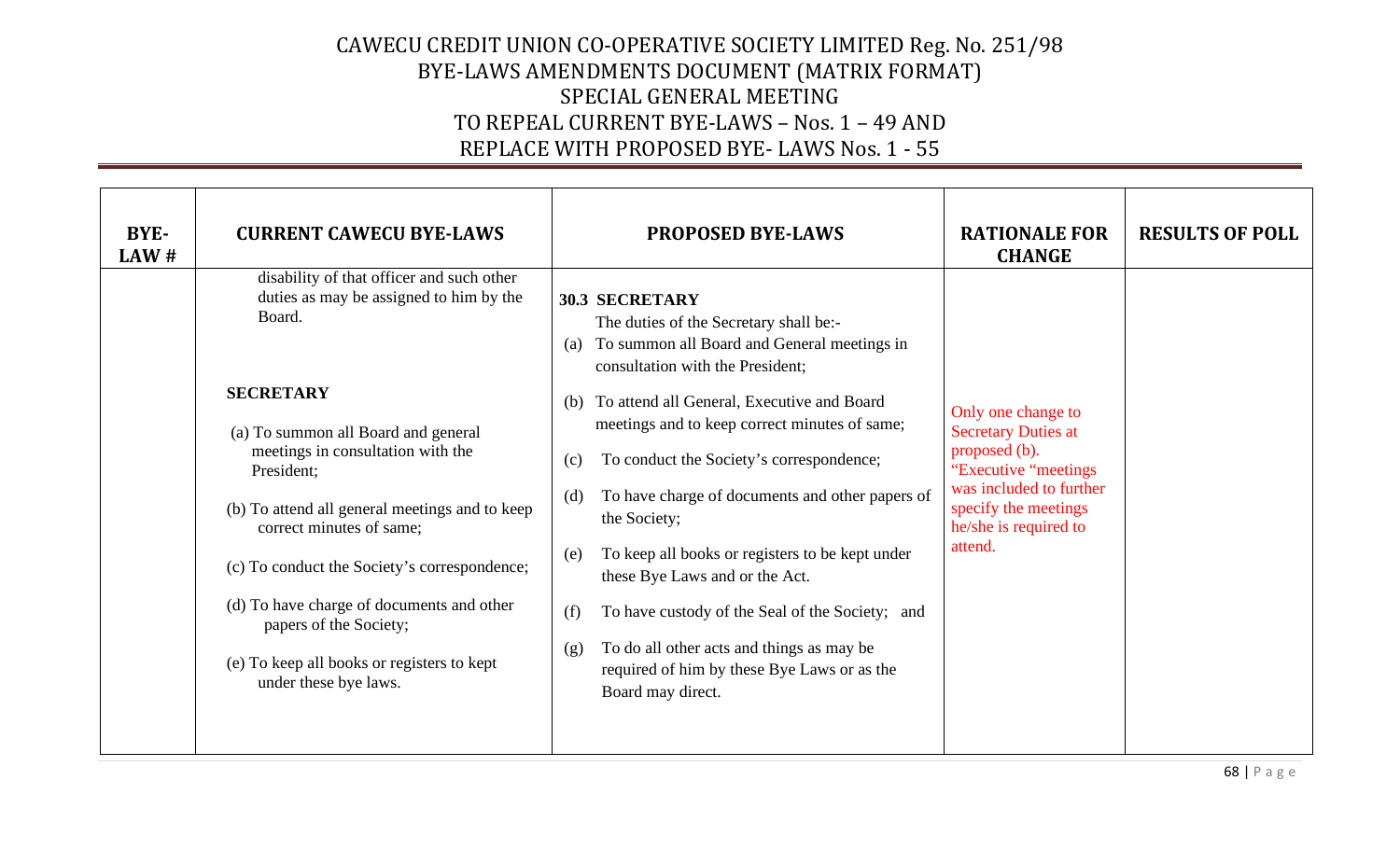| <b>BYE-</b><br>LAW# | <b>CURRENT CAWECU BYE-LAWS</b>                                                                                                                                                                                                                                                                    | <b>PROPOSED BYE-LAWS</b>                                                                                                                                                                                                                                                                                                                                                                                                                                                                                                                                                                                                                                     | <b>RATIONALE FOR</b><br><b>CHANGE</b>                                                                                                                                                                                                                                      | <b>RESULTS OF POLL</b> |
|---------------------|---------------------------------------------------------------------------------------------------------------------------------------------------------------------------------------------------------------------------------------------------------------------------------------------------|--------------------------------------------------------------------------------------------------------------------------------------------------------------------------------------------------------------------------------------------------------------------------------------------------------------------------------------------------------------------------------------------------------------------------------------------------------------------------------------------------------------------------------------------------------------------------------------------------------------------------------------------------------------|----------------------------------------------------------------------------------------------------------------------------------------------------------------------------------------------------------------------------------------------------------------------------|------------------------|
|                     | (f) To have custody of the Seal of the<br>Society; and<br>(g) To do all other acts and things as may be<br>required of him by these bye-laws or as<br>the Board may direct.                                                                                                                       | <b>30.4 ASSISTANT SECRETARY</b><br>The Assistant Secretary shall assist the Secretary<br>in the performance of his/her duties and carry out<br>such other duties as may be assigned to him/her<br>by the board.                                                                                                                                                                                                                                                                                                                                                                                                                                              |                                                                                                                                                                                                                                                                            |                        |
|                     | <b>TREASURER</b><br>The duties of the Treasurer shall be:-<br>(a) He shall prepare for the consideration of<br>the Board and Committee such budgets<br>and financial statements as they may<br>require;<br>(b) To sign cheques and other documents of<br>the Society, if necessary, together with | <b>30.5 TREASURER</b><br>The Treasurer shall be responsible to the Board<br>(a)<br>for the financial affairs of the Credit Union,<br>including:<br>(i) The presentation of monthly financial<br>statements, annual budgets and budget<br>revision, cash flows and such other financial<br>information as the Board may require.<br>(ii) Ensuring proper internal controls, policies<br>and procedures with respect to financial<br>instruments drawn up by the society for the<br>proper conduct of its business.<br>(iii) Ensuring the proper and punctual keeping of<br>all books of accounts, registers policies and<br>other documents of the society in | The proposed duties of<br>Treasurer are more in<br>keeping with that of the<br>Executive level of the<br>Board rather than the<br>daily operational level<br>of the Credit Union<br>Some of the current<br>duties are incorporated<br>into that of the General<br>Manager. |                        |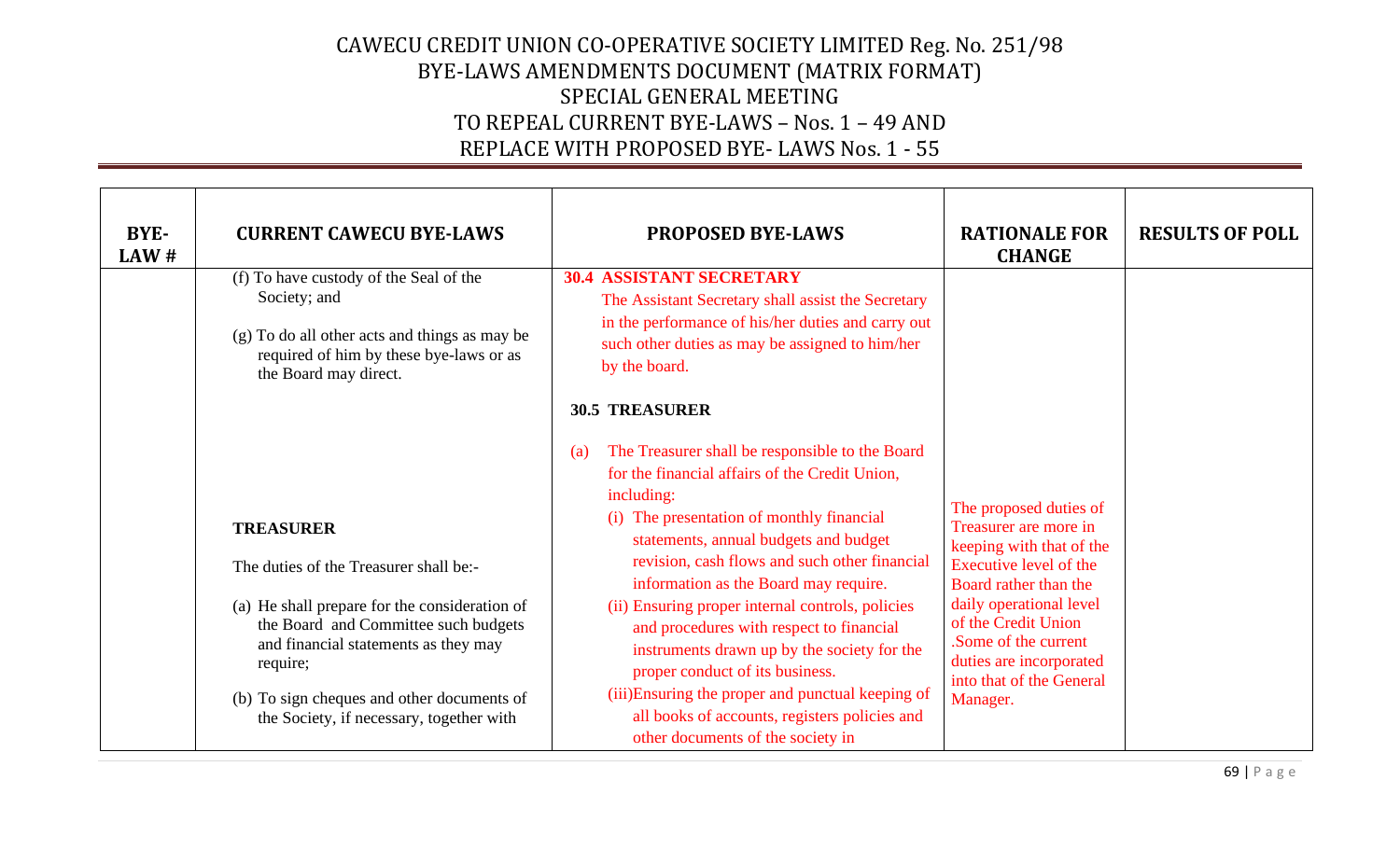| BYE-<br>LAW# | <b>CURRENT CAWECU BYE-LAWS</b>                                                                                                                                                                                                                                                                                                                                                                                                                                                                                                                                                                                                                                                                                               | <b>PROPOSED BYE-LAWS</b>                                                                                                                                                                                                                                                                                                                                                                                                                                                                                                                                                                                                            | <b>RATIONALE FOR</b><br><b>CHANGE</b>                                                                                                                                                        | <b>RESULTS OF POLL</b> |
|--------------|------------------------------------------------------------------------------------------------------------------------------------------------------------------------------------------------------------------------------------------------------------------------------------------------------------------------------------------------------------------------------------------------------------------------------------------------------------------------------------------------------------------------------------------------------------------------------------------------------------------------------------------------------------------------------------------------------------------------------|-------------------------------------------------------------------------------------------------------------------------------------------------------------------------------------------------------------------------------------------------------------------------------------------------------------------------------------------------------------------------------------------------------------------------------------------------------------------------------------------------------------------------------------------------------------------------------------------------------------------------------------|----------------------------------------------------------------------------------------------------------------------------------------------------------------------------------------------|------------------------|
|              | one (1) of the other persons appointed by<br>the Board for that purpose;<br>(c) To ensure safe-keeping of the liquid cash<br>and to deposit all excess money in the<br>banking accounts in the name of the<br>Society<br>(d) To serve as the General Manager of the<br>Credit Union, under direction of the<br>Board;<br>(e) Within twenty four $(24)$ hours after<br>receipt, deposit all funds in his<br>possession in the bank or banks<br>prescribed except such sums as permitted<br>by the Board of Directors.<br>(f) To supervise the working of the office<br>and staff, to be to be responsible for a<br>proper and punctual keeping of all books<br>and accounts, registers and other<br>documents of the Society. | accordance with the Act, and International<br>Accounting Standards recommended by the<br><b>Institute of Chartered Accountants of</b><br>Trinidad and Tobago.<br>He shall perform any other acts and duties<br>(b)<br>incidental to the office and such other duties as<br>may be required by these bye-laws and the Act<br>and Regulations, and any amendments thereto<br>or as the Board may direct from time to time.<br><b>30.6 ASSISTANT TREASURER</b><br>The Assistant Treasurer shall assist the Treasurer<br>in the performance of his duties and carry out<br>such other duties as may be assigned to him by<br>the Board. | The Assistant Secretary<br>at proposed Bye-Law<br>#30.4 and the Assistant<br><b>Treasurer at proposed</b><br>Bye-Law #30.6 have<br>now been given two (2)<br>separate and distinct<br>roles. |                        |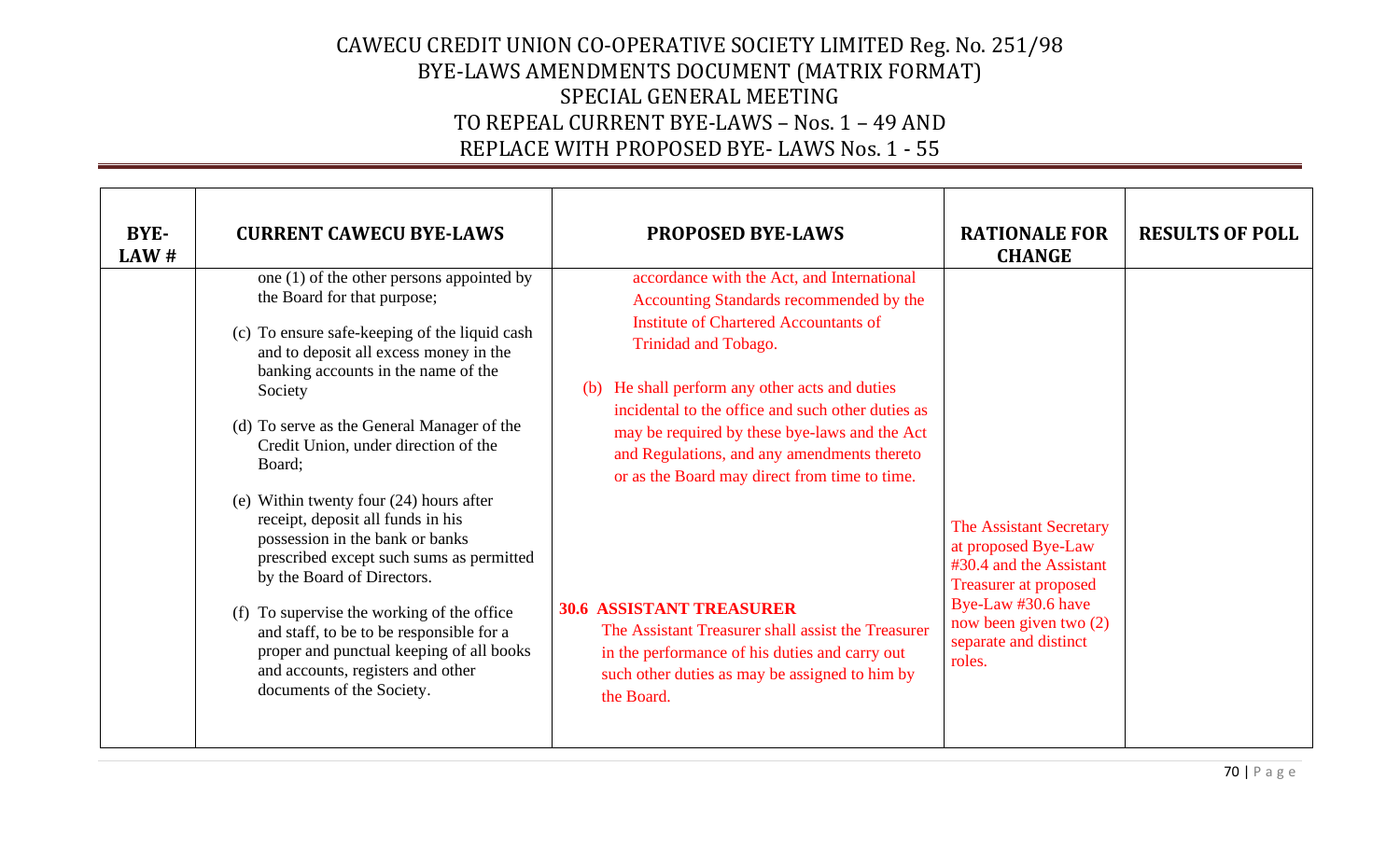| BYE-<br>LAW# | <b>CURRENT CAWECU BYE-LAWS</b>                                                   | <b>PROPOSED BYE-LAWS</b>                                                                             | <b>RATIONALE FOR</b><br><b>CHANGE</b>        | <b>RESULTS OF POLL</b> |
|--------------|----------------------------------------------------------------------------------|------------------------------------------------------------------------------------------------------|----------------------------------------------|------------------------|
|              | To attend Credit Committee Meetings as<br>(g)<br>an ex-officio member.           |                                                                                                      |                                              |                        |
|              | To perform such other duties as may be<br>(h)<br>assigned to him by the Board.   |                                                                                                      |                                              |                        |
|              | <b>ASSISTANT SECRETARY/TREASURER</b>                                             |                                                                                                      |                                              |                        |
|              | It shall be the duties of the Assistant/Treasurer<br>to assist:-                 |                                                                                                      |                                              |                        |
|              | (a) The Secretary and Treasurer in the<br>performance of their duties            |                                                                                                      |                                              |                        |
|              | (b) To perform such other duties as may be<br>assigned to him from time to time. |                                                                                                      |                                              |                        |
|              |                                                                                  |                                                                                                      |                                              |                        |
|              |                                                                                  | <b>GENERAL MANAGER</b><br>31.                                                                        | New Bye-Law to                               |                        |
|              |                                                                                  | 31.1 Responsibility                                                                                  | facilitate greater<br>operational efficiency |                        |
|              |                                                                                  | (i) The General Manager shall be responsible for<br>conducting the day-to-day affairs of the Society |                                              |                        |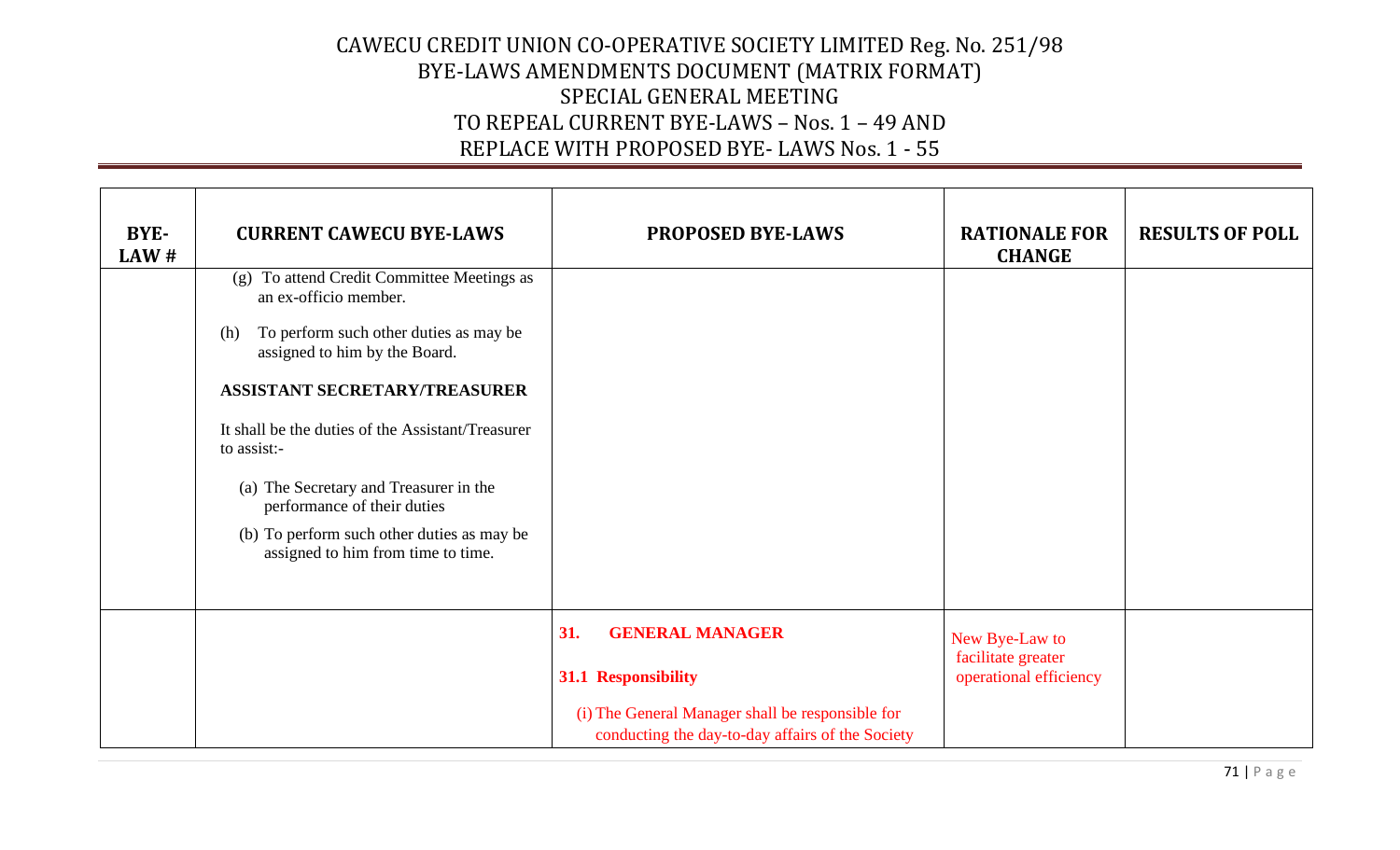| BYE-<br>LAW# | <b>CURRENT CAWECU BYE-LAWS</b> | <b>PROPOSED BYE-LAWS</b>                                                                                                                                                                                                                                                                                                                                                                                                                                                                                                                                                                                                                   | <b>RATIONALE FOR</b><br><b>CHANGE</b> | <b>RESULTS OF POLL</b> |
|--------------|--------------------------------|--------------------------------------------------------------------------------------------------------------------------------------------------------------------------------------------------------------------------------------------------------------------------------------------------------------------------------------------------------------------------------------------------------------------------------------------------------------------------------------------------------------------------------------------------------------------------------------------------------------------------------------------|---------------------------------------|------------------------|
|              | <b>NIL</b>                     | by providing general direction, supervision,<br>management and administrative control over all<br>operating departments; and shall in all cases act in<br>the discharge of his duties under the direction and<br>control of the Board and the periodic review of<br>the Supervisory Committee.<br>(ii) He shall be responsible for all cash coming into<br>the Society and shall deposit within forty-eight<br>(48) hours after receipt, all funds in his<br>possession in the bank or banks prescribed<br>except such sums as authorized to be kept in<br>hand by the Board. All banking accounts shall<br>be in the name of the Society. |                                       |                        |
|              |                                | <b>31.2 Powers and Duties</b><br>(i) He shall render a proper account of all monies<br>received and paid by him at the end of each<br>month or at such other times as the Board may<br>require and shall submit a monthly report on<br>the operations of the Society for consideration<br>by the Board.                                                                                                                                                                                                                                                                                                                                    |                                       |                        |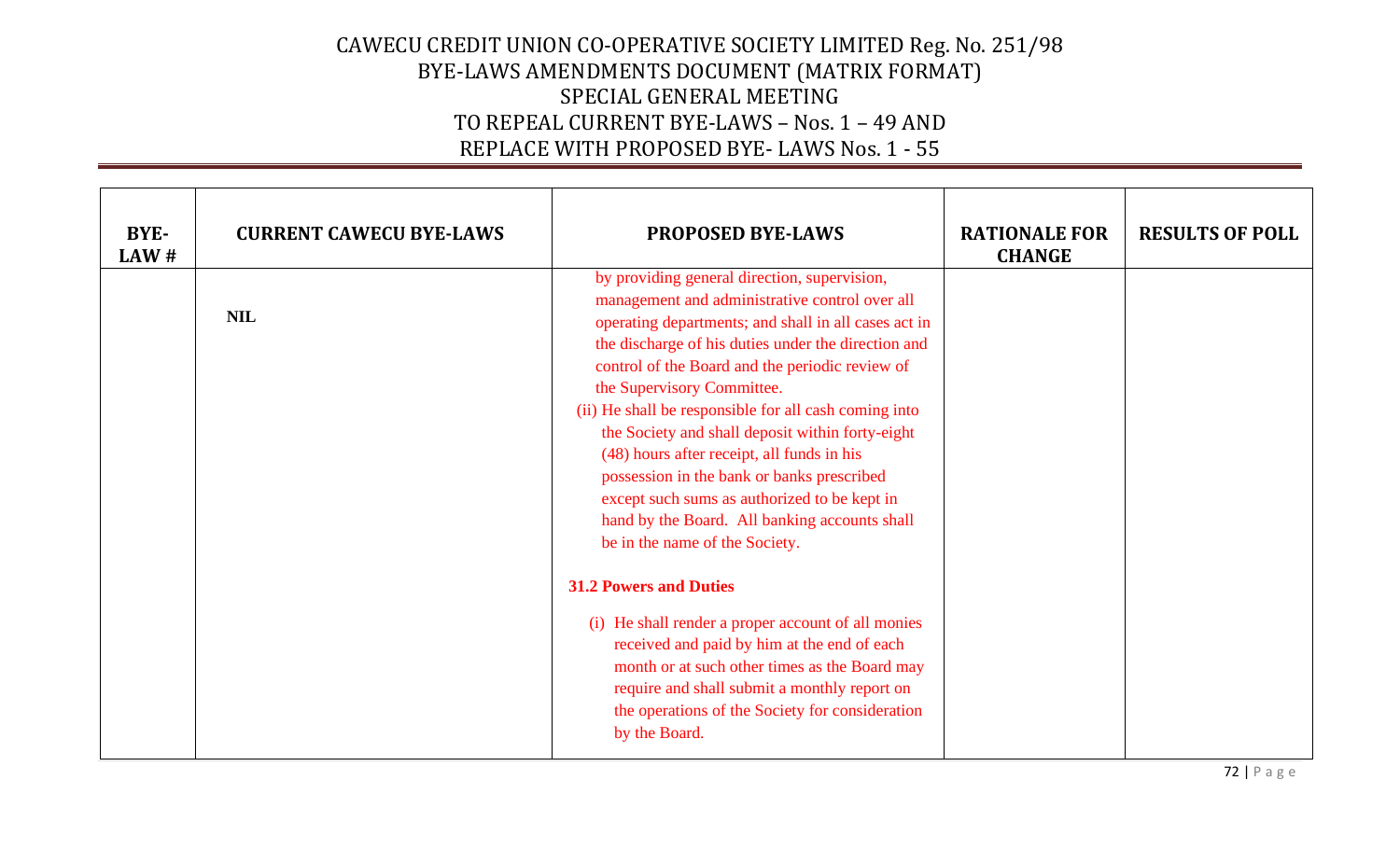| <b>BYE-</b><br>LAW# | <b>CURRENT CAWECU BYE-LAWS</b> | <b>PROPOSED BYE-LAWS</b>                                                                                                                                                                            | <b>RATIONALE FOR</b><br><b>CHANGE</b> | <b>RESULTS OF POLL</b> |
|---------------------|--------------------------------|-----------------------------------------------------------------------------------------------------------------------------------------------------------------------------------------------------|---------------------------------------|------------------------|
|                     |                                | (ii) He shall sign cheques and other documents of<br>the Society if necessary, together with one (1)<br>or more authorized Board Members, or other<br>authorized signatories approved by the Board. |                                       |                        |
|                     |                                | (iii)He shall attend Board, General and Executive<br>Meetings when requested so to do by the<br>President or the Board, and provide such<br>information as may be requested of him.                 |                                       |                        |
|                     |                                | (iv) He shall perform such other duties as may be<br>assigned to him or delegated by the Board.                                                                                                     |                                       |                        |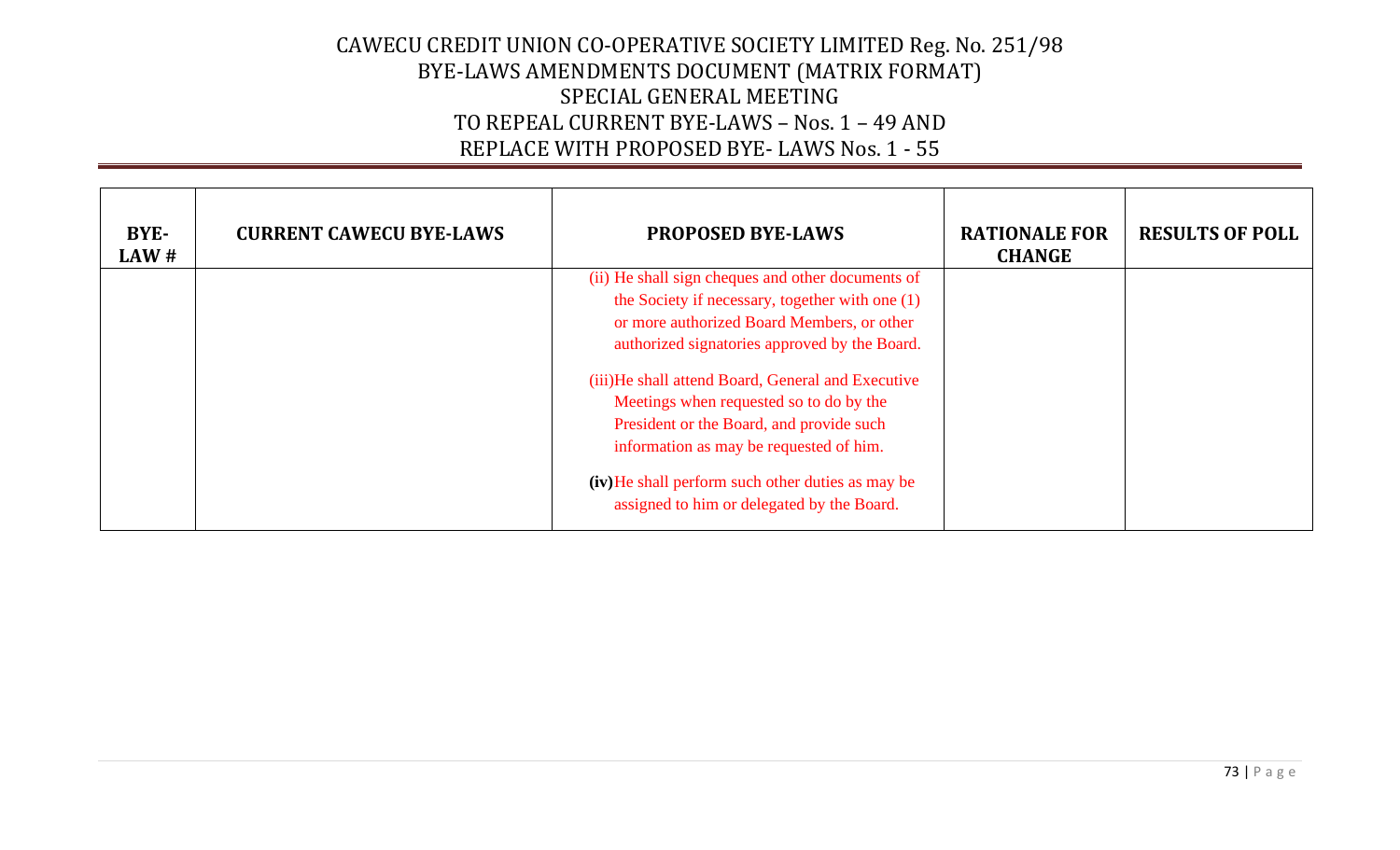| BYE-<br>LAW# | <b>CURRENT CAWECU BYE-LAWS</b>                                                                                                                                                                                                                                                                                                                                                                                                                                                                                                                                                                                                                                                                                             | <b>PROPOSED BYE-LAWS</b>                                                                                                                                                                                                                                                                                                                                                                                                                                                                                                                                                                                                                                                                                                                                            | <b>RATIONALE FOR</b><br><b>CHANGE</b>                                                                                                                                                                                                                                 | <b>RESULTS OF POLL</b>                                                                  |
|--------------|----------------------------------------------------------------------------------------------------------------------------------------------------------------------------------------------------------------------------------------------------------------------------------------------------------------------------------------------------------------------------------------------------------------------------------------------------------------------------------------------------------------------------------------------------------------------------------------------------------------------------------------------------------------------------------------------------------------------------|---------------------------------------------------------------------------------------------------------------------------------------------------------------------------------------------------------------------------------------------------------------------------------------------------------------------------------------------------------------------------------------------------------------------------------------------------------------------------------------------------------------------------------------------------------------------------------------------------------------------------------------------------------------------------------------------------------------------------------------------------------------------|-----------------------------------------------------------------------------------------------------------------------------------------------------------------------------------------------------------------------------------------------------------------------|-----------------------------------------------------------------------------------------|
| 36           | <b>36. SUPERVISORY COMMITTEE</b><br>(a) The Supervisory Committee shall consist of<br>three (3) members to be elected annually by<br>the members at each Annual General<br>Meeting, none of whom shall be eligible for<br>service on the Board or the Credit<br>Committee.<br>(b) No member shall serve for more than three<br>(3) consecutive terms.<br>(c) A Chairman and a Secretary shall be chosen<br>by and from the members of the Committee<br>at their first meeting after each annual<br>general meeting.<br>(d) Two (2) members shall constitute a quorum.<br>(e) Any vacancies occurring in the interim<br>between Annual Meetings shall be filled by<br>substitutes elected at the annual general<br>meeting. | <b>34. SUPERVISORY COMMITTEE</b><br><b>34.1 COMPOSITION</b><br>The Supervisory Committee shall consist of three (3)<br>members to be elected at each Annual General<br>Meeting none of whom shall be eligible for service on<br>the Board, the Credit Committee, or any other<br>Committee.<br>(a) Substitutes shall be elected in the same manner as<br>for the Board.<br>(b) No member shall serve for more than three (3)<br>consecutive terms.<br>(c) A Chairman and a Secretary shall be chosen by and<br>from the members of the Committee at their first<br>meeting after each Annual General Meeting.<br>(d) Two (2) members shall constitute a quorum.<br>(e) Any vacancies occurring in the interim between<br>Annual General Meetings shall be filled by | 1) The proposed items<br>incorporated all the<br>provisions of the<br>current, but<br>presented under sub<br>headings for easier<br>reading and<br>understanding.<br>Also two $(2)$ new<br>items were proposed<br>as indicated at the<br>relevant items<br>hereunder. | <b>Members Present:</b><br>Members For:<br>Member Against:<br><b>Members Abstained:</b> |
|              |                                                                                                                                                                                                                                                                                                                                                                                                                                                                                                                                                                                                                                                                                                                            | substitutes elected at the Annual General Meeting                                                                                                                                                                                                                                                                                                                                                                                                                                                                                                                                                                                                                                                                                                                   |                                                                                                                                                                                                                                                                       |                                                                                         |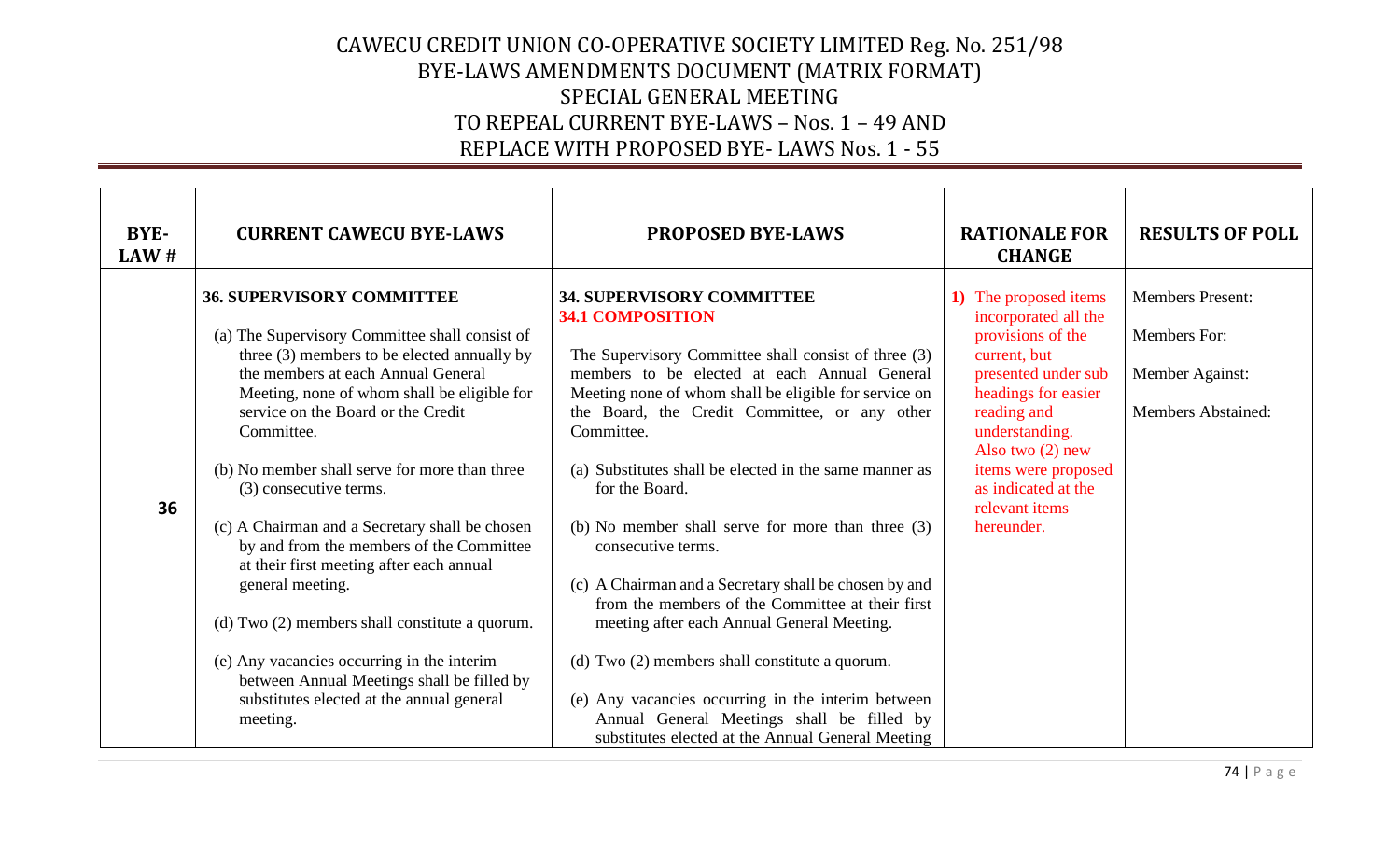| BYE-<br>LAW# | <b>CURRENT CAWECU BYE-LAWS</b>                                                                                                                                                                                                                                                                                                                                                                                                                                                                                                                 | <b>PROPOSED BYE-LAWS</b>                                                                                                                                                                                                                                                                                                                                                                                                                                                                                                                                         | <b>RATIONALE FOR</b><br><b>CHANGE</b>                                                                                                                                    | <b>RESULTS OF POLL</b> |
|--------------|------------------------------------------------------------------------------------------------------------------------------------------------------------------------------------------------------------------------------------------------------------------------------------------------------------------------------------------------------------------------------------------------------------------------------------------------------------------------------------------------------------------------------------------------|------------------------------------------------------------------------------------------------------------------------------------------------------------------------------------------------------------------------------------------------------------------------------------------------------------------------------------------------------------------------------------------------------------------------------------------------------------------------------------------------------------------------------------------------------------------|--------------------------------------------------------------------------------------------------------------------------------------------------------------------------|------------------------|
|              | (f) The Supervisory Committee shall:<br>(i). Make an examination of the affairs of<br>the Credit Union, including an audit of<br>its books at least semi-annually, and, if<br>necessary convene a Special general<br>meeting and submit its report at such                                                                                                                                                                                                                                                                                     | in accordance with twenty-five 24. (f) of these<br>Bye-Laws.<br><b>RESPONSIBILITY</b><br>34.2                                                                                                                                                                                                                                                                                                                                                                                                                                                                    |                                                                                                                                                                          |                        |
|              | meeting;<br>(ii) Make an annual report of its audit and<br>submit same to the annual general<br>meeting of the members;<br>(iii) By the unanimous vote of all its<br>members if it deems such action to be<br>necessary to the proper conduct of the<br>affairs of the Society, suspend any<br>Board or Committee member and<br>convene a special general meeting<br>within thirty (30) days to act on such<br>suspension. The members present at that<br>meeting may, by majority vote, sustain<br>such suspension and remove such<br>member; | The Supervisory Committee shall be responsible<br>for the supervision of the affairs of the Society.<br><b>POWERS AND DUTIES</b><br>34.3<br>The Supervisory Committee shall:<br>Within six (6) weeks of its first meeting forward<br>(a)<br>to the Board a Work Plan and a budget to cover<br>its Audit programme for the year.<br>Make an examination of the affairs of the<br>(b)<br>Society, including an audit of its books at least<br>semi-annually, and, if necessary convene a<br>Special General Meeting and submit its report at<br>each such meeting. | 2) Item 34.3 (a). To<br>ensure the<br>Committee<br>develops a plan of<br>action early to<br>receive the<br>necessary budgeted<br>resources to carry<br>out its function. |                        |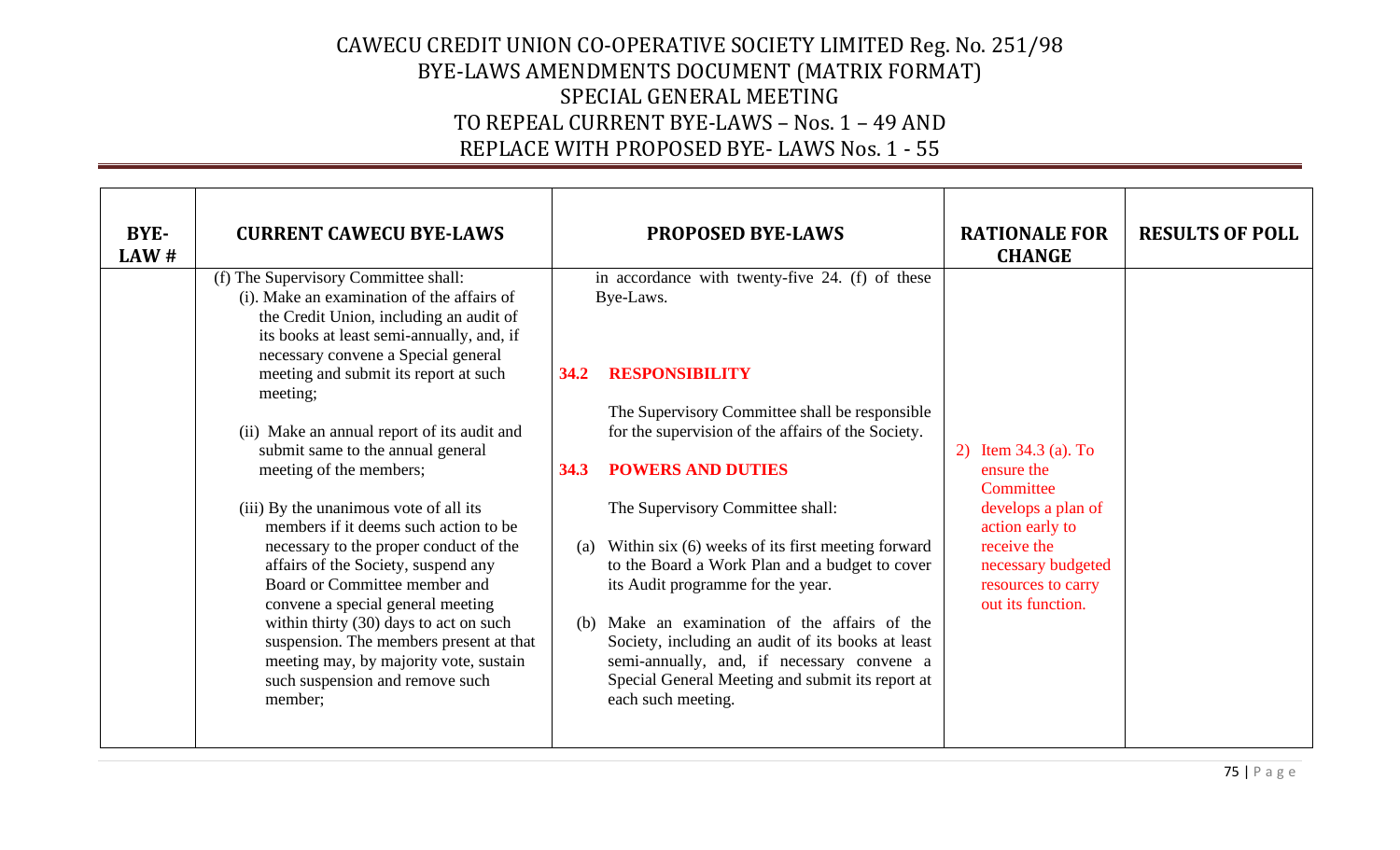| BYE-<br>LAW# | <b>CURRENT CAWECU BYE-LAWS</b>                                                                                                                                                                                                                                                                                                                                                                                                                                                                                                                                                                                                                                                                                                                                                                                                                                                                                                                                                        | <b>PROPOSED BYE-LAWS</b>                                                                                                                                                                                                                                                                                                                                                                                                                                                                                                                                                                                                                                                                                                                                                                                                                                                                                                              | <b>RATIONALE FOR</b><br><b>CHANGE</b> | <b>RESULTS OF POLL</b> |
|--------------|---------------------------------------------------------------------------------------------------------------------------------------------------------------------------------------------------------------------------------------------------------------------------------------------------------------------------------------------------------------------------------------------------------------------------------------------------------------------------------------------------------------------------------------------------------------------------------------------------------------------------------------------------------------------------------------------------------------------------------------------------------------------------------------------------------------------------------------------------------------------------------------------------------------------------------------------------------------------------------------|---------------------------------------------------------------------------------------------------------------------------------------------------------------------------------------------------------------------------------------------------------------------------------------------------------------------------------------------------------------------------------------------------------------------------------------------------------------------------------------------------------------------------------------------------------------------------------------------------------------------------------------------------------------------------------------------------------------------------------------------------------------------------------------------------------------------------------------------------------------------------------------------------------------------------------------|---------------------------------------|------------------------|
|              | (iv) If it deems such action necessary, call a<br>special general meeting of the members<br>to consider any matter which the<br>Committee will submit to the meeting.<br>(g) The members of the Supervisory Committee<br>shall keep themselves fully informed as to the<br>financial condition of the Society by<br>examining, at least every six (6) months, the<br>share and deposit and loan balances, the<br>securities, cash and accounts and all<br>applications for loans made during the period<br>under examination.<br>They shall also satisfy themselves that for<br>each loan, proper documents are on file, that<br>each application embodies the purpose for<br>which the relative loan was made and that the<br>security offered is adequate. They shall also<br>ensure that each loan application approved<br>bears the signatures of at least one (1)<br>member of this Committee shall attest the<br>balance sheet required to be submitted to the<br>Commissioner. | (c) Make an annual report of its audit and submit<br>same to the Annual General Meeting of the<br>members.<br>(d) By the unanimous vote of all its members if it<br>deems such action to be necessary to the proper<br>conduct of the affairs of the Society, suspend any<br>Board or Committee member and convene a<br>Special General Meeting within thirty (30) days<br>to act on such suspension. The members present<br>at that meeting may, by majority vote, sustain<br>such suspension and remove such member or<br>reinstate such member.<br>(e) If it deems such action necessary, in accordance<br>with Bye-law $(19)$ (c) of these bye-laws, have a<br>Special General Meeting convened of the<br>members to consider any matter which the<br>Committee will submit to the meeting.<br>Attest (at least one (1) member) the monthly<br>(f)<br>financial statement prepared by the Treasurer or<br>Manager of the Society. |                                       |                        |
|              |                                                                                                                                                                                                                                                                                                                                                                                                                                                                                                                                                                                                                                                                                                                                                                                                                                                                                                                                                                                       |                                                                                                                                                                                                                                                                                                                                                                                                                                                                                                                                                                                                                                                                                                                                                                                                                                                                                                                                       |                                       |                        |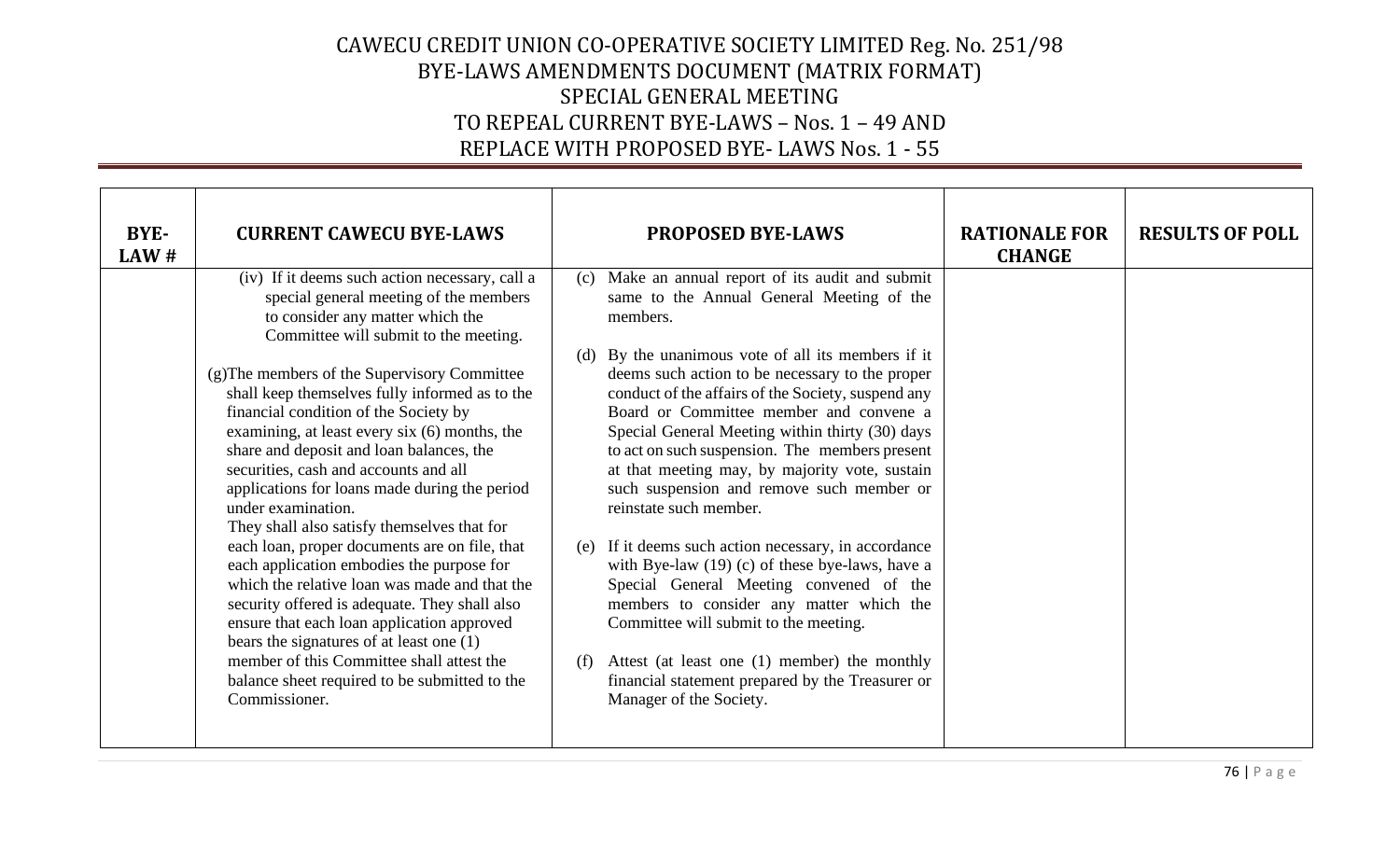| BYE-<br>LAW# | <b>CURRENT CAWECU BYE-LAWS</b> | <b>PROPOSED BYE-LAWS</b>                                                                                                                                                                                                                                                                                    | <b>RATIONALE FOR</b><br><b>CHANGE</b>                                                                     | <b>RESULTS OF POLL</b> |
|--------------|--------------------------------|-------------------------------------------------------------------------------------------------------------------------------------------------------------------------------------------------------------------------------------------------------------------------------------------------------------|-----------------------------------------------------------------------------------------------------------|------------------------|
|              |                                | $(g)$ At least one (1) member of this Committee shall<br>attest the balance sheet required to be submitted<br>to the Commissioner.                                                                                                                                                                          |                                                                                                           |                        |
|              |                                | (h) Keep themselves fully informed as to the<br>financial condition of the Society by examining,<br>at least every six (6) months, the share and<br>deposit accounts and loan balances, the<br>securities, cash and accounts and all applications<br>for loans made during the period under<br>examination. |                                                                                                           |                        |
|              |                                | (i) Satisfy themselves that for each loan, proper<br>documents are on file, that each application<br>embodies the purpose for which the relative loan<br>was made and that the security offered is<br>adequate.                                                                                             | 3) Item $34.3$ (j). to<br>ensure in its<br>oversight, that the<br>Supervisory<br><b>Committee carries</b> |                        |
|              |                                | (j) Ensure that each approved loan application under<br>the remit of the Credit Committee, bears the<br>signatures of at least three (3) members of the<br>Credit Committee.                                                                                                                                | out its duty as<br>specified under<br>Bye-Law 34.2                                                        |                        |
|              |                                | (k) Prepare an Annual Report of its activities for<br>presentation to the Annual General Meeting.                                                                                                                                                                                                           |                                                                                                           |                        |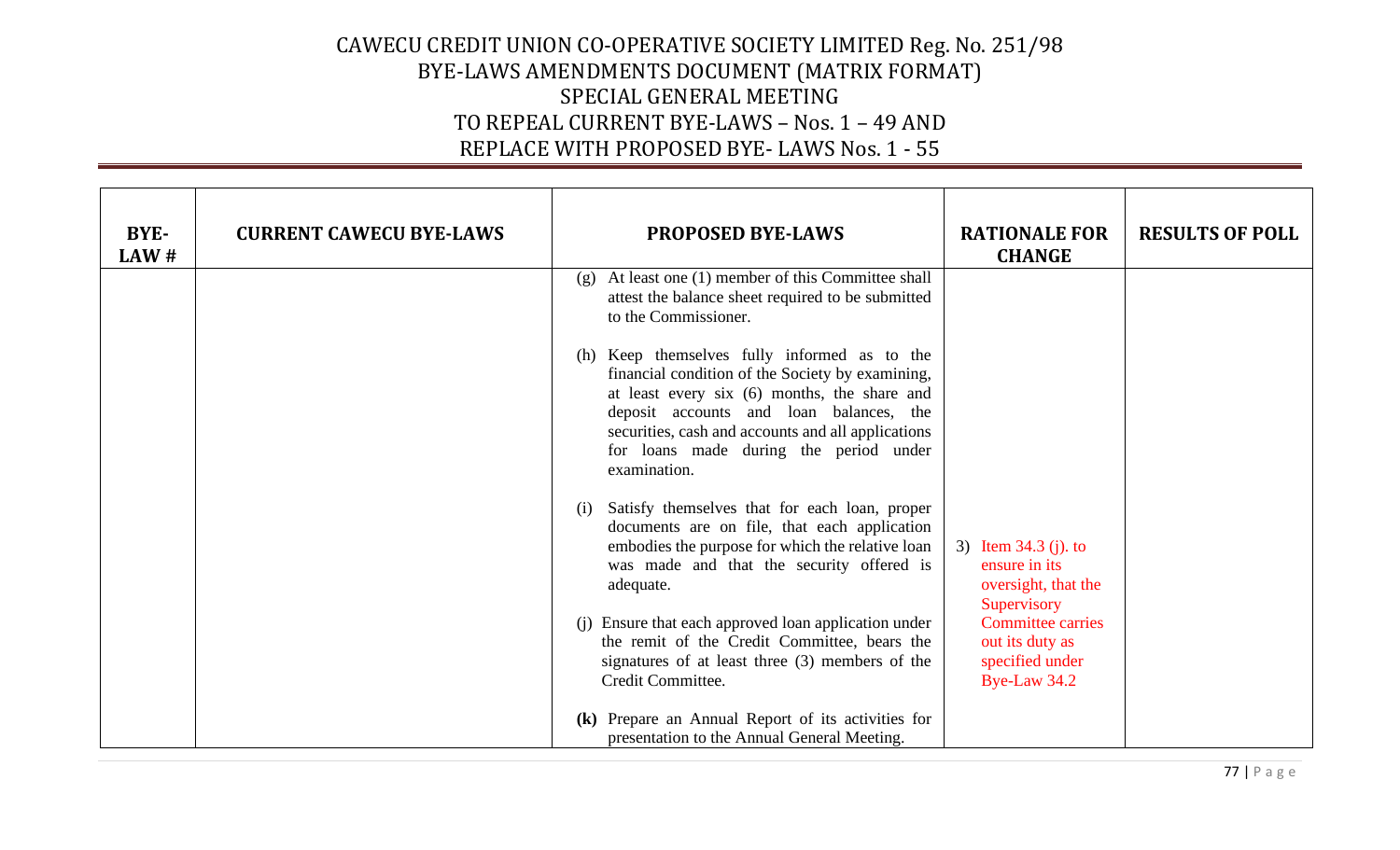| BYE-<br>LAW # | <b>CURRENT CAWECU BYE-LAWS</b>                                                                                                                                                                                                                                                                                                                                                                                                                                                                                                                                                                                                                                                                                                                                                                                   | <b>PROPOSED BYE-LAWS</b>                                                                                                                                                                                                                                                                                                                                                                                                                                                                                                                                                             | <b>RATIONALE FOR</b><br><b>CHANGE</b>                                                                                                                                                                                                                                                                                                                                                                            | <b>RESULTS OF POLL</b>                                                           |
|---------------|------------------------------------------------------------------------------------------------------------------------------------------------------------------------------------------------------------------------------------------------------------------------------------------------------------------------------------------------------------------------------------------------------------------------------------------------------------------------------------------------------------------------------------------------------------------------------------------------------------------------------------------------------------------------------------------------------------------------------------------------------------------------------------------------------------------|--------------------------------------------------------------------------------------------------------------------------------------------------------------------------------------------------------------------------------------------------------------------------------------------------------------------------------------------------------------------------------------------------------------------------------------------------------------------------------------------------------------------------------------------------------------------------------------|------------------------------------------------------------------------------------------------------------------------------------------------------------------------------------------------------------------------------------------------------------------------------------------------------------------------------------------------------------------------------------------------------------------|----------------------------------------------------------------------------------|
| 37            | 37. CREDIT COMMITTEE<br>(a) The Committee shall consist of five $(5)$<br>members elected by the members at each<br>Annual General Meeting.<br>(b) A Chairman and a Secretary shall be chosen by<br>and from the Committee at their first meeting<br>after each Annual General Meeting.<br>$(c)$ The Secretary shall prepare and keep a full and<br>correct record of all actions taken by the<br>Committee.<br>$\vert$ (d) The Credit Committee shall be responsible for<br>the approval and the general supervision of all<br>loans to members guided by the Credit<br>Management Policy of the Board.<br>(e) The Committee shall enquire carefully into the<br>financial position of borrowing members and<br>their endorsers so as to ascertain their ability to<br>repay fully and promptly; the obligations | <b>35.CREDIT COMMITTEE</b><br>35.1 COMPOSITION<br>The Committee shall consist of five (5)<br>(a)<br>members elected by the members at each<br>Annual General Meeting, none of whom<br>shall be eligible to serve on the Board or<br>Supervisory Committee.<br>Substitutes shall be elected in the same<br>(b)<br>manner as that for the Board.<br>No member shall serve for more than three<br>(c)<br>(3) consecutive terms.<br>Three (3) members shall constitute a quorum.<br>(d)<br>(e) Each approved loan application shall bear the<br>signature of at least three (3) members. | 1) The provisions of all<br>current items (a) to<br>(h) were<br>incorporated into the<br>proposals and<br>additional items<br>were added as<br>indicated hereunder.<br>New proposed item<br>2)<br>at $35.1$ (c). to assist<br>in curbing the<br>possibility of<br>monopolistic<br>behavior by the<br>office holder<br>3) New proposed item<br>at $35.1$ (e). to<br>facilitate<br>accountability and<br>oversight | <b>Members Present:</b><br>Members For:<br>Member Against:<br>Members Abstained: |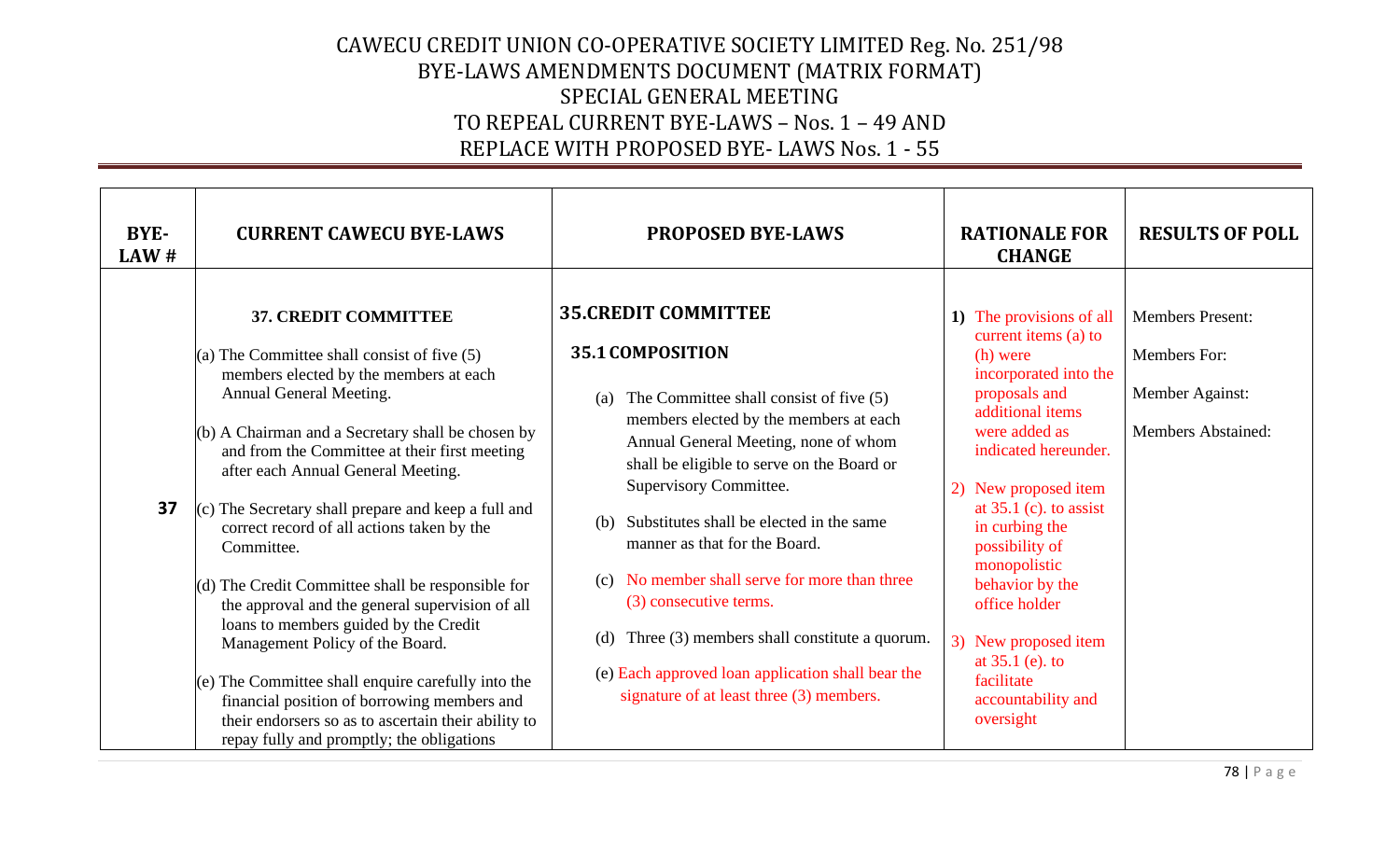| BYE-<br>LAW# | <b>CURRENT CAWECU BYE-LAWS</b>                                                                                                                                                                                                                                                                                                                 | <b>PROPOSED BYE-LAWS</b>                                                                                                                                                                                                                                                                                                                                                                                                                                                                                                                                                                                                                                                  | <b>RATIONALE FOR</b><br><b>CHANGE</b> | <b>RESULTS OF POLL</b> |
|--------------|------------------------------------------------------------------------------------------------------------------------------------------------------------------------------------------------------------------------------------------------------------------------------------------------------------------------------------------------|---------------------------------------------------------------------------------------------------------------------------------------------------------------------------------------------------------------------------------------------------------------------------------------------------------------------------------------------------------------------------------------------------------------------------------------------------------------------------------------------------------------------------------------------------------------------------------------------------------------------------------------------------------------------------|---------------------------------------|------------------------|
|              | assumed by them, and shall ascertain whether<br>a loan promises to be of benefit to the<br>borrower.<br>The Committee shall meet weekly and<br>meetings shall be held from time to time as<br>business may require.<br>(g) No Credit Committee member shall be a<br>member of the Board.<br>(h)Three (3) members shall constitute a<br>quorum. | (f) Any vacancies occurring in the interim<br>between Annual General Meetings shall be<br>filled by substitutes elected at the last Annual<br>General Meeting in accordance with (24) f of<br>these Bye-Laws.<br>(g) A Chairman and a Secretary shall be chosen<br>by and from the members of the Committee at<br>their first meeting fourteen (14) days after<br>each Annual General Meeting.<br>(h) The Secretary shall prepare and keep a full<br>and correct record of all decisions taken by<br>the Committee.<br><b>RESPONSIBILITY</b><br>35.2<br>The Credit Committee shall be responsible for<br>the approval and general supervision of all<br>loans to members. |                                       |                        |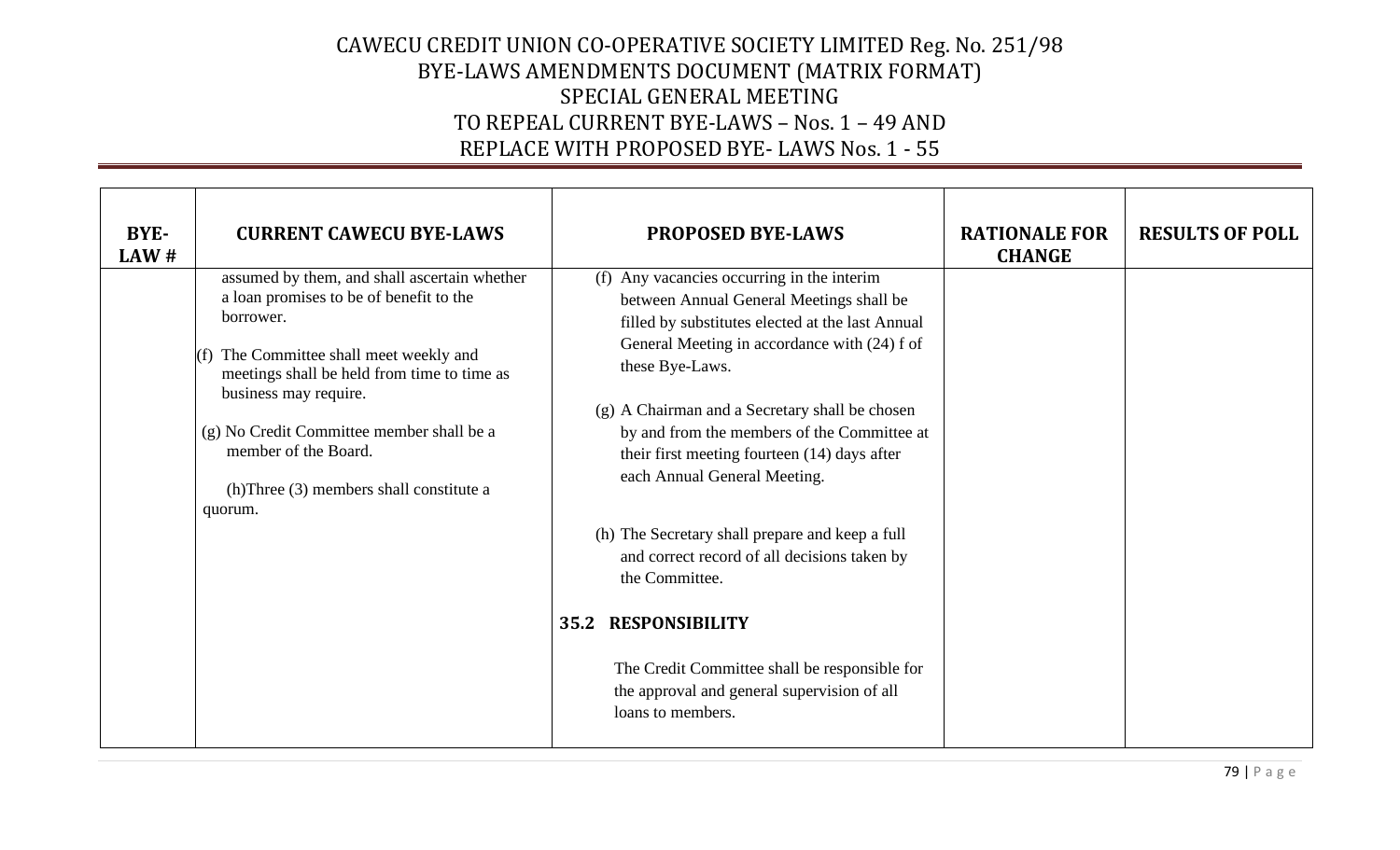| BYE-<br>LAW# | <b>CURRENT CAWECU BYE-LAWS</b> | <b>PROPOSED BYE-LAWS</b>                                                                                                                                                                                                                                                                                                                                                                                                                                                                                                                                                                                  | <b>RATIONALE FOR</b><br><b>CHANGE</b>                                                                   | <b>RESULTS OF POLL</b> |
|--------------|--------------------------------|-----------------------------------------------------------------------------------------------------------------------------------------------------------------------------------------------------------------------------------------------------------------------------------------------------------------------------------------------------------------------------------------------------------------------------------------------------------------------------------------------------------------------------------------------------------------------------------------------------------|---------------------------------------------------------------------------------------------------------|------------------------|
|              |                                | <b>35.3 POWERS AND DUTIES</b><br>The Committee shall enquire carefully into<br>(a)<br>the financial position of borrowing members<br>and their endorsers so as to ascertain their<br>ability to repay fully and promptly the<br>obligations assumed by them and ascertain<br>whether the loan promises to be of benefit to<br>the borrower. The Committee shall<br>determine the terms upon which the loan<br>shall be repaid.<br>When there is pending more loan<br>(b)<br>applications than can be granted with the<br>funds available, preference shall be given to<br>applications for smaller loans. | 4) New proposed item<br>(b) added to provide<br>for the widest<br>number of members<br>accessing loans. |                        |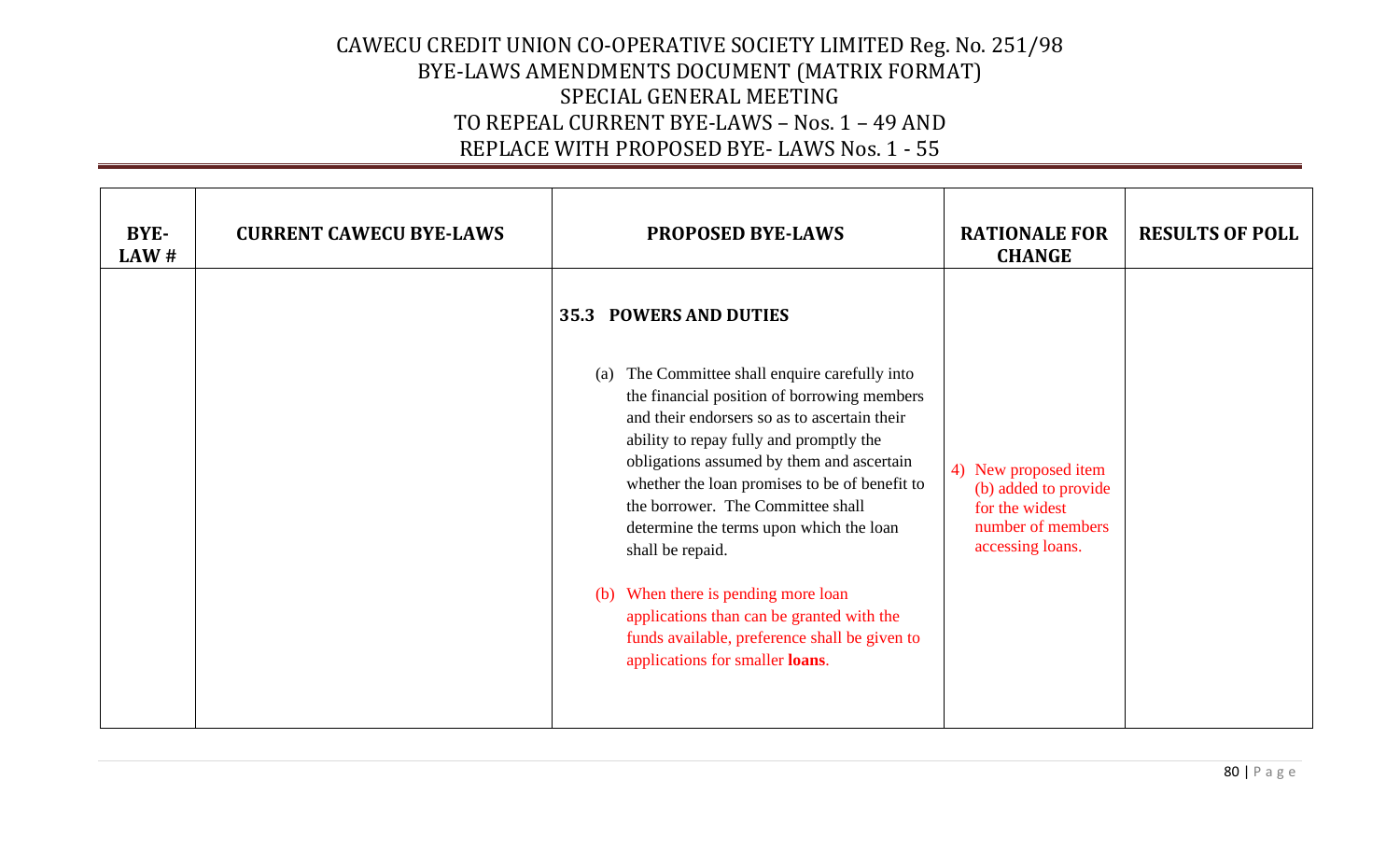| BYE-<br>LAW# | <b>CURRENT CAWECU BYE-LAWS</b> | <b>PROPOSED BYE-LAWS</b>                                                                                                                                   | <b>RATIONALE FOR</b><br><b>CHANGE</b>                                                           | <b>RESULTS OF POLL</b> |
|--------------|--------------------------------|------------------------------------------------------------------------------------------------------------------------------------------------------------|-------------------------------------------------------------------------------------------------|------------------------|
|              |                                | The Committee shall forward monthly<br>(c)<br>reports or as may be required of its activities<br>to the Board.                                             | New proposed item (c)<br>added to provide for<br>oversight of the<br>Committee's<br>performance |                        |
|              |                                | The Committee shall prepare an Annual<br>(d)                                                                                                               |                                                                                                 |                        |
|              |                                | Report of its activities for presentation to the<br>Annual General Meeting.                                                                                |                                                                                                 |                        |
|              |                                | The Committee may delegate its function and<br>(e)<br>authority to Loan Officers appointed in<br>accordance with the Loan Policy set down by<br>the Board. |                                                                                                 |                        |
|              |                                | The Committee shall meet once a week<br>(f)<br>and act in accordance with the loan<br>policy set down by the Board.                                        |                                                                                                 |                        |
|              |                                | Additional meetings shall be held from                                                                                                                     |                                                                                                 |                        |
|              |                                | time to time as business may require.                                                                                                                      |                                                                                                 |                        |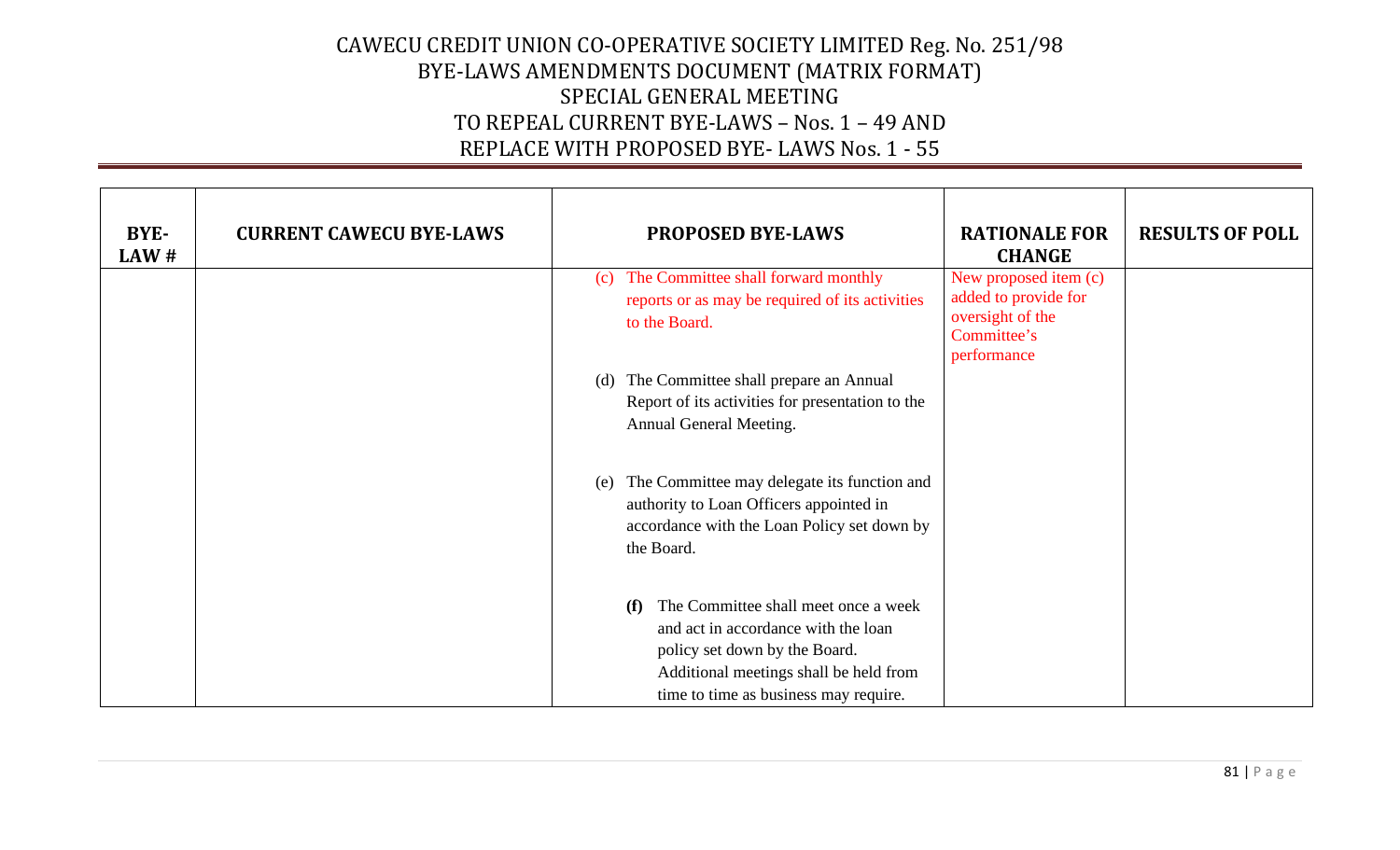| BYE-<br>LAW # | <b>CURRENT CAWECU BYE-LAWS</b>                                                                                                                                                                                                                                                                                                                                                                                                                                                                                                                                                                                                                                                                                                                                                     | <b>PROPOSED BYE-LAWS</b>                                                                                                                                                                                                                                                                                                                                                                                                                                                                                                                                                                                                                                                         | <b>RATIONALE FOR</b><br><b>CHANGE</b>                                                                                                                                                                                                                                                                                                                                                             | <b>RESULTS OF POLL</b>                                                                  |
|---------------|------------------------------------------------------------------------------------------------------------------------------------------------------------------------------------------------------------------------------------------------------------------------------------------------------------------------------------------------------------------------------------------------------------------------------------------------------------------------------------------------------------------------------------------------------------------------------------------------------------------------------------------------------------------------------------------------------------------------------------------------------------------------------------|----------------------------------------------------------------------------------------------------------------------------------------------------------------------------------------------------------------------------------------------------------------------------------------------------------------------------------------------------------------------------------------------------------------------------------------------------------------------------------------------------------------------------------------------------------------------------------------------------------------------------------------------------------------------------------|---------------------------------------------------------------------------------------------------------------------------------------------------------------------------------------------------------------------------------------------------------------------------------------------------------------------------------------------------------------------------------------------------|-----------------------------------------------------------------------------------------|
| 38            | <b>38 EDUCATION COMMITTEE</b><br>(a) The Board shall at its first meeting after the<br>annual general meeting appoint a<br>Committee of five (5) persons, who may<br>also be members of any committee, to be<br>known as the Education Committee.<br>(b) This Committee shall be in charge of<br>corporate publicity and education of<br>customers/members<br>(c) The Committee shall advise and act in<br>collaboration with the leaders of discussion<br>groups, assist in the provision and<br>maintenance of a library for use of members<br>of the Society and arrange for the purchase of<br>books and magazines particularly in relation<br>to the Co-operative movement.<br>(d) The Vice Chairman of the Board shall be the<br>Chairman and a Secretary shall be chosen by | <b>EDUCATION COMMITTEE</b><br>36<br><b>36.1 COMPOSITION</b><br>The Education Committee shall be comprised of<br>(a)<br>five $(5)$ to seven $(7)$ members, who may also be<br>members of the Board or any other committee,<br>(excluding the Supervisory Committee) and shall<br>be appointed by the Board at its first meeting after<br>the Annual General Meeting.<br>The Chairman and Secretary shall be chosen by<br>(b)<br>and from among the members of the Committee<br>at its first meeting after its appointment. The<br>Committee shall be empowered to co-opt persons<br>to be members who shall take part in all<br>discussions but shall not have the right to vote. | 1) The provisions of the<br>current items, (a) to<br>(i) were rewritten and<br>incorporated into the<br>proposals under sub<br>headings -<br>36.1/36.2/36.3 for<br>clearer focus and<br>easier reading.<br>2) A major amendment<br>to proposed item (a)<br>was the exclusion of<br>members of the<br>Supervisory<br>Committee for<br>eligibility to be an<br><b>Education Committee</b><br>member | <b>Members Present:</b><br>Members For:<br>Member Against:<br><b>Members Abstained:</b> |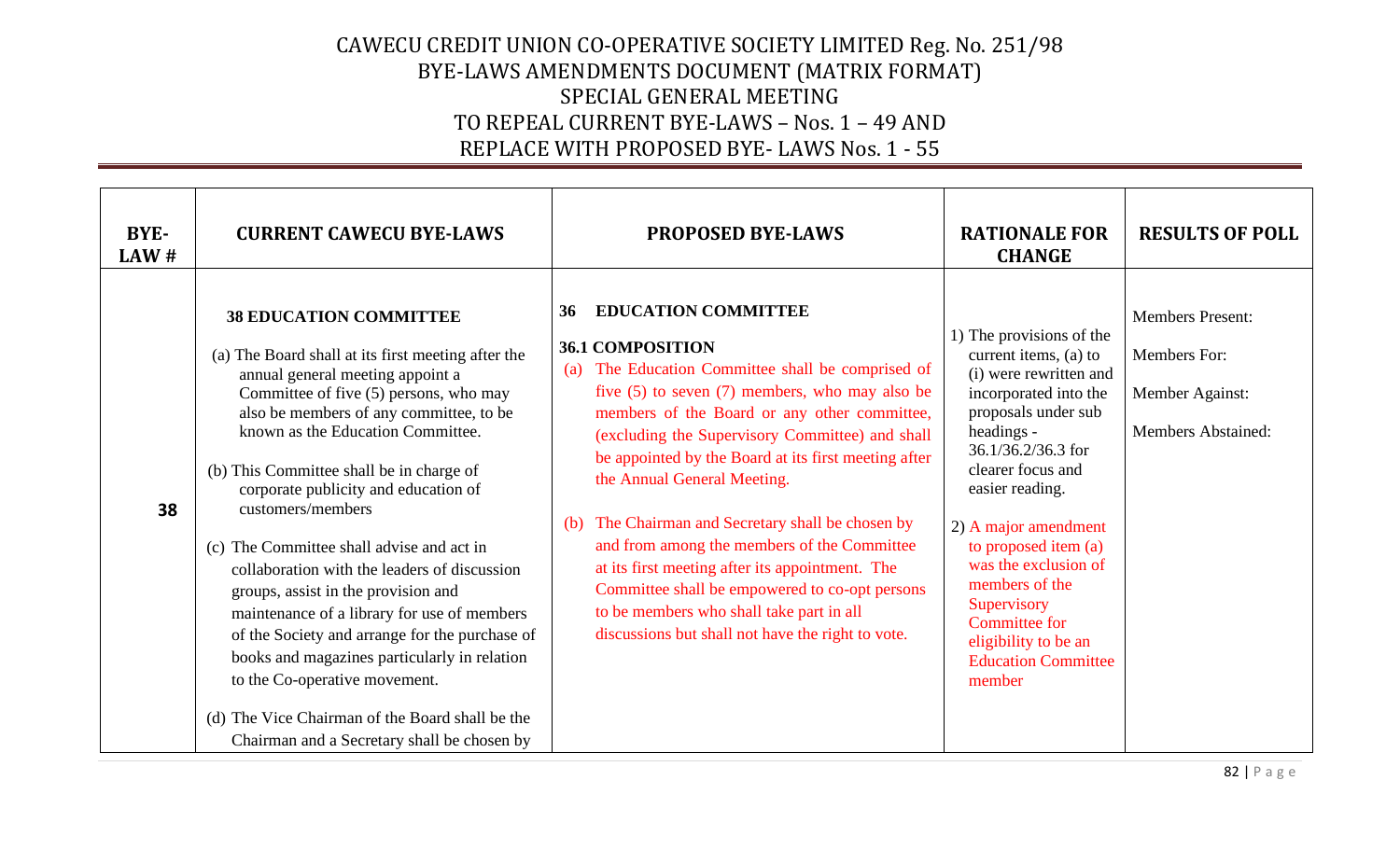| BYE-<br>LAW# | <b>CURRENT CAWECU BYE-LAWS</b>                                                                                                                                                                                                                                                                                                                                                                                                                                                                                                                                                                                                                                                                                            | <b>PROPOSED BYE-LAWS</b>                                                                                                                                                                                                                                                                                                                                                                                                                                                                                                       | <b>RATIONALE FOR</b><br><b>CHANGE</b>                                                                                                                                                                                                 | <b>RESULTS OF POLL</b> |
|--------------|---------------------------------------------------------------------------------------------------------------------------------------------------------------------------------------------------------------------------------------------------------------------------------------------------------------------------------------------------------------------------------------------------------------------------------------------------------------------------------------------------------------------------------------------------------------------------------------------------------------------------------------------------------------------------------------------------------------------------|--------------------------------------------------------------------------------------------------------------------------------------------------------------------------------------------------------------------------------------------------------------------------------------------------------------------------------------------------------------------------------------------------------------------------------------------------------------------------------------------------------------------------------|---------------------------------------------------------------------------------------------------------------------------------------------------------------------------------------------------------------------------------------|------------------------|
|              | and from the Committee at its first meeting<br>after its appointment.<br>(e) The Committee shall be empowered to co-<br>opt persons to be members and they shall<br>not have the right to vote.<br>(f) The Committee shall from time to time<br>submit to the Board, a requisite to cover<br>the cost of literature, etc. and the Board<br>shall be careful to see that the education<br>fund is used for the purpose for which it is<br>intended and in conformity with the Act,<br>regulations, bye-laws, rules and direction<br>of the Board.<br>(g) The use of the books and magazines shall<br>be open to all members.<br>(h) The Committee shall make arrangements<br>for lectures and discussions etc; every three | The members of the Committee shall meet at least<br>(c)<br>once a month and shall continue to serve until<br>replaced.<br><b>RESPONSIBILITY</b><br>36.2<br>The Education Committee shall have charge of the<br>publicity and education requirements of the<br>Society.<br><b>POWERS AND DUTIES</b><br>36.3<br>The Committee's Terms of Reference shall be<br>prepared by the Board and shall:<br>Arrange for the purchase of books and magazines<br>(a)<br>and for the maintenance of a library for the use of<br>members; and | 3) The proposal at (b)<br>removes "The Vice<br>Chairman of the<br>Board shall be the<br>Chairman" at<br>current (d) thus<br>allowing for greater<br>flexibility in the<br>selection of a<br>Chairman of the<br>Education<br>Committee |                        |
|              | (3) months and use its best endeavors<br>generally to stimulate interest in the                                                                                                                                                                                                                                                                                                                                                                                                                                                                                                                                                                                                                                           |                                                                                                                                                                                                                                                                                                                                                                                                                                                                                                                                |                                                                                                                                                                                                                                       |                        |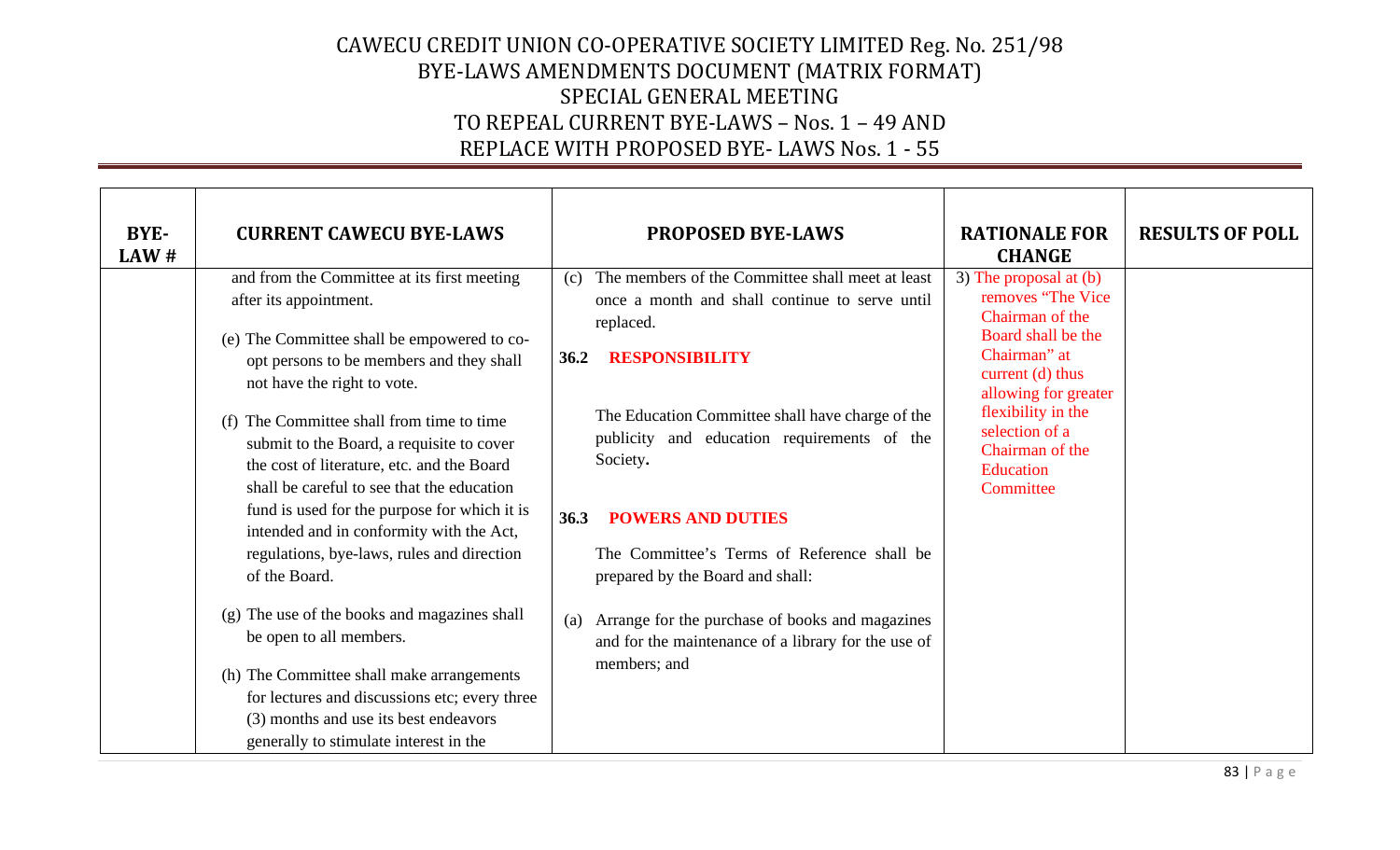| BYE-<br>LAW# | <b>CURRENT CAWECU BYE-LAWS</b>                                                                                                              | <b>PROPOSED BYE-LAWS</b>                                                                                                                                                                                                                                                                                                                                                                                                                                                                                                           | <b>RATIONALE FOR</b><br><b>CHANGE</b>                                                                                               | <b>RESULTS OF POLL</b> |
|--------------|---------------------------------------------------------------------------------------------------------------------------------------------|------------------------------------------------------------------------------------------------------------------------------------------------------------------------------------------------------------------------------------------------------------------------------------------------------------------------------------------------------------------------------------------------------------------------------------------------------------------------------------------------------------------------------------|-------------------------------------------------------------------------------------------------------------------------------------|------------------------|
|              | cultural activities and business of the<br>society.<br>The Committee shall submit an Annual<br>(i)<br>Report of its activities to the Board | for<br>educational<br>publications<br>Arrange<br>for<br>(b)<br>circulation among members, for the exhibition of<br>films and the holding of seminars and conferences.<br>Submit to the Board for its approval, a budget to<br>(c)<br>cover the programme of activities for the year,<br>within six $(6)$ weeks of its first meeting.<br>Submit a quarterly report on its activities to the<br>(d)<br>Board.<br>Submit an Annual Report of its activities to the<br>(e)<br>Board for presentation to the Annual General<br>Meeting. |                                                                                                                                     |                        |
|              | <b>NIL</b>                                                                                                                                  | <b>NOMINATING COMMITTEE</b><br>37<br><b>COMPOSITION</b><br>37.1<br>a) The Board shall in each year appoint a<br>Nominating Committee comprising of not<br>more than five (5) members of the Society                                                                                                                                                                                                                                                                                                                                | To provide for a process<br>to obtain qualified and<br>suitable persons to serve<br>on the Board and<br><b>Statutory committees</b> |                        |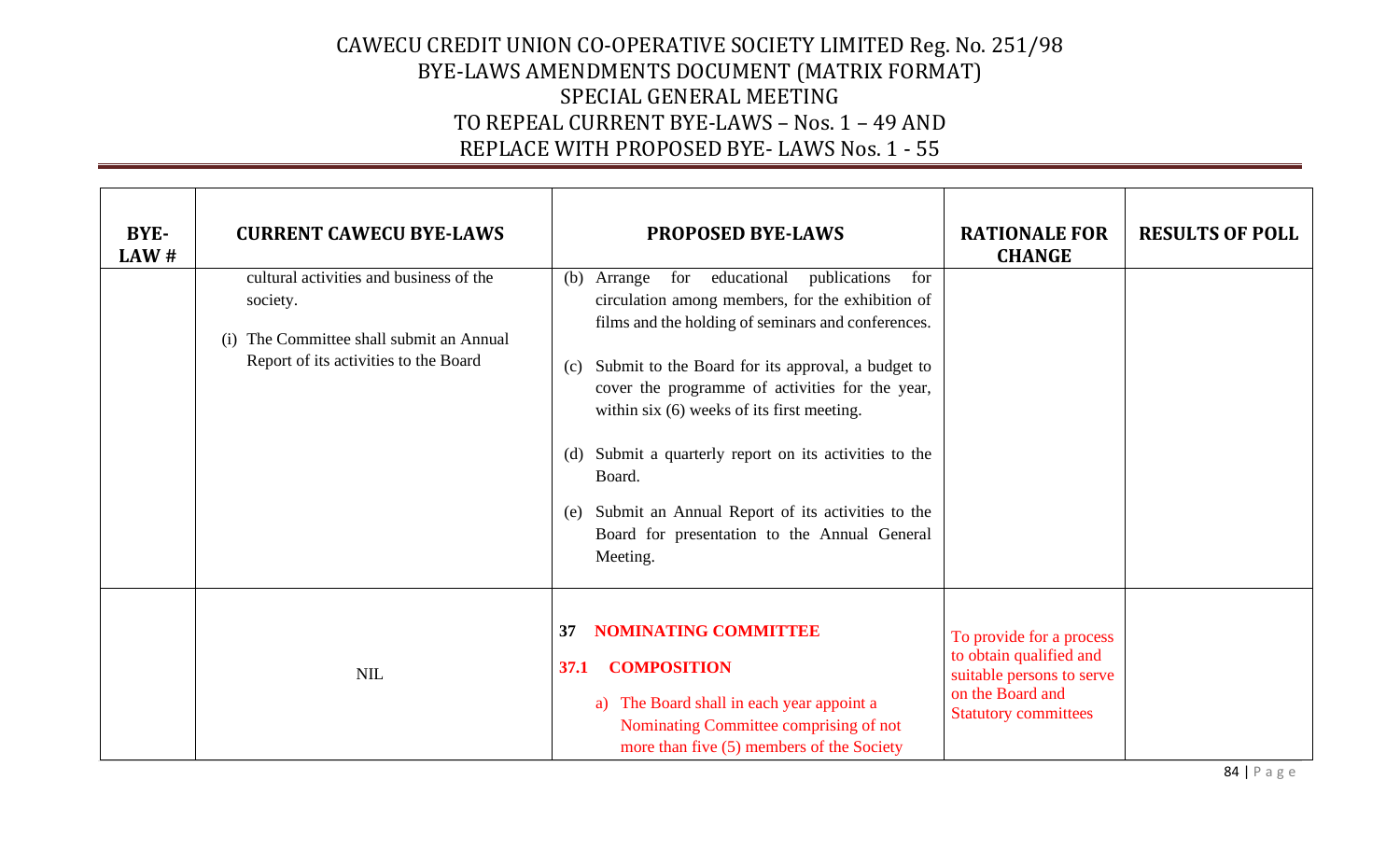| BYE-<br>LAW# | <b>CURRENT CAWECU BYE-LAWS</b> | <b>PROPOSED BYE-LAWS</b>                            | <b>RATIONALE FOR</b><br><b>CHANGE</b> | <b>RESULTS OF POLL</b> |
|--------------|--------------------------------|-----------------------------------------------------|---------------------------------------|------------------------|
|              |                                | and may include at least one (1) Director but       |                                       |                        |
|              |                                | no more than two (2) Directors.                     |                                       |                        |
|              |                                | b) Members of the Committee shall not be            |                                       |                        |
|              |                                | eligible for election to the Board, Supervisory     |                                       |                        |
|              |                                | or Credit Committee at the Annual or Special        |                                       |                        |
|              |                                | <b>General Meeting.</b>                             |                                       |                        |
|              |                                | <b>POWERS AND DUTIES</b><br>37.2                    |                                       |                        |
|              |                                | (a) The Committee shall screen and select qualified |                                       |                        |
|              |                                | members who are willing to be considered for        |                                       |                        |
|              |                                | election to the Board, Supervisory or Credit        |                                       |                        |
|              |                                | Committees by the Annual General Meeting.           |                                       |                        |
|              |                                | (b) The Nominating Committee shall submit its       |                                       |                        |
|              |                                | report to the Board not less than thirty (30)       |                                       |                        |
|              |                                | calendar days before the date of the Annual         |                                       |                        |
|              |                                | General Meeting. At least twenty-one (21)           |                                       |                        |
|              |                                | calendar days before the date of the Annual         |                                       |                        |
|              |                                | General Meeting, the Board shall consider the       |                                       |                        |
|              |                                | report of the Nominating Committee for              |                                       |                        |
|              |                                | submission to the Annual General Meeting.           |                                       |                        |
|              |                                | (c) The Report having been presented to the Annual  |                                       |                        |
|              |                                | General Meeting, there shall be no nomination       |                                       |                        |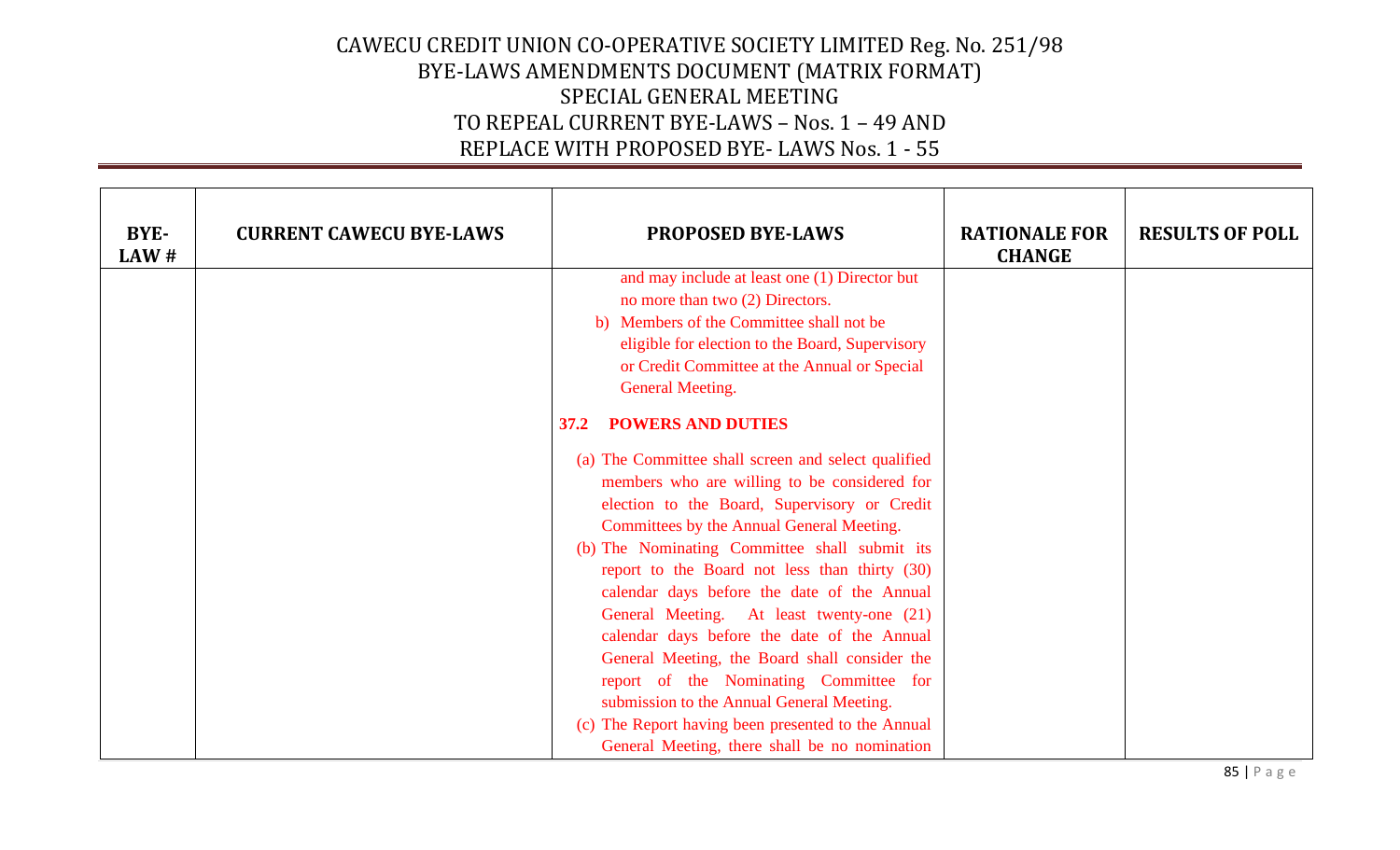| BYE-<br>LAW# | <b>CURRENT CAWECU BYE-LAWS</b> | <b>PROPOSED BYE-LAWS</b>                                                                                                                                                                                                                                                                                                                                                                                                                                     | <b>RATIONALE FOR</b><br><b>CHANGE</b>                     | <b>RESULTS OF POLL</b> |
|--------------|--------------------------------|--------------------------------------------------------------------------------------------------------------------------------------------------------------------------------------------------------------------------------------------------------------------------------------------------------------------------------------------------------------------------------------------------------------------------------------------------------------|-----------------------------------------------------------|------------------------|
|              |                                | from the floor. Where, however, it is deemed<br>necessary for the proper constitution of the Board<br>and/or Committees, nominations shall be<br>obtained from the floor                                                                                                                                                                                                                                                                                     |                                                           |                        |
|              | <b>NIL</b>                     | <b>38. LEAVE OF ABSENCE</b><br>A Board or Committee member may take leave of<br>absence if he:-<br>(a) Is charged with any criminal offence and/or is<br>required to be away from the Society (or country)<br>for a period not exceeding six (6) months.<br>(b) Is required to be away from the Society (or<br>country) for any other purpose for a period not<br>exceeding $six(6)$ months.<br>(c) A leave of absence shall not be considered a<br>vacancy. | To regularize leave of<br>absence of committee<br>members |                        |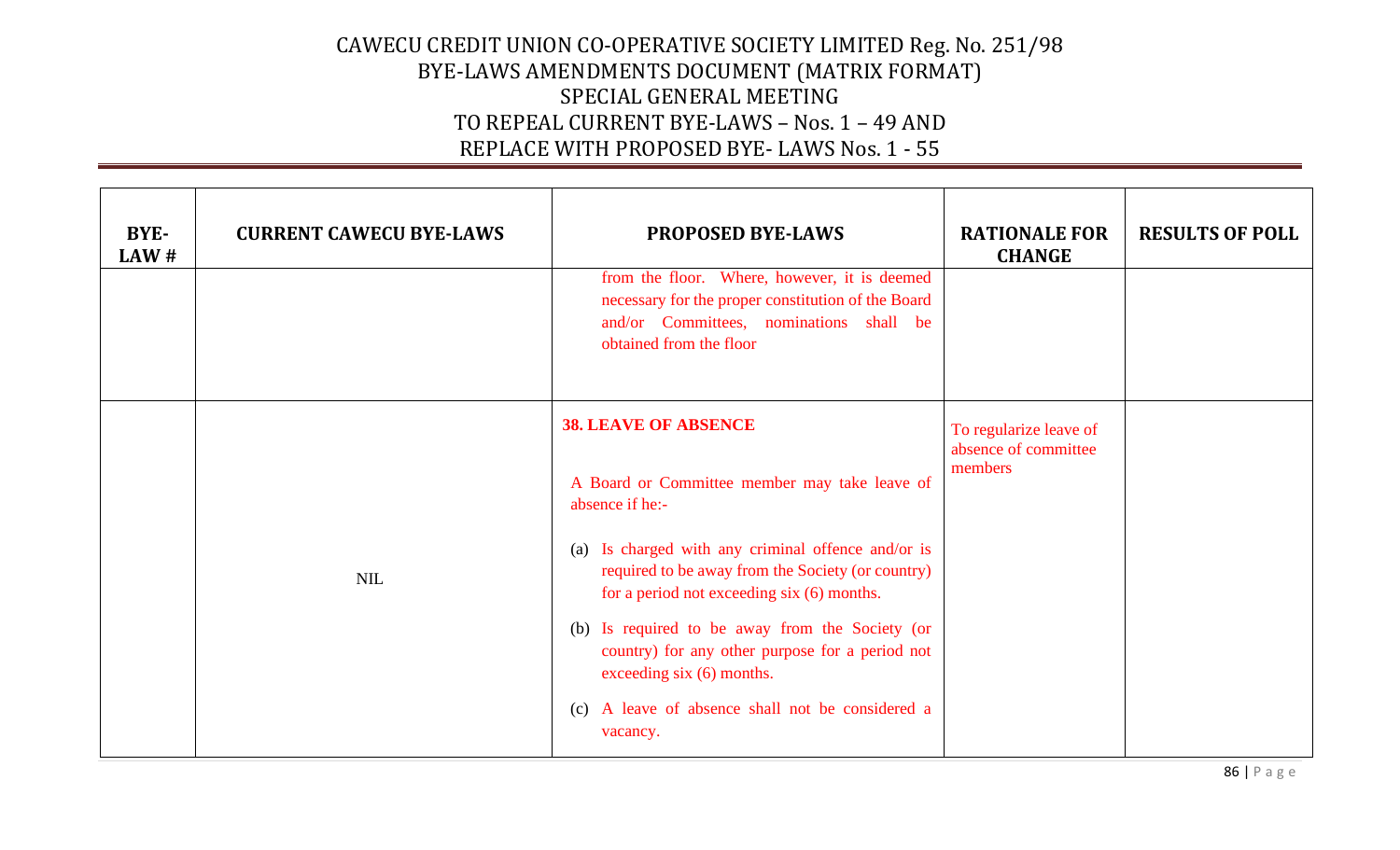| BYE-<br>LAW# | <b>CURRENT CAWECU BYE-LAWS</b> | <b>PROPOSED BYE-LAWS</b>                                                                                                                                                                                                                                                                                                                                                                                                                                                           | <b>RATIONALE FOR</b><br><b>CHANGE</b>                 | <b>RESULTS OF POLL</b> |
|--------------|--------------------------------|------------------------------------------------------------------------------------------------------------------------------------------------------------------------------------------------------------------------------------------------------------------------------------------------------------------------------------------------------------------------------------------------------------------------------------------------------------------------------------|-------------------------------------------------------|------------------------|
|              | <b>NIL</b>                     | <b>39 VACANCY ON THE BOARD OR OTHER</b><br><b>STATUTORY COMMITTEES</b><br>Any vacancy arising on the Board or Statutory<br>Committees shall within fourteen days of the<br>occurrence of the vacancy be filled by appointing a<br>substitute from the substitutes elected for the purpose<br>at the last Annual General Meeting. The Board shall<br>be informed in writing whenever a vacancy arises, and<br>the subsequent filling of the vacancy by the Statutory<br>Committees. | An administrative<br>process for filling<br>vacancies |                        |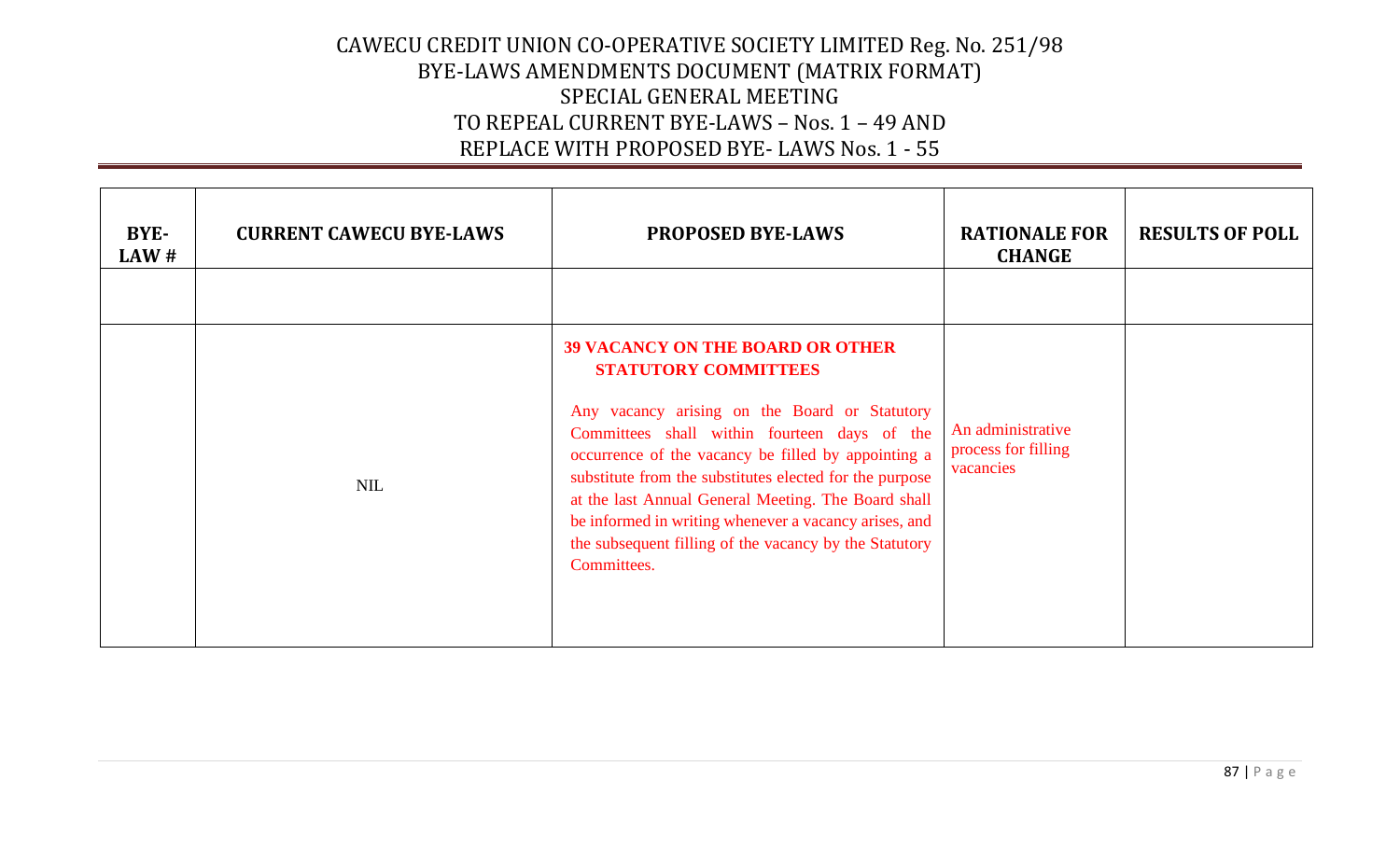| BYE-<br>$\mathbf{L} \mathbf{A} \mathbf{W}$ # | <b>CURRENT CAWECU BYE-LAWS</b>                                                                                                                                                                                                                                                                                                                                                                                                                                                                                                     | <b>PROPOSED BYE-LAWS</b>                                                                                                                                                                                                                                                                                                                                                                                                                                                                                                                    | <b>RATIONALE FOR</b><br><b>CHANGE</b>                                                            | <b>RESULTS OF POLL</b>                                                                  |
|----------------------------------------------|------------------------------------------------------------------------------------------------------------------------------------------------------------------------------------------------------------------------------------------------------------------------------------------------------------------------------------------------------------------------------------------------------------------------------------------------------------------------------------------------------------------------------------|---------------------------------------------------------------------------------------------------------------------------------------------------------------------------------------------------------------------------------------------------------------------------------------------------------------------------------------------------------------------------------------------------------------------------------------------------------------------------------------------------------------------------------------------|--------------------------------------------------------------------------------------------------|-----------------------------------------------------------------------------------------|
| 39                                           | <b>39. SEAL</b><br>The Seal of the Society shall bear legibly<br>engraved on it, at length, the registered name of<br>the Society. It shall not be affixed to any<br>instrument except by the authority of the Board<br>and in the presence of the President and the<br>Secretary or such other persons as the Board may<br>appoint for the purpose, and the President and<br>Secretary or other persons as aforesaid shall sign<br>and date every instrument to which the Seal of<br>the Society is so affixed in their presence. | 41 SEAL<br>The Seal of the Society shall bear legibly<br>(a)<br>engraved on its length the registered Name of<br>the Society.<br>It shall not be affixed to any instrument except<br>(b)<br>by the authority of the Board and in the<br>presence of the President and the Secretary or<br>such other person as the Board may appoint for<br>the purpose.<br>The President and Secretary or other persons as<br>(c)<br>aforesaid shall sign and date every instrument<br>to which the Seal of the Society is so affixed in<br>their presence | Proposed Bye-Law #41<br>re-arranged into items<br>$(a)$ , $(b)$ and $(c)$ for<br>greater clarity | <b>Members Present:</b><br>Members For:<br>Member Against:<br><b>Members Abstained:</b> |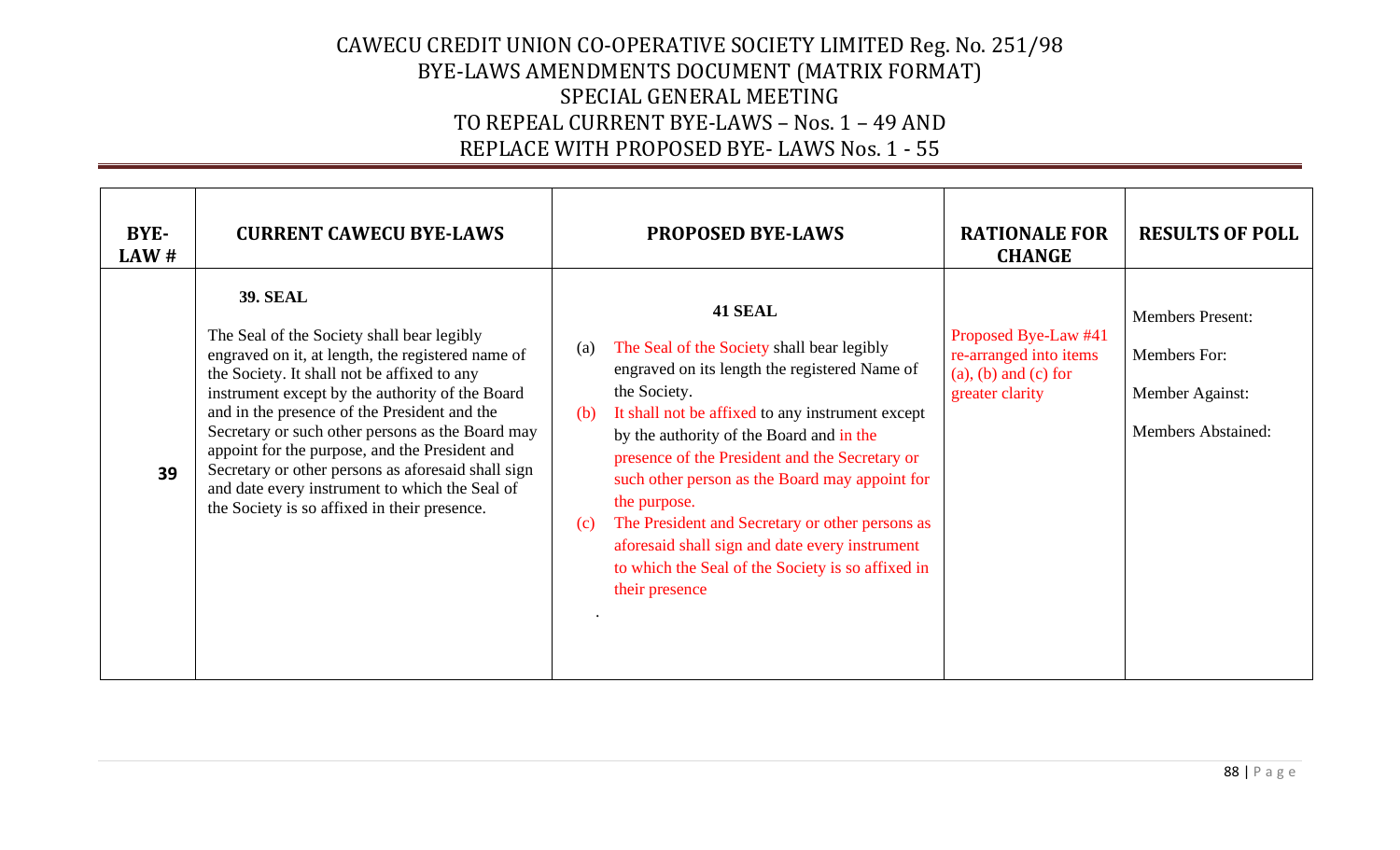| BYE-<br>LAW# | <b>CURRENT CAWECU BYE-LAWS</b>                                                                                                                                                                        | <b>PROPOSED BYE-LAWS</b>                                                                                                                                                                                                                                                                                                                                                                                                                                                                                         | <b>RATIONALE FOR</b><br><b>CHANGE</b>                                                                                                                             | <b>RESULTS OF POLL</b>                                                                  |
|--------------|-------------------------------------------------------------------------------------------------------------------------------------------------------------------------------------------------------|------------------------------------------------------------------------------------------------------------------------------------------------------------------------------------------------------------------------------------------------------------------------------------------------------------------------------------------------------------------------------------------------------------------------------------------------------------------------------------------------------------------|-------------------------------------------------------------------------------------------------------------------------------------------------------------------|-----------------------------------------------------------------------------------------|
| 40           | <b>40. AGE QUALIFICATIONS OF OFFICERS</b><br>An individual who has not attained the age of<br>eighteen (18) years shall not be an officer of<br>the Society but may be an employee of the<br>Society. | <b>ELIGIBILITY</b><br>40<br>To be eligible for nomination or election to the<br>Board, members shall:<br>a. Have attained the age of eighteen (18) years.<br>b. Be in good standing in the society or in any other<br>organization;<br>c. Not be nominated to the, Supervisory Committee<br>or Credit Committee for the current election; and<br>d. Not be a member of the Board, Credit or<br>Supervisory Committees or hold the position of<br>General Manager or Internal Auditor of another<br>credit union. | The current age<br>qualification was<br>incorporated into<br>proposed Bye-Law 40<br>(a) along with some<br>other qualifications for<br>eligibility to hold office | <b>Members Present:</b><br>Members For:<br>Member Against:<br><b>Members Abstained:</b> |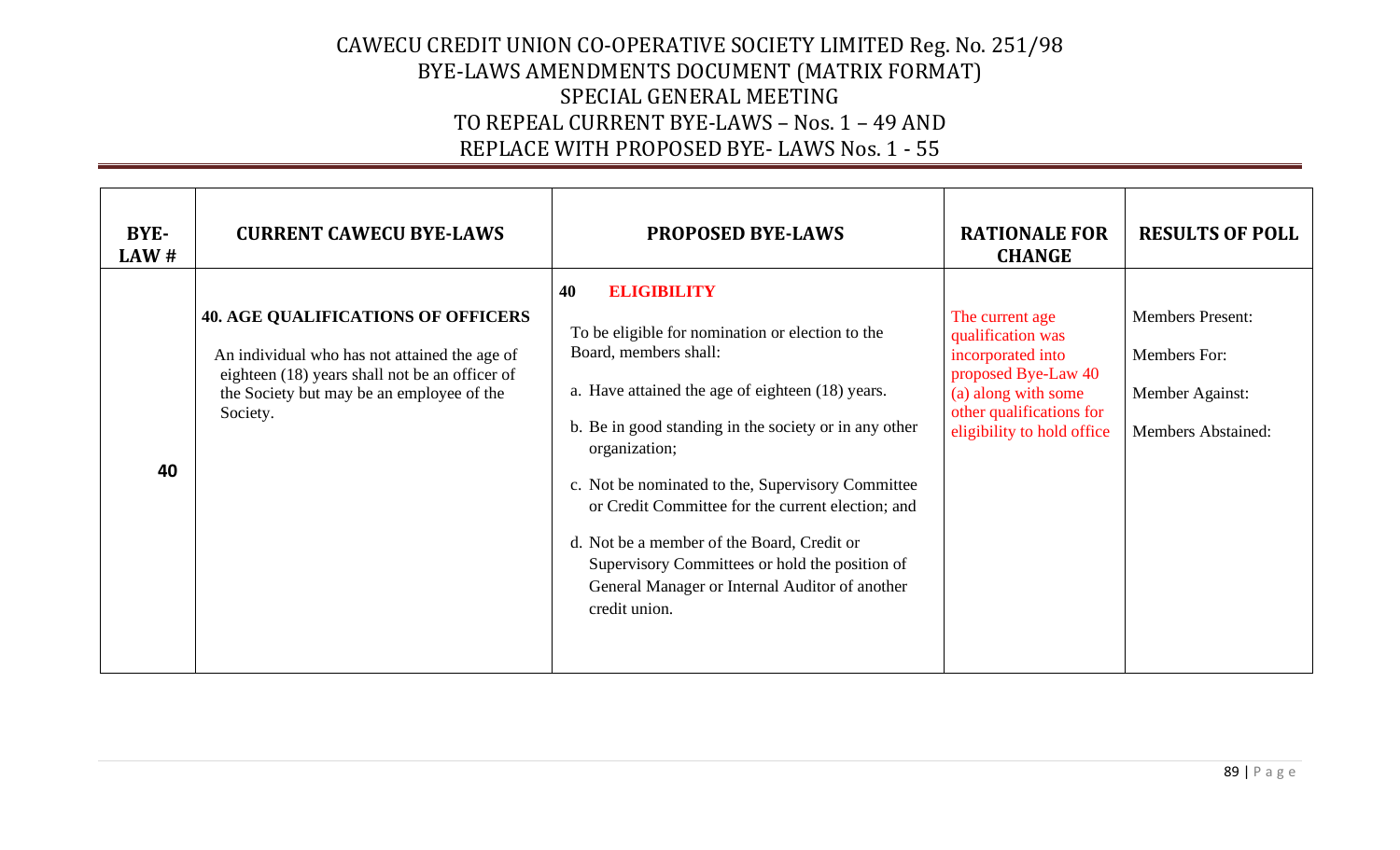| BYE-<br>LAW # | <b>CURRENT CAWECU BYE-LAWS</b>                                                                                                                                                                                                                                                                                                                                                                                                              | <b>PROPOSED BYE-LAWS</b>                                                                                                                                                                                                                                                                                                                                                                                                     | <b>RATIONALE FOR</b><br><b>CHANGE</b>                             | <b>RESULTS OF POLL</b>                                                                  |
|---------------|---------------------------------------------------------------------------------------------------------------------------------------------------------------------------------------------------------------------------------------------------------------------------------------------------------------------------------------------------------------------------------------------------------------------------------------------|------------------------------------------------------------------------------------------------------------------------------------------------------------------------------------------------------------------------------------------------------------------------------------------------------------------------------------------------------------------------------------------------------------------------------|-------------------------------------------------------------------|-----------------------------------------------------------------------------------------|
| 41            | <b>41. BOOKS AND REGISTERS TO BE</b><br><b>MAINTAINED</b><br>The Society shall keep and maintain such books<br>and registers as approved by the Commissioner.<br>It shall open for inspection by all members and<br>at all reasonable times at the office of the<br>Society.<br>A copy of the Act, Regulations and Bye-<br>(a)<br>Laws;<br>A copy of the last audited statement; and<br>(b)<br>A list of the members of the Society.<br>(c) | <b>42 BOOKS AND REGISTERS TO BE</b><br><b>MAINTAINED</b><br>The Society shall keep and maintain such books and<br>registers as approved by the Commissioner. It shall<br>be opened for inspection by all members and at all<br>reasonable times at the office of the Society.<br>(a)A copy of the Act, Regulations and Bye-Laws;<br>(b)A copy of the last audited statement; and<br>(c)A list of the members of the Society. | Minor change in<br>phrasing for greater<br>clarity                | <b>Members Present:</b><br>Members For:<br>Member Against:<br><b>Members Abstained:</b> |
| 42            | <b>42. AMENDMENTS</b><br>(a) The resolution to amend the bye laws of this<br>Society in accordance with Section 21 of the<br>Act shall not be valid unless it was passed                                                                                                                                                                                                                                                                    | <b>43. AMENDMENT OF BYE-LAWS</b><br>(a) A Resolution to amend the Bye Laws of this<br>Society in accordance with Section 21 of the Act<br>shall not be valid unless it was passed by a                                                                                                                                                                                                                                       | Heading at proposed<br>Bye-Law #43 amended<br>for greater clarity |                                                                                         |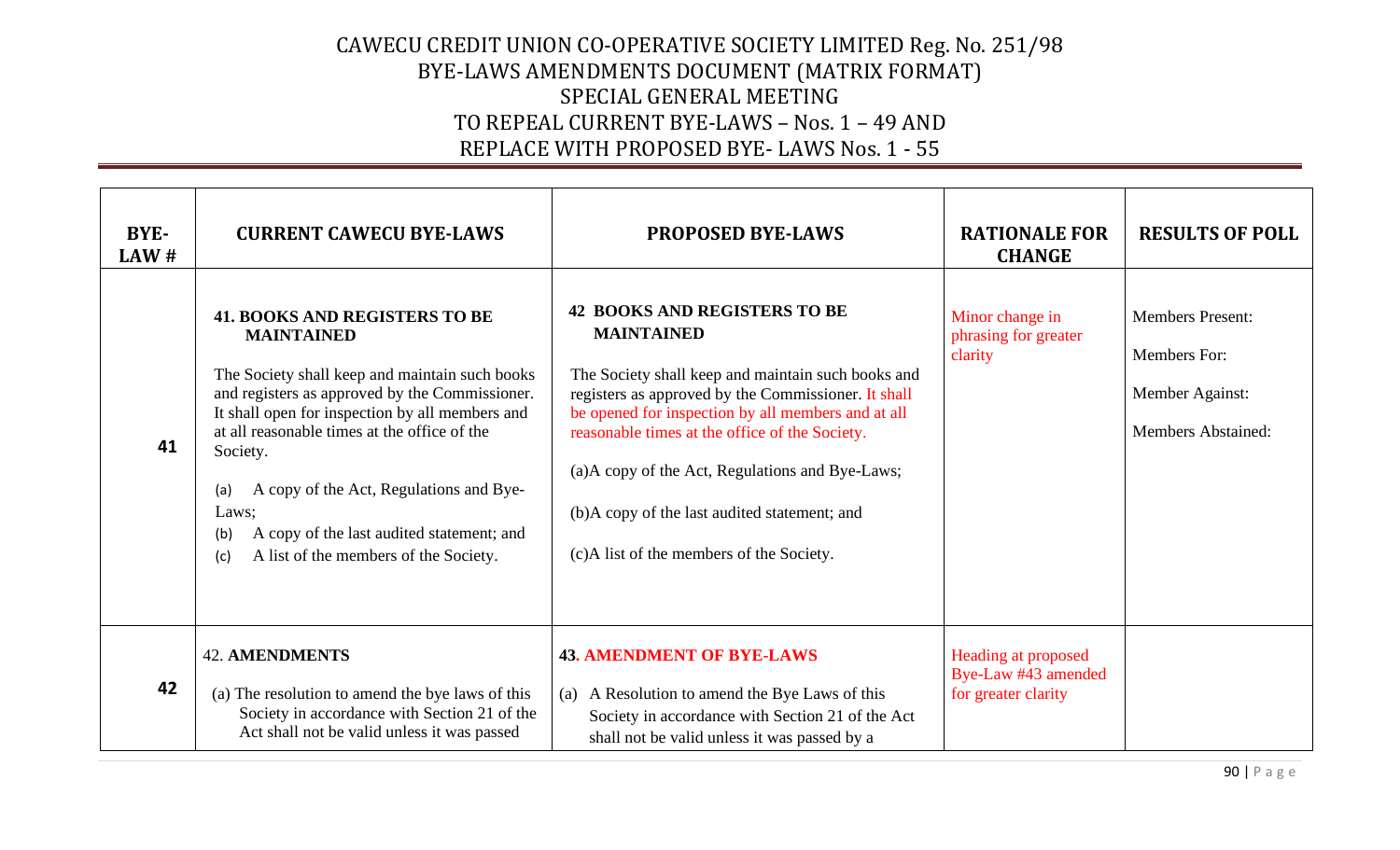| BYE-<br>LAW# | <b>CURRENT CAWECU BYE-LAWS</b>                                                                                                                                                                                                                                                                                                                                                                                                                                                                                                                                                                                                                                                                                                                                                                                                                                                                    | <b>PROPOSED BYE-LAWS</b>                                                                                                                                                                                                                                                                                                                                                                                                                                                                                                                                                                                                                                                                                                                                                                                                                                                          | <b>RATIONALE FOR</b><br><b>CHANGE</b> | <b>RESULTS OF POLL</b>                                                                  |
|--------------|---------------------------------------------------------------------------------------------------------------------------------------------------------------------------------------------------------------------------------------------------------------------------------------------------------------------------------------------------------------------------------------------------------------------------------------------------------------------------------------------------------------------------------------------------------------------------------------------------------------------------------------------------------------------------------------------------------------------------------------------------------------------------------------------------------------------------------------------------------------------------------------------------|-----------------------------------------------------------------------------------------------------------------------------------------------------------------------------------------------------------------------------------------------------------------------------------------------------------------------------------------------------------------------------------------------------------------------------------------------------------------------------------------------------------------------------------------------------------------------------------------------------------------------------------------------------------------------------------------------------------------------------------------------------------------------------------------------------------------------------------------------------------------------------------|---------------------------------------|-----------------------------------------------------------------------------------------|
|              | by a majority of not less than three-fourths<br>$(3/4)$ of the members present at the general<br>meeting at which the resolution was<br>proposed.<br>(b) If a resolution referred to in (a) above is not<br>passed by the required majority the same<br>resolution may, unaltered, be proposed at<br>another General Meeting convened for the<br>purpose, not earlier than one (1) month nor<br>later than two (2) months after the General<br>Meeting at which it was first proposed and<br>it is then passed by a majority of members<br>the resolution shall be valid for the purpose<br>of Section 21 of the Act.<br>(c) A copy of every resolution passed under (a)<br>and (b) above, shall be forwarded to the<br>Commissioner together with three (3)<br>copies of the amendment.<br>(d) No amendment shall be valid or effective<br>until approved and registered by the<br>Commissioner. | majority of not less than three-fourths of the<br>members present at the General Meeting at which<br>the resolution was proposed.<br>(b) If a resolution referred to in (a) above is not passed<br>by the required majority the same resolution may,<br>unaltered, be proposed at another General Meeting<br>convened for the purpose, not earlier than one (1)<br>month; or later than two (2) months after the<br>General Meeting at which it was first proposed and<br>it is then passed by a majority of members the<br>resolution shall be valid for the purpose of Section<br>21 of the Act.<br>A copy of every resolution passed under (a) and<br>(c)<br>(b) above, shall be forwarded to the<br>Commissioner together with three (3) copies of<br>the amendment.<br>No amendment shall be valid or effective until<br>(d)<br>approved and registered by the Commissioner. |                                       | <b>Members Present:</b><br>Members For:<br>Member Against:<br><b>Members Abstained:</b> |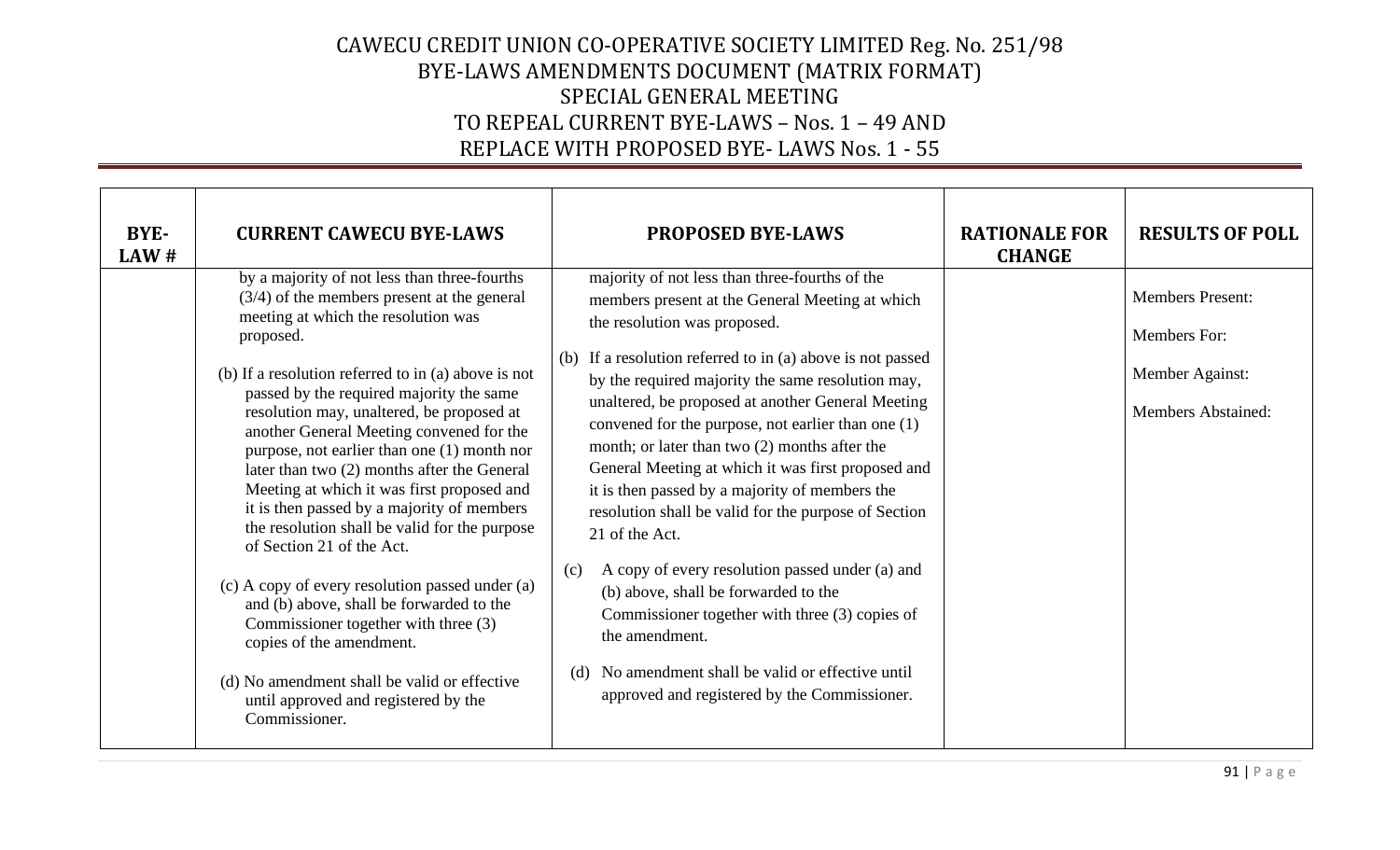| BYE-<br>LAW# | <b>CURRENT CAWECU BYE-LAWS</b>                                                                                                                                                                                                                                                                                                                                                                                                                                                                                                                                                                                                                                                              | <b>PROPOSED BYE-LAWS</b>                                                                                                                                                                                                                                                                                                                                                                                                                                                                                                                                                                                                                                                                                                                          | <b>RATIONALE FOR</b><br><b>CHANGE</b>                                                                                                                        | <b>RESULTS OF POLL</b>                                                                  |
|--------------|---------------------------------------------------------------------------------------------------------------------------------------------------------------------------------------------------------------------------------------------------------------------------------------------------------------------------------------------------------------------------------------------------------------------------------------------------------------------------------------------------------------------------------------------------------------------------------------------------------------------------------------------------------------------------------------------|---------------------------------------------------------------------------------------------------------------------------------------------------------------------------------------------------------------------------------------------------------------------------------------------------------------------------------------------------------------------------------------------------------------------------------------------------------------------------------------------------------------------------------------------------------------------------------------------------------------------------------------------------------------------------------------------------------------------------------------------------|--------------------------------------------------------------------------------------------------------------------------------------------------------------|-----------------------------------------------------------------------------------------|
|              |                                                                                                                                                                                                                                                                                                                                                                                                                                                                                                                                                                                                                                                                                             |                                                                                                                                                                                                                                                                                                                                                                                                                                                                                                                                                                                                                                                                                                                                                   |                                                                                                                                                              |                                                                                         |
| 43           | <b>43. CONDUCT OF BUSINESS AFFAIRS</b><br>All transactions of the Society with its<br>a)<br>members and all information respecting<br>their personal affairs shall be held in the<br>strictest confidence by all the members of<br>the Board and Committees and<br>Employees of the Society, and by all<br>members of staff.<br>In their conduct of the affairs of the<br>b)<br>Society the Board and Committee<br>members shall exercise the prudence and<br>diligence of ordinary men of business and<br>shall be responsible for any loss sustained<br>through acts contrary to the law, the<br>regulations, the bye-laws and any rules<br>made under Bye-Laws 31 of these Bye-<br>Laws. | <b>44. CONFLICT OF INTEREST</b><br>No Board or Committee Member shall be present<br>when any matter is being decided in which he has a<br>direct or indirect interest.<br><b>44.1 CONFIDENTIALITY</b><br>All transactions of the Society with its members and<br>all information regarding their personal affairs shall<br>be held in the strictest confidence by all the members<br>of the Board and Committees and Employees of the<br>Society.<br><b>44.2 CONDUCT</b><br>In their conduct of the affairs of the Society the<br>members of the Board and Committees shall at all<br>times observe the Act, the Regulations the Bye Laws<br>and the Laws of Trinidad and Tobago and shall<br>exercise the prudence and diligence of ordinary men | The proposal added<br>another provision at 44<br>to avoid the incidence of<br>conflict of interest.<br>Current item (b)<br>amended to add further<br>clarity | <b>Members Present:</b><br>Members For:<br>Member Against:<br><b>Members Abstained:</b> |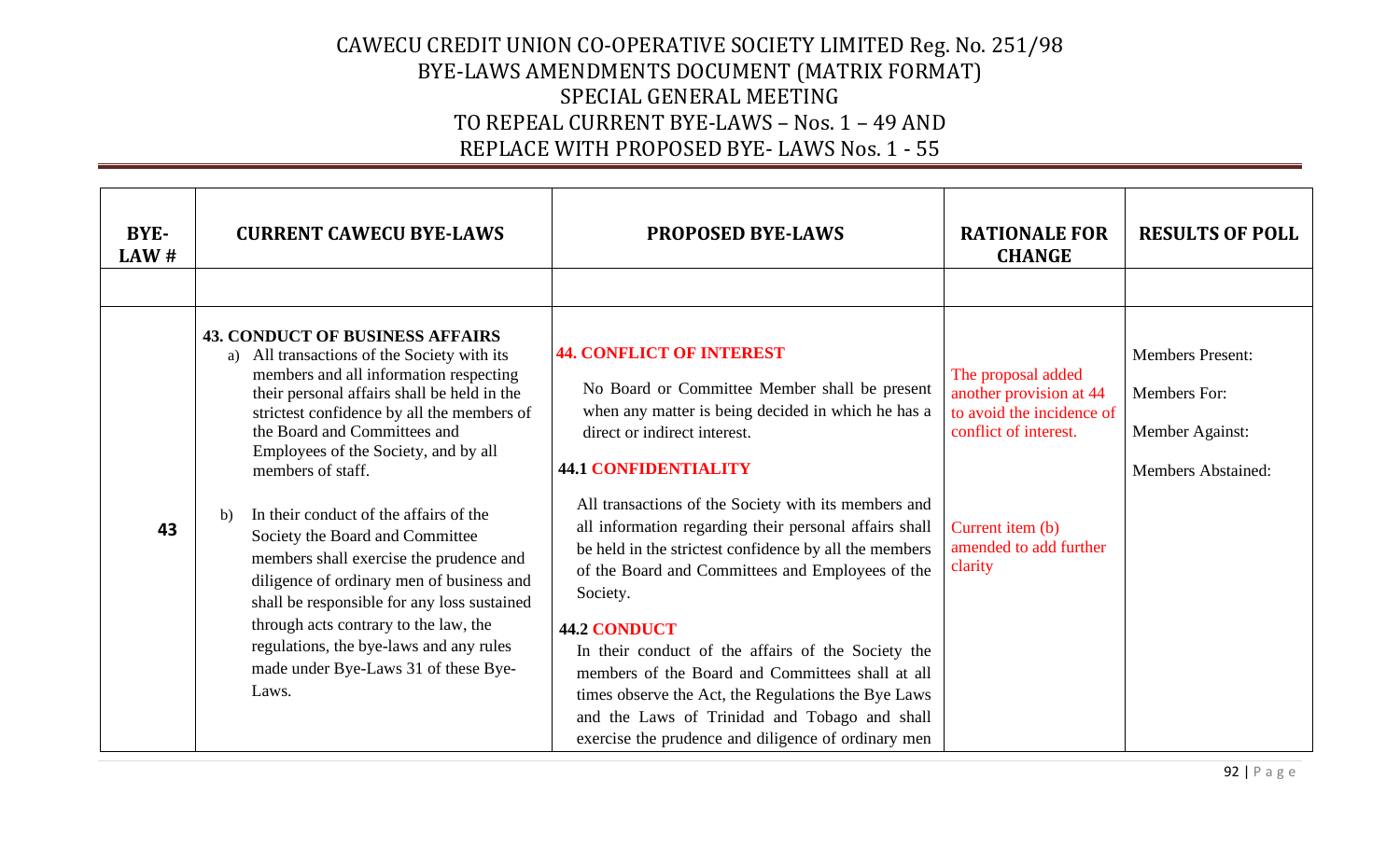| BYE-<br>LAW # | <b>CURRENT CAWECU BYE-LAWS</b>                                                                                                                                                                                                                                                                                                                                                                                                                                                                                                                                 | <b>PROPOSED BYE-LAWS</b><br>of business and shall be responsible for any loss<br>sustained through negligence or act contrary to the<br>Act, the Regulations, the Bye Laws or Policies made<br>thereunder. They shall report truthfully and faithfully<br>to the membership.                                                                                                                                                                                                                                                                                     | <b>RATIONALE FOR</b><br><b>CHANGE</b>                                                                                                                                                                                                                                   | <b>RESULTS OF POLL</b>                                                                  |
|---------------|----------------------------------------------------------------------------------------------------------------------------------------------------------------------------------------------------------------------------------------------------------------------------------------------------------------------------------------------------------------------------------------------------------------------------------------------------------------------------------------------------------------------------------------------------------------|------------------------------------------------------------------------------------------------------------------------------------------------------------------------------------------------------------------------------------------------------------------------------------------------------------------------------------------------------------------------------------------------------------------------------------------------------------------------------------------------------------------------------------------------------------------|-------------------------------------------------------------------------------------------------------------------------------------------------------------------------------------------------------------------------------------------------------------------------|-----------------------------------------------------------------------------------------|
| 44            | <b>44. RESERVE FUND</b><br>The Board shall set aside a Reserve Fund<br>(a)<br>from:-<br>(i) All entrance fees and fines collected from<br>members; and<br>(ii) At least ten percent $(10\%)$ of the rest of<br>the net surplus at the end of each financial<br>year before declarations of dividend.<br>The Reserve Fund shall be indivisible and<br>(b)<br>no member shall be entitled to any<br>specific shares thereof.<br>The Reserve Fund may, subject to the<br>(c)<br>approval of the Commissioner, be used in<br>the business of the Society or may be | <b>45. RESERVE FUND</b><br>The Reserve Fund shall be indivisible, and no<br>(a)<br>member shall be entitled to any specific share<br>thereof.<br>The Reserve Fund may, subject to the approval<br>(b)<br>of the Commissioner, be used in the business of<br>the Society or may be invested in accordance<br>with the provisions of the Act.<br>The Reserve Fund may, with the approval of the<br>(c)<br>Commissioner, be applied to meet bad debts or<br>sustained through<br>extraordinary<br>losses<br>circumstances over which the Society has no<br>control. | 1) No change to current<br>items $(b)$ , $(c)$ , and<br>(d) which are<br>proposed as items<br>(a), (b), and (c).<br>$2)$ Current item (a) (i)<br>proposed at Bye Law<br>7 Capital<br>3) Current item (a) $(ii)$<br>proposed at Bye Law<br>15"Distibution of<br>Surplus" | <b>Members Present:</b><br>Members For:<br>Member Against:<br><b>Members Abstained:</b> |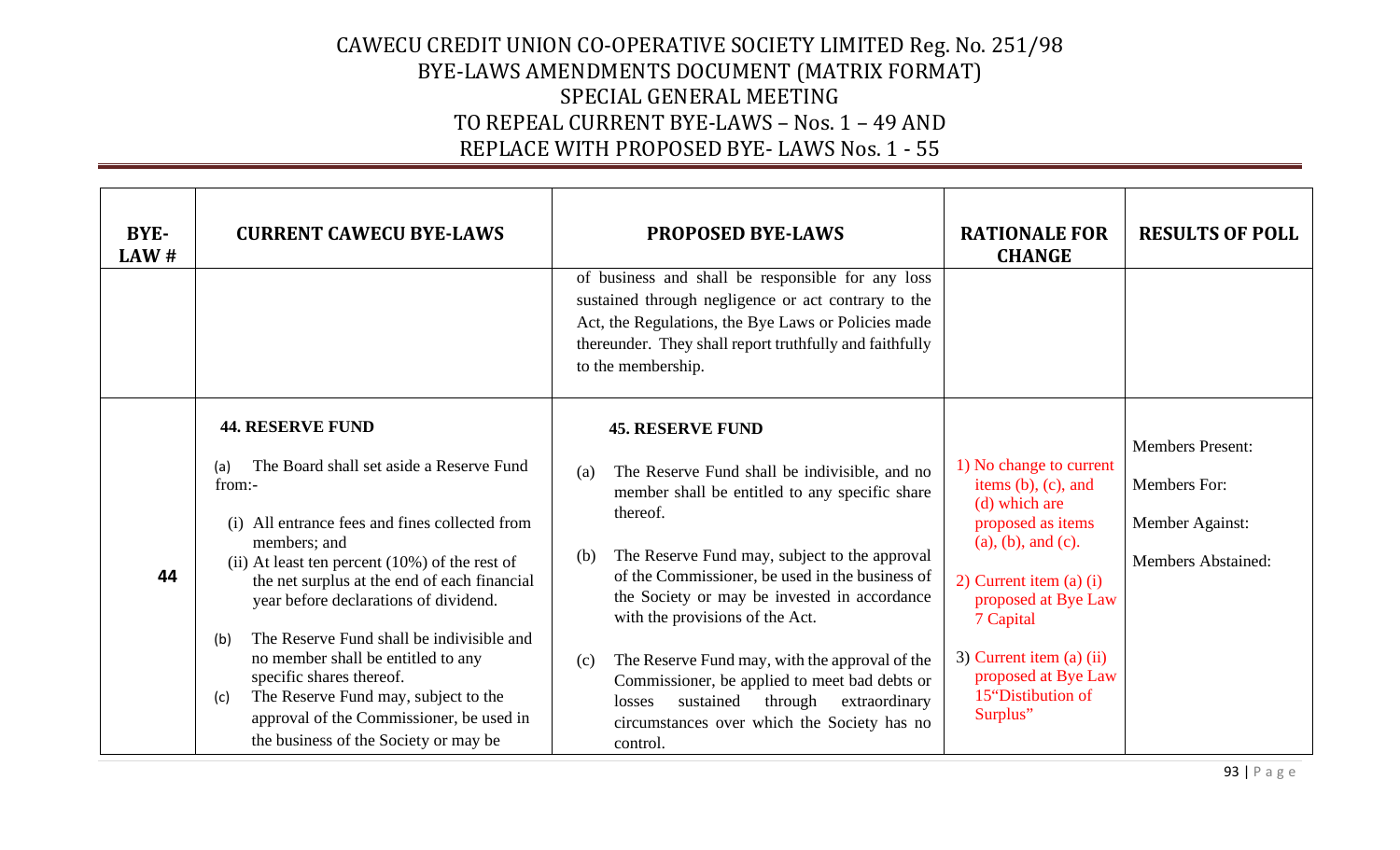| BYE-<br>LAW # | <b>CURRENT CAWECU BYE-LAWS</b>                                                                                                                                                                                                                                          | <b>PROPOSED BYE-LAWS</b>                                                                                                                                                                                                                                                                                                                                             | <b>RATIONALE FOR</b><br><b>CHANGE</b>                                              | <b>RESULTS OF POLL</b> |
|---------------|-------------------------------------------------------------------------------------------------------------------------------------------------------------------------------------------------------------------------------------------------------------------------|----------------------------------------------------------------------------------------------------------------------------------------------------------------------------------------------------------------------------------------------------------------------------------------------------------------------------------------------------------------------|------------------------------------------------------------------------------------|------------------------|
|               | invested in accordance with the provisions<br>of the Act.<br>The Reserve Fund may, with the approval<br>(d)<br>of the Commissioner, be applied to meet<br>bad debt or losses sustained through<br>extraordinary circumstances over which<br>the Society had no control. |                                                                                                                                                                                                                                                                                                                                                                      |                                                                                    |                        |
|               | <b>NIL</b>                                                                                                                                                                                                                                                              | <b>46. EDUCATION FUND</b><br>The Education Fund shall be used for the<br>(a)<br>education and training of the members and staff<br>of the Society or any other organizations or<br>person/s who qualify under the Society's<br>education policy.<br>(b) The Education Fund shall be administered by the<br>Education Committee under the directives of the<br>Board. | New proposal that<br>provides clear directions<br>for use of the Education<br>Fund |                        |
| 45            |                                                                                                                                                                                                                                                                         |                                                                                                                                                                                                                                                                                                                                                                      |                                                                                    |                        |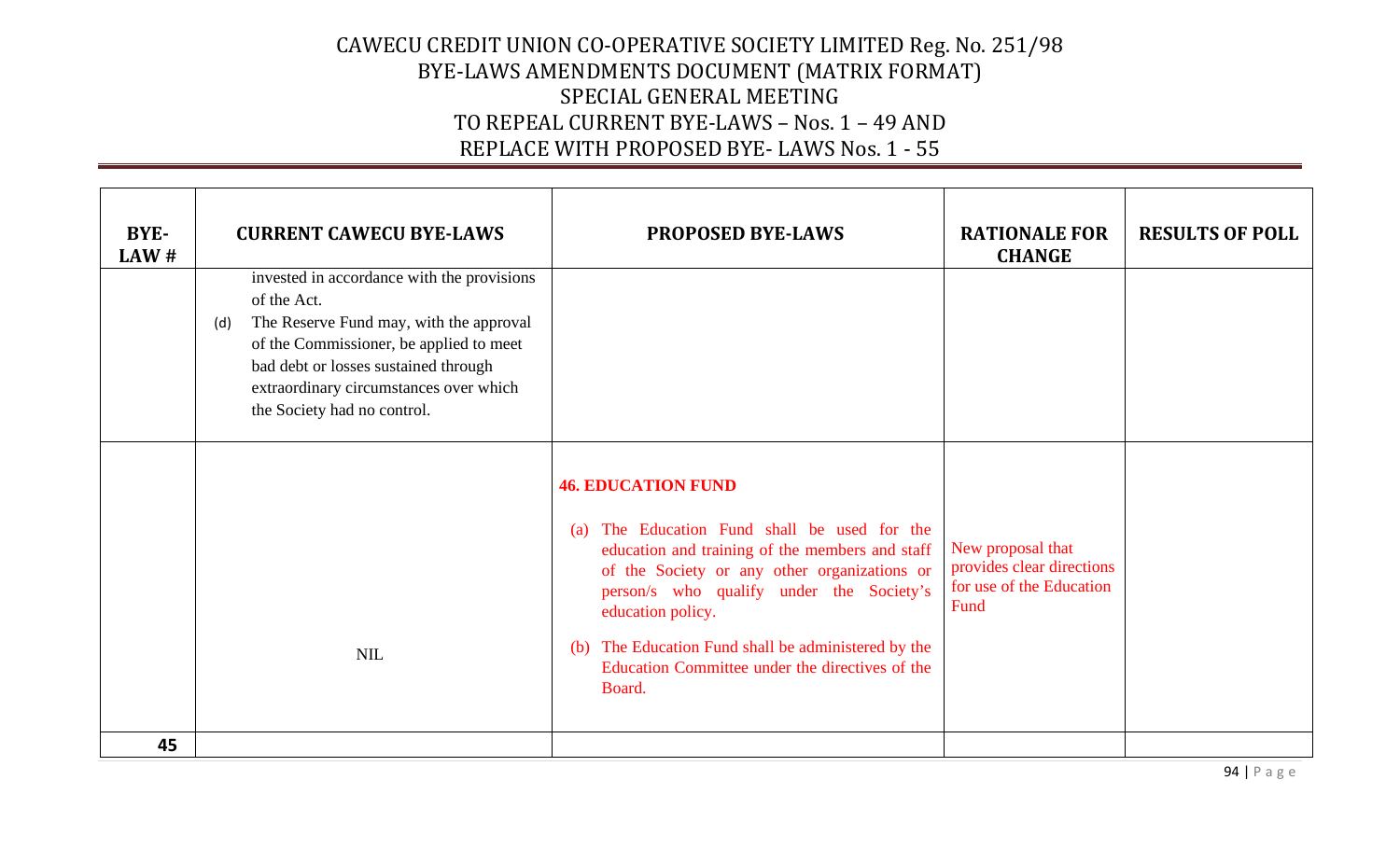| BYE-<br>LAW# | <b>CURRENT CAWECU BYE-LAWS</b>                                                                                                                                                                                                                                                                                                                                                                                | <b>PROPOSED BYE-LAWS</b>                                                                                                                                                                                                                                                                                                                                                                                                                   | <b>RATIONALE FOR</b><br><b>CHANGE</b>                                                      | <b>RESULTS OF POLL</b>                                                                         |
|--------------|---------------------------------------------------------------------------------------------------------------------------------------------------------------------------------------------------------------------------------------------------------------------------------------------------------------------------------------------------------------------------------------------------------------|--------------------------------------------------------------------------------------------------------------------------------------------------------------------------------------------------------------------------------------------------------------------------------------------------------------------------------------------------------------------------------------------------------------------------------------------|--------------------------------------------------------------------------------------------|------------------------------------------------------------------------------------------------|
|              | <b>45. BORROWING POWERS</b><br>(a) The Board may borrow money on behalf of<br>the Society to an amount not exceeding the<br>Maximum Liability fixed by the members<br>in General Meeting and approved by the<br>Commissioner.<br>(b) The Society may borrow money from<br>persons who are not members for the<br>purpose of meeting any of its obligations or<br>discharging any of its functions or objects. | <b>47. MAXIMUM LIABILITY</b><br>The Board may borrow money on behalf of the<br>(b)<br>Society to an amount not exceeding the<br>Maximum Liability fixed by the members in<br>General Meeting and approved by the<br>Commissioner.<br>The Society may borrow money from persons<br>(c)<br>who are not members for the purpose of meeting<br>any of its obligations or discharging any of its<br>functions or fulfilling any of its objects. | Heading at proposed<br>Bye-Law #47 amended<br>for greater clarity                          | <b>Members Present:</b><br>Members For:<br>Member Against:<br><b>Members Abstained:</b>        |
| 46           | <b>46. BONDING OF FINANCIAL OFFICERS</b><br>Every officer or employee having receipt or<br>charge of money or goods belonging to the<br>Society shall before taking upon himself the<br>execution of his office become bond with one<br>(1) sufficient surety or give a security of a<br>guarantee Society or Company in such sum as                                                                          | <b>48. SECURITY FOR FINANCIAL OFFICERS</b><br>An officer or employee whose duties involve<br>(a)<br>the handling of the funds of the Society shall<br>give security in such amount as may be                                                                                                                                                                                                                                               | The proposed changes<br>provide greater clarity<br>and easier reading and<br>understanding | <b>Members Present:</b><br><b>Members For:</b><br>Member Against:<br><b>Members Abstained:</b> |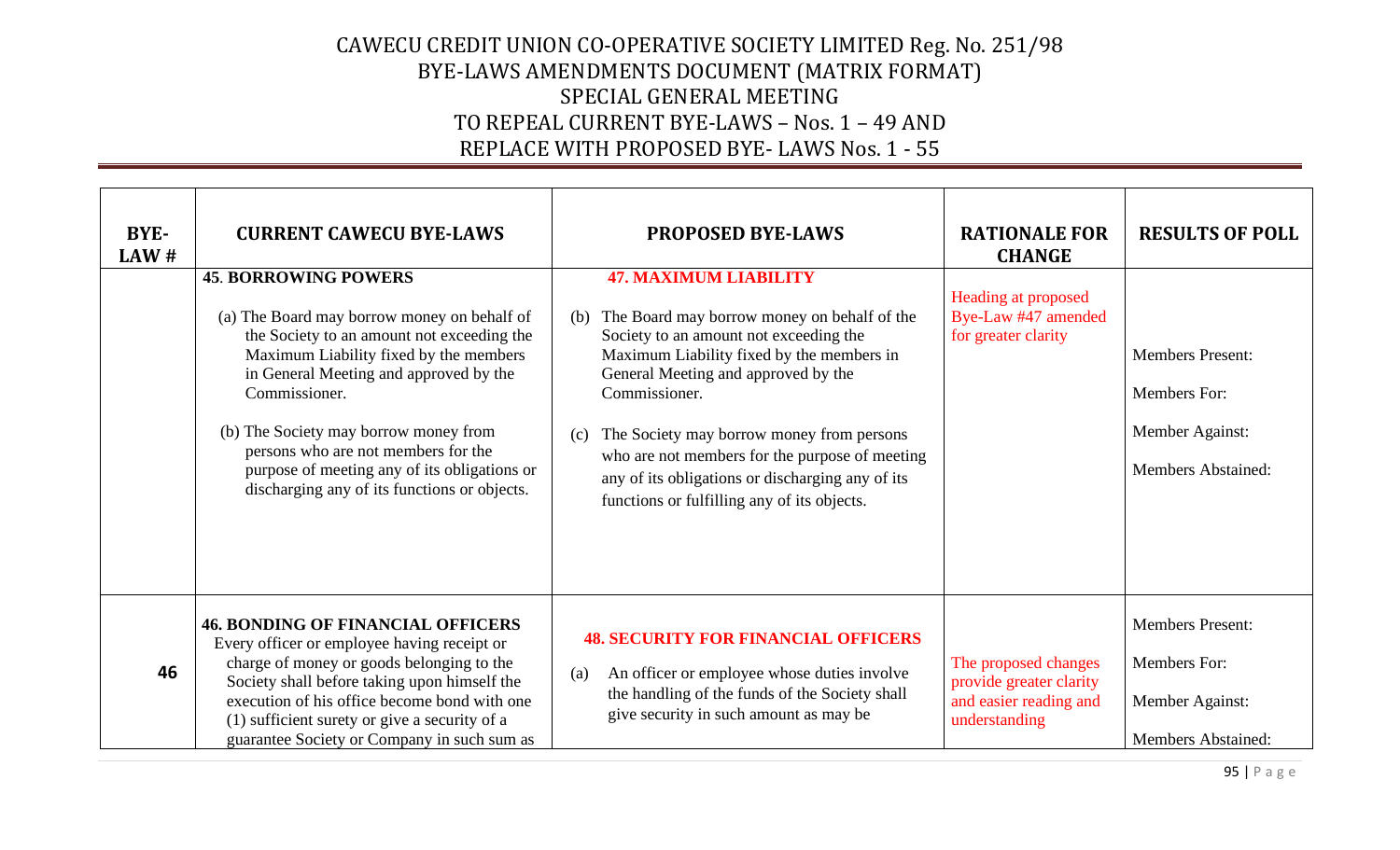| BYE-<br>LAW# | <b>CURRENT CAWECU BYE-LAWS</b>                                                                                                                                                                                                                                                                                                                                                                                                                             | <b>PROPOSED BYE-LAWS</b>                                                                                                                                                                                   | <b>RATIONALE FOR</b><br><b>CHANGE</b> | <b>RESULTS OF POLL</b>                                                                         |
|--------------|------------------------------------------------------------------------------------------------------------------------------------------------------------------------------------------------------------------------------------------------------------------------------------------------------------------------------------------------------------------------------------------------------------------------------------------------------------|------------------------------------------------------------------------------------------------------------------------------------------------------------------------------------------------------------|---------------------------------------|------------------------------------------------------------------------------------------------|
|              | the Board directs and the Commissioner<br>approves, conditioned for his rendering a just<br>and true account of all monies received and<br>paid by him on account of the Society at such<br>times as its Bye-Laws appoint or as the<br>Society or Board thereof require him to do<br>and for the payment by him of all sums due<br>from him to the Society.<br>Both the principal and the surety shall make a<br>(a)<br>statutory declaration by the bond. | determined by the Board and approved by the<br>Commissioner.<br>The ultimate responsibility for the provision of<br>(b)<br>the security prescribed at (a) shall be the<br>responsibility of the Society.   |                                       |                                                                                                |
| 47           | 47. DISPUTES<br>Any dispute touching the affairs of the Society<br>shall be referred to the Commissioner for decision<br>in accordance with Section 67 of the Act and No.<br>53 of the Regulations.                                                                                                                                                                                                                                                        | <b>49. DISPUTES</b><br>Any dispute touching the affairs of the Society shall be<br>referred to the Commissioner for decision in<br>accordance with Section 67 of the Act and No. 53 of<br>the Regulations. | No change                             | <b>Members Present:</b><br><b>Members</b> For:<br>Member Against:<br><b>Members Abstained:</b> |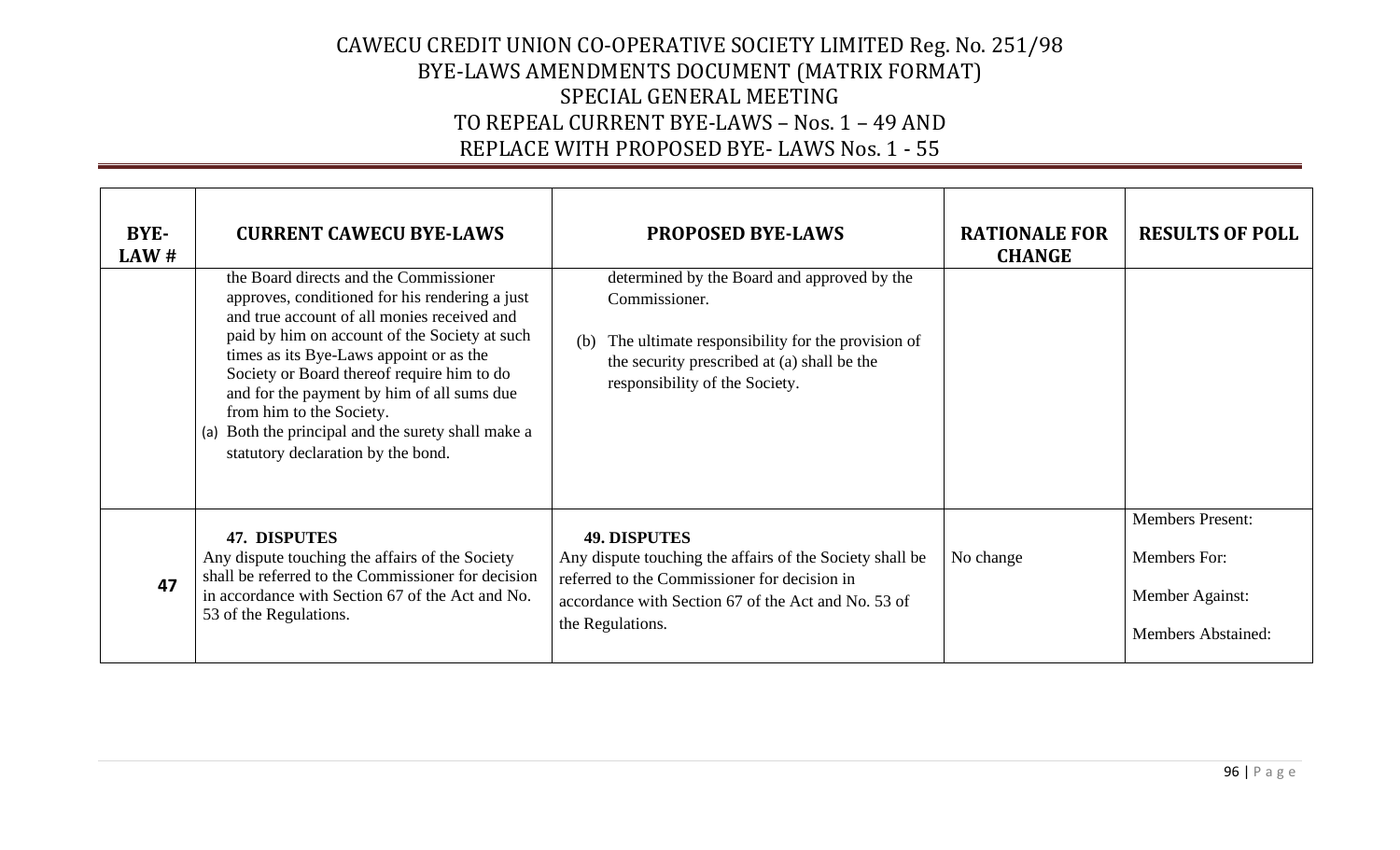| BYE-<br>LAW# | <b>CURRENT CAWECU BYE-LAWS</b>                                                                                                                                                                                                                      | <b>PROPOSED BYE-LAWS</b>                                                                                                                                                                                                                            | <b>RATIONALE FOR</b><br><b>CHANGE</b>                       | <b>RESULTS OF POLL</b>                                                                  |
|--------------|-----------------------------------------------------------------------------------------------------------------------------------------------------------------------------------------------------------------------------------------------------|-----------------------------------------------------------------------------------------------------------------------------------------------------------------------------------------------------------------------------------------------------|-------------------------------------------------------------|-----------------------------------------------------------------------------------------|
| 48           | <b>48. CONTRACT OF EMPLOYMENT</b><br>Every employee of the Society shall enter into a<br>contract of employment which shall contain such<br>terms and conditions of service as may be<br>mutually agreed upon between the Board and the<br>Employee | <b>50. CONTRACT OF EMPLOYMENT</b><br>Every employee of the Society shall enter into a contract<br>of employment which shall contain such terms and<br>conditions of service as may be mutually agreed upon<br>between the Society and the Employee. | No change                                                   | <b>Members Present:</b><br>Members For:<br>Member Against:<br><b>Members Abstained:</b> |
| 49           | <b>49. INTERPRETATION</b><br>Any doubts arising in respect of the meaning or<br>interpretation of any of the provisions of these<br>bye-laws shall be referred to the Commissioner<br>for clarification.                                            | <b>55. INTERPRETATION OF BYE-LAWS</b><br>Any doubts arising in respect of the meaning or<br>interpretation of any of the provisions of these Bye<br>Laws shall be referred to the Commissioner for<br>clarification.                                | Change in the name of<br>the heading for greater<br>clarity | <b>Members Present:</b><br>Members For:<br>Member Against:<br><b>Members Abstained:</b> |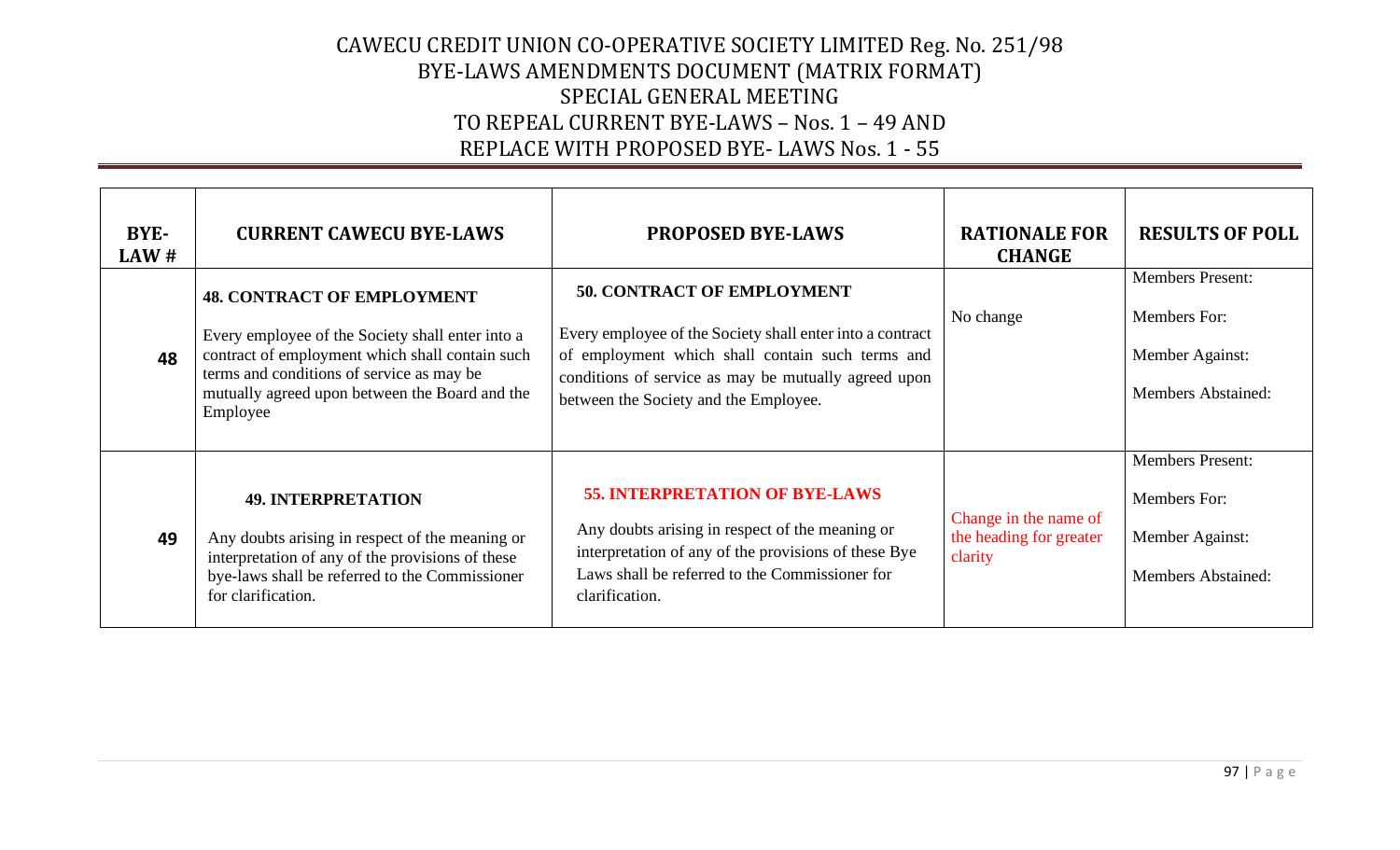| BYE-<br>$\mathbf{L} \mathbf{A} \mathbf{W}$ # | <b>CURRENT CAWECU BYE-LAWS</b> | <b>PROPOSED BYE-LAWS</b>                                                                                                                                                                                                                                                                                                 | <b>RATIONALE FOR</b><br><b>CHANGE</b>                                                                                | <b>RESULTS OF POLL</b> |
|----------------------------------------------|--------------------------------|--------------------------------------------------------------------------------------------------------------------------------------------------------------------------------------------------------------------------------------------------------------------------------------------------------------------------|----------------------------------------------------------------------------------------------------------------------|------------------------|
|                                              | <b>NIL</b>                     | <b>51. ALLOWANCES TO OFFICIALS</b><br>No member of the Board or any Committee shall be<br>paid any allowances or receive any gratuity unless such<br>allowances or gratuity be agreed to by the Board                                                                                                                    | New Bye-Law to<br>facilitate any payment to<br>be made to Officers<br>besides that of an<br>honorarium               |                        |
|                                              | <b>NIL</b>                     | <b>52. CODE OF ETHICS</b><br>The Code of Ethics as established by the Board, shall<br>guide the conduct of officers, committee members and<br>employees, as applicable. All transactions of the<br>Society with its members and all information<br>respecting their affairs shall be held in the strictest<br>confidence | New Bye-Law to guide<br>the ethical conduct of all<br><b>Officers</b> , Committee<br><b>Members</b> and<br>employees |                        |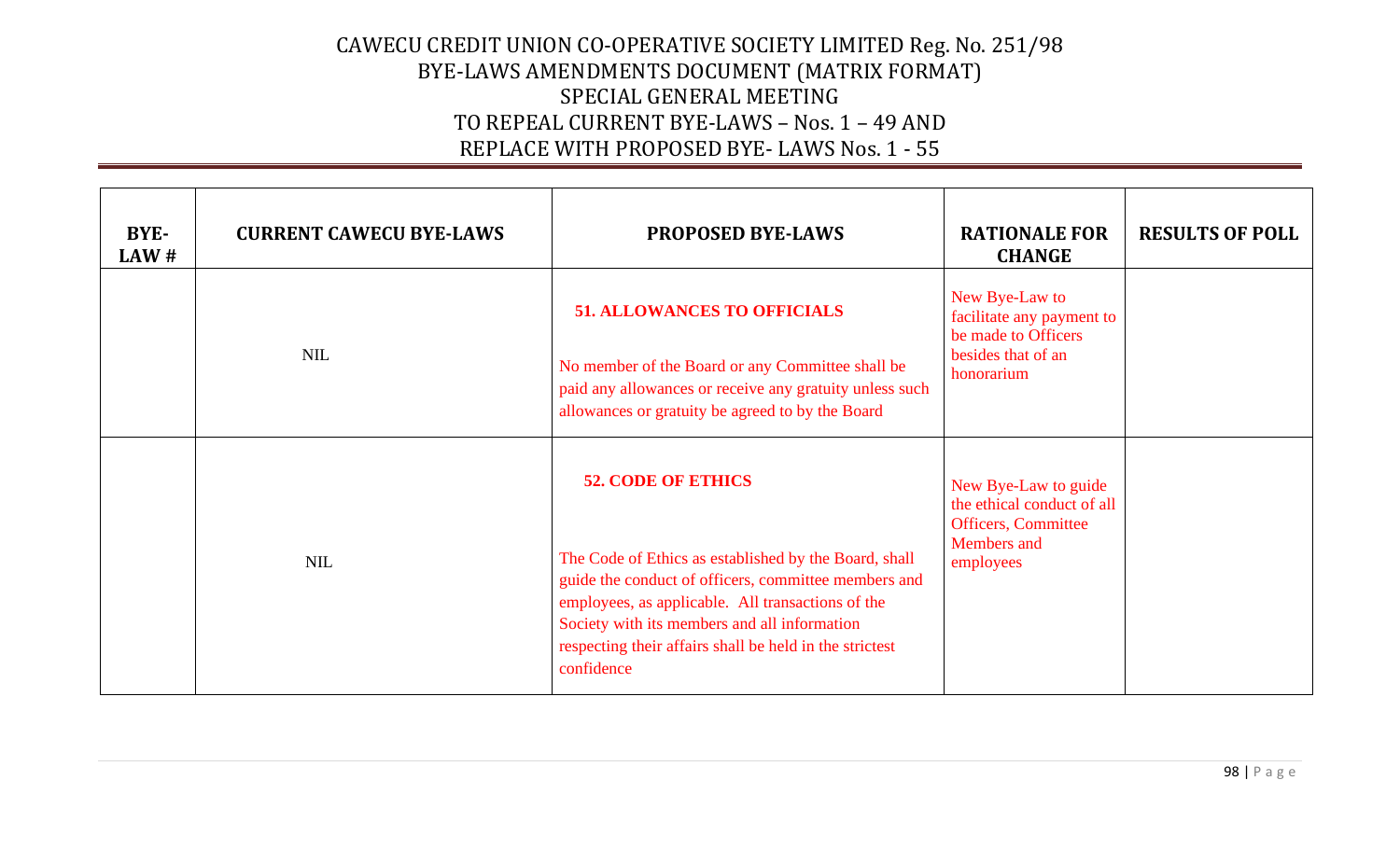| BYE-<br>$\mathbf{L} \mathbf{A} \mathbf{W}$ # | <b>CURRENT CAWECU BYE-LAWS</b> | <b>PROPOSED BYE-LAWS</b>                                                                                                                                                                                                                                                                                                                                                                                                                                                                                                                                                                                                                                                                                                                                               | <b>RATIONALE FOR</b><br><b>CHANGE</b>                        | <b>RESULTS OF POLL</b> |
|----------------------------------------------|--------------------------------|------------------------------------------------------------------------------------------------------------------------------------------------------------------------------------------------------------------------------------------------------------------------------------------------------------------------------------------------------------------------------------------------------------------------------------------------------------------------------------------------------------------------------------------------------------------------------------------------------------------------------------------------------------------------------------------------------------------------------------------------------------------------|--------------------------------------------------------------|------------------------|
|                                              | <b>NIL</b>                     | 53. AUDIT<br>Every year at the Annual General Meeting an<br>$\ket{i}$<br>Auditor shall be appointed in accordance with<br>the provisions of the Act or any amendment<br>thereto enforced for the time being. However,<br>no one (1) auditing firm shall be appointed to<br>audit the financial statements for more than<br>three $(3)$ consecutive years.<br>The Auditor shall have access to all reports of<br>$\mathbf{ii}$<br>the Society and shall verify the financial<br>statements; either certifying the financial<br>statements as correct and in accordance with the<br>Act or any amendments thereto enforced, for the<br>time being; or else reporting to the General<br>Meeting in what respect they are incorrect and<br>not in accordance with the Act. | New Bye-Law to clearly<br>specify the role of the<br>Auditor |                        |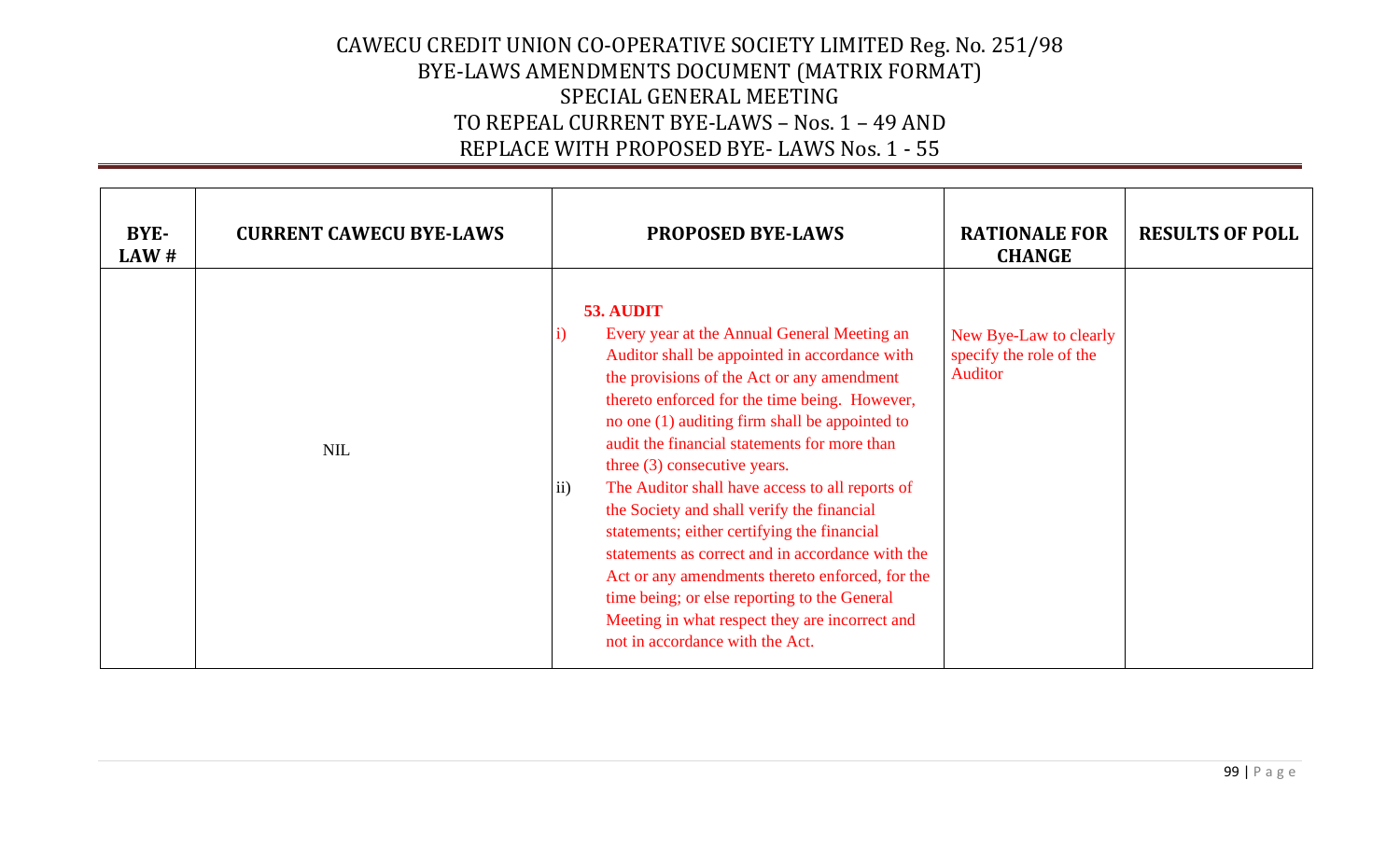| BYE-<br>LAW# | <b>CURRENT CAWECU BYE-LAWS</b> | <b>PROPOSED BYE-LAWS</b>                                                                                                                                                                                                                                                                                                                                                                                                                                                                                                            | <b>RATIONALE FOR</b><br><b>CHANGE</b>                                                                                | <b>RESULTS OF POLL</b> |
|--------------|--------------------------------|-------------------------------------------------------------------------------------------------------------------------------------------------------------------------------------------------------------------------------------------------------------------------------------------------------------------------------------------------------------------------------------------------------------------------------------------------------------------------------------------------------------------------------------|----------------------------------------------------------------------------------------------------------------------|------------------------|
|              | <b>NIL</b>                     | <b>54. CONFIDENTIALITY</b><br>Each Director, officer and committee member<br>shall be required to sign the relevant<br>Confidentiality Statement upon election or<br>appointment to office.<br>Reports, Records, Notes to the Board and<br>$\vert$ 11)<br>respective committees and unconfirmed Minutes<br>are the properties of CAWECU and distribution<br>and retention of such records shall be<br>determined by the Board. However, this does<br>not in any way supersedes the autonomy of the<br><b>Supervisory Committee.</b> | New Bye-Law to give<br>effect to the practice of<br>confidentiality by all<br><b>Officers of the Credit</b><br>Union |                        |